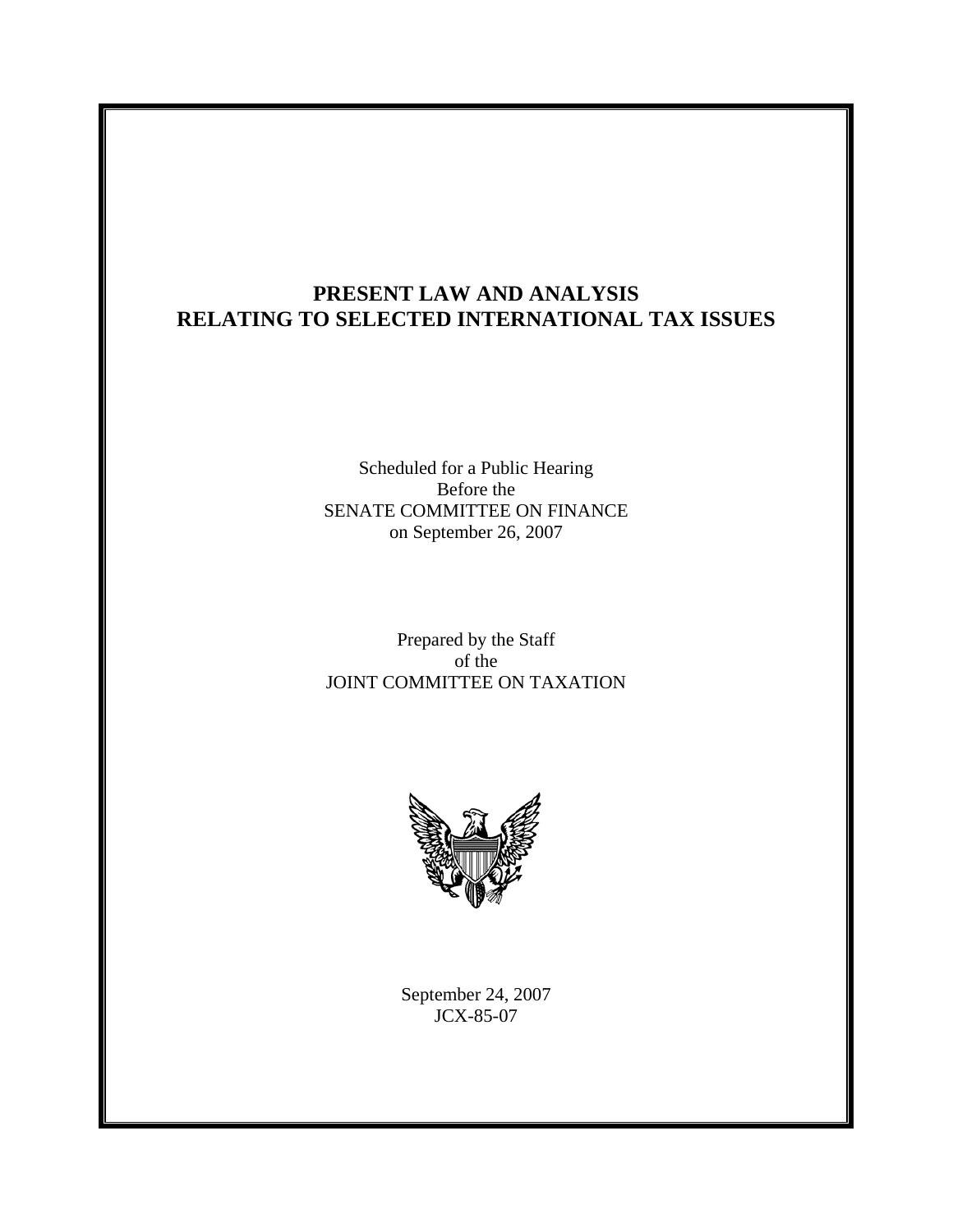# **CONTENTS**

| I.       |                                                                          |  |
|----------|--------------------------------------------------------------------------|--|
| II.      |                                                                          |  |
|          |                                                                          |  |
|          |                                                                          |  |
|          |                                                                          |  |
|          | D. Present Law and Background of the Unrelated Business Income Tax and   |  |
|          |                                                                          |  |
|          |                                                                          |  |
|          |                                                                          |  |
|          |                                                                          |  |
|          |                                                                          |  |
|          |                                                                          |  |
|          |                                                                          |  |
| $IV_{-}$ |                                                                          |  |
|          |                                                                          |  |
|          | B. Issues and Analysis Relating to the Unrelated Business Income Tax and |  |
|          |                                                                          |  |
|          |                                                                          |  |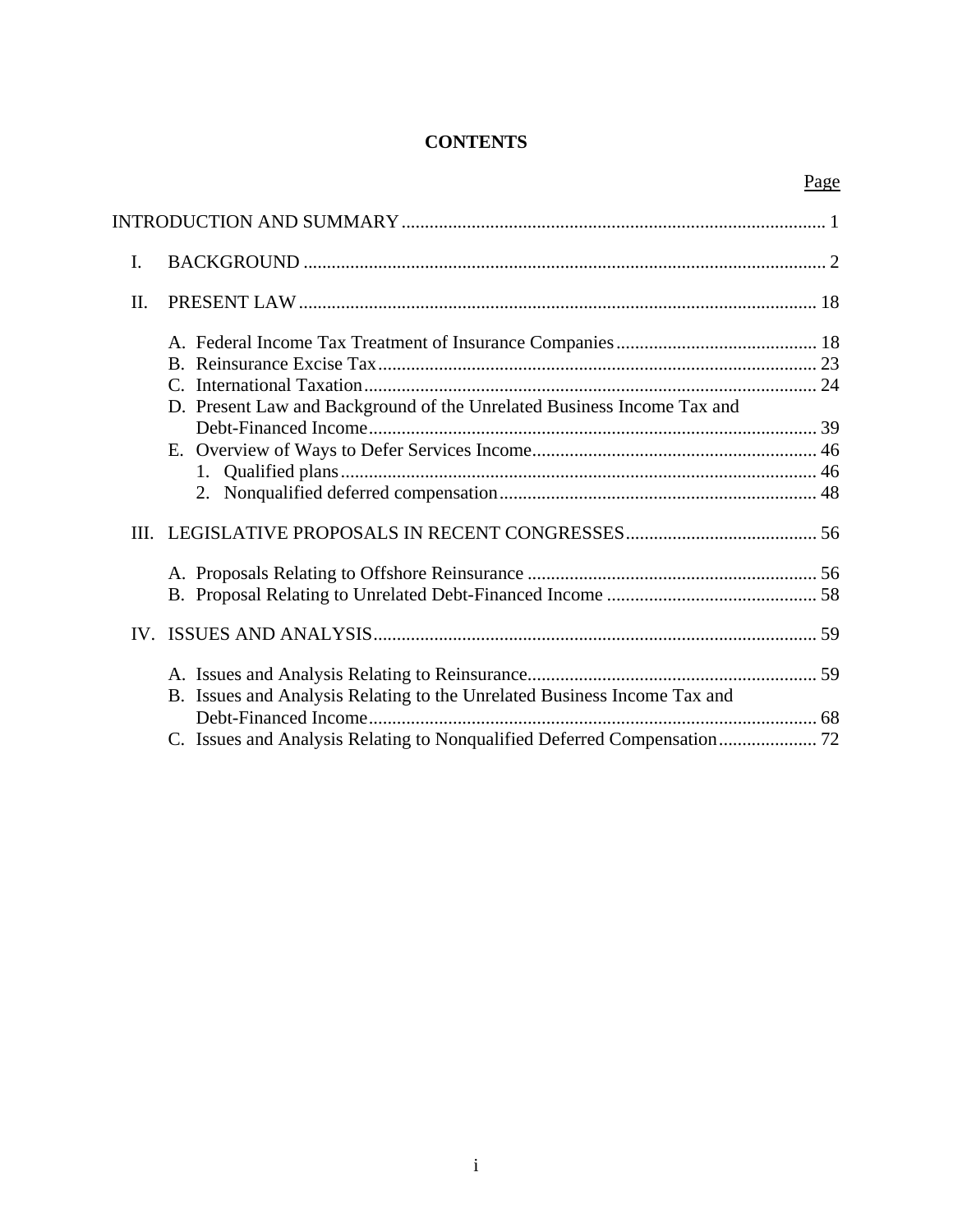#### **INTRODUCTION AND SUMMARY**

The Senate Committee on Finance has scheduled a public hearing on selected international tax issues on September 26, 2007. This document,<sup>1</sup> prepared by the staff of the Joint Committee on Taxation, includes a description of present law and analysis of Federal tax issues relating to offshore reinsurance, offshore entities as investment vehicles for tax-exempt investors, and offshore entities as vehicles for deferral of certain types of compensation.

Part One of this document provides background information about offshore reinsurance and about use of offshore entities by investment funds in connection with tax-exempt investors and for deferral of income of fund managers. Part Two describes present law relating to Federal income tax treatment of insurance companies, the excise tax applicable to premiums paid to foreign insurers and reinsurers covering U.S. risks, applicable international tax rules under U.S. Federal tax law and international tax treaties, unrelated business income tax and debt-financed income, and an overview of ways to defer services income. Part Three provides a description of legislative proposals in recent Congresses relating to offshore reinsurance. Part Four provides a discussion of issues and analysis relating to offshore reinsurance, unrelated business income tax and debt-financed income, and nonqualified deferred compensation.

<sup>&</sup>lt;u>1</u> <sup>1</sup> This document may be cited as follows: Joint Committee on Taxation, "Present Law and *Analysis Relating to Selected International Tax Issues"* (JCX-85-07), September 24, 2007. This document is available on the internet at www.house.gov/jct.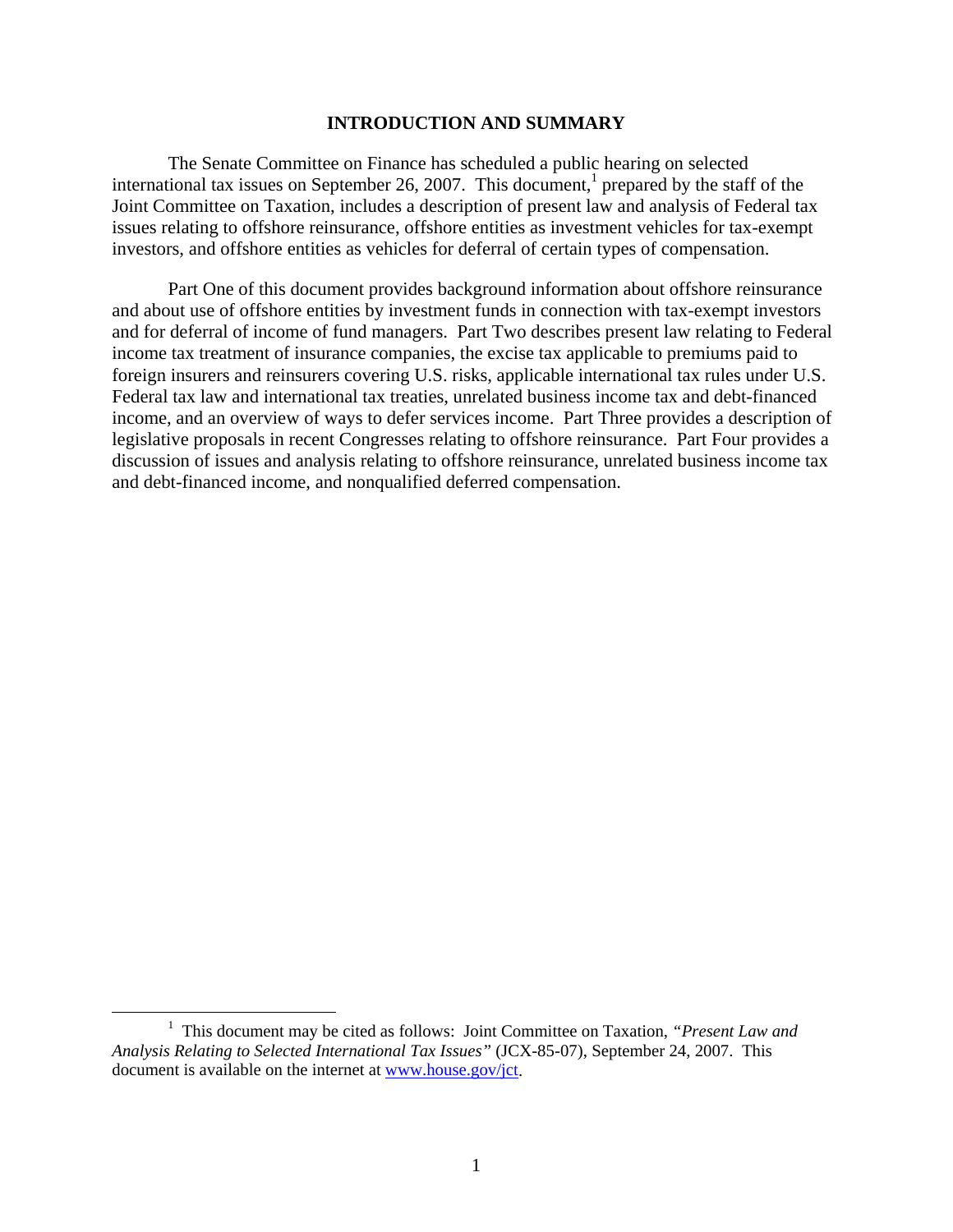## **I. BACKGROUND**

#### **Offshore reinsurance**

#### In general

Insurance company reinsurance transactions with offshore reinsurers, particularly affiliated reinsurers, have been characterized as creating the potential for tax avoidance and as causing a competitive disadvantage for U.S. insurance businesses. At the same time, reinsurance is a fundamental component of global risk management techniques.

Insurance transactions are characterized by risk shifting and risk distribution.<sup>2</sup> Risk shifting means transferring the risk from one person to another person. Risk distribution means spreading risks among a pool or group of persons.

Insurance is a specific mechanism for transferring the financial consequences associated with the occurrence of identifiable but uncertain ("fortuitous") adverse events (e.g., the risk of damaging one's automobile in an accident, the risk of fire damaging one's home, or the risk of dying prematurely). The concept of risk shifting is best understood from the perspective of the insured: it contemplates that the insured shifts to another person the financial consequences of the adverse fortuitous events, so that (at least to the extent of the insurance) the occurrence of the event has no direct financial impact on the insured. Thus, self-insurance generally is not insurance in the tax sense, because the insured retains the financial consequences that follow from the occurrence of the adverse fortuity.

Many financial contracts – for example, many derivative contracts – shift risk between parties, but that fact does not mean that those contracts necessarily constitute insurance, because the other critical component of true insurance – risk distribution – typically is not present. Just as risk shifting is most easily understood when viewed from the perspective of the insured, risk distribution is a concept that is best visualized from the perspective of the insurer. Risk distribution refers to the fact that, in entering into any one line of the insurance business (such as automobile liability insurance or health insurance), insurers assume or underwrite numerous individual risks that, at least ideally, are independent but homogeneous. Risks are independent when the occurrence of one adverse event in the pool of risks held by the insurer does not increase the likelihood that the other adverse fortuities in the pool will occur. Risks are homogeneous when they are similar in nature. When an issuer has a sufficiently large pool of independent but homogeneous risks, it can rely on the law of large numbers – a statistical tool that enables insurers to model with a relatively high degree of confidence the pattern of actual losses that it can expect in each period. Risk distribution and the associated application of the law of large numbers can be understood in a general sense as the core mechanism by which insurers manage their underwriting risks (i.e., the risk of paying claims arising from insured events), as contrasted with the insurer's investment risks.

 $\overline{\phantom{a}}$  2 *Helvering v. LeGierse*, 312 U.S. 531 (1941).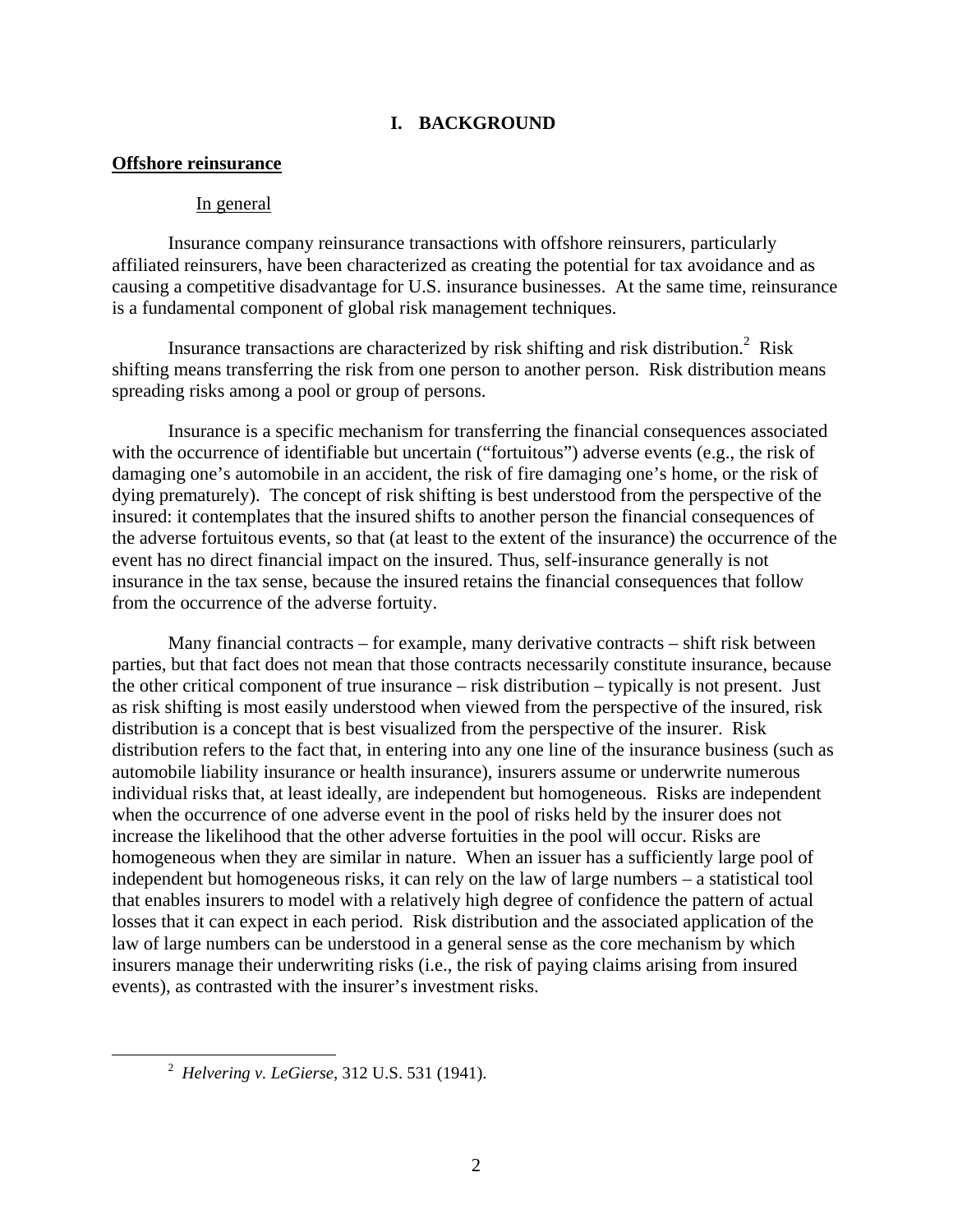When the conditions of risk shifting and risk distribution are satisfied, the insurer can price the premiums it charges to reflect with some precision the total losses it expects from the relevant pool of risks in each period. For example, when an individual buys automobile collision insurance, he shifts from himself to the insurer the risk of paying for damages sustained by his automobile as a result of an accident. The insurer in turn manages that risk by pooling it with other similar automobile insurance contracts that it writes. In this way, each customer (through the premiums that he pays) effectively pays for a portion of the damages sustained by all the automobiles in the pool: because most people are risk averse, they prefer in effect to suffer small but definite losses (the premiums they pay) to unpredictable but much larger losses (the financial consequences of a loss event if one were self-insured).

Insurance covers a variety of types of risks, which are grouped by line of business under current industry practice and regulatory reporting rules. Some lines of business are paid out relatively promptly following the time when the risk is incurred, such as health insurance and automobile liability; these are known as short-tail lines of business. Other lines of business are characterized by longer pay-out periods, such as medical malpractice and workers compensation; these are known as long-tail lines of business.  $3$ 

Insurance companies are regulated by State insurance regulators in the States in which they do business. State regulators look to the National Association of Insurance Commissioners (the NAIC) for recommendations on regulatory and reporting standards. State insurance rules require annual financial reporting by insurers in accordance with a conservative accounting method known as "statutory accounting," which is designed to maintain insurer solvency.

#### Types of reinsurance

Reinsurance is a form of further risk shifting and risk distribution. Reinsurance is sometimes characterized as insurance for insurers. A reinsurance transaction is an agreement between insurance companies to pass a risk, or a block of risks, from one company to the other company. Risks can be subdivided and portions reinsured. For example, a portion of the risk may consist of a specific dollar amount such as a layer or band of the total dollar amount, the excess over a dollar amount, or a percentage of the total dollar amount of the risk.

Risks can be reinsured singly or in groups. "Facultative" reinsurance covers a specific risk and is separately negotiated, often because the risk is specialized, high-hazard, or extraordinarily large. A reinsurance "treaty" generally covers a block of risks or type of risks. Under a reinsurance treaty, the primary insurer and the reinsurer agree that all or a specified portion of the primary insurer's business or policies of a particular type or types are covered automatically by the reinsurer until the agreement is terminated.

 $\frac{1}{3}$ <sup>3</sup> During the first years following the year of coverage, long-tail lines of business tend to have a relatively high proportion of unpaid losses, including losses that are incurred but not reported during the year, whether due to nonobservance of the event of loss, nonreporting of the claim, litigation, or other reasons.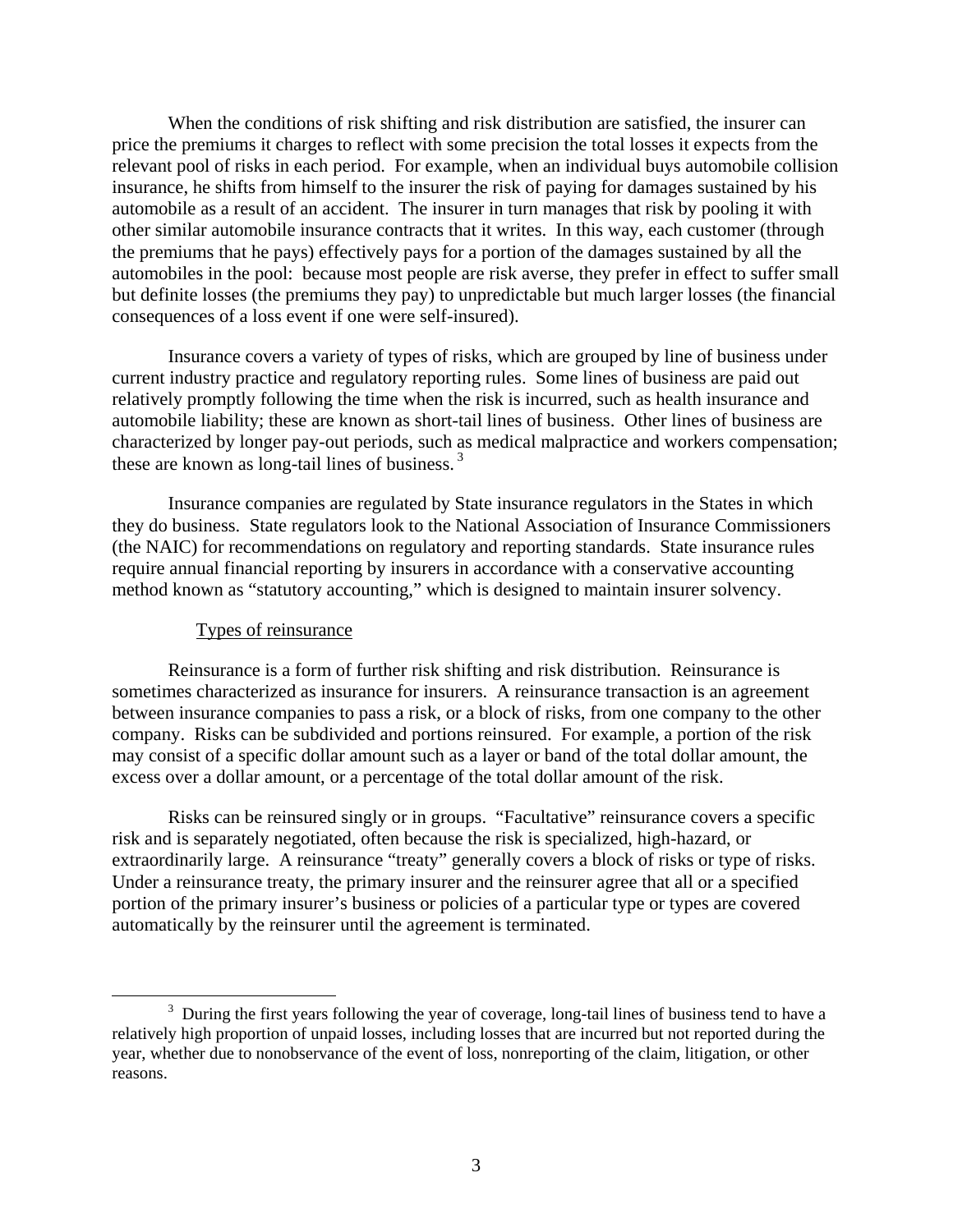The portion of a risk covered under a reinsurance agreement can be determined in a variety of ways. Proportional, or pro rata, reinsurance can be on a "quota share" basis, that is, a set percentage of premiums received and losses covered for the applicable risks. Alternatively, proportional reinsurance can be on a "surplus share" basis, that is, an agreed dollar amount of premiums received and losses covered for the applicable risks. Non-proportional reinsurance is known as "excess of loss," representing the reinsurer's coverage for losses above the primary insurer's retention amount. Excess of loss coverage can be on an individual risk basis, on an occurrence basis (relating to the occurrence of a particular event such as a storm or earthquake), or on a aggregate basis (covering losses above a dollar amount per policy or per year).

#### Alternatives to reinsurance

A number of alternatives to reinsurance transactions may also be used to shift and distribute risks. These alternatives comprise the "alternative risk transfer" or ART markets and products. These markets and products can become more attractive when reinsurance prices rise, for example,<sup>4</sup> and can serve financing, hedging, or other financial purposes as well as more traditional risk management goals.

There is no generally accepted definition of what constitutes an ART product, and the ART marketplace continues rapidly to evolve. The term has been applied to arrangements as diverse as self-insurance, captive insurance, sidecar reinsurance, finite risk insurance or reinsurance, capital markets financings such as catastrophe ("cat") bonds, and weather derivative contracts.<sup>5</sup> Some ART products (e.g., captive insurance and finite risk insurance) typically are structured with a purpose to constitute insurance under State regulatory rules. Others, such as cat bonds, are not treated as insurance for regulatory purposes.

The characterization for Federal income tax purposes of ART products as insurance, or as some other financial product, may not be clear in all cases. Some ART products involve risk shifting, but not necessarily risk distribution. Other ART products, including many that are analyzed as insurance for regulatory purposes, raise questions of whether the product embodies sufficient risk shifting and risk distribution that it should be treated as insurance for Federal income tax purposes.<sup>6</sup>

 $\overline{4}$  $<sup>4</sup>$  The property and casualty insurance industry has historically been cyclical, involving increases</sup> and declines in prices that are known as "hardening" and "softening" insurance markets. See, e.g., "Rate Hardening Forces Growth in Captive Market, Aon Says," *Reactions Weekly News*, Dec. 2, 2005; "Cat Bonds Benefit from Rate Hike," *Reactions Magazine*, Feb. 2002.

<sup>5</sup> See Peter A. Gentile, Spencer M. Gluck, Peter Senak, and Jeffrey M. Stewart, *Modern ART Practice*, Gerling Global Financial Products 2000; Thomas Holzheu, "Alternative Risk Transfer (ART) Products," in *Reinsurance: Fundamentals and New Challenges* (ed. Ruth Gastel), Insurance Information Institute (2004), 113-124; "The Picture of ART," *Sigma*, Swiss Reinsurance Company Economic Research and Consulting (2003).

 $6\,$  Two examples of the difficulties posed to the tax system by ART insurance products are finite risk insurance and captive insurance. Finite risk insurance for this purpose can be understood as a contractual arrangement whose returns predominantly reflect standard financial market terms (e.g., the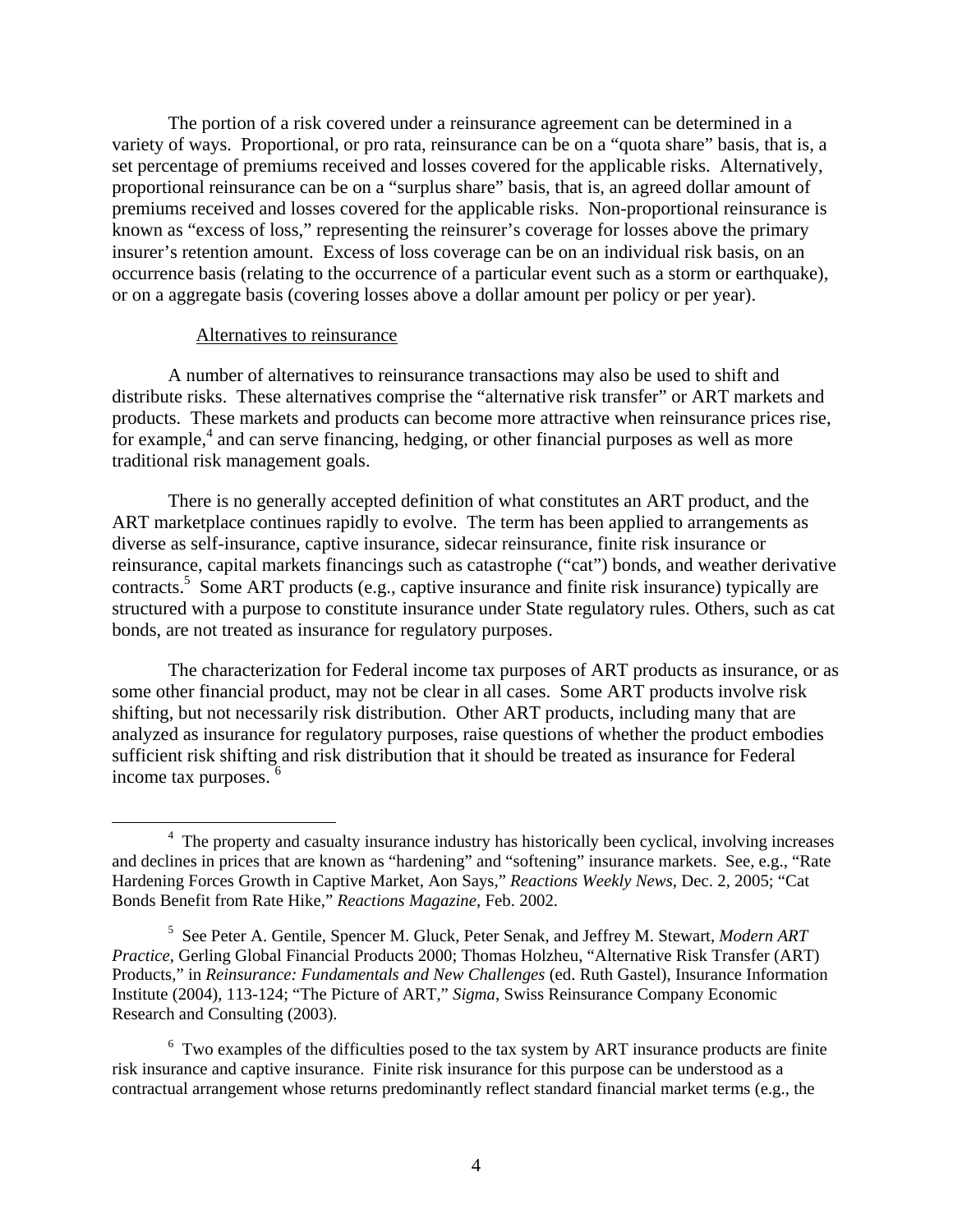#### Reasons for engaging in reinsurance transactions

 $\overline{a}$ 

Primary insurers have a variety of reasons for reinsuring some of their business. A principal reason is to shift risk, just as any other insured does, because an insurer's pool of risks is too concentrated in some fashion. For example, the primary insurer's risk pool may fall unacceptably short of the goal of homogeneity.

Another reason relates to regulatory compliance. State insurance rules generally require that an insurance company maintain "surplus," and the States limit the amount of new business the company can write based on a ratio of net premiums to surplus. Reinsuring some of the company's risks can lower the ratio of net premiums<sup>7</sup> to surplus and allow the company to write more insurance. Thus, reinsurance can serve in effect as a form of financing for growth in the primary insurance company's business.

A reinsurance transaction can also function as a business acquisition technique for the reinsurer. By reinsuring a block of business, for example, a reinsurer can enter a new line of business more easily than by directly writing policies in that line of business. Similarly, a primary insurer can divest itself of a line of business by reinsuring its entire book of business in that line. $8<sup>8</sup>$ 

Several related risk management and financial reporting concerns also motivate the use of reinsurance. A primary insurer can use reinsurance to reduce exposure to extremely large losses from one source such as a catastrophic event (for example, a hurricane) or a particular environmental hazard (for example, asbestos). By reinsuring amounts above a certain level, the

 $7$  The amount of net premiums for this purpose is determined net of premiums ceded to a reinsurer. Under State regulation, a ceding company treats amounts due from reinsurers as assets or reductions of liability, an accounting practice known as credit for reinsurance. See Joseph Sieverling and Scott Williamson, "The U.S. Reinsurance Market," in *Reinsurance: Fundamentals and New Challenges* (ed. Ruth Gastel), Insurance Information Institute (2004) at 126.

<sup>8</sup> See Donald A. McIsaac and David F. Babbel, "The World Bank Primer on Reinsurance," *Policy Research Working Paper 1512*, The World Bank (1995).

time value of money), but which also embody just enough insurance underwriting risk as to be treated as insurance for at least some regulatory purposes. Captive insurance arrangements generally refer to instances in which (typically) a non-insurance company establishes an insurance subsidiary (often in Bermuda or another offshore location) to insure risks of the U.S. parent and other subsidiaries. The Internal Revenue Service has extensively litigated the tax status of various captive insurance or reinsurance vehicles (see cases at note 193, below). The IRS's original theory was that these arrangements did not constitute insurance in the tax sense, because the parent's ownership of the captive subsidiary meant that losses absorbed by the subsidiary ultimately were borne by the parent, as the owner of the insurance subsidiary's equity, and therefore no risk shifting occurred, and because there was no pooling of risks from outside of the affiliated group of companies. This analysis was described as the "economic family" theory. More recently, the IRS announced that, because no court had to that date wholly adopted the economic family theory, the Service would abandon that argument, although it would continue to challenge particular arrangements that in its view did not satisfy the risk shifting or risk distribution test.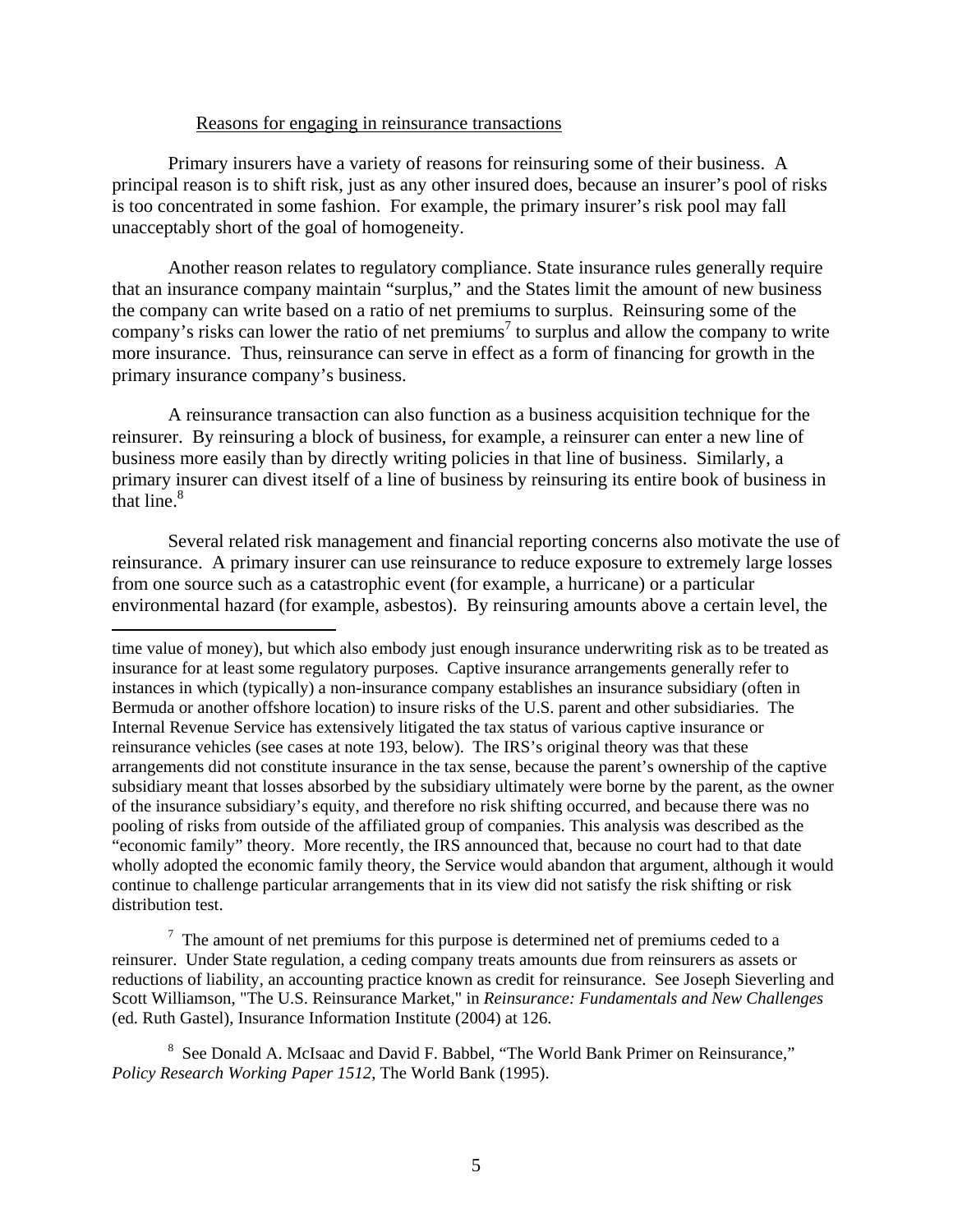primary insurer can smooth loss payments over the year or between years. This can reduce volatility in the company's earnings.

Reinsurance can have U.S. tax benefits as well as book or financial benefits. In general, premiums ceded for reinsurance are deductible in determining a company's Federal income tax.<sup>9</sup> If the transaction effects a transfer of reserves and reserve assets to the reinsurer, the tax liability for earnings on those assets generally is shifted to the reinsurer as well. If earnings on these assets are shifted to a reinsurer in a no- or low-tax foreign jurisdiction, generally these earnings are not subject to income taxation.

#### Federal tax issues relating to offshore reinsurance

The transfer of U.S. risks to foreign reinsurers in low-tax or no-tax jurisdictions, whether by corporate expatriations, foreign acquisitions, or by reinsurance transactions to affiliates and third-party reinsurers, has been criticized as causing a tax-induced competitive disadvantage for U.S. insurers and reinsurers.<sup>10</sup> The issue has been publicized repeatedly in recent years<sup>11</sup> despite 2004 changes in the Federal tax law to limit the tax benefit of "inversions"<sup>12</sup> – expatriation of a U.S. corporation or partnership to a foreign jurisdiction – and to strengthen the Treasury Department's regulatory authority to reallocate items in reinsurance arrangments.<sup>13</sup> Though these changes may have made some types of transactions transferring U.S. risks to foreign reinsurers less attractive to a U.S. insurer from a tax planning standpoint, reinsurance with offshore reinsurers has remained strong.<sup>14</sup>

Insuring risks with captive insurance affiliates generally can have the effect of reducing U.S. tax on certain earnings. Because of tax accounting rules applicable to insurance companies, under which additions to insurance reserves are deductible, investment earnings on insurance

 $\frac{1}{9}$  $9$  Sec. 832(b)(4).

<sup>10</sup> See Jon Almeras and Ryan J. Donmoyer, "Insurers Approach Congress to Fix 'Bermuda Loophole,'" 86 *Tax Notes* 1660, Mar. 20, 2000; Lee A. Sheppard, "News Analysis – Would Imputed Income Prevent Escape to Bermuda?," 86 *Tax Notes* 1663, Mar. 20, 2000.

11 Susanne Sclafane, "U.S. CEO on a Mission to Tax Bermuda Competitors," *National Underwriter Online News Service*, Nov. 20, 2006; Susanne Sclafane, "Bermuda CEO Fights Back on Tax Issue," *National Underwriter Online News Service*, Nov. 21, 2006.

 $12$  Section 7874, imposing income U.S. tax on certain income and gain of expatriated entities and their foreign parents, was enacted in section 801 of the American Jobs Creation Act of 2004, Pub. L. No. 108-357. This provision is described in the section of this document entitled International Taxation.

 $13$  Section 845, providing authority to the Treasury Department for allocation in the case of a reinsurance agreement involving tax avoidance or evasion, was enacted in 1984 and was modified by section 803 of the American Jobs Creation Act of 2004, Pub. L. No. 108-357. This provision is described in the section of this document entitled Federal Income Tax Treatment of Insurance Companies.

14 See below, Mark E. Ruquet, "Bermuda Reinsurers Had Record 2006 Results," *National Underwriter On-Line News Service*, March 23, 2007.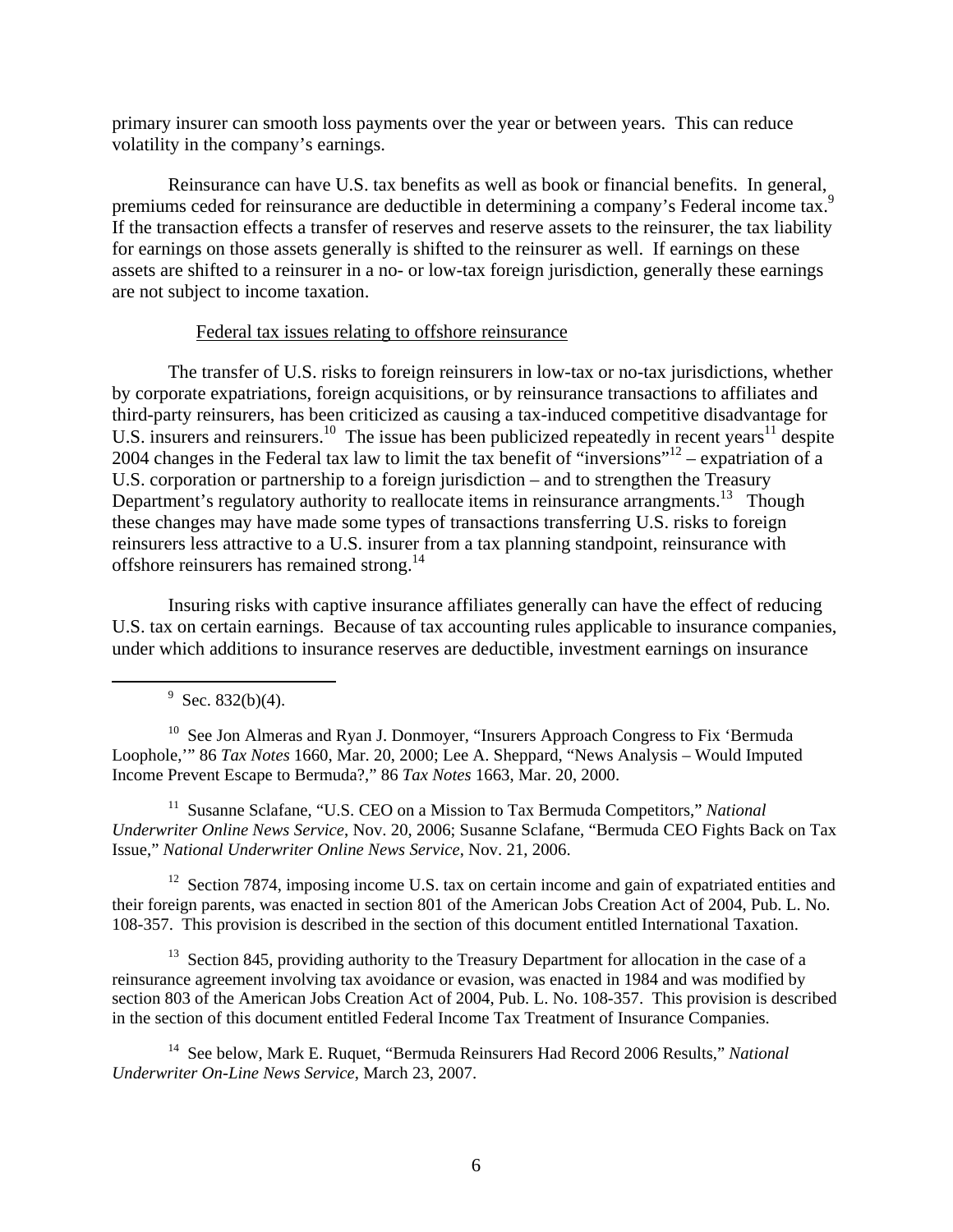company reserves can be viewed as tax-favored.<sup>15</sup> The use of captive insurers as well as the use of affiliated reinsurers are thought to be a means by which U.S. insurance risks migrate to offshore reinsurance markets.

Reinsurance can provide a tax benefit to the primary insurer of U.S. risks principally by shifting to the reinsurer the tax liability for earnings on reserves, that is, on investment assets that fund the future payment of insurance claims.<sup>16</sup> In the case of reinsurance with an unrelated or third-party reinsurer, this tax benefit is counterbalanced by the yielding of the business opportunity for profit on the reinsured risks to that unrelated reinsurer.

The tax benefit of reinsurance can be duplicated without yielding the business to a third party, however, if the reinsurer is a foreign affiliate. The corporate structure under which earnings on U.S. risks reinsured with an affiliate are treated as not subject to U.S. tax involves the use of a parent corporation in a low-tax or no-tax foreign jurisdiction. The foreign parent's subsidiaries include both the primary insurer, a U.S. corporation, and the reinsurer, also a foreign corporation in a low-tax or no-tax jurisdiction. The primary insurer of the U.S. risks engages in a reinsurance transaction with the foreign affiliate, shifting the reserve assets to the foreign affiliate. The earnings on the reserve assets associated with the reinsured risks are shifted outside the U.S. tax system. Present-law U.S. tax rules such as the Subpart F rules requiring current inclusion of certain income for U.S. shareholders, the "toll charge" for certain outbound transactions under section 367, and the inversion rules of section 7874, $^{17}$  generally do not apply to the transaction, although the Treasury Department has the authority to reallocate items under section 482 or section 845, and the one-percent reinsurance excise tax applies.<sup>18</sup> The tax benefit of such reinsurance with a foreign affiliate is greater for long-tail lines of business that tend to require reserve assets to be maintained for a longer period of time than for short-tail lines of business.

<sup>&</sup>lt;sup>15</sup> Discounting rules applicable to tax reserves of property and casualty insurance companies partially take account of the time value of money (sec. 846). These rules are described in the section of this document entitled Present Law - Federal Income Taxation of Insurance Companies.

 $16$  In addition, premiums paid by property and casualty insurers for reinsurance generally are deductible (sec.  $832(b)(4)(A)$ , though there may be offsetting income items depending on the nature of the reinsurance transaction.

 $17$  Before the enactment of section 7874 in 2004, some U.S. insurers took the position that they were not precluded from expatriation transactions, and structures with foreign parent corporations in lowtax or no-tax jurisdictions were set up. Although the opportunity to set up such corporate structures has been limited by the enactment of section 7874, the pre-2004 structures are already in place and are used for these related-party reinsurance transactions. By contrast, U.S. insurers that did not engage in inversion transactions before the 2004 legislation, perhaps because they would have had a high tax cost imposed on the transaction under the section 367 toll charge on low-basis, long-held corporate assets, do not have this structure in place.

<sup>&</sup>lt;sup>18</sup> These present-law rules are described in the section of this pamphlet entitled Present Law -Reinsurance Excise Tax. Issues raised by these arrangements are discussed in the section of this pamphlet entitled Issues and Analysis.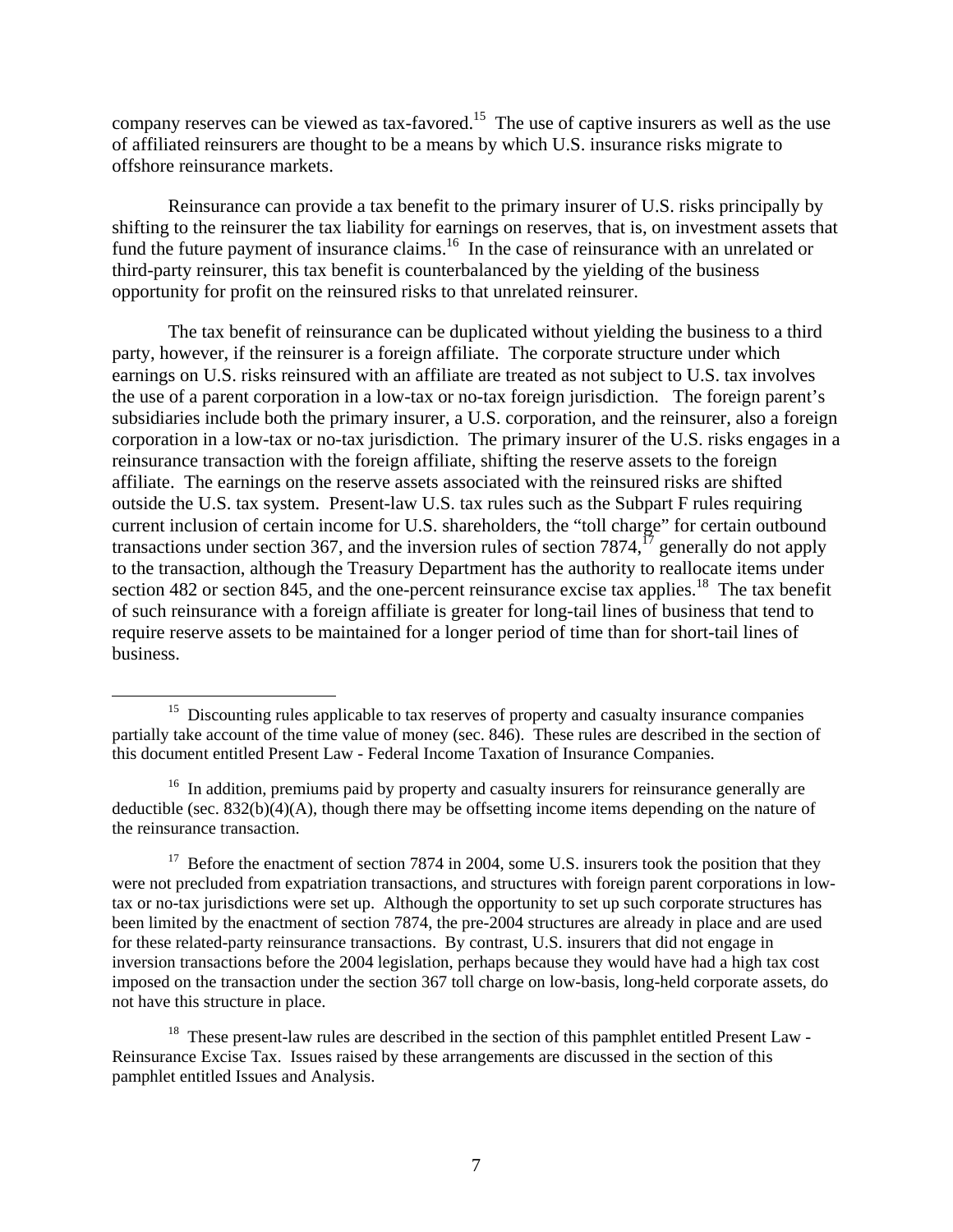#### Property and casualty insurance industry and reinsurance markets

Property and casualty insurers operating in the U.S. recorded \$499 billion in directly written premiums in 2006. Such insurers ceded reinsurance of \$340 billion to affiliates, and \$64 billion to non-affiliates, while assuming \$310 billion of reinsurance from affiliates and \$48 billion from non-affiliates. Thus, net premiums written totaled \$453 billion.<sup>19</sup> Since 1998, net premiums written have increased at an annualized rate of 6.0 percent, compared to an annualized rate of 3.6 percent between 1987 and 1997. Assets of these insurers totaled \$1,671 billion in 2006, and grew at an annualized rate of six percent from 1998 to 2006, compared to an annualized rate of eight percent from 1987 to 1997. $^{20}$ 

Over the recent past, U.S. property and casualty insurers have increased both the amount of reinsurance assumed and ceded, both in absolute terms and relative to direct premiums written. In 2006 the amount of assumed reinsurance, as noted above, was an amount equal to 71.7 percent of direct premiums. Ceded reinsurance equaled 80.9 percent of direct written premiums. In 1990, in comparison, U.S. property and casualty insurers assumed reinsurance in amounts equal to 60.5 percent of direct written premiums, and ceded reinsurance in amounts equal to 66.0 percent of direct written premiums.<sup>21</sup>

While there has been growth in both assumed and ceded reinsurance, reinsurance assumed and ceded with respect to non-affiliates has declined relative to direct premiums written. Reinsurance assumed from non-affiliates has fallen from an amount equaling 12.2 percent of direct premiums in 1990 to an amount equal to 9.6 percent of direct premiums in 2006, and reinsurance ceded to non-affiliates has fallen over the same period from an amount equal to 16.5 percent of direct premiums to 12.7 percent of direct premiums. In contrast, reinsurance assumed from affiliates grew over that period from an amount equal to 48.4 percent of direct premiums in 1990 to an amount equal to 62.1 percent in 2006, while insurance ceded to affiliates over the same period grew from an amount equal to 49.5 percent of direct premiums to an amount equal to  $68.2$  percent of direct premiums.<sup>22</sup>

With respect to insurance ceded to offshore reinsurers, according to the Reinsurance Association of America, \$54.7 billion of U.S. premiums were ceded to offshore reinsurers in 2006, \$22.2 billion of which was ceded to unaffiliated offshore reinsurers and \$32.5 billion of which was ceded to affiliated offshore reinsurers. These amounts compare to approximately \$37.3 billion ceded to offshore reinsurers in 2001, \$21.5 billion of which was ceded to

<sup>&</sup>lt;sup>19</sup> A.M. Best Company, "Best's Aggregates and Averages, Property/Casualty, United States and Canada," 2007 edition, at 162.

<sup>&</sup>lt;sup>20</sup> *Id.* at 409, and calculations of the staff of the Joint Committee on Taxation.

<sup>&</sup>lt;sup>21</sup> A.M. Best Company, "Best's Aggregates and Averages, Property/Casualty, United States and Canada," 1991 edition, at 82.

 $22$  A.M. Best Company, "Best's Aggregates and Averages, Property/Casualty, United States and Canada," 1991 and 2007 editions, at 82 and 162 respectively, and calculations of the staff of the Joint Committee on Taxation.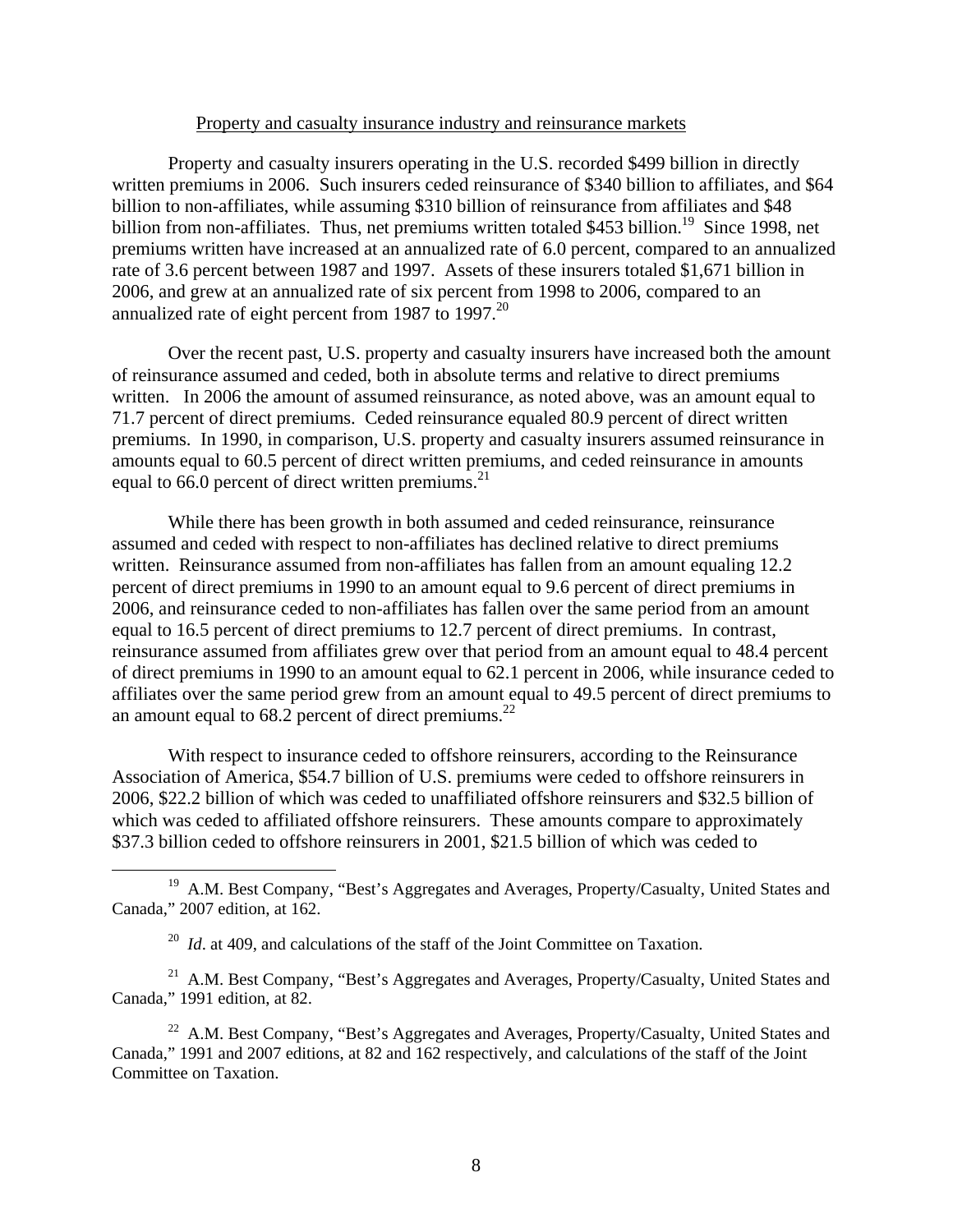unaffiliated offshore reinsurers and \$15.9 billion of which was ceded to affiliated offshore reinsurers. Hence from 2001 to 2006, total premiums ceded to offshore reinsurers grew by 46.7 percent, of which premiums ceded to unaffiliated offshore reinsurers grew by 4.7 percent and premiums ceded to affiliated offshore reinsurers grew by  $104.4$  percent.<sup>23</sup>

Markets for reinsurance have become global. Historically, London has been an insurance and reinsurance center. Very large reinsurers are also located in Germany and Switzerland. Bermuda is an increasingly large global reinsurance market.<sup>24</sup> Between 1983 and 2001, net premiums written in the Bermuda insurance market grew from \$4.7 billion to \$41.4 billion, and total assets in the Bermuda insurance market grew from \$17.1 billion to \$172.7 billion.<sup>25</sup> It is reported that capital grew 24 percent to \$65 billion in 2006 among a group of Bermuda reinsurers, a doubling in their capital since 2002.<sup>26</sup> Bermuda is considered to have insurance regulatory rules favorable to insurance companies and products, and does not impose a corporate income tax. 27

#### **Use of offshore entities by investment funds**

#### In general

Over the past several decades, private equity funds, venture capital funds, hedge funds, and similar alternative investment vehicles<sup>28</sup> that are managed by U.S. fund managers have attracted large amounts of investment capital. Investors in these funds often include institutional investors such as pension funds and educational and charitable institution endowments, and wealthy individual investors. These investors become limited partners in the funds, which are generally structured as partnerships. Some investment funds are established in offshore jurisdictions,  $^{29}$  particularly those offshore jurisdictions that impose no (or little) income tax. The

25 See David Fox, "The Bermuda Market," in *Reinsurance: Fundamentals and New Challenges* (ed. Ruth Gastel), Insurance Information Institute (2004) at 137.

26 Mark E. Ruquet, "Bermuda Reinsurers Had Record 2006 Results," *National Underwriter On-Line News Service*, March 23, 2007.

27 See, e.g., *id*. at 140; Robert L. Carter and Leslie D. Lucas, *Reinsurance Essentials*, Reactions Publishing Group, 2004, at 256.

<sup>28</sup> These types of funds have differing investment strategies. These are briefly described in the Economic Data section of *Present Law and Analysis Relating to Tax Treatment of Partnership Carried Interests and Related Issues, Part I* (JCX-62-07), September 4, 2007. This document is available on the internet at www.house.gov/jct.

 $29$  Some offshore entities are established in foreign jurisdictions that imposed very little or no income tax on investment activities of firms domiciled there. The Cayman Islands and Bermuda are

 $^{23}$  Reinsurance Association of America, "Offshore Reinsurance in the U.S. Market, 2006 Data," and calculations of the staff of the Joint Committee on Taxation.

<sup>24</sup> See "Is Lloyd's Losing Out to Bermuda?," *Reactions Weekly News*, Aug. 1, 2002.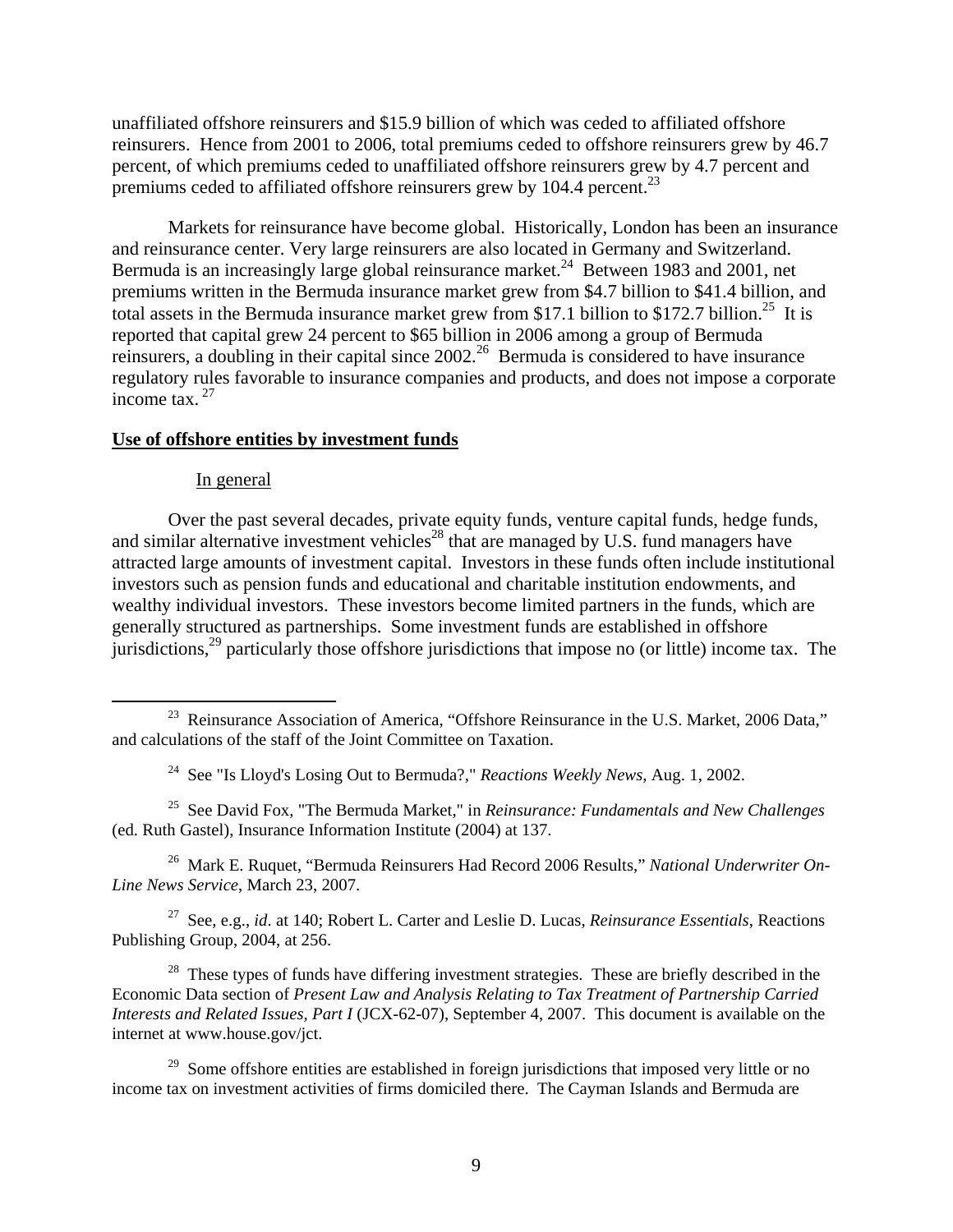assets invested in the funds generally are managed by groups of individuals who contribute a relatively small amount of capital to the fund (in relation to amounts of capital contributed by the investors) and who provide investment expertise in selecting, managing, and disposing of fund assets.

Investors in the funds have historically (though not exclusively) been of three general types: high net-worth individuals who are subject to U.S. tax; foreign persons who are not otherwise subject to U.S. tax; and U.S. institutional investors (such as charities and private and government pension funds) that are tax-exempt under U.S. tax rules.<sup>30</sup> These types of investors have differing U.S. tax situations, and therefore, confront differing tax issues when they invest in investment funds such as hedge funds and private equity funds.

In general, U.S. high net-worth individuals may be concerned about limitations on deductions, such as the 2-percent floor on miscellaneous itemized deductions, the overall limitation on itemized deductions, and the alternative minimum tax. They may prefer to let the fund manager's carried interest serve to reduce their distributive share of partnership income as it is earned, rather than having a higher share of partnership income along with a deduction for manager compensation that may not be fully or currently usable because of a deduction limitation. These individual investors may also be sensitive to the rate differential between longterm capital gain and qualified dividend income, on the one hand, and other forms of investment returns, on the other hand.

Tax-exempt organizations and foreign persons not subject to U.S. tax may be indifferent to deductions. Instead, tax-exempt organizations may be concerned about becoming subject to unrelated business income tax.

Foreign investors may be concerned about becoming subject to U.S. net income tax or U.S. withholding tax.<sup>31</sup> Foreign investors may prefer not to have to file a U.S. income tax return (even if no tax is ultimately due).

 $\overline{a}$ 

examples of such jurisdictions. *See* Lynnley Browning, "A Hamptons for Hedge Funds: Offshore Tax Breaks Lure Money Managers," *New York Times*, July 1, 2007.

<sup>&</sup>lt;sup>30</sup> There are also other types of investors, including corporations subject to U.S. tax, and funds of funds. See the Economic Data section of *Present Law and Analysis Relating to Tax Treatment of Partnership Carried Interests and Related Issues, Part I* (JCX-62-07), September 4, 2007. This document is available on the internet at www.house.gov/jct.

<sup>&</sup>lt;sup>31</sup> Investors have sought to avoid U.S. withholding tax by holding instruments that replicate the returns on stocks but that the investors have treated as notional principal contracts. The source of income from notional principal contracts is determined by the residence of the recipient of the income. A non-U.S. person's income from notional principal contracts therefore is foreign source and is not subject to U.S. withholding tax. See Treas. Reg. sec. 1.863-7(b)(1); Anita Raghavan. "Happy Returns: How Lehman Sold Plan to Sidestep Tax Man," *Wall St. Journal*, Sept. 17, 2007; David P. Hariton, "Equity Derivatives, Inbound Capital and Outbound Withholding Tax," 60 *Tax Lawyer* 313 (2007).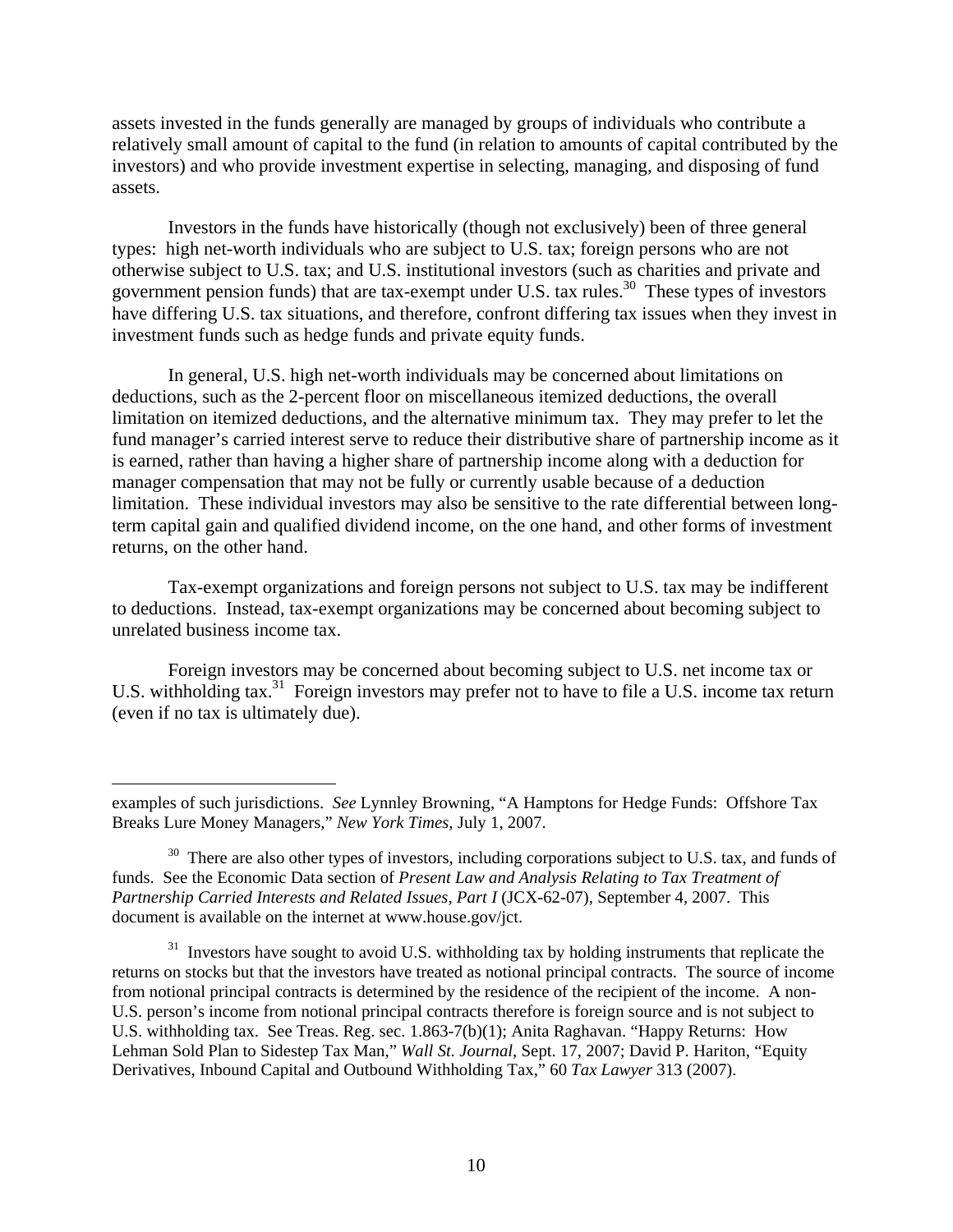Funds have been structured to accommodate these various concerns, and to maximize aggregate tax savings with respect to all the parties (investors and fund managers). These arrangements may be based on the "master-feeder" structure, in which a single fund is held by separate domestic and foreign entities through which different types of investors invest.<sup>32</sup> The structure may include the interposition of a foreign corporation – a "blocker" corporation – between the investment fund and certain of its investors, typically the fund's foreign and taxexempt investors, which serves to block types of income received that could be subject to U.S. tax in their hands, and to convert this income into dividends (or interest) when distributed to them.<sup>33</sup> The foreign corporation may also serve as an income deferral mechanism for individual fund managers in the case of management fees.

 $32$  A variant involves the use of parallel U.S. and foreign funds with substantially similar investments. The master-feeder structure is described in the Background section of *Present Law and Analysis Relating to Tax Treatment of Partnership Carried Interests and Related Issues, Part I* (JCX-62-07), September 4, 2007. This document is available on the internet at www.house.gov/jct.

<sup>&</sup>lt;sup>33</sup> So-called blocker corporations can be used in different contexts, and for different purposes. For example, a publicly-traded partnership might use a lower-tier blocker corporation to earn income (such as fee income) of a type that would otherwise disqualify the publicly-traded partnership from its status as a partnership (rather than a corporation) for tax purposes. Similarly, an offshore hedge fund or other alternative investment fund might use an offshore upstream (or "feeder") blocker corporation as an intermediate holding company through which U.S. tax exempt institutions can invest indirectly in the underlying investment fund. In both cases, though, the affairs of the blocker corporation ordinarily are managed to minimize its U.S. taxable income. In the publicly-traded partnership case, for example, the blocker corporation might be funded by the publicly-traded partnership with debt capital, the interest on which would be sufficient to eliminate most or all of the blocker corporation's income; at the same time, the interest income, when received by the publicly-traded partnership, would be treated as qualifying income for purposes of its status as a partnership for tax purposes. In addition (or alternatively), the lower-tierblocker corporation might be the member of the publicly-traded partnership's group of affiliates that holds amortizable intangible assets generating substantial tax deductions (but not cash outlays). In the offshore hedge fund case, the blocker corporation itself typically would be a foreign corporation that is treated as not engaged in a U.S. trade or business (and therefore is not subject to U.S. net income tax), by virtue of the securities trading "safe harbor" of section 864(b). In both cases, the end result is the same: the blocker corporation serves to "cleanse" tainted income at minimal U.S. tax cost.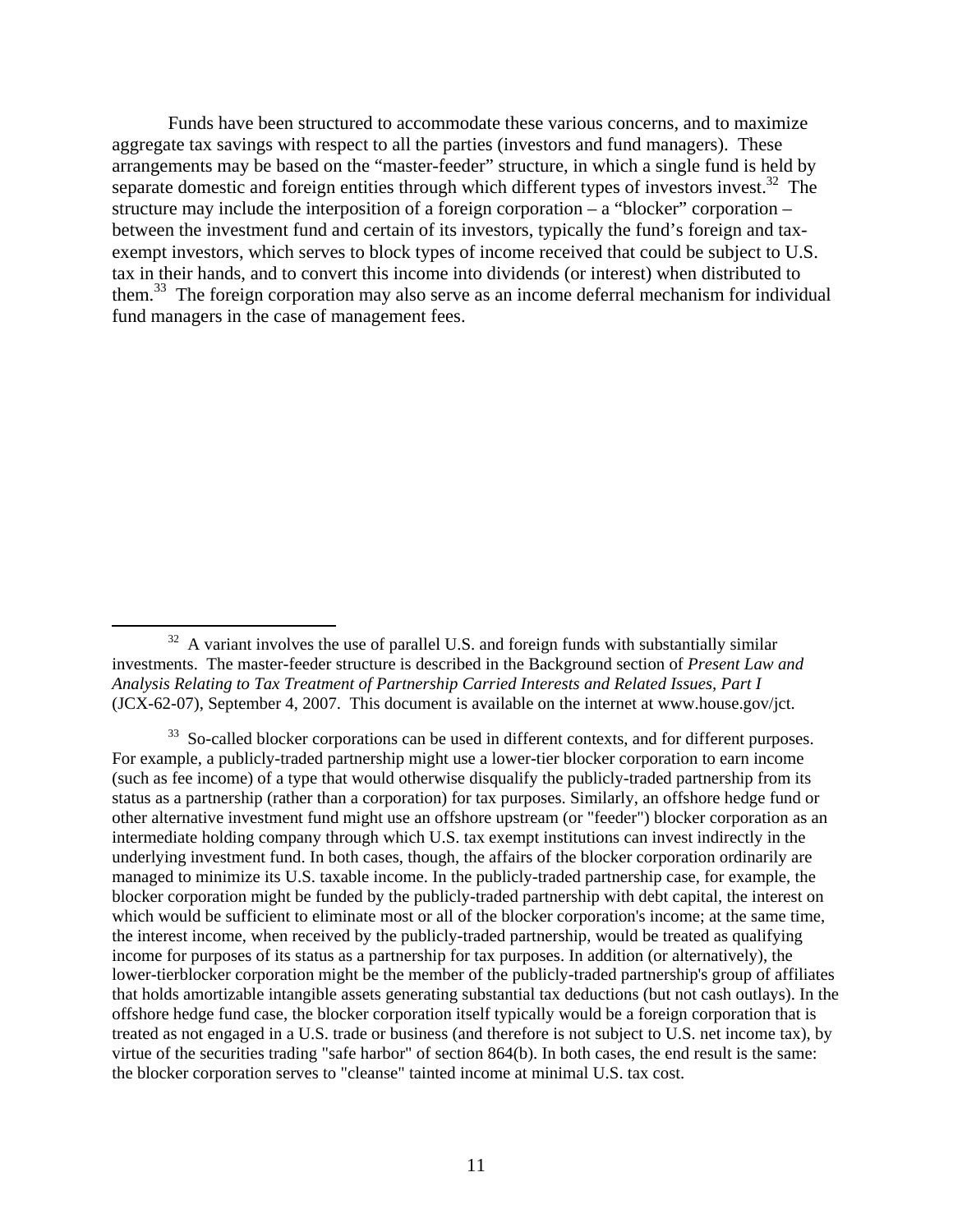# **Investment Fund Structure with Foreign Feeder Corporation**



# Reasons for selecting offshore entities

An initial issue involves identifying which aspects of the structure and business activities of hedge funds and private equity funds and their managers are offshore, and which aspects remain onshore in the United States. Use of intermediate foreign corporations is relatively common. Sometimes the investment fund itself is established offshore.<sup>34</sup> Generally the foreign corporation or entity is established in a jurisdiction that does not impose an income tax, or imposes very little tax.

Foreign individuals may find it attractive to invest in an alternative asset fund through an offshore corporation rather than directly because by doing so, the individuals may avoid the direct imposition of U.S. tax on income effectively connected with a U.S. trade or business and the concomitant requirement to file a U.S. tax return. Foreign individuals may also hold the

<sup>&</sup>lt;sup>34</sup> In some cases, the offshore investment fund is one of two parallel investment funds, the other of which is established in the United States.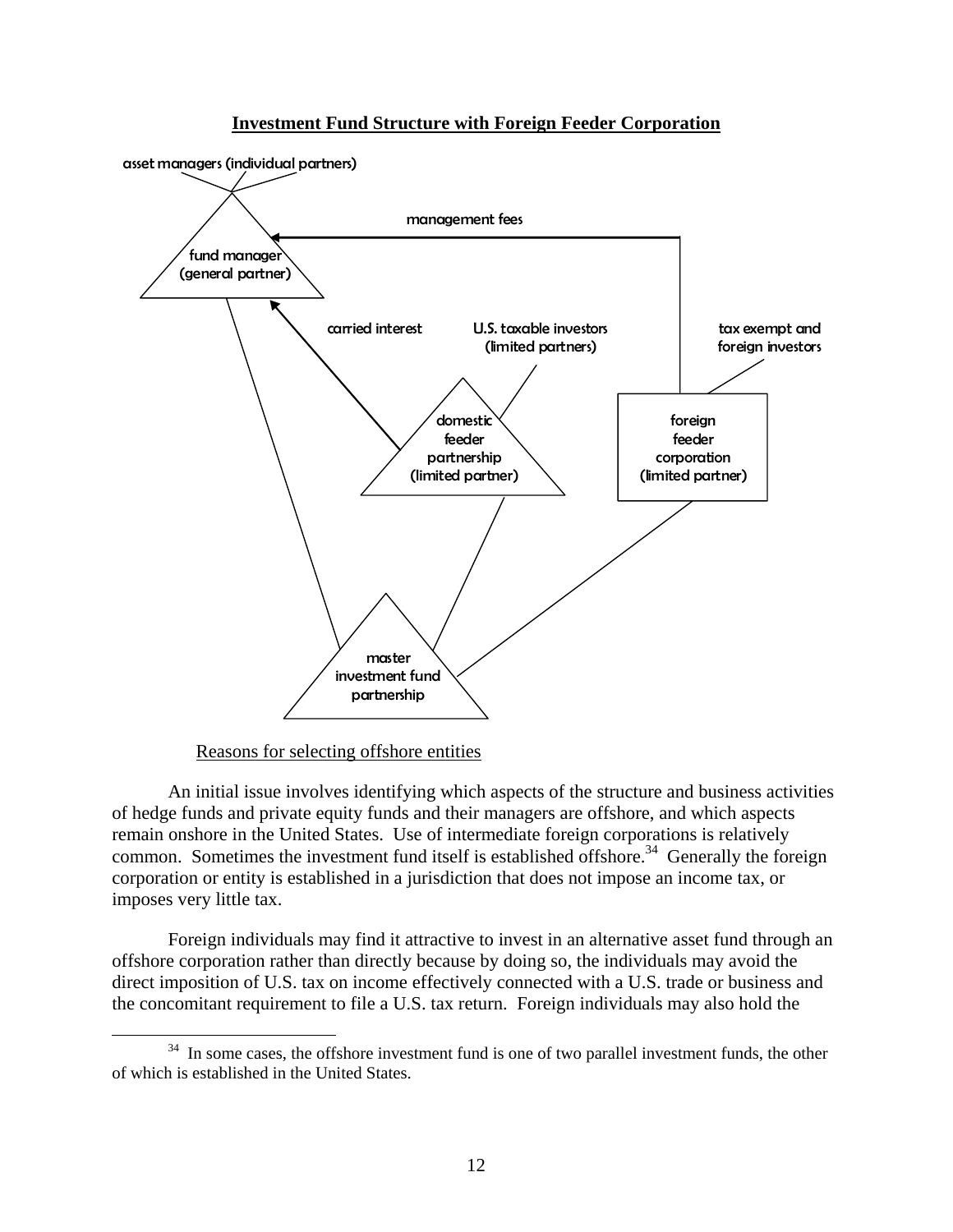view that it is preferable to invest through a foreign corporation in order to interpose an additional non-U.S. entity between themselves and U.S. tax administration. To the extent, however, that a foreign individual would have effectively connected income if the individual invested in a fund directly rather than through an offshore corporation, the foreign corporation itself has effectively connected income. Investment in a fund through an offshore corporation therefore generally does not reduce the aggregate U.S. tax liability of foreign individual investors.

Generally, an entity principally engaged in active trading in securities through agents in the United States would be considered as engaged in a trade or business in the United States. However, under rules referred to as the "securities trading safe harbor," an exception is provided for a range of securities and commodities activities conducted in the United States by or on behalf of foreign persons.<sup>35</sup> Investment funds that are organized in offshore jurisdictions may satisfy the securities trading safe harbor and thereby may not be treated as engaged in a U.S. trade or business even if the funds' investment or securities trading activities are managed by individuals working in the United States. As a result, a foreign partner investing in an offshore fund organized as a partnership may not be treated as engaged in a U.S. trade or business solely by reason of that investment, and may not be subject to U.S. net income tax on income from the investment.

A U.S. taxable investor generally obtains no tax advantage from investing in an offshore investment fund rather than a domestic one. If the fund is organized as foreign partnership, the U.S. investor is taxed on its distributive share of partnership income, just as if the fund were a U.S. partnership. If the fund is organized as a foreign corporation, or if the U.S. investor invests through a foreign "feeder" corporation, the passive foreign investment company or subpart F rules may cause the U.S. investor to lose the benefit of deferral of U.S. taxation of that investor's share of the fund's income.<sup>36</sup> Thus, neither a foreign investor nor a U.S. taxable investor would generally reduce U.S. net income tax liability by investing through an offshore investment fund, when compared to the U.S. tax liability that would be imposed were the investor to conduct the same activities directly. However, tax-exempt investors can reduce U.S. net income tax liability for unrelated business income tax by investing in an offshore investment fund organized as a corporation, or in offshore "feeder" corporation that is a partner in an offshore investment partnership.

<sup>&</sup>lt;sup>35</sup> Sec. 864(b). Special rules apply to foreign dealers. The securities trading safe harbor eliminates the need for the Internal Revenue Service to administer rules distinguishing between passive investment and active trading in this context. The securities trading safe harbor is believed to encourage foreign capital inflows to the United States, or is thought not to discourage them. The safe harbor is also thought to permit U.S. asset managers to compete with foreign asset managers in managing the investment assets of non-U.S. investors.

<sup>&</sup>lt;sup>36</sup> The passive foreign investment company and subpart F rules are described in the section of this document entitled Present Law - International Taxation.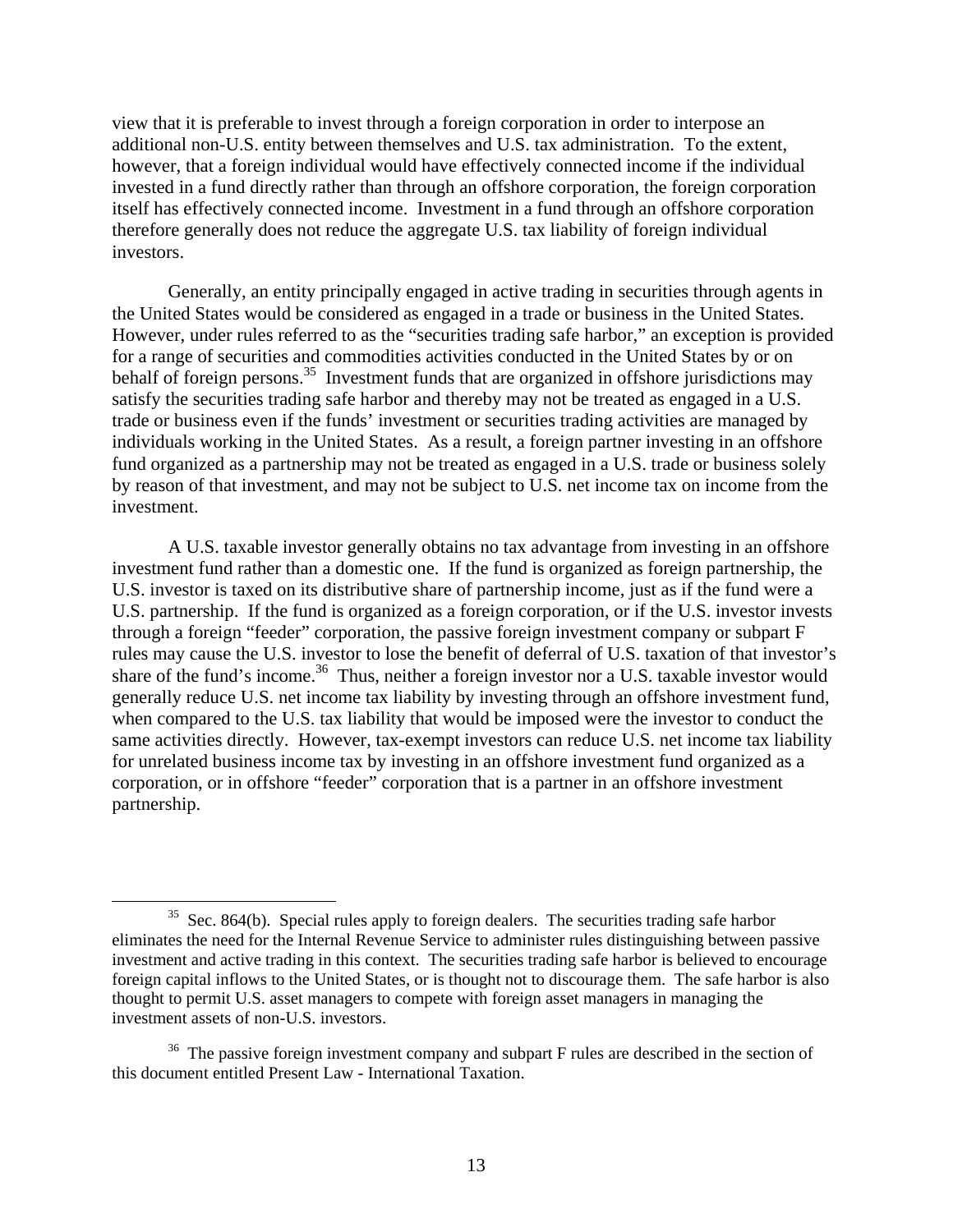#### Tax-exempt investors and unrelated business income tax

One reason for investing in alternative investment funds through a foreign corporation relates to the imposition of unrelated business income tax ("UBIT") on tax-exempt organizations under present law. If a tax-exempt organization were to invest directly in the strategies followed by many alternative investment funds, it is likely that the tax-exempt organization's income from that investment would be subject to UBIT, because, for example, the assets are active business assets that are unrelated to the organization's exempt purpose, or the assets are debt-financed.

If tax-exempt organizations hold such investments through a partnership, a lookthrough rule applies, potentially subjecting the tax-exempt investors' returns to UBIT. By contrast, if tax-exempt organizations hold potentially UBIT-producing partnership investments through a corporation, the corporation's separate existence generally is respected for Federal tax purposes so that the lookthrough rule does not apply, and dividends paid by the corporation to the taxexempt investors generally are excluded from the investors' unrelated business taxable income. Tax-exempt organizations thus may have an incentive to invest in alternative investment funds through these "UBIT blockers" or "blocker corporations." Such corporations often are established offshore in low-tax or zero-tax jurisdictions to avoid corporate tax at the blocker corporation level; in turn, the blocker corporation relies on the securities trading safe harbor described earlier to avoid U.S. net income tax on its securities investment/trading strategies.

#### Deferral of income of managers

A U.S. based manager of an offshore investment fund can agree by contract to take performance-based returns to which the manager may be entitled either in the form of a carried interest, or in the form of contingent compensation. In the latter case, the manager can also negotiate to defer receipt of that income (and likewise to defer the concomitant tax liability) for a period of years.

The typical structure of an offshore hedge fund, in which the underlying fund is organized as a partnership, taxable U.S. investors invest through a "feeder" domestic partnership, and tax-exempt U.S. investors and foreign investors invest through a "feeder" foreign corporation, permits fund managers to optimize their after-tax performance-based returns. Fund managers do so by arranging to take those returns as carried interest where the underlying investment fund is expected to generate long-term capital gain (or where an alternative form might disadvantage taxable U.S. investors), and to take those returns in the form of contingent compensation (which compensation in turn often is subject to a voluntary agreement to defer receipt of the income) when the underlying investment fund generates short-term capital gain or ordinary income (and when doing so does not otherwise disadvantage investors). In a typical structure, managers can combine both approaches, by arranging to take performance-based income, not from the underlying investment fund, but rather from the domestic "feeder" fund, in the form of a carried interest in the domestic "feeder" partnership, and a contingent deferred compensation arrangement with the offshore "feeder" corporation.

In the case of an investor who is subject to U.S. tax, structuring the fund manager's performance based returns as deferred compensation is not desirable as a tax planning matter because the payor's deduction is postponed under U.S. tax law until the amount is included in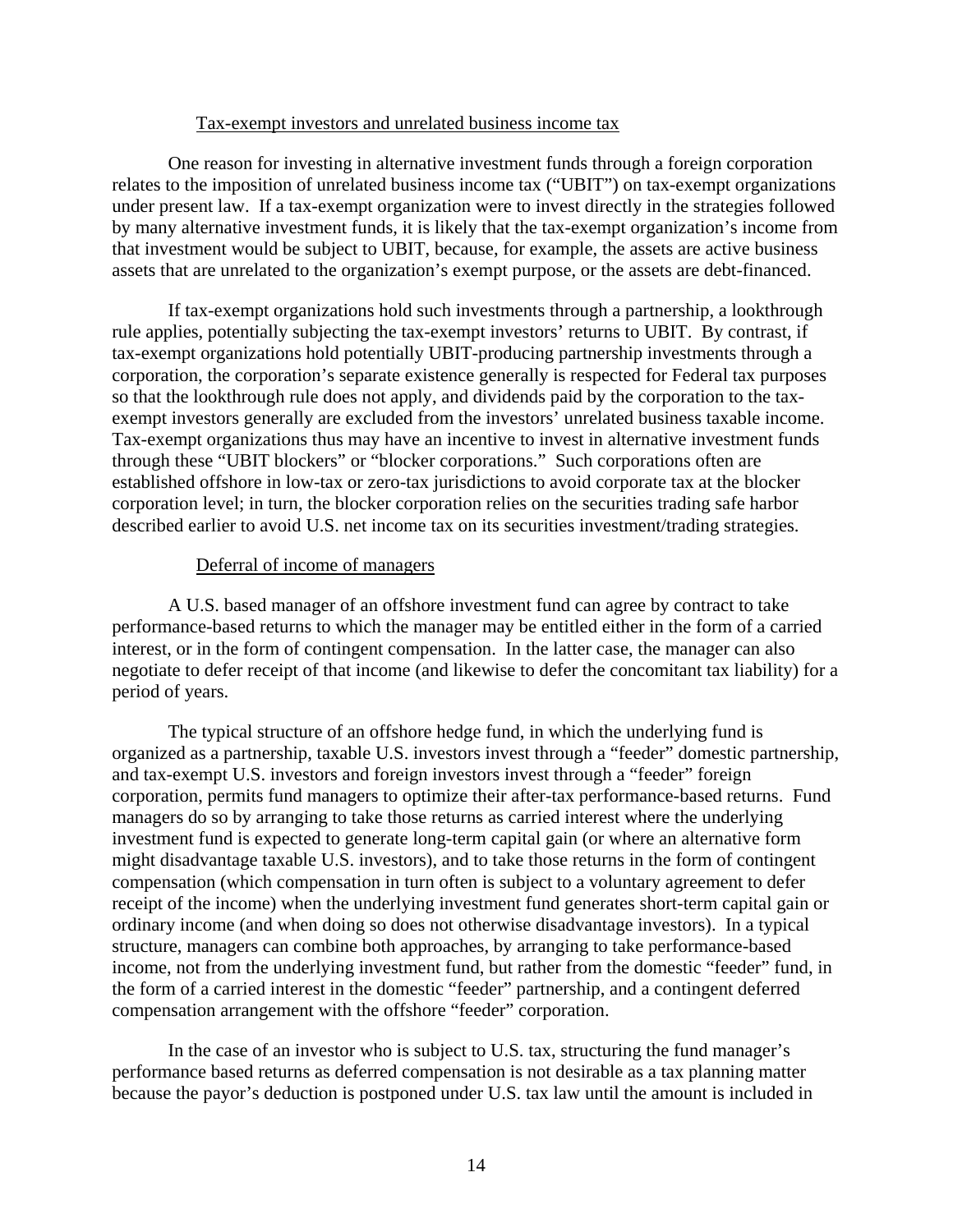income by the fund manager. In the case of a U.S. taxpayer, this deferral of the deduction creates a tension which, in theory, may limit the amount of compensation that is deferred. This tension is not present with respect to the relationship between fund managers and offshore "feeder" corporations, because the ultimate investors in these corporations are tax exempt or otherwise not subject to U.S. tax and are indifferent as to the timing of a tax deduction for compensation.

If the carried interest is structured as nonqualified deferred compensation, all amounts received by the fund manager pursuant to the carried interest are taxable as ordinary income. In contrast, if the carried interest is structured as a partnership profits interest in the fund, the fund manager's distributive share of the fund's income and loss items retains the character that those items had at the fund level under present law. Thus, to the extent the fund's income constitutes long-term capital gain or qualifying dividends eligible for the preferential capital gain tax rate, the consensus understanding of current law is that the fund manager's share of that income is eligible for the preferential capital gain tax rate. However, in the case of funds (such as hedge funds) whose investment strategy involves relatively rapid turnover of assets, income generated by the fund is generally not eligible for the long-term capital gain tax rate, but rather, is generally subject to income tax at the same rate as ordinary compensation income.<sup>37</sup> In this situation, where preferential long-term capital gains tax rates are not available, the tax benefit of deferred compensation to the recipient may be substantial.

#### Quantifying the tax benefit of deferral of compensation

The principal advantage of deferral is the ability to retain earnings in the foreign corporation and invest them such that they are not subject to tax on an annual basis, i.e., invest them on a pre-tax basis. Suppose that a taxpayer in the 35 percent bracket earns \$100 of compensation today and defers it for five years, such that the foreign corporation can invest the money and earn a 10 percent return per year. The taxpayer would then have \$161.05 and pay tax of \$56.37, for an after-tax income of \$104.68. Suppose there is another taxpayer who cannot defer compensation, but has access to the same investment opportunity. This taxpayer receives \$100 in compensation today, pays tax of \$35, and has only \$65 to invest. The taxpayer invests that amount at an after-tax rate of 6.5 percent, i.e. a 10 percent pretax rate less 35 percent tax on the earnings each year. At the end of five years, the taxpayer will only have \$89.06. The \$15.62 ultimate difference in economic wealth between the taxpayer who could defer the compensation income for five years (whose deferred income in turn compounded at 10 percent per year), compared to the otherwise identically-situated taxpayer who was required to pay tax on the compensation income immediately (whose after-tax income compounded at 6.5 percent per year), can be analyzed as follows.

 $37$  Situations exist in which hedge funds are subject to ordinary income rates (e.g., if the fund makes a mark-to-market election under section 475(f)). In general, compensation income is subject to employment tax (2.9 percent for amounts over \$97,500 for 2007), however, while short-term capital gain is not. See the Present Law section of *Present Law and Analysis Relating to Tax Treatment of Partnership Carried Interests and Related Issues, Part I* (JCX-62-07), September 4, 2007. This document is available on the internet at www.house.gov/jct.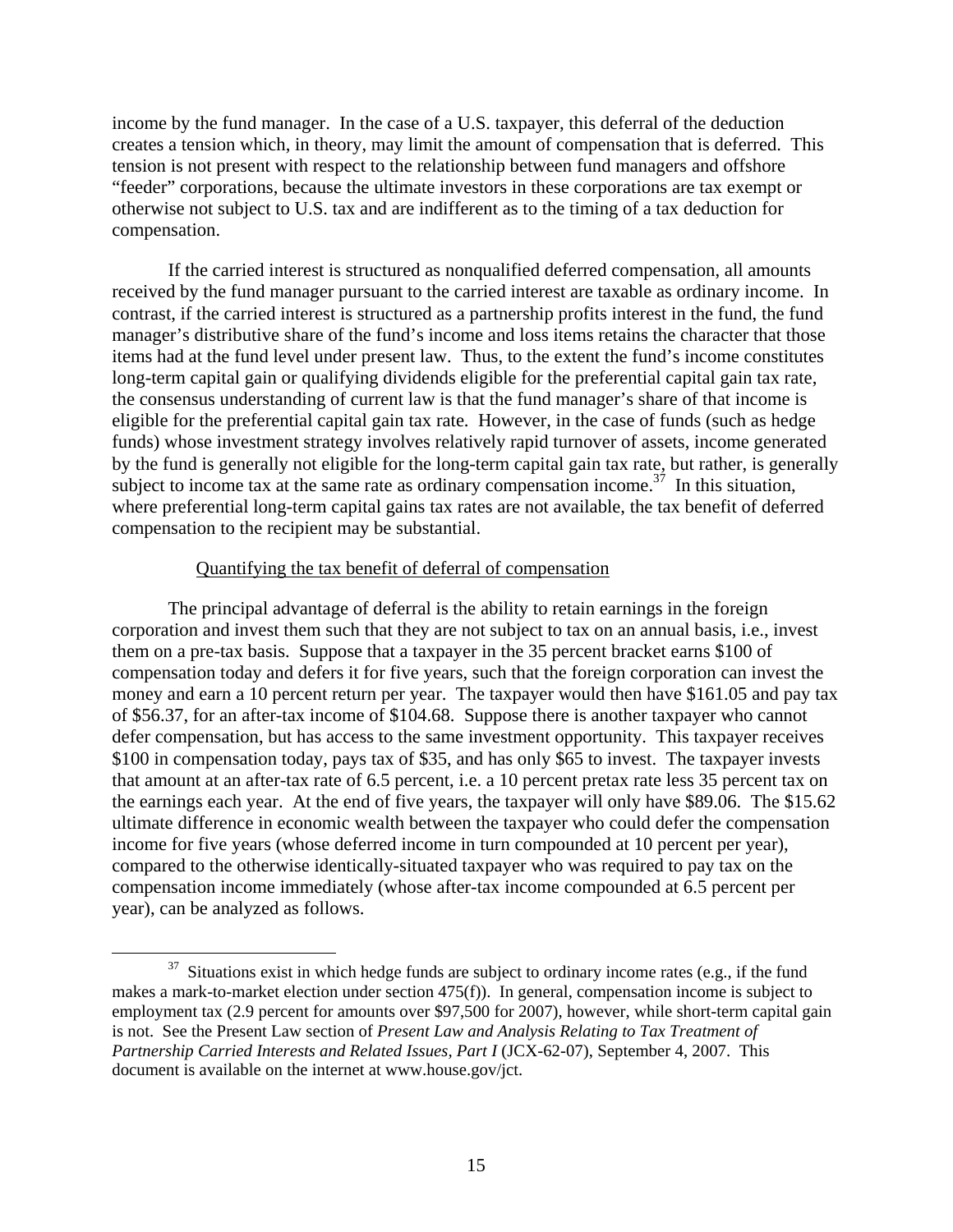In the deferral case, the employee can be understood at a conceptual level (by virtue of her agreement with her employer under which her deferred compensation grows at 10 percent per year) as if she also received \$100 in cash compensation (but in her case not taxable income) immediately, and then set aside \$35 of that \$100 to fund her entire tax liability (which \$35 in turn also was invested at 10 percent). Of course the employee did not actually receive cash upfront, but the effect of her agreement with her employer was to put her in the same economic position as if she did receive that cash and immediately invested it at a 10 percent rate. Each year the \$100 (and therefore the employee's ultimate tax bill) would notionally grow at 10 percent, but so would the \$35 component of that amount set aside to fund the employee's future tax bill. As a result, the \$35 notionally set aside by the employee in the first period would be sufficient to pay her taxes at the end of the fifth year. This means that the employee's total aftertax wealth at the end of the fifth year would equal \$65 (the portion of the \$100 notionally received at the start that was not needed to fund her tax liability) compounded at the full pretax rate of 10 percent, or \$104.68.

In other words, the incremental value of deferring income in this example is equivalent to the difference between investing \$65–the after-tax value of the compensation–at the pre-tax interest rate (10 percent), rather than the after-tax rate (6.5 percent), for the five-year life of the deferral. More generally, any deferral of income can be analyzed in the same way: the value of deferral is equivalent to the value of investing the after-tax amount of the income over the period of the deferral at the pre-tax rate of return.38 It is as if the taxpayer who can defer her income must pay tax currently on the deferred amount, but then can invest the after-tax proceeds on a tax-exempt basis.<sup>39</sup>

The above example assumed that the employee could earn the normal pre-tax return on her deferred compensation. When the employer is a U.S. taxpayer, that assumption is not necessarily accurate, because the employer itself will be subject to tax on the returns that it earns on the cash attributable to the deferred compensation during the deferral period. This result follows from the fact that U.S. employers in general may not deduct expenses attributable to deferred compensation until that compensation is paid. In theory, therefore, if the employee and the U.S. employer are taxed at the same rate (e.g., 35 percent), and if the employer is not willing to subsidize the employee's deferred compensation (by effectively giving the employee additional compensation), the employer should not be willing to pay more than its after-tax rate

<sup>&</sup>lt;sup>38</sup> The proposition assumes that tax rates remain constant.

 $39$  This principle can also be understood as a special case of the well-known "Cary Brown" theorem," which holds that, assuming constant tax rates, permitting an immediate deduction for the cost of a marginal asset that ordinarily would be purchased with after-tax dollars is equivalent to exempting the yield from the asset from tax. Cary Brown, "Business-Income Taxation and Investment Incentives," in *Income, Employment and Public Policy: Essays in Honor of Alvin H. Hansen* 300 (1948). In the income deferral case, the analog of the purchase price of an asset is the taxpayer's after-tax income, because in the base case assets are purchased with after-tax dollars. The value of income deferral then becomes the tax exemption of the yield from that after-tax income amount for the life of the deferral.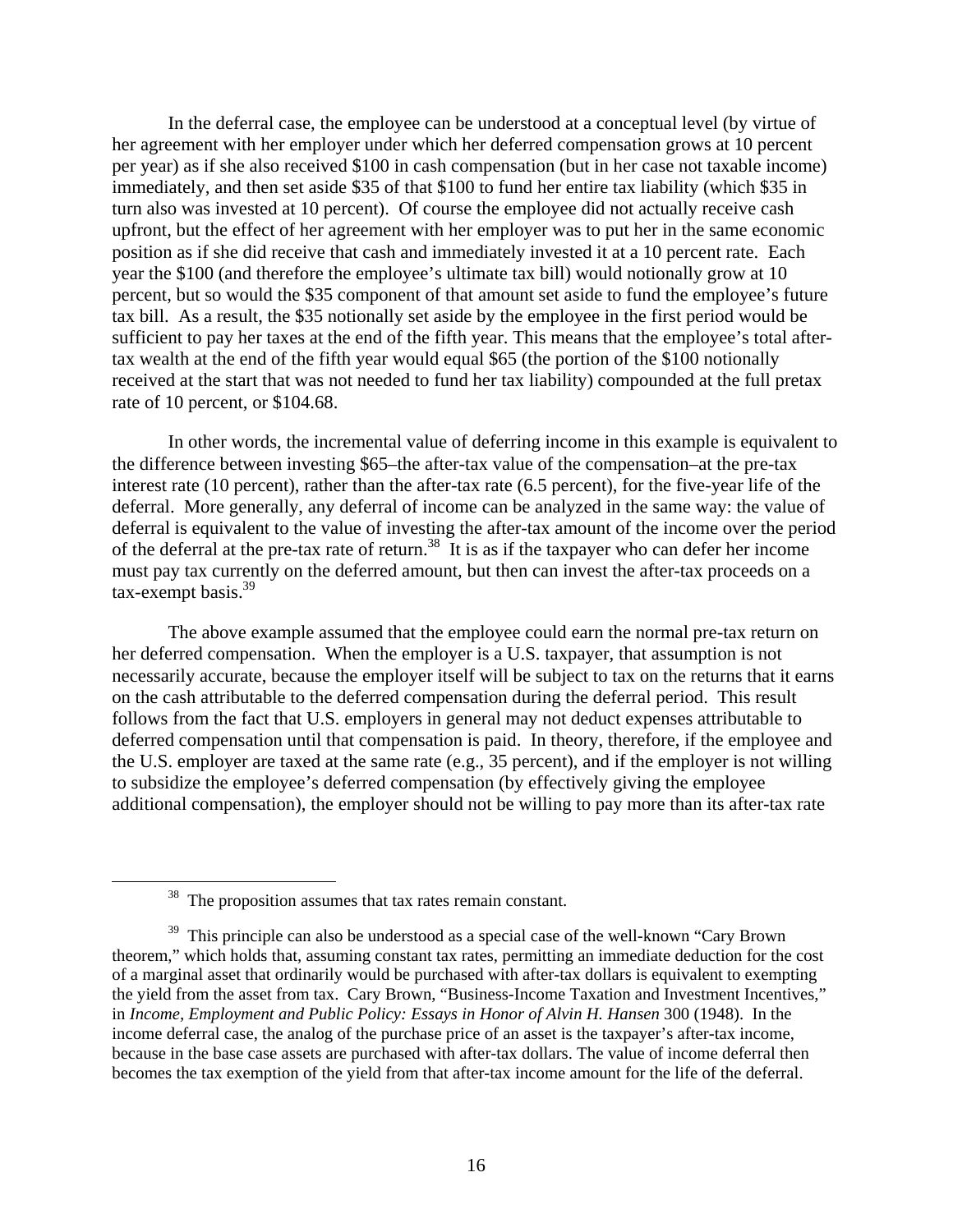of return (6.5 percent, in the above example) to the employee in respect of deferred compensation amounts.<sup>40</sup>

If these facts were universally the case, there would be no tax disadvantage to the U.S. tax administration system in deferred compensation arrangements. In practice, however, these facts often are not the case: an employer might, for example, be in a lower tax bracket than an employee (for example, by virtue of operating losses or the tax rates then in effect). $41$ Notwithstanding these (and other) exceptions, the general presumption appears to be that there exists sufficient tension in the tax positions of employees and employers as to serve at least as a partial constraint on compensation deferral arrangements.

This tension in tax positions disappears entirely when the employer is an offshore corporation owned by foreign investors, and U.S. tax-exempt institutions. In that case, the employer never obtains a tax benefit from paying compensation or a tax detriment from deferring the payment of that compensation, because it is not a taxpayer at all. As a result, there is no incremental cost to the employer (or its owners) in permitting an employee to defer compensation, and the employer therefore in theory should be willing to pay to the employee up to the pre-tax return on the cash attributable to the deferred compensation. This result can be extended beyond simple time value of money type returns. For example, the deferred compensation may be treated by contract as if it were invested in the underlying investment fund, and the fund manager's synthetic investment therein would then compound as if it were a taxexempt investment.

 <sup>40</sup> Halperin, "Interest in Disguise: Taxing the 'Time Value of Money'" 95 *Yale Law J*. 506 (1986). For this reason, a corporation may prefer to provide a rate of return on nonqualified deferred compensation that is equal to the increase in the value of its stock for the deferral period.

<sup>41</sup> *Id.*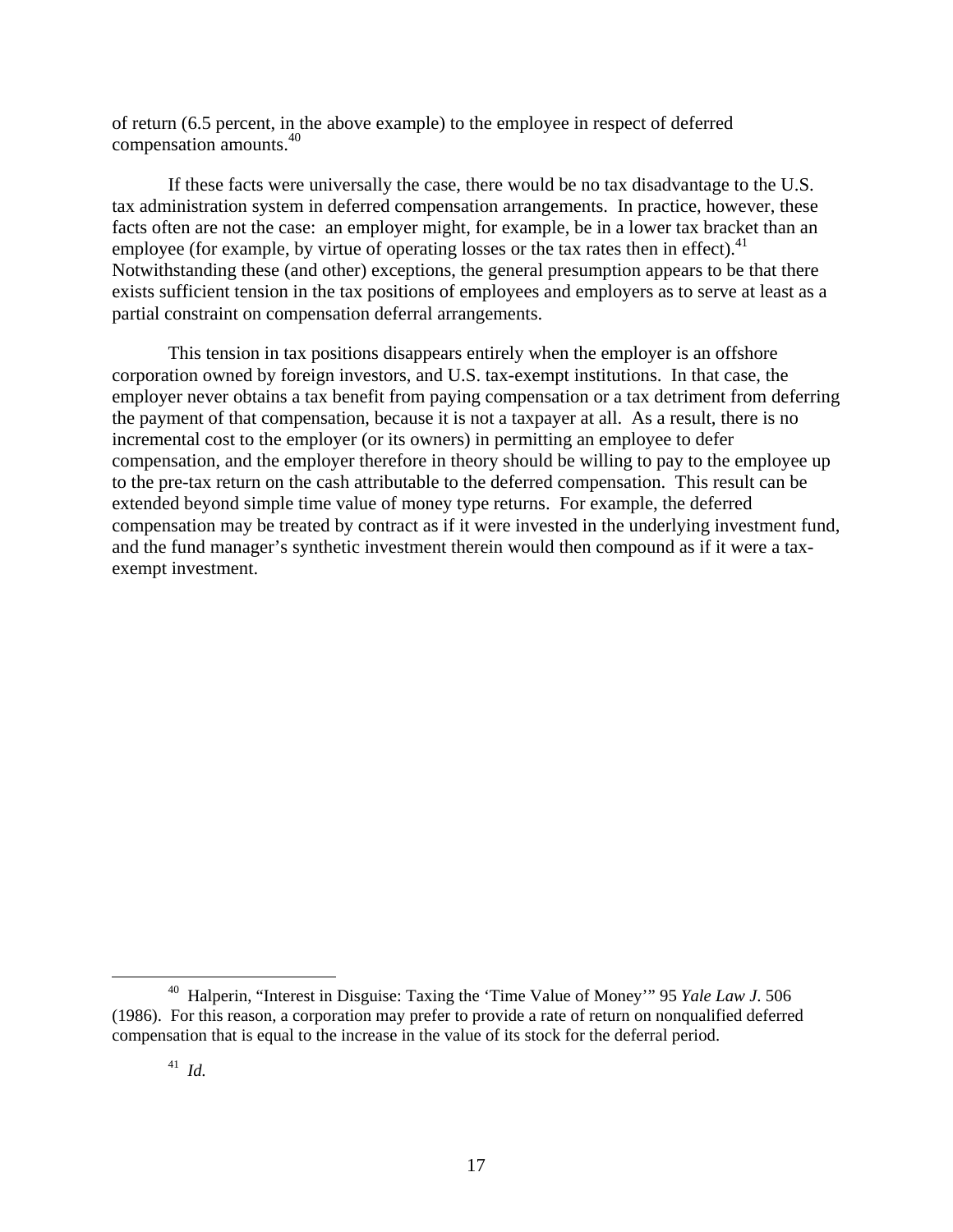#### **II. PRESENT LAW**

#### **A. Federal Income Tax Treatment of Insurance Companies**

#### **In general**

Present law provides special rules for determining the taxable income of insurance companies (subchapter L of the Code). Separate sets of rules apply to life insurance companies and to property and casualty insurance companies. Insurance companies are subject to tax at regular corporate income tax rates.

#### **Life insurance companies**

#### In general

Under the law in effect from 1959 through 1983, a life insurance company was subject to a three-phase taxable income computation under Federal tax law. Under the three-phase system, a company was taxed on the lesser of its gain from operations or its taxable investment income (Phase I) and, if its gain from operations exceeded its taxable investment income, 50 percent of such excess (Phase II). Federal income tax on the other 50 percent of the gain from operations was deferred, and was accounted for as part of a policyholder's surplus account and, subject to certain limitations, taxed only when distributed to stockholders or upon corporate dissolution (Phase III). To determine whether amounts had been distributed, a company maintained a shareholders surplus account, which generally included the company's previously taxed income that would be available for distribution to shareholders. In the Deficit Reduction Act of 1984, the three-phase tax structure was eliminated and the statutory scheme for taxation of life insurance companies was redesigned.

Present law provides rules for taxation of the life insurance company taxable income (LICTI) of a life insurance company. For Federal income tax purposes, a life insurance company means an insurance company that is engaged in the business of issuing life insurance and annuity contracts, or noncancellable health and accident insurance contracts, and that meets a 50-percent test with respect to its reserves (sec. 816(a)). This statutory provision applicable to life insurance companies defines the term "insurance company" to mean any company, more than half of the business of which during the taxable year is the issuing of insurance or annuity contracts or the reinsuring of risks underwritten by insurance companies (sec. 816(a)).

LICTI is life insurance gross income reduced by life insurance deductions (sec. 801). An alternative tax applies if a company has a net capital gain for the taxable year, if such tax is less than the tax that would otherwise apply. Life insurance gross income is the sum of (1) premiums, (2) decreases in certain reserves, and (3) other amounts generally includible by a taxapyer in gross income. Life insurance deductions means the general deductions provided in section 805, and the small life insurance company deduction under section 806 (which functions as a reduction in the tax on LICTI equal to 60 percent of tentative LICTI up to \$3 million, phasing out for companies with tentative LICTI between \$3 and \$15 million, provided that assets of the company do not exceed \$500 million).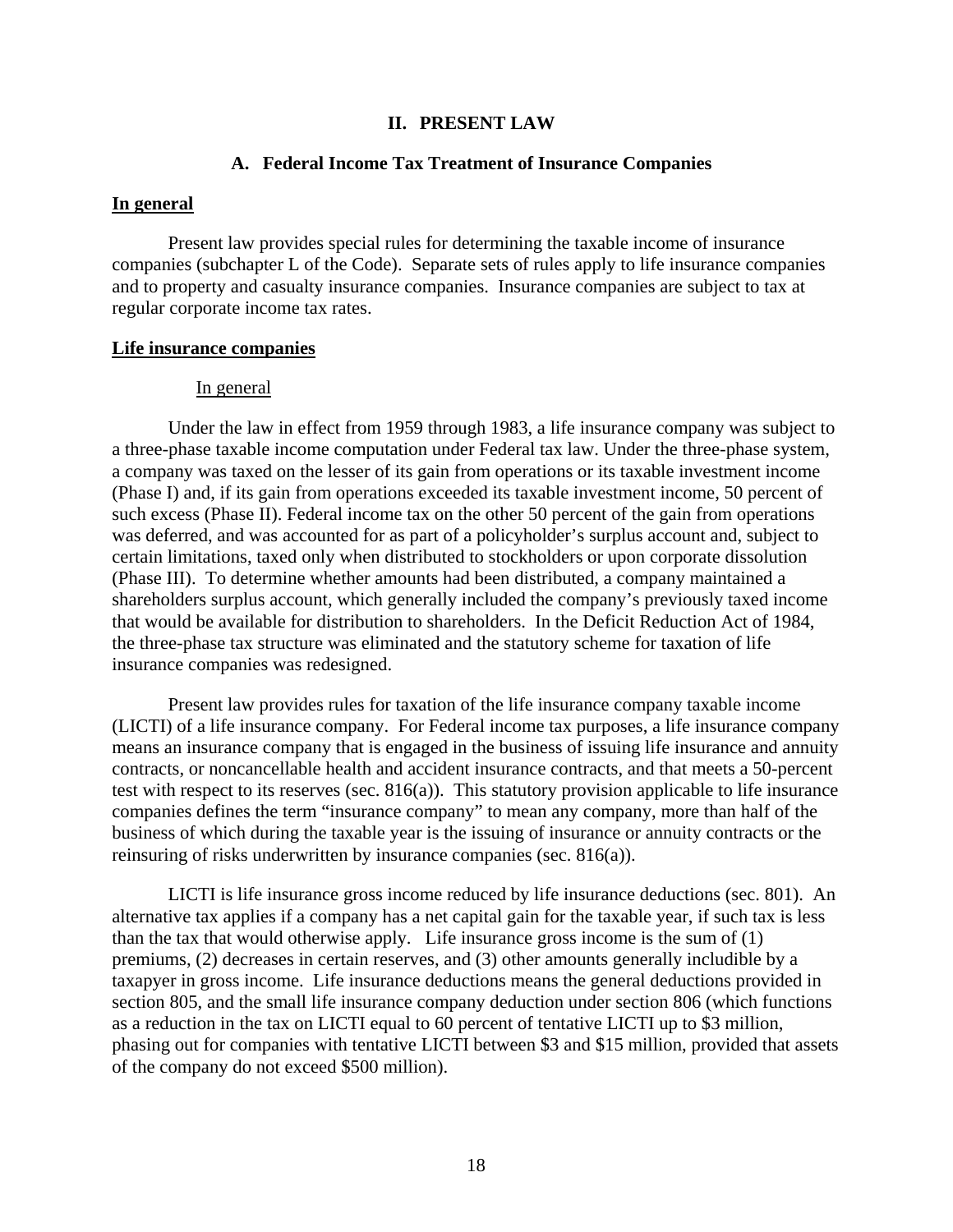# Deduction for increases in reserves

A life insurance company includes in gross income any net decrease in reserves, and deducts a net increase in reserves (sec. 807). Methods for determining reserves for tax purposes generally are based on reserves prescribed by the National Association of Insurance Commissioners for purposes of financial reporting under State regulatory rules. Special rules are provided, eliminating unrealized gains and losses from reserve increases and decreases, in the case of reserves based on separate accounts with respect to variable contracts (sec. 817).

# Proration of deductions relating to untaxed income

Because deductible reserves might be viewed as being funded proportionately out of taxable and tax-exempt income, the net increase and net decrease in reserves are computed by reducing the ending balance of the reserve items by a portion<sup>42</sup> of tax-exempt interest (sec.  $807(b)(2)(B)$  and  $(b)(1)(B)$ ). Similarly, a life insurance company is allowed a dividends-received deduction for intercorporate dividends from nonaffiliates only in proportion to the company's share of such dividends (secs.  $805(a)(4)$ ,  $812$ ). Fully deductible dividends from affiliates are excluded from the application of this proration formula (so long as such dividends are not themselves distributions from tax-exempt interest or from dividend income that would not be fully deductible if received directly by the taxpayer). In addition, the proration rule includes in prorated amounts the increase for the taxable year in policy cash values of life insurance policies and annuity and endowment contracts owned by the company (the inside buildup on which is not taxed).

# **Property and casualty insurance companies**

# In general

Under the law prior to 1986, a variety of special rates, deductions, and exempts applied to mutual property and casualty insurance companies, distinguishing their Federal income tax treatment from stock property and casualty companies. The Tax Reform Act of 1986 repealed the special rates, deductions, and most of the exemptions,  $43$  and consolidated and modified the tax rules applicable to property and casualty companies.

 $42$  The portion is referred to in the statute as the "policyholders' share" of tax-exempt interest; this term originates with the notion that a share of the assets of the company can be considered as belonging to the policyholders. The policyholders' share is the excess of 100 percent over the portion determined as the "company's share" under section 812. In general, the company's share is that percentage that reflects the investment income of the company for the taxable year, reduced by policyholder dividends, policy interest credited to policyholders, and a portion of investment expenses.

<sup>&</sup>lt;sup>43</sup> A property and casualty insurance company is eligible to be exempt from Federal income tax if (1) its gross receipts for the taxable year do not exceed \$600,000, and (2) the premiums received for the taxable year are greater than 50 percent of its gross receipts (sec.  $501(c)(15)$ ). This rule also applies in the case of certain mutual companies with gross receipts not exceeding \$150,000 for the taxable year and meeting other requirements. A company that does not meet the definition of an insurance company (sec. 816(a)) is not eligible to be exempt from Federal income tax under this rule. A company whose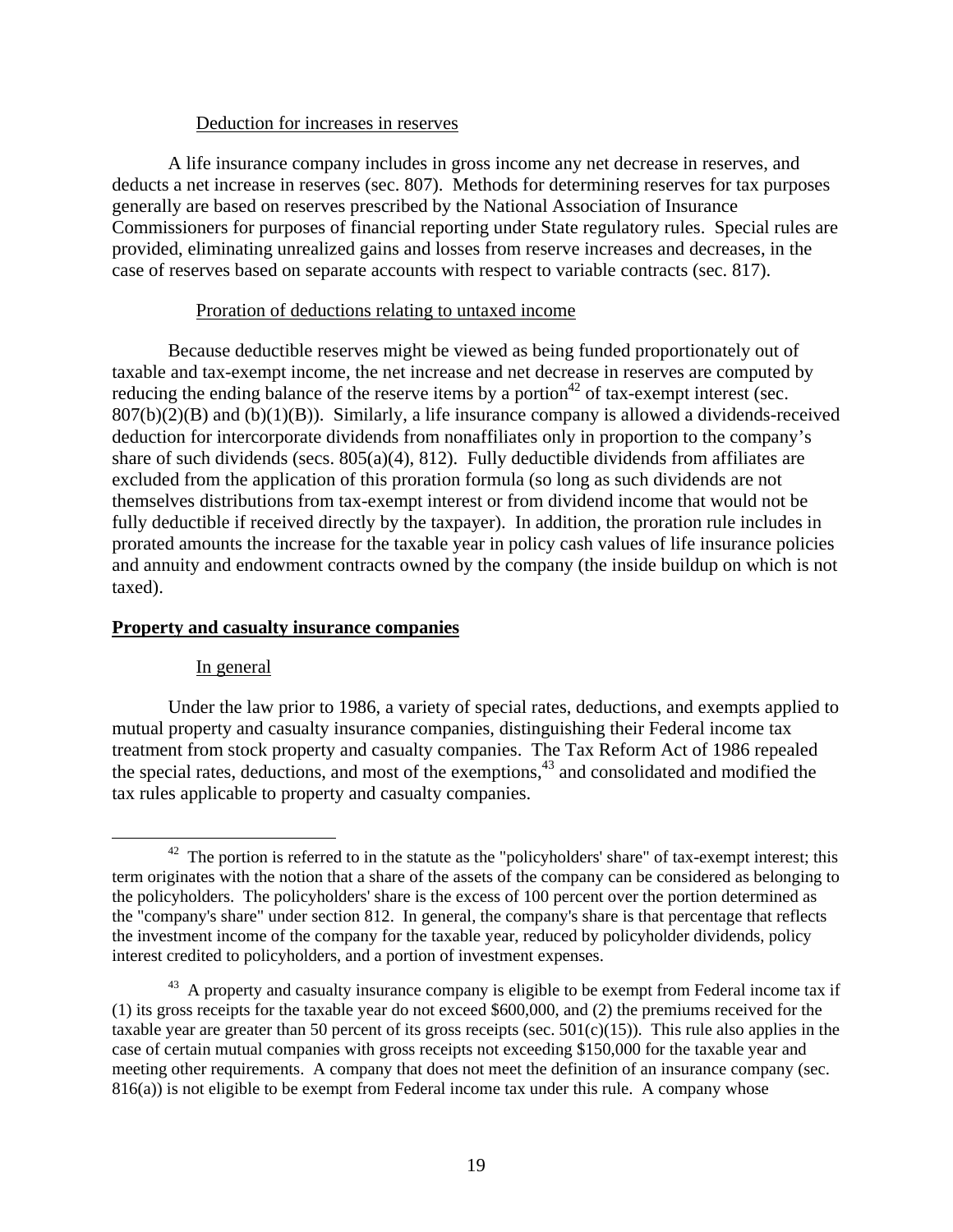Under present law, the taxable income of a property and casualty insurance company is determined as the sum of its gross income from underwriting income and investment income (as well as gains and other income items), reduced by allowable deductions (sec. 832). For purposes of determining the company's gross income, underwriting income and investment income are computed on the basis of the underwriting and investment exhibit of the annual statement approved by the National Association of Insurance Commissioners (sec. 832(b)(1)(A)).

#### Deduction for unpaid loss reserves

 $\overline{a}$ 

Underwriting income means premiums earned during the taxable year less losses incurred and expenses incurred (sec. 832(b)(3)). Losses incurred include certain unpaid losses (reported losses that have not been paid, estimates of losses incurred but not reported, resisted claims, unpaid loss adjustment expenses). Present law provides for the discounting of the deduction for loss reserves to take account partially of the time value of money (sec. 846). Thus, present law limits the deduction for unpaid losses to the amount of discounted unpaid losses. Any net decrease in the amount of unpaid losses results in income inclusion, and the amount in included is computed on a discounted basis.

The discounted reserves for unpaid losses are calculated using a prescribed interest rate which is based on the applicable Federal mid-term rate ("mid-term AFR"). The discount rate is the average of the mid-term AFRs effective at the beginning of each month over the 60-month period preceding the calendar year for which the determination is made.

To determine the period over which the reserves are discounted, a prescribed loss payment pattern applies. The prescribed length of time is either the accident year and the following three calendar years, or the accident year and the following 10 calendar years, depending on the line of business. In the case of certain "long-tail" lines of business, the 10-year period is extended, but not by more than 5 additional years. Thus, present law limits the maximum duration of any loss payment pattern to the accident year and the following 15 years. The Treasury Department is directed to determine a loss payment pattern for each line of business by reference to the historical loss payment pattern for that line of business using aggregate experience reported on the annual statements of insurance companies, and is required to make this determination every five years, starting with 1987.

Under the discounting rules, an election is provided permitting a taxpayer to use its own (rather than an industry-wide) historical loss payment pattern with respect to all lines of business, provided that applicable requirements are met.

investment activities outweigh its insurance activities is not considered to be an insurance company for this purpose. Present law further provides that a property and casualty insurance company may elect to be taxed only on taxable investment income if its net written premiums or direct written premiums (whichever is greater) do not exceed \$1.2 million) (sec. 831(b)). For purposes of determining any of these amounts, amounts received by all members of a controlled group of corporations of which the company is a part are taken into account.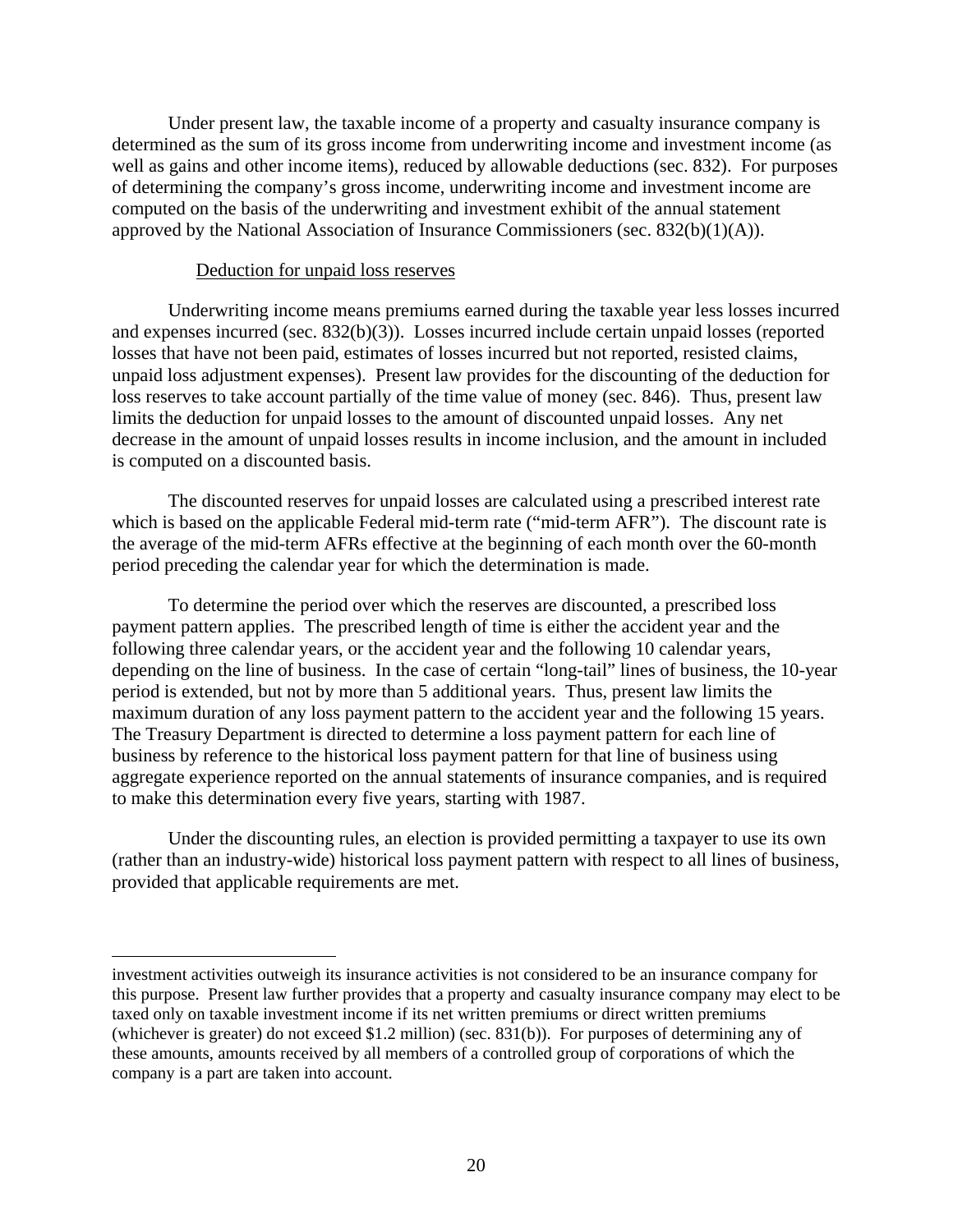#### Reinsurance premiums deductible

In determining premiums earned for the taxable year, a property and casualty company company deducts from gross premiums written on insurance contracts during the taxable year the amount of premiums paid for reinsurance (sec. 832(b)(4)(A)).

#### Unearned premiums

Further, the company deducts from gross premiums the increase in unearned premiums for the year (sec.  $832(b)(4)(B)$ ). The company is required to reduce the deduction for increases in unearned premiums by 20 percent. This amount serves to represent the allocable portion of expenses incurred in generating the unearned premiums, so as to provide a degree of matching of the timing of inclusion of income and deduction of associated expenses.

#### Proration of deductions relating to untaxed income

In calculating its reserve for losses incurred, a property and casualty insurance company must reduce the amount of losses incurred by 15 percent of (1) the insurer's tax-exempt interest, (2) the deductible portion of dividends received (with special rules for dividends from affiliates), and (3) the increase for the taxable year in the cash value of life insurance, endowment or annuity contracts the company owns (sec.  $832(b)(5)$ ). This rule reflects the fact that reserves are generally funded in part from tax-exempt interest, from wholly or partially deductible dividends, or from other untaxed amounts.

#### **Treatment of reinsurance**

Present law includes a rule enacted in 1984 providing authority to the Treasury Department to reallocate items and make adjustments in reinsurance transactions to prevent tax avoidance or evasion (sec.  $845$ ).<sup>44</sup>

The rule generally permits the Treasury Department to make reallocations in related party reinsurance transactions and in reinsurance transactions between unrelated parties. The legislative history of the provision states that "the operative standards for both of the reinsurance adjustment provisions are objective tests of (1) whether adjustments are necessary to more properly reflect income or (2) whether the transaction has a significant tax avoidance effect."<sup>45</sup> The legislative history further provides that in determining whether a reinsurance agreement between unrelated parties has a significant tax avoidance effect with respect to one or both of the parties, appropriate factors for the Treasury Department to take into account are (1) the duration or age of the business reinsured, which bears on the issue of whether significant economic risk is transferred between the parties, (2) the character of the business (as long-term or not), (3) the structure for determining potential profits, (4) the duration of the reinsurance agreement, (5) the

<sup>&</sup>lt;sup>44</sup> Conference Report to H.R. 4170, The Deficit Reduction Act of 1984, H. Rep. No. 98-861 (June 23, 1984), 1060.

<sup>45</sup> *Id*. at 1062.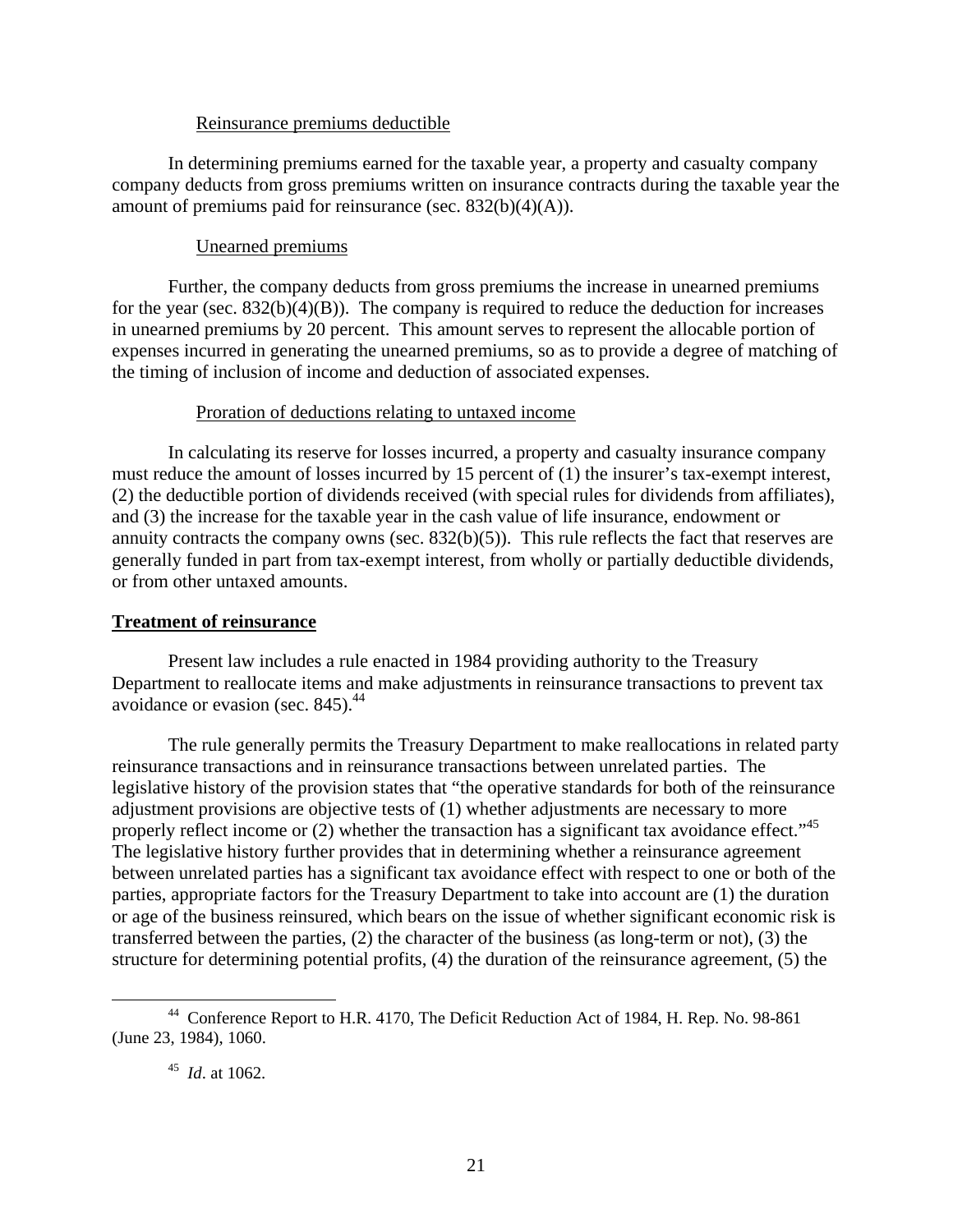parties rights to terminate and the consequences of termination, such as the existence of a payback provision; (6) the relative tax positions of the parties, and (7) the financial situations of the parties.<sup>46</sup>

The provision was amended in 2004 to provide the Treasury Department with authority to allocate among the parties to a reinsurance agreement or recharacterize income (whether investment income, premium or otherwise), deductions, assets, reserves, credits and any other items related to the reinsurance agreement, or make any other adjustment in order to reflect the proper source, character, or amount of the item. $47$  In expanding this authority to the amount (not just the source and character) of any such item, Congress expressed the concern that "reinsurance transactions were being used to allocate income, deductions, or other items inappropriately among U.S. and foreign related persons," and that "foreign related party reinsurance arrangements may be a technique for eroding the U.S. tax base.<sup> $38$ </sup>

 <sup>46</sup> *Id*. at 1063-4. In *Trans City Life Insurance Company v. Comm'r*, 106 T.C. 274 (1996), nonacq., 1997-2 C.B. 1, Nov. 3, 1997, the Tax Court held that two reinsurance agreements did not have significant tax avoidance effects, based on the application of these factors.

<sup>47</sup> Section 803 of the American Jobs Creation Act of 2004, Pub. L. No. 108-357.

<sup>48</sup> *See* Joint Committee on Taxation, *General Explanation of Tax Legislation Enacted in the 108th Congress*, JCS-5-05, May 2005, 351.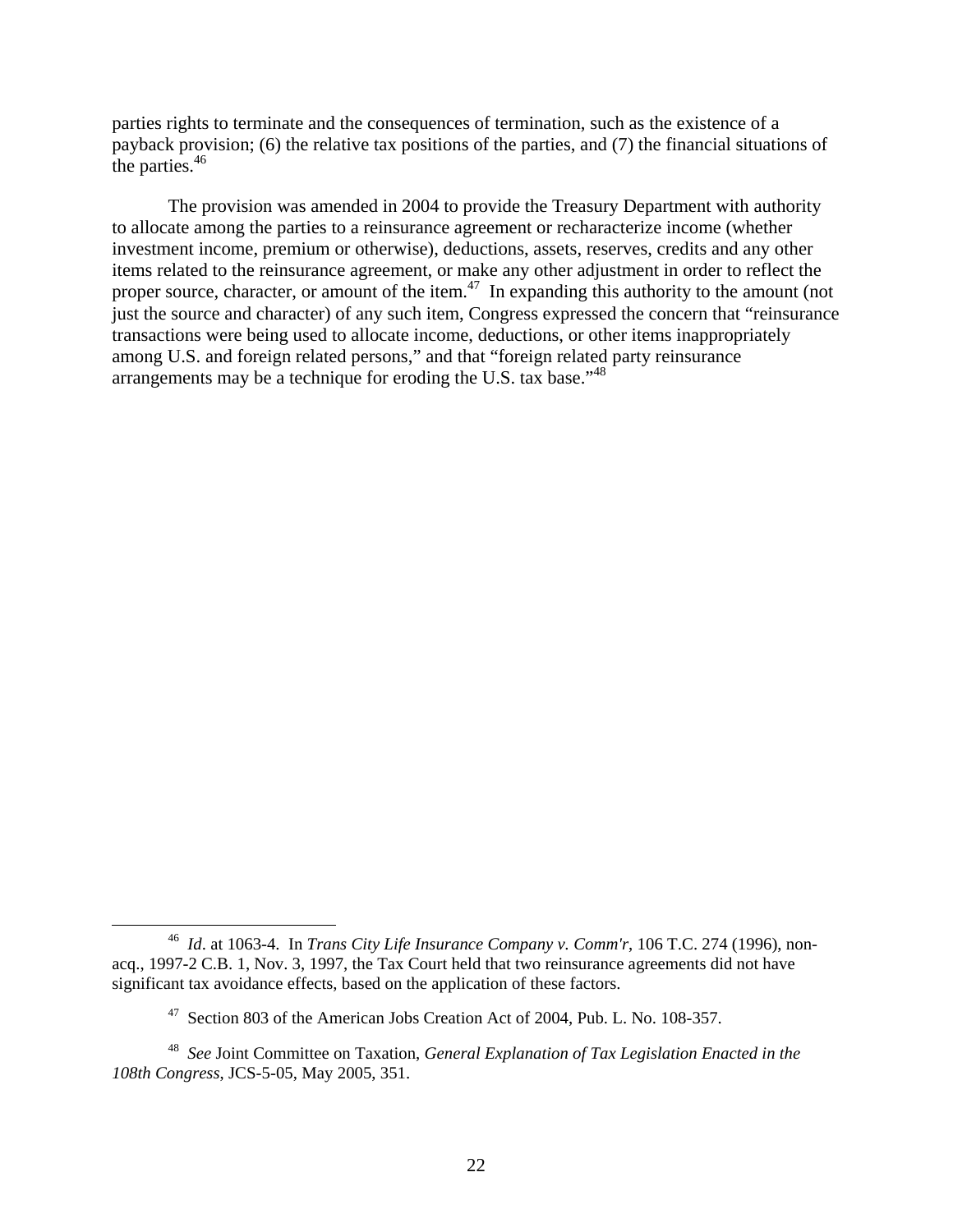## **B. Reinsurance Excise Tax**

An excise tax applies to premiums paid to foreign insurers and reinsurers covering U.S. risks (secs. 4371-4374). Under this rule, a gross-basis excise tax is imposed at the rate of 1 percent on reinsurance and life insurance premiums. The excise tax is imposed at the rate of 4 percent on property and casualty insurance premiums. The excise tax does not apply to premiums that are effectively connected with the conduct of a U.S. trade or business or if an applicable income tax treaty provides an exemption from the tax.<sup>49</sup> The excise tax does not provide a credit with respect to the excise tax paid by one party if, for example, the risk is reinsured with a second party in a transaction that is also subject to the excise tax.

<sup>&</sup>lt;sup>49</sup> U.S. tax treaties that provide a waiver or exemption of the insurance excise tax generally include an anti-conduit rule to prevent third-country residents from taking advantage of the treaty exemption. See the section of this document entitled Present Law - International Taxation - exemption from the insurance premiums excise tax.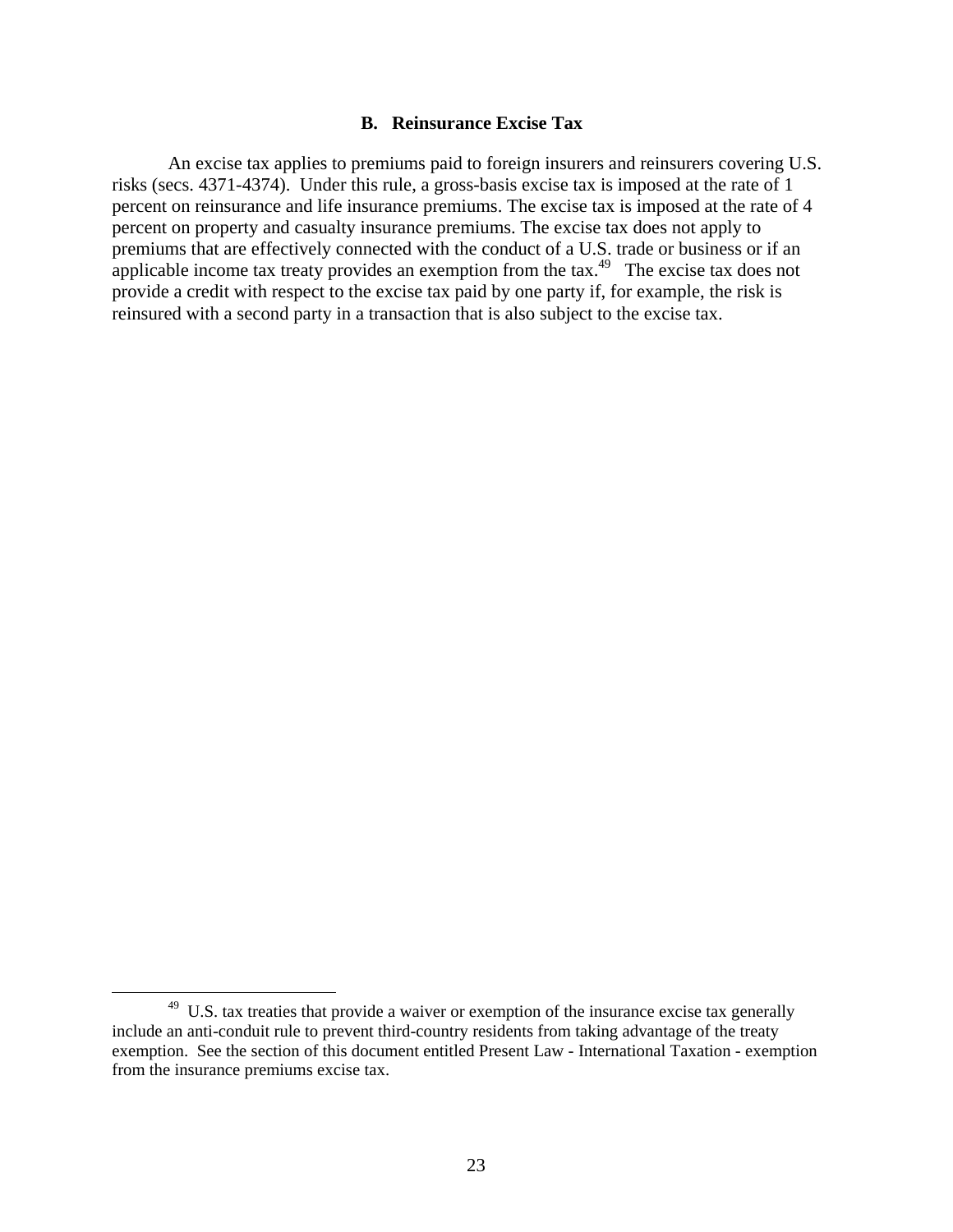# **C. International Taxation**

#### **General U.S. tax rules applicable to business operations**

The United States employs a worldwide tax system under which U.S. persons (including U.S. citizens, U.S. resident individuals, and domestic corporations) generally are taxed on all income, whether derived in the United States or abroad. In contrast, foreign persons (including nonresident alien individuals and foreign corporations) are taxed in the United States only on income that has a sufficient nexus to the United States.

Foreign persons are subject to U.S. tax on income that is effectively connected with the conduct of a trade or business in the United States. Such income may be derived from U.S. or foreign sources. This income generally is taxed in the same manner and at the same rates as income of a U.S. person. In addition, foreign persons generally are subject to U.S. tax at a 30 percent rate on certain gross income (such as interest, dividends, rents, royalties, and premiums) derived from U.S. sources.

An income tax treaty between the United States and a foreign country may reduce or eliminate the 30-percent gross-basis withholding tax on certain payments. A tax treaty also may permit the United States to tax a foreign person's income from business operations only to the extent the income is attributable to that person's permanent establishment in the United States. Finally, a tax treaty may eliminate the insurance premiums excise tax described above.

#### **U.S. persons—income from a foreign business**

#### Section 367

If a U.S. corporation reincorporates in a foreign jurisdiction, seeking to replace the U.S. parent corporation of a multinational corporate group with a foreign parent corporation, several provisions of the tax law apply to the transaction. In certain outbound stock transactions, the U.S. shareholders generally recognize gain (but not loss) under section 367(a), based on the difference between the fair market value of the foreign corporation shares received and the adjusted basis of the domestic corporation stock exchanged. To the extent that a corporation's share value has declined, and/or it has many foreign or tax-exempt shareholders, the impact of this section 367(a) "toll charge" is reduced. The transfer of foreign subsidiaries or other assets to the foreign parent corporation also may give rise to U.S. tax consequences at the corporate level (e.g., gain recognition and earnings and profits inclusions under secs. 1001, 311(b), 304, 367, 1248 or other provisions). The tax on any income recognized as a result of these restructurings may be reduced or eliminated through the use of net operating losses, foreign tax credits, and other tax attributes.

In asset inversions, the U.S. corporation generally recognizes gain (but not loss) under section 367(a) as though it had sold all of its assets, but the shareholders generally do not recognize gain or loss, assuming the transaction meets the requirements of a reorganization under section 368.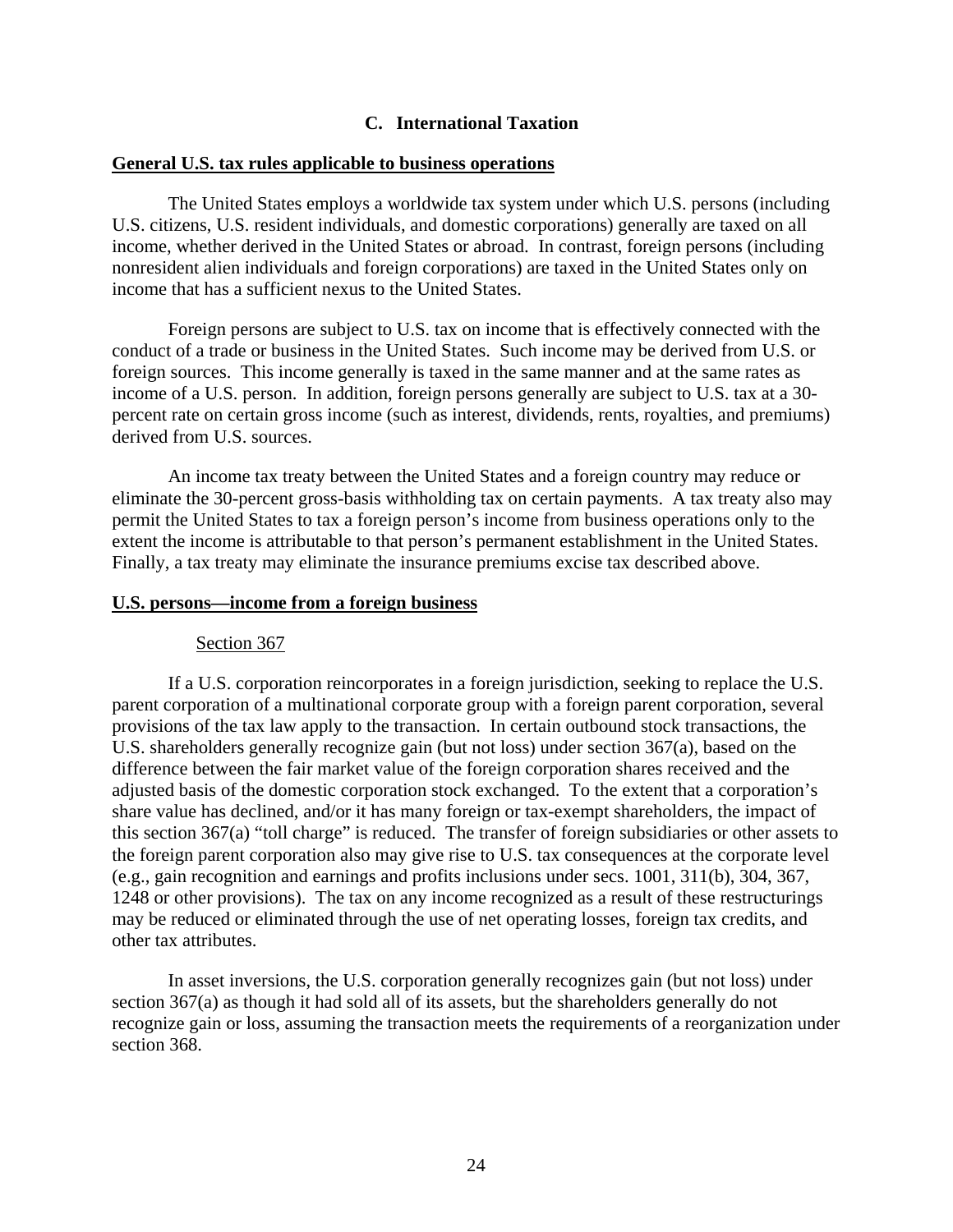#### Inversions

Rules limiting the tax benefits of certain corporate and partnership inversion transactions were added to the Code in 2004.<sup>50</sup> Present law defines two different types of corporate inversion transactions and establishes a different set of consequences for each type. Certain partnership transactions also are covered.

The first type of inversion is a transaction in which, pursuant to a plan or a series of related transactions: (1) a U.S. corporation becomes a subsidiary of a foreign-incorporated entity or otherwise transfers substantially all of its properties to such an entity in a transaction completed after March 4, 2003; (2) the former shareholders of the U.S. corporation hold (by reason of holding stock in the U.S. corporation) 80 percent or more (by vote or value) of the stock of the foreign-incorporated entity after the transaction; and (3) the foreign-incorporated entity, considered together with all companies connected to it by a chain of greater than 50 percent ownership (i.e., the "expanded affiliated group"), does not have substantial business activities in the entity's country of incorporation, compared to the total worldwide business activities of the expanded affiliated group. The provision denies the intended tax benefits of this type of inversion by deeming the top-tier foreign corporation to be a domestic corporation for all purposes of the Code.

In determining whether a transaction meets the definition of an inversion under the provision, stock held by members of the expanded affiliated group that includes the foreign incorporated entity is disregarded. For example, if the former top-tier U.S. corporation receives stock of the foreign incorporated entity (e.g., so-called "hook" stock), that stock would not be considered in determining whether the transaction meets the definition. Similarly, if a U.S. parent corporation converts an existing wholly owned U.S. subsidiary into a new wholly owned controlled foreign corporation, all stock of the new foreign corporation would be disregarded, with the result that the transaction would not meet the definition of an inversion under the provision. Stock sold in a public offering related to the transaction also is disregarded for these purposes.

Transfers of properties or liabilities as part of a plan a principal purpose of which is to avoid the purposes of the provision are disregarded. In addition, the Treasury Secretary is to provide regulations to carry out the provision, including regulations to prevent the avoidance of the purposes of the provision, including avoidance through the use of related persons, passthrough or other noncorporate entities, or other intermediaries, and through transactions designed to qualify or disqualify a person as a related person or a member of an expanded affiliated group. Similarly, the Treasury Secretary is granted authority to treat certain non-stock instruments as stock, and certain stock as not stock, where necessary to carry out the purposes of the provision.

The second type of inversion is a transaction that would meet the definition of an inversion transaction described above, except that the 80-percent ownership threshold is not met. In such a case, if at least a 60-percent ownership threshold is met, then a second set of rules

 <sup>50</sup> Section 7874 was enacted in section 801 of the American Jobs Creation Act of 2004, Pub. L. No. 108-357.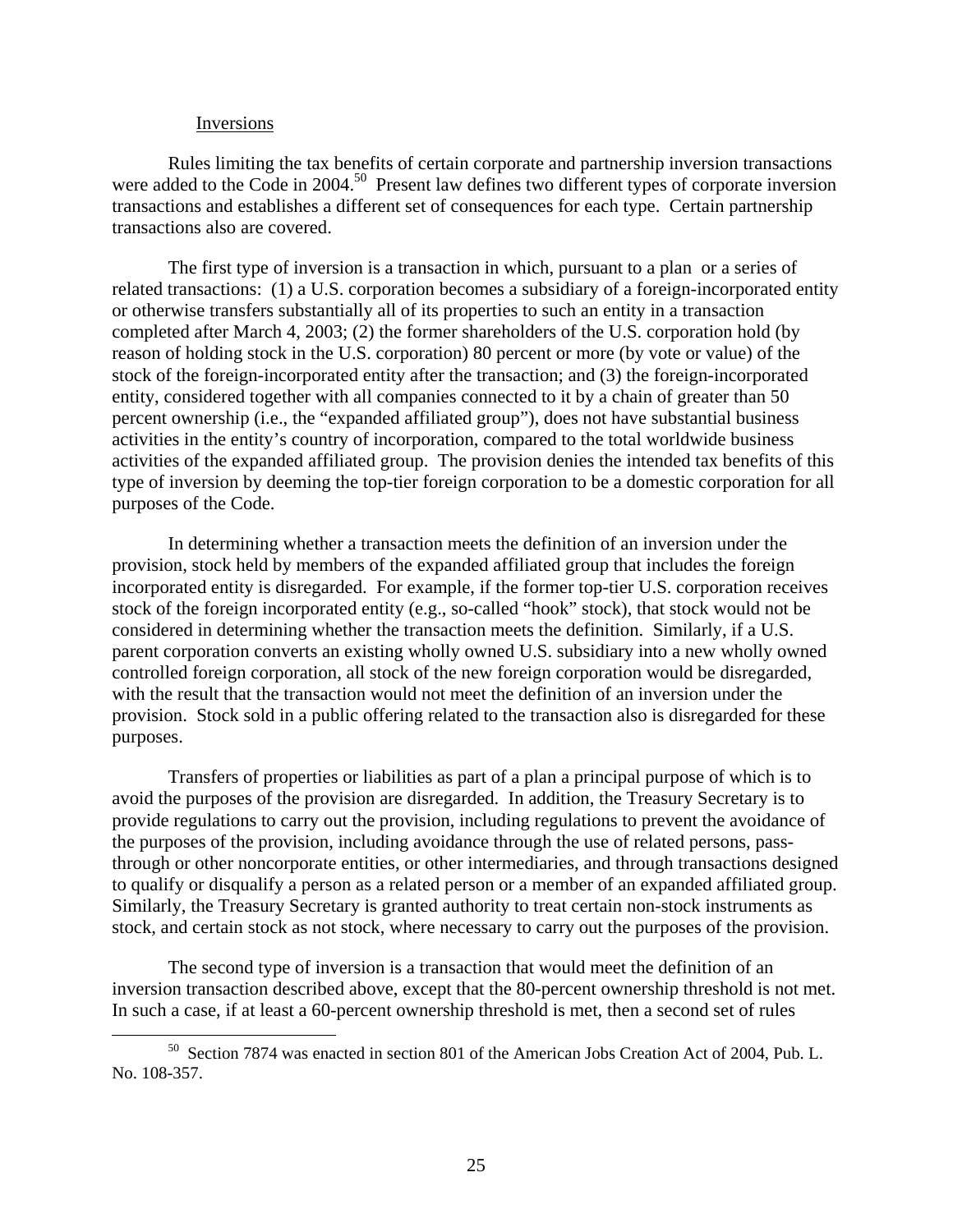applies to the inversion. Under these rules, the inversion transaction is respected (i.e., the foreign corporation is treated as foreign), but any applicable corporate-level "toll charges" for establishing the inverted structure are not offset by tax attributes such as net operating losses or foreign tax credits. Specifically, any applicable corporate-level income or gain required to be recognized under sections 304, 311(b), 367, 1001, 1248, or any other provision with respect to the transfer of controlled foreign corporation stock or the transfer or license of other assets by a U.S. corporation as part of the inversion transaction or after such transaction to a related foreign person is taxable, without offset by any tax attributes (e.g., net operating losses or foreign tax credits). This rule does not apply to certain transfers of inventory and similar property. These measures generally apply for a 10-year period following the inversion transaction.

Inversion transactions include certain partnership transactions. Specifically, the provision applies to transactions in which a foreign-incorporated entity acquires substantially all of the properties constituting a trade or business of a domestic partnership, if after the acquisition at least 60 percent of the stock of the entity is held by former partners of the partnership (by reason of holding their partnership interests), provided that the other terms of the basic definition are met. For purposes of applying this test, all partnerships that are under common control within the meaning of section 482 are treated as one partnership, except as provided otherwise in regulations. In addition, the modified "toll charge" proposals apply at the partner level.

A transaction otherwise meeting the definition of an inversion transaction is not treated as an inversion transaction if, on or before March 4, 2003, the foreign-incorporated entity had acquired directly or indirectly more than half of the properties held directly or indirectly by the domestic corporation, or more than half of the properties constituting the partnership trade or business, as the case may be.

#### Passive foreign investment companies

The Tax Reform Act of 1986 established an anti-deferral regime for passive foreign investment companies. A passive foreign investment company generally is defined as any foreign corporation if 75 percent or more of its gross income for the taxable year consists of passive income, or 50 percent or more of its assets consists of assets that produce, or are held for the production of, passive income.<sup>51</sup> Alternative sets of income inclusion rules apply to U.S. persons that are shareholders in a passive foreign investment company, regardless of their percentage ownership in the company. One set of rules applies to passive foreign investment

<sup>&</sup>lt;sup>51</sup> Sec. 1297. There are certain exceptions to "passive income," including any income derived in the active conduct of an insurance business by a corporation this is predominantly engaged in an insurance business and that would be subject to tax under subchapter L if it were a domestic corporation. Sec. 1297(b)(2)(B). Section 1297(c) provides a look-through rule to be used in determining whether a foreign coporation is a passive foreign investment company, if that corporation owns at least 25 percent by value of the stock of another corporation. When the look-through rule applies, the first corporation is treated as owning directly its proportionate share of the assets of the other corporation and as receiving directly its share of the income of the other corporation. Consequently, in such a case, ownership of 25 percent or more of an active business entity can cause a foreign corporation not to be treated as a passive foreign investment company.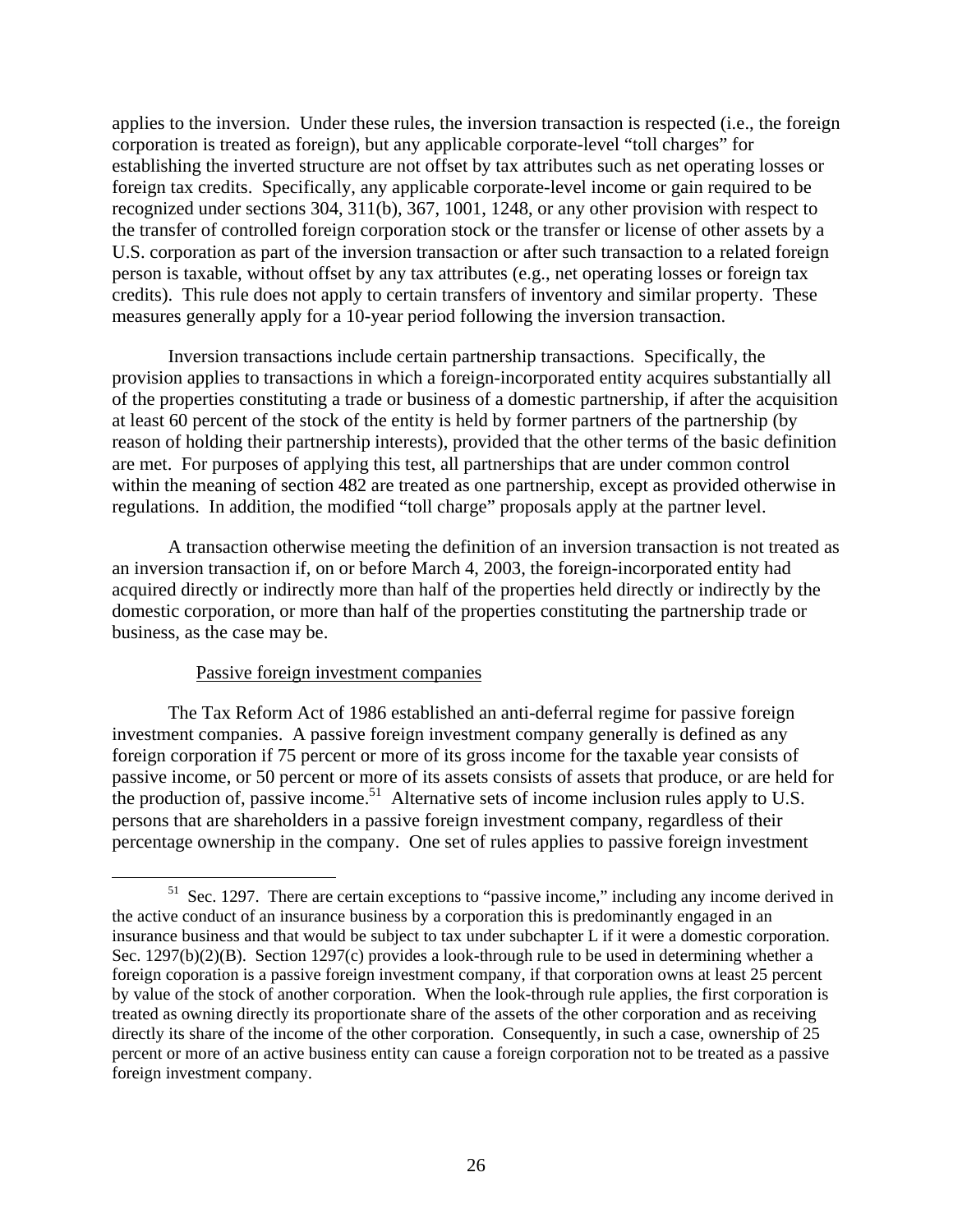companies that are "qualified electing funds," under which electing U.S. shareholders currently include in gross income their respective shares of the company's earnings, with a separate election to defer payment of tax, subject to an interest charge, on income not currently received.<sup>52</sup> A second set of rules applies to passive foreign investment companies that are not qualified electing funds, under which U.S. shareholders pay tax on certain income or gain realized through the company, plus an interest charge that is attributable to the value of deferral.<sup>53</sup> A third set of rules applies to passive foreign investment company stock that is marketable, under which electing U.S. shareholders currently take into account as income (or loss) the difference between the fair market value of the stock as of the close of the taxable year and their adjusted basis in such stock (subject to certain limitations), often referred to as "marking to market."<sup>54</sup>

#### Subpart F

Under the subpart F rules, 10-percent U.S. shareholders of a controlled foreign corporation ("CFC") are subject to U.S. tax currently on certain income earned by the CFC, whether or not such income is distributed to the shareholders. The income subject to current inclusion under the subpart F rules includes, among other things, insurance income and foreign base company income. Foreign base company income includes, among other things, foreign personal holding company income and foreign base company services income (i.e., income derived from services performed for or on behalf of a related person outside the country in which the CFC is organized).

Foreign personal holding company income generally consists of the following: (1) dividends, interest, royalties, rents, and annuities; (2) net gains from the sale or exchange of (a) property that gives rise to the preceding types of income, (b) property that does not give rise to income, and (c) interests in trusts, partnerships, and REMICs; (3) net gains from commodities transactions; (4) net gains from certain foreign currency transactions; (5) income that is equivalent to interest; (6) income from notional principal contracts; (7) payments in lieu of dividends; and (8) amounts received under personal service contracts.

Insurance income subject to current inclusion under the subpart F rules includes any income of a CFC attributable to the issuing or reinsuring of any insurance or annuity contract in connection with risks located in a country other than the CFC's country of organization. Subpart F insurance income also includes income attributable to an insurance contract in connection with risks located within the CFC's country of organization, as the result of an arrangement under which another corporation receives a substantially equal amount of consideration for insurance of other country risks. Investment income of a CFC that is allocable to any insurance or annuity

# 54 Sec. 1296.

 <sup>52</sup> Secs. 1293-1295.

 $53$  Sec. 1291. This interest charge is imposed when a shareholder receives an excess distribution, which in general is a distribution in excess of 125 percent of the average amount received during the three preceding taxable years.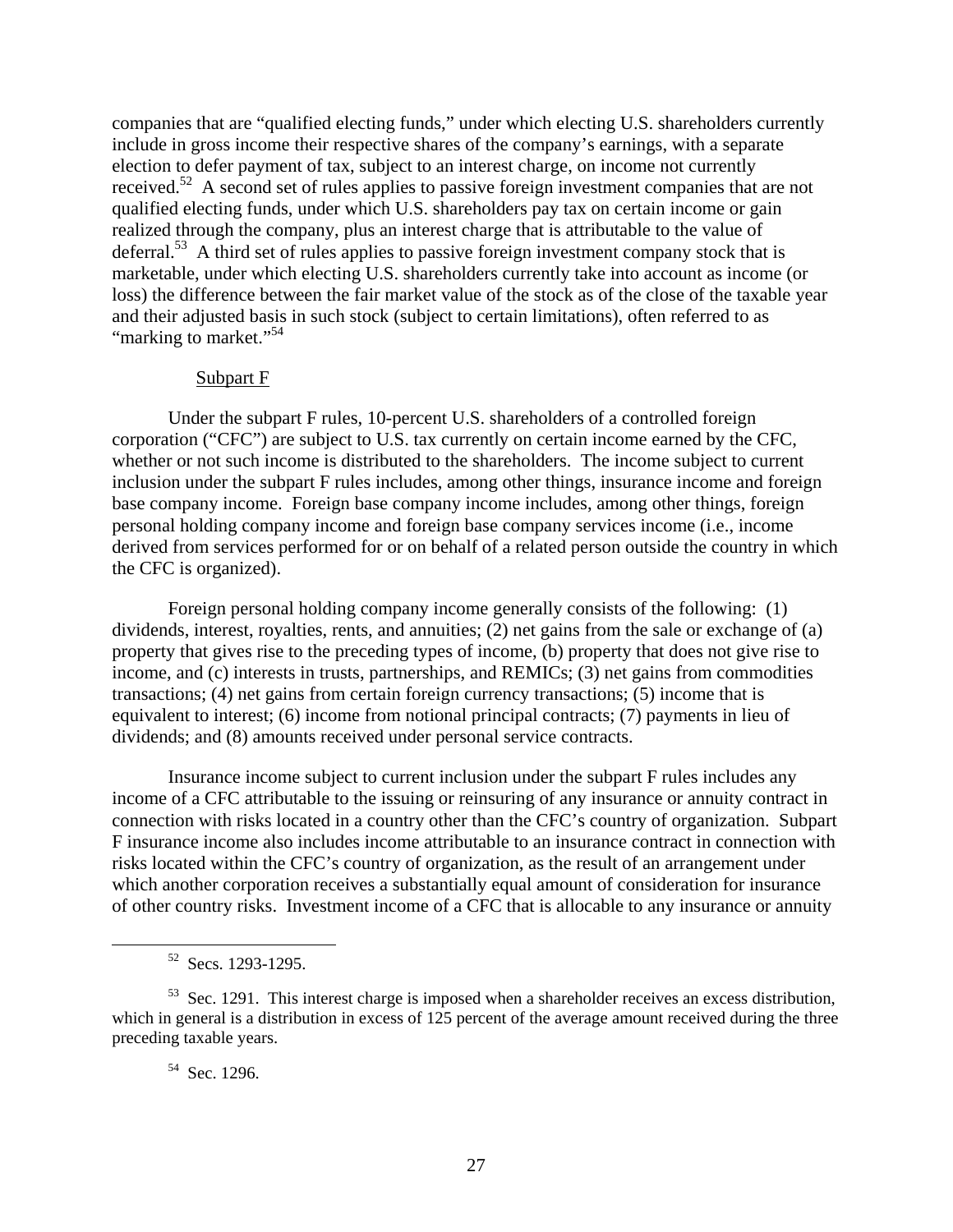contract related to risks located outside the CFC's country of organization is taxable as subpart F insurance income.

Temporary exceptions from foreign personal holding company income, foreign base company services income, and insurance income apply for subpart F purposes for certain income that is derived in the active conduct of a banking, financing, or similar business, or in the conduct of an insurance business (so-called "active financing income").

In the case of insurance, in addition to a temporary exception from foreign personal holding company income for certain income of a qualifying insurance company with respect to risks located within the CFC's country of creation or organization, certain temporary exceptions from insurance income and from foreign personal holding company income apply for certain income of a qualifying branch of a qualifying insurance company with respect to risks located within the home country of the branch, provided certain requirements are met under each of the exceptions. Further, additional temporary exceptions from insurance income and from foreign personal holding company income apply for certain income of certain CFCs or branches with respect to risks located in a country other than the United States, provided that the requirements for these exceptions are met.

In the case of a life insurance or annuity contract, reserves for such contracts are determined as follows for purposes of these provisions. The reserves equal the greater of: (1) the net surrender value of the contract (as defined in section  $807(e)(1)(A)$ ), including in the case of pension plan contracts; or (2) the amount determined by applying the tax reserve method that would apply if the qualifying life insurance company were subject to tax under Subchapter L of the Code, with the following modifications. First, there is substituted for the applicable Federal interest rate an interest rate determined for the functional currency of the qualifying insurance company's home country, calculated (except as provided by the Treasury Secretary in order to address insufficient data and similar problems) in the same manner as the mid-term applicable Federal interest rate (within the meaning of section 1274(d)). Second, there is substituted for the prevailing State assumed rate the highest assumed interest rate permitted to be used for purposes of determining statement reserves in the foreign country for the contract. Third, in lieu of U.S. mortality and morbidity tables, mortality and morbidity tables are applied that reasonably reflect the current mortality and morbidity risks in the foreign country. Fourth, the Treasury Secretary may provide that the interest rate and mortality and morbidity tables of a qualifying insurance company may be used for one or more of its branches when appropriate. In no event may the reserve for any contract at any time exceed the foreign statement reserve for the contract, reduced by any catastrophe, equalization, or deficiency reserve or any similar reserve.

Present law permits a taxpayer in certain circumstances, subject to approval by the Internal Revenue Service ("IRS") through the ruling process or in published guidance, to establish that the reserve of a life insurance company for life insurance and annuity contracts is the amount taken into account in determining the foreign statement reserve for the contract (reduced by catastrophe, equalization, or deficiency reserve or any similar reserve). IRS approval is to be based on whether the method, the interest rate, the mortality and morbidity assumptions, and any other factors taken into account in determining foreign statement reserves (taken together or separately) provide an appropriate means of measuring income for Federal income tax purposes. In seeking a ruling, the taxpayer is required to provide the IRS with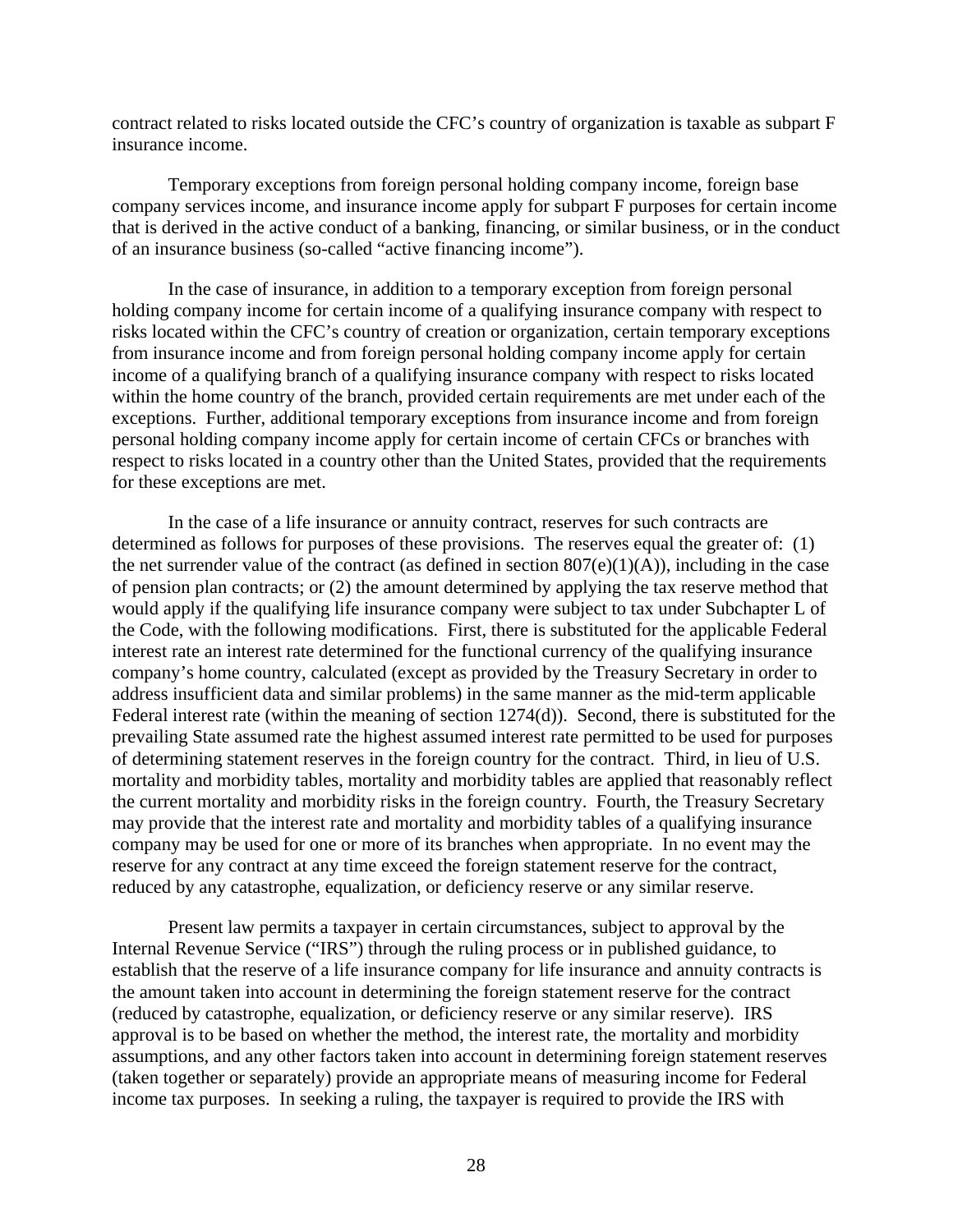necessary and appropriate information as to the method, interest rate, mortality and morbidity assumptions and other assumptions under the foreign reserve rules so that a comparison can be made to the reserve amount determined by applying the tax reserve method that would apply if the qualifying insurance company were subject to tax under Subchapter L of the Code (with the modifications provided under present law for purposes of these exceptions). The IRS also may issue published guidance indicating its approval. Present law continues to apply with respect to reserves for any life insurance or annuity contract for which the IRS has not approved the use of the foreign statement reserve. An IRS ruling request under this provision is subject to the present-law provisions relating to IRS user fees.

# **Foreign persons—income from a U.S. business**

The United States taxes on a net basis a foreign person's income that is effectively connected with the conduct of a trade or business in the United States.<sup>55</sup> Any gross income derived by the foreign person that is not effectively connected with the person's U.S. business is not taken into account in determining the rates of U.S. tax applicable to the person's income from the business.  $56$ 

#### U.S. trade or business

#### In general

A foreign person is subject to U.S. tax on a net basis if the person is engaged in a U.S. trade or business. Partners in a partnership and beneficiaries of an estate or trust are treated as engaged in the conduct of a trade or business within the United States if the partnership, estate, or trust is so engaged.<sup>57</sup>

The question whether a foreign person is engaged in a U.S. trade or business has generated a significant body of case law. Basic issues involved in the determination include whether the activity constitutes business rather than investing, whether sufficient activities in connection with the business are conducted in the United States, and whether the relationship between the foreign person and persons performing functions in the United States with respect to the business is sufficient to attribute those functions to the foreign person.

The Code includes specific rules for determining whether certain activities constitute a trade or business. The term "trade or business within the United States" expressly includes the performance of personal services within the United States.<sup>58</sup> An exception is provided in the case of a nonresident alien individual's performance of services for a foreign employer, where

56 Secs. 871(b)(2), 882(a)(2).

57 Secs. 875.

58 Sec. 864(b).

 $55$  Secs. 871(b), 882.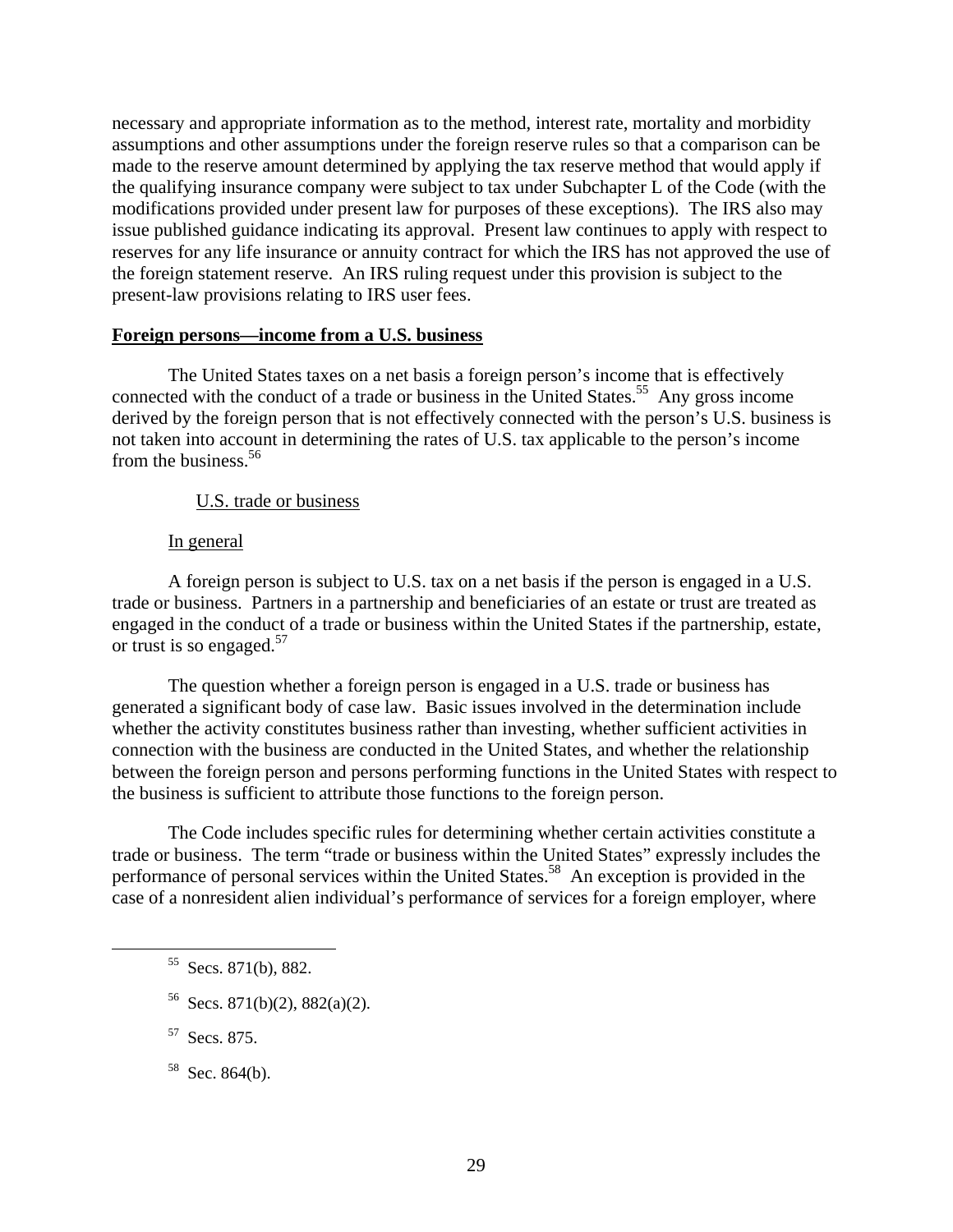both the total compensation received for the services during the year and the period in which the individual is present in the United States are de minimis.<sup>59</sup>

#### Securities trading safe harbor

Detailed rules govern whether trading in stocks or securities or commodities constitutes the conduct of a U.S. trade or business.<sup>60</sup> Under these rules (colloquially referred to as trading safe harbors), trading in stock or securities or commodities by a foreign person through an independent agent such as a resident broker generally is not treated as the conduct of a U.S. trade or business if the foreign person does not have an office or other fixed place of business in the United States through which the trading is effected. Trading in stock or securities or commodities for the foreign person's own account, whether by the foreign person or the foreign person's employees or through a resident broker or other agent (even if that agent has discretionary authority to make decisions in effecting the trading) also generally is not treated as the conduct of a U.S. business provided that the foreign person is not a dealer in stock or securities or commodities.

#### Effectively connected income

A foreign person that is engaged in the conduct of a trade or business within the United States is subject to U.S. net-basis taxation on the income that is "effectively connected" with such business. Specific statutory rules govern the determination of whether income is so effectively connected.

In the case of U.S.-source capital gain or loss and U.S.-source income of a type that would be subject to gross basis U.S. taxation, the factors taken into account in determining whether the income, gain, deduction, or loss is effectively connected with a U.S. trade or business include whether the amount is derived from assets used in or held for use in the conduct of the U.S. trade or business and whether the activities of the trade or business were a material factor in the realization of the amount.<sup>61</sup> In the case of any other U.S.-source income, gain, deduction, or loss, such amounts are all treated as effectively connected with the conduct of the trade or business in the United States.<sup>62</sup>

Foreign-source income of a foreign person that is effectively connected with the conduct of a trade or business in the United States may also be taxed by the United States, subject to a credit for any foreign income taxes.<sup>63</sup> However, foreign-source income, gain, deduction, or loss generally is considered to be effectively connected with a U.S. business only if the person has an

- $60$  Sec. 864(b)(2).
- $61$  Sec. 864(c)(2).
- $62$  Sec. 864(c)(3).
- $63$  Secs. 864(c)(4), 906.

 $59$  Sec. 864(b)(1).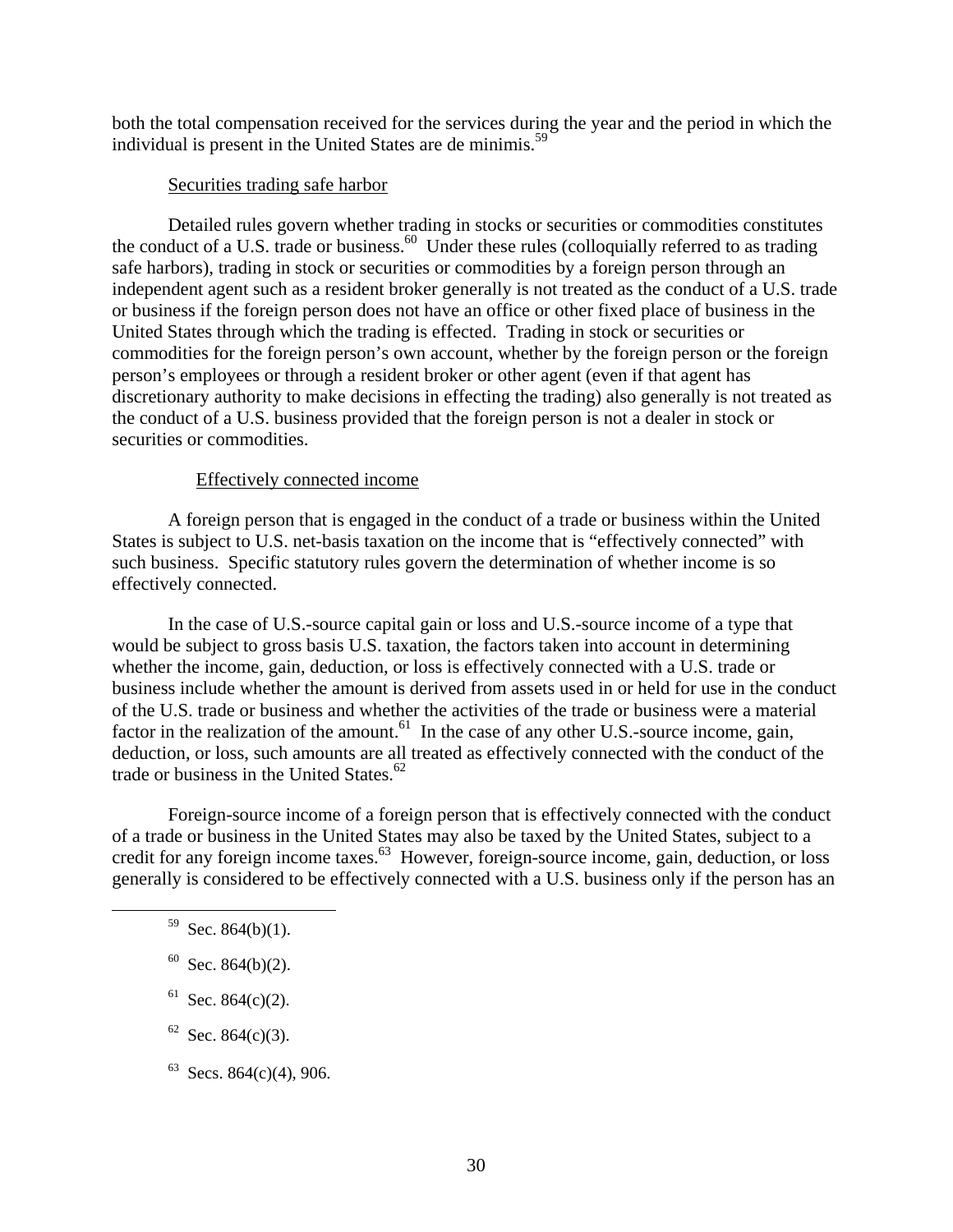office or other fixed place of business within the United States to which such income, gain, deduction, or loss is attributable and such income is of a certain type (i.e., certain rents or royalties for the use of intangible property, certain interest or dividends derived in the active conduct of a banking or financing business, or certain income from sales of inventory or other property held primarily for sale in the ordinary course of a trade or business).<sup>64</sup> Foreign-source income of a type not specified above generally is exempt from U.S. tax.<sup>65</sup>

In determining whether a foreign person has a U.S. office or other fixed place of business, the office or other fixed place of business of an agent generally is disregarded. The place of business of an agent other than an independent agent acting in the ordinary course of business is not disregarded, however, if either the agent has the authority (regularly exercised) to negotiate and conclude contracts in the name of the foreign person or the agent has a stock of merchandise from which he regularly fills orders on behalf of the foreign person.<sup>66</sup> Assuming that an office or other fixed place of business does exist, income, gain, deduction, or loss is not considered attributable to such office unless the office was a material factor in the production of the income, gain, deduction, or loss and the office regularly carries on activities of the type from which the income, gain, deduction, or loss was derived. $67$ 

#### Source of income

The Code provides rules for the determination of the source of income. For example, interest and dividends paid by U.S. persons generally are considered U.S.-source income.<sup>68</sup> Conversely, interest and dividends paid by foreign persons generally are treated as foreign-source income. Special rules apply to treat as foreign-source income (in whole or in part) interest paid by certain U.S. persons with foreign businesses and to treat as U.S.-source income (in whole or in part) dividends paid by certain foreign persons with U.S. businesses.<sup>69</sup> Rents and royalties paid for the use of property in the United States generally are considered U.S.-source income.<sup>70</sup> Subject to significant exceptions, the source of income from the sale of personal property depends on the residence of the seller (e.g., if the seller is foreign, the gain is foreign source).<sup>71</sup> Underwriting income from issuing insurance or annuity contracts generally is

- $64$  Sec. 864(c)(4)(B).
- $65$  Sec. 864(c)(4)(A).
- $66$  Sec. 864(c)(5)(A).
- $67$  Sec. 864(c)(5)(B).
- $68$  Sec. 861(a)(1), (2).
- $69$  Sec. 861(c).
- $70$  Sec. 861(a)(4).
- $71$  Sec. 865(a).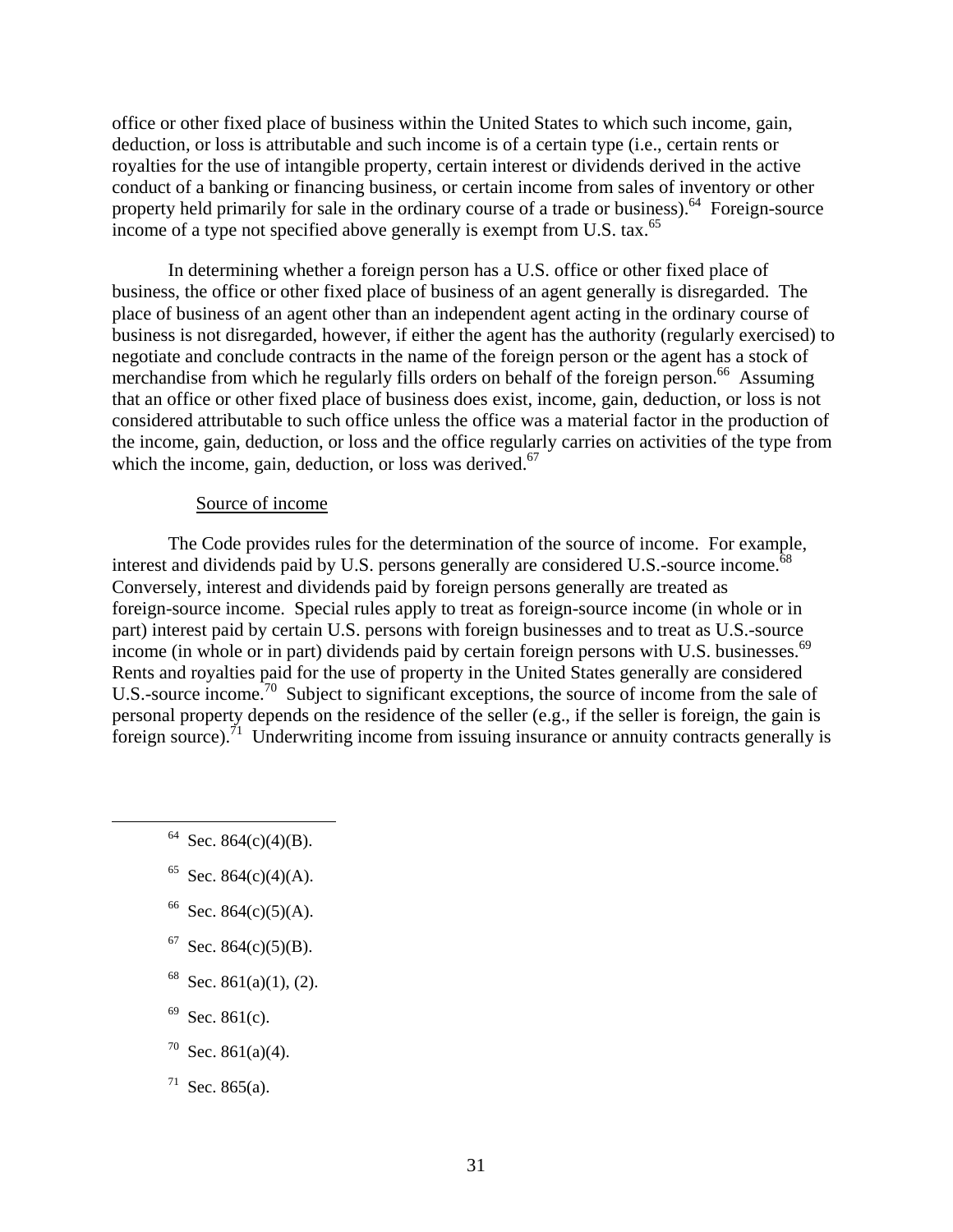treated as U.S.-source income if the contract involves property in, liability arising out of an activity in, or the lives or health of residents of, the United States.<sup>72</sup>

# Insurance companies

Special rules apply to a foreign corporation carrying on an insurance business in the United States that would qualify as an insurance company (based on its effectively connected income) if it were a domestic corporation.<sup>73</sup> Under those rules, the foreign corporation generally is taxed on that effectively connected income in the same manner as a U.S. insurance company. Any other income of the foreign corporation is taxed under the gross-basis taxation rules described below.

Special rules apply for purposes of determining the effectively-connected income of an insurance company. The foreign-source income of a foreign corporation that is subject to tax under the insurance company provisions of the Code is treated as effectively connected, provided that such income is attributable to its U.S. business.<sup>74</sup>

# Withholding tax

In the case of U.S.-source interest, dividends, rents, royalties, premiums, or other similar types of income (known as fixed or determinable, annual or periodical gains, profits and income), the United States generally imposes a flat 30-percent tax on the gross amount paid to a foreign person if such income or gain is not effectively connected with the conduct of a U.S. trade or business.<sup>75</sup> This tax does not apply to insurance premiums paid with respect to a contract that is subject to the insurance premiums excise tax described above.<sup>76</sup> The 30-percent gross-basis tax generally is collected by means of withholding by the person making the payment to the foreign person receiving the income.<sup>77</sup> Accordingly, the tax generally is referred to as a withholding tax. In most instances, the amount withheld by the U.S. payor is the final tax liability of the foreign recipient and, thus, the foreign recipient files no U.S. tax return with respect to this income.

The United States generally does not tax capital gains of a foreign corporation that are not connected with a U.S. trade or business. Capital gains of a nonresident alien individual that are not connected with a U.S. business generally are subject to the 30-percent withholding tax

- <sup>74</sup> Sec. 864(c)(4)(C).
- $75$  Secs. 871(a), 881.
- <sup>76</sup> Treas. Reg. sec.  $1.1441 2(a)(7)$ .
- 77 Secs. 1441, 1442.

 $72$  Sec. 861(a)(7).

<sup>73</sup> Sec. 842.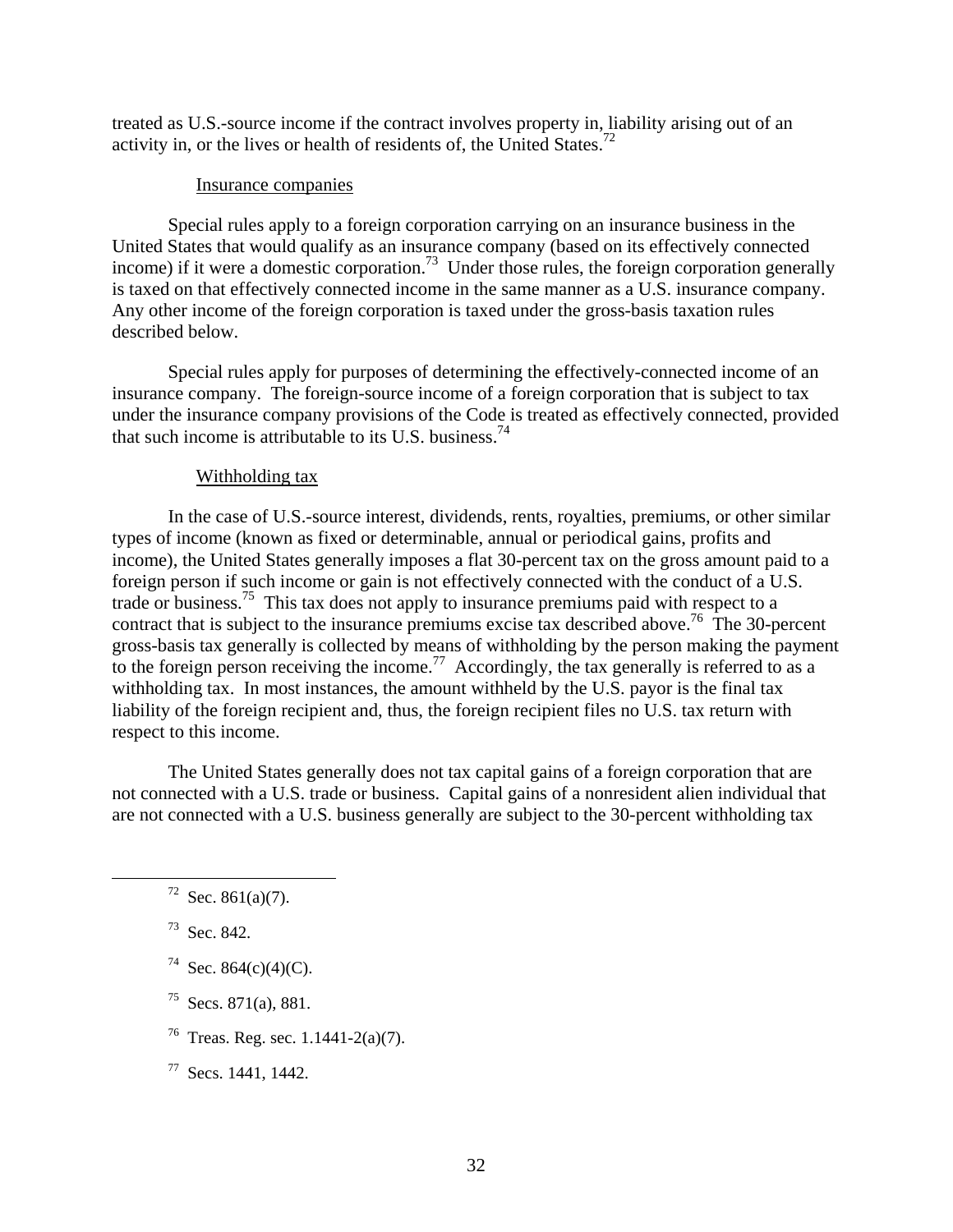only if the individual was present in the United States for 183 days or more during the year.<sup>78</sup> Also subject to tax at a flat rate of 30 percent are any foreign person's gains from the sale or exchange of patents, copyrights, trademarks, and other like property, or of any interest in such property, to the extent the gains are from payments that are contingent on the productivity, use, or disposition of the property or interest sold or exchanged.<sup>79</sup>

Gains of a foreign person on the disposition of U.S. real property interests are taxed on a net basis under the Foreign Investment in Real Property Tax Act, even if they are not otherwise effectively connected with a U.S. trade or business.<sup>80</sup> Similarly, rental and other income from U.S. real property may be taxed, at the election of the taxpayer, on a net basis at graduated rates.<sup>81</sup>

Although payments of U.S.-source interest that is not effectively connected with a U.S. trade or business generally are subject to the 30-percent withholding tax, there are significant exceptions to that rule. For example, interest from certain deposits with banks and other financial institutions is exempt from  $\text{tax}$ .<sup>82</sup> Original issue discount on obligations maturing in six months or less is also exempt from tax.<sup>83</sup> An additional exception is provided for certain interest paid on portfolio obligations.<sup>84</sup> Portfolio interest generally is defined as any U.S.-source interest (including original issue discount), not effectively connected with the conduct of a U.S. trade or business, (1) on an obligation that satisfies certain registration requirements or specified exceptions thereto, and  $(2)$  that is not received by a 10-percent shareholder.<sup>85</sup> This exception is not available for any interest received either by a bank on a loan extended in the ordinary course of its business (except in the case of interest paid on an obligation of the United States), or by a controlled foreign corporation from a related person.<sup>86</sup> Moreover, this exception is not available for certain contingent interest payments.<sup>87</sup>

- <sup>78</sup> Sec. 871(a)(2).
- <sup>79</sup> Secs. 871(a)(1)(D), 881(a)(4).
- 80 Secs. 897, 1445, 6039C, 6652(f).
- $81$  Secs. 871(d), 882(d).
- $82$  Secs. 871(i)(2)(A), 881(d).
- <sup>83</sup> Sec. 871(g)(1)(B)(i).
- $84$  Secs. 871(h), 881(c).
- $85$  Sec. 871(h).
- $86$  Sec.  $881(c)(3)$ .
- $87$  Sec.  $871(h)(4)$ .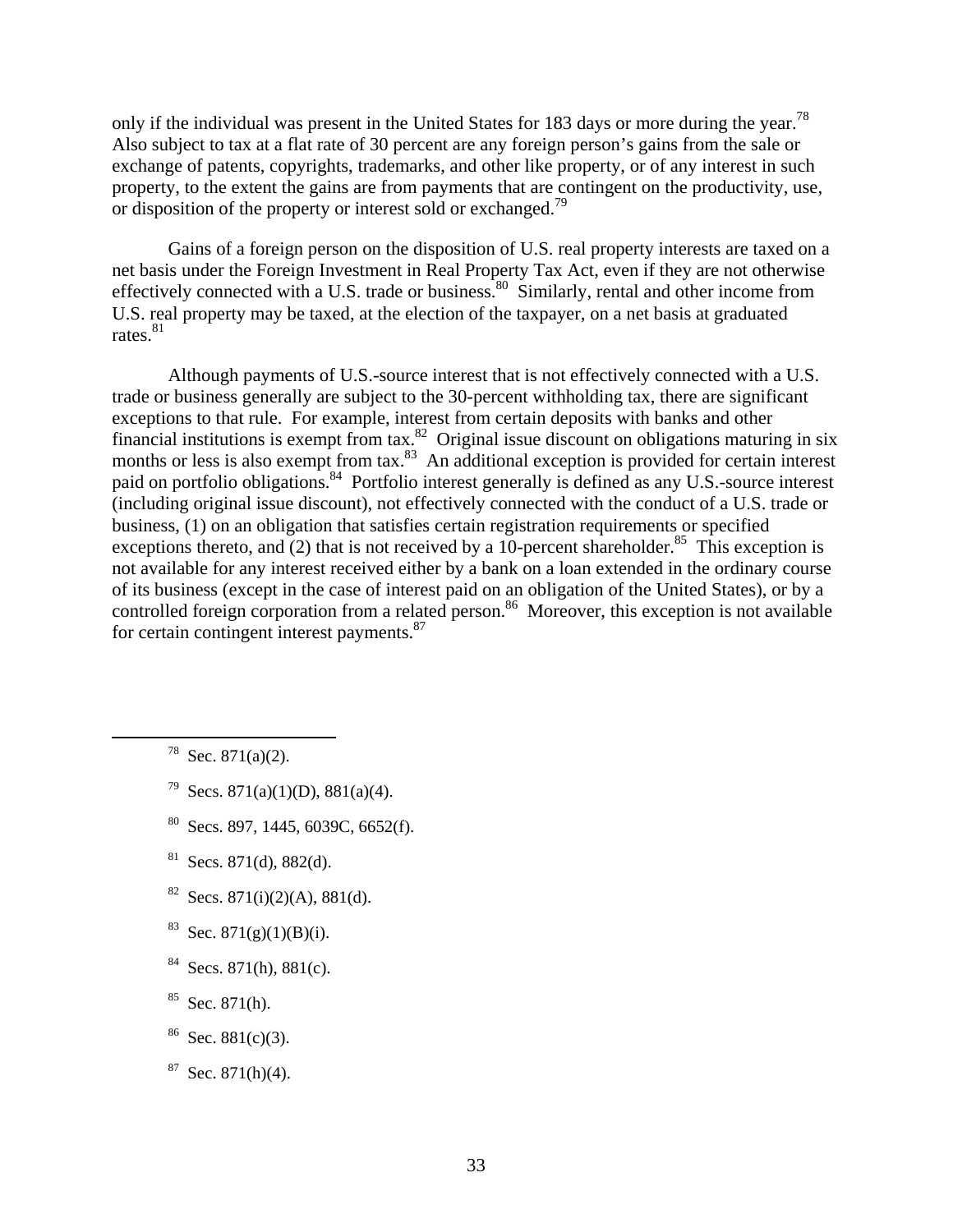#### Earnings stripping

A foreign parent corporation with a U.S. subsidiary may seek to reduce the U.S. subsidiary's U.S. tax liability by having the U.S. subsidiary pay deductible amounts such as interest, rents, royalties, and management service fees to the foreign parent or other foreign affiliates that are not subject to U.S. tax on the receipt of such payments. Although the United States generally subjects foreign corporations to a 30-percent withholding tax on the receipt of such payments, this tax may be reduced or eliminated under an applicable income tax treaty. Consequently, foreign-owned U.S. corporations may seek to use certain treaties to facilitate earnings stripping transactions without having their deductions offset by U.S. withholding taxes.<sup>88</sup>

Generally, the Code limits the ability of corporations to reduce the U.S. tax on their U.S. source income through earnings stripping transactions. A deduction for "disqualified interest" paid or accrued by a corporation in a taxable year is generally disallowed if two threshold tests are satisfied: the payor's debt-to-equity ratio exceeds 1.5 to 1 (the so-called "safe harbor"); and the payor's net interest expense exceeds 50 percent of its "adjusted taxable income" (generally taxable income computed without regard to deductions for net interest expense, net operating losses, and depreciation, amortization, and depletion).<sup>89</sup> Disqualified interest includes interest paid or accrued to: (1) related parties when no Federal income tax is imposed with respect to such interest; or (2) unrelated parties in certain instances in which a related party guarantees the debt ("guaranteed debt"). Interest amounts disallowed under these rules can be carried forward indefinitely. In addition, any excess limitation (i.e., the excess, if any, of 50 percent of the adjusted taxable income of the payor over the payor's net interest expense) can be carried forward three years.

Under a provision included in the Tax Increase Prevention and Reconciliation Act of 2005, except to the extent provided by regulations, the foregoing earnings stripping rules apply to a corporate partner of a partnership.<sup>90</sup> The corporation's share of partnership liabilities is treated as liabilities of the corporation for purposes of applying the earnings stripping rules to the corporation. The corporation's distributive shares of interest income and interest expense of the partnership are treated as interest income or interest expense of the corporation.

<sup>&</sup>lt;sup>88</sup> For example, it appears that the U.S.-Barbados income tax treaty was often used to facilitate earnings stripping arrangements. That treaty was amended in 2004 to make it less amenable to such use. It is possible, however, that other treaties in the U.S. network might be used for similar purposes. For a discussion of this issue, see Joint Committee on Taxation, *Explanation of Proposed Protocol to the Income Tax Treaty Between the United States and Barbados* (JCX-55-04), September 16, 2004, at 12-20, 22.

 $89$  Sec. 163(j).

 $90$  Pub. L. No. 109-222, sec. 501 (2006).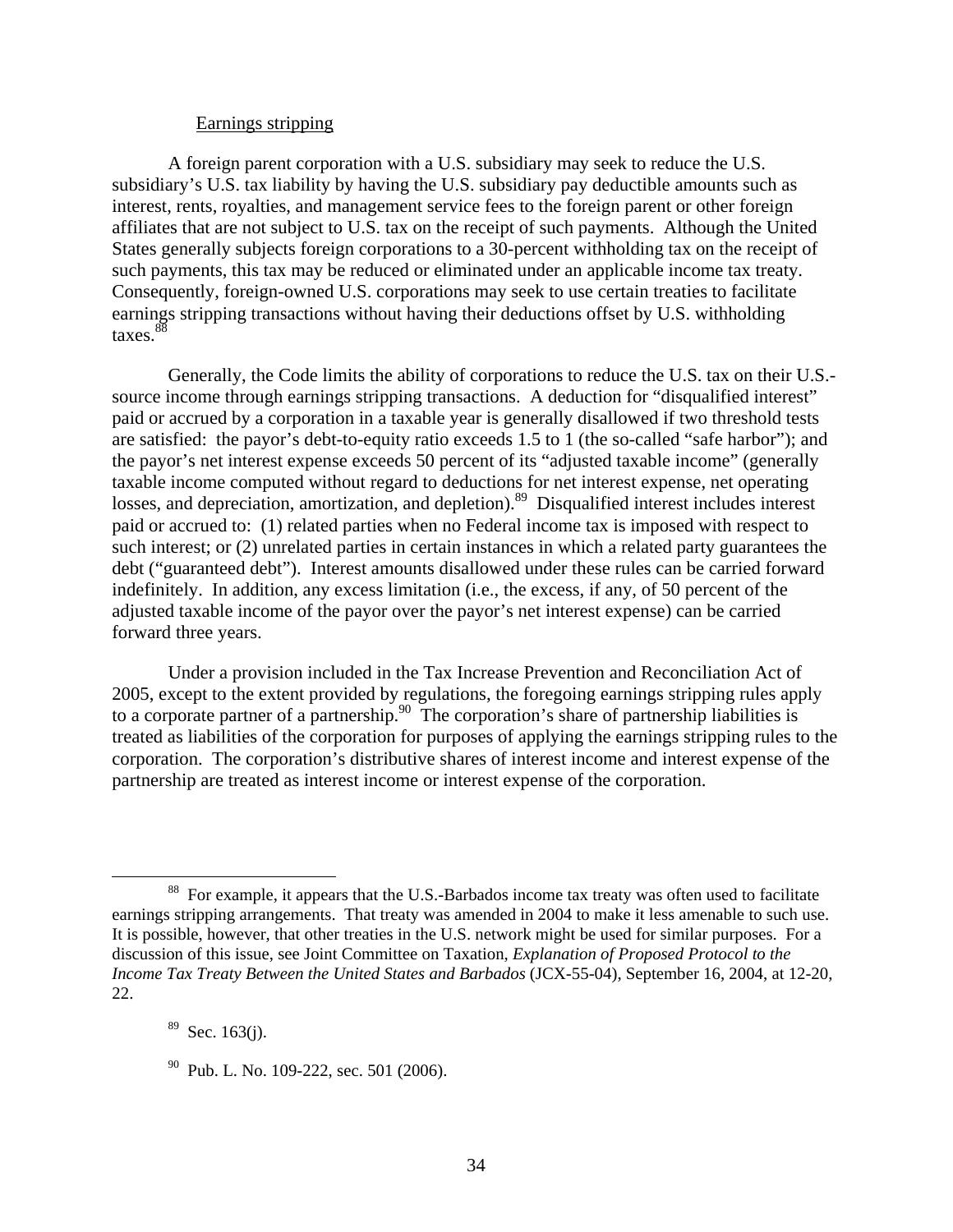## Branch level taxes

A U.S. corporation owned by foreign persons is subject to U.S. income tax on its net income. In addition, the earnings of the U.S. corporation are subject to a second tax, this time at the shareholder level, when dividends are paid. As discussed above, when the shareholders are foreign, the second-level tax is imposed at a flat rate and collected by withholding. Similarly, as discussed above, interest payments made by a U.S. corporation to foreign creditors are subject to a U.S. withholding tax in certain circumstances. Pursuant to the branch tax provisions, the United States taxes foreign corporations engaged in a U.S. trade or business on amounts of U.S. earnings and profits that are shifted out of, or amounts of interest deducted by, the U.S. branch of the foreign corporation.<sup>91</sup> The branch level taxes are comparable to these second-level taxes. In addition, where a foreign corporation is not subject to the branch profits tax as the result of a treaty, it may be liable for withholding tax on actual dividends it pays to foreign shareholders.

# **U.S. income tax treaties**

The United States has entered into comprehensive income tax treaties with more than 50 countries, including a number of countries with well-developed insurance industries such as Barbados, Germany, Switzerland, and the United Kingdom. The United States has also entered into a tax treaty with Bermuda, another country with a significant insurance industry, which applies only with respect to the taxation of insurance enterprises.<sup>92</sup>

# Comprehensive tax treaties

The traditional objectives of U.S. tax treaties have been the avoidance of international double taxation and the prevention of tax avoidance and evasion. Another related objective of U.S. tax treaties is the removal of the barriers to trade, capital flows, and commercial travel that may be caused by overlapping tax jurisdictions and by the burdens of complying with the tax laws of a jurisdiction when a person's contacts with, and income derived from, that jurisdiction are minimal. To a large extent, the treaty provisions designed to carry out these objectives supplement U.S. tax law provisions having the same objectives; treaty provisions modify the generally applicable statutory rules with provisions that take into account the particular tax system of the treaty partner.

The objective of limiting double taxation generally is accomplished in treaties through the agreement of each country to limit, in specified situations, its right to tax income earned from its territory by residents of the other country. For the most part, the various rate reductions and exemptions agreed to by the source country in treaties are premised on the assumption that the country of residence will tax the income at levels comparable to those imposed by the source country on its residents. Treaties also provide for the elimination of double taxation by requiring the residence country to allow a credit for taxes that the source country retains the right to

<sup>&</sup>lt;sup>91</sup> Sec. 884.

 $92$  The U.S.-Bermuda treaty also includes a mutual assistance provision.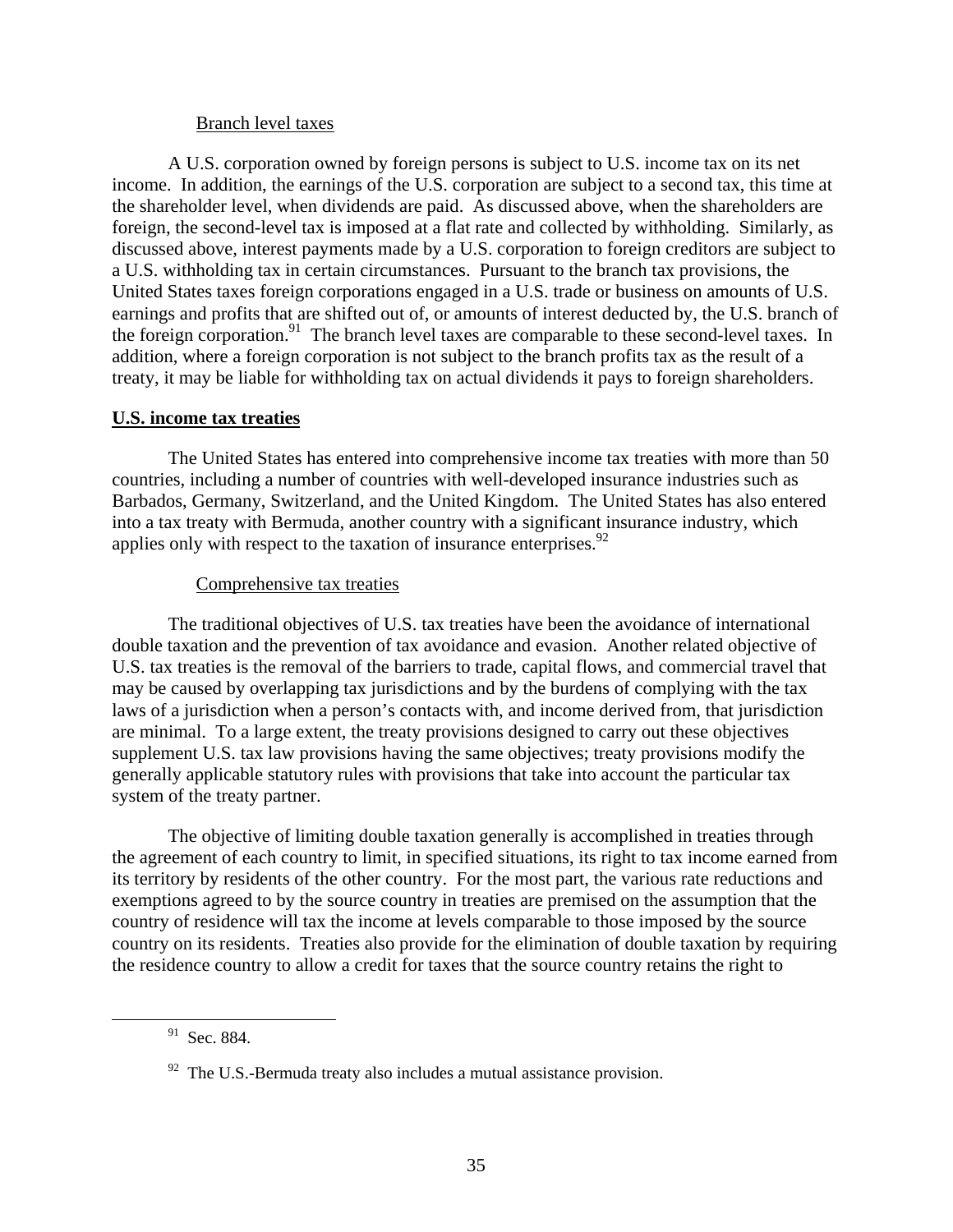impose under the treaty. In addition, in the case of certain types of income, treaties may provide for exemption by the residence country of income taxed by the source country.

Treaties define the term resident so that an individual or corporation generally will not be subject to tax as a resident by both of the countries. Treaties generally provide that neither country will tax business income derived by residents of the other country unless the business activities in the taxing jurisdiction are substantial enough to constitute a permanent establishment or fixed base in that jurisdiction. Treaties also contain commercial visitation exemptions under which individual residents of one country performing personal services in the other country will not be required to pay tax in that other country unless their contacts exceed certain specified minimums (e.g., presence for a set number of days or earnings in excess of a specified amount). Treaties address passive income such as dividends, interest, and royalties from sources within one country derived by residents of the other country either by providing that such income is taxed only in the recipient's country of residence or by reducing the rate of the source country's withholding tax imposed on such income. In this regard, the United States agrees in its tax treaties to reduce its 30-percent withholding tax (or, in the case of some income, to eliminate it entirely) in return for reciprocal treatment by its treaty partner.

# U.S.-Bermuda tax treaty

The U.S.-Bermuda treaty generally exempts from U.S. taxation the business profits of a Bermuda insurance enterprise from carrying on the business of insurance (including insubstantial amounts of income incidental to such business), unless the insurance enterprise carries on business in the United States through a U.S. permanent establishment. For the purposes of the treaty, an insurance enterprise is defined as an enterprise whose predominant business activity is the issuing of insurance or annuity contracts or acting as the reinsurer of risks underwritten by insurance companies, together with the investing or reinvesting of assets held in respect of insurance reserves, capital, and surplus incident to the carrying on of the insurance business.

# Permanent establishment

The permanent establishment concept is one of the basic devices used in income tax treaties to limit the taxing jurisdiction of the host country and thus to mitigate double taxation. Generally, an enterprise that is a resident of one country is not taxable by the other country on its business profits unless those profits are attributable to a permanent establishment of the resident in the other country. In addition, the permanent establishment concept is used to determine whether the reduced rates of, or exemptions from, tax provided for dividends, interest, and royalties apply, or whether those items of income will be taxed as business profits.

In general, under the United States Model Income Tax Convention of November 15, 2006 (the "U.S. model treaty") and many bilateral U.S. tax treaties, including the treaties with Barbados, Germany, Switzerland, and the United Kingdom, a permanent establishment is a fixed place of business in which the business of an enterprise is wholly or partly carried on.<sup>93</sup> A

<sup>&</sup>lt;sup>93</sup> The U.S. tax treaty with Bermuda uses a definition of permanent establishment consistent with the description that follows.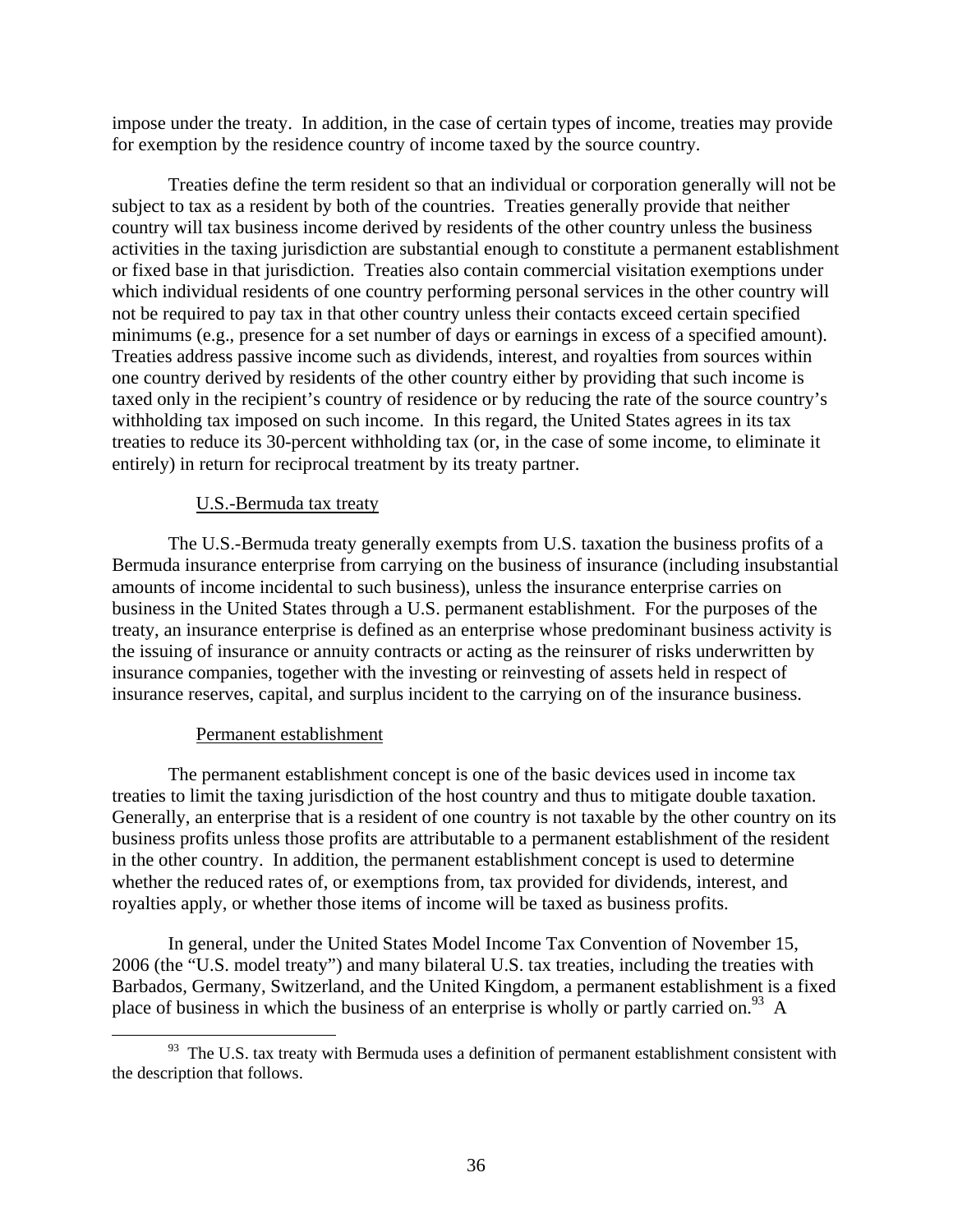permanent establishment includes a place of management, a branch, an office, a factory, a workshop, a mine, an oil or gas well, a quarry, or other place of extraction of natural resources.

The U.S. model treaty and many bilateral U.S. tax treaties provide that the following activities are deemed not to constitute a permanent establishment: (1) the use of facilities solely for storing, displaying, or delivering goods or merchandise belonging to the enterprise; (2) the maintenance of a stock of goods or merchandise belonging to the enterprise solely for storage, display, or delivery or solely for processing by another enterprise; and (3) the maintenance of a fixed place of business solely for the purchase of goods or merchandise or for the collection of information for the enterprise. The U.S. model treaty and many bilateral U.S. tax treaties also provide that the maintenance of a fixed place of business solely for the purpose of carrying on, for the enterprise, any other activity of a preparatory or auxiliary character does not constitute a permanent establishment. The U.S. model treaty and many bilateral U.S. tax treaties provide that a combination of these activities will not give rise to a permanent establishment, if the combination results in an overall activity that is of a preparatory or auxiliary character.

Under the U.S. model treaty and many bilateral U.S. tax treaties, if a person, other than an independent agent, is acting in a treaty country on behalf of an enterprise of the other country and has, and habitually exercises in such first country, the authority to conclude contracts in the name of such enterprise, the enterprise is deemed to have a permanent establishment in the first country in respect of any activities undertaken for that enterprise. This rule does not apply where the activities are limited to the preparatory and auxiliary activities described in the preceding paragraph.

No permanent establishment is deemed to arise, under the U.S. model treaty and many bilateral U.S. tax treaties, if the agent is a broker, general commission agent, or any other agent of independent status, provided that the agent is acting in the ordinary course of its business. Generally, whether an enterprise and an agent are independent is a factual determination, and the relevant factors in making this determination include: (1) the extent to which the agent operates on the basis of instructions from the principal; (2) the extent to which the agent bears business risk; and (3) whether the agent has an exclusive or nearly exclusive relationship with the principal.

The U.S. model treaty and many bilateral U.S. tax treaties provide that the fact that a company that is a resident of one country controls or is controlled by a company that is a resident of the other country or that carries on business in the other country does not in and of itself cause either company to be a permanent establishment of the other.

### Exemption from the insurance premiums excise tax

Certain U.S. tax treaties, including the treaties with Germany, Switzerland, and the United Kingdom, apply to the insurance premiums excise tax of section 4371, in addition to the Federal income taxes imposed by the Code. Generally, when a foreign person qualifies for benefits under such a treaty, the United States is not permitted to collect the insurance premiums excise tax from that person. To prevent persons from inappropriately obtaining the benefits of exemption from the excise tax, the treaties generally include an anti-conduit rule. The anticonduit rule provides that the treaty applies to the insurance premiums excise tax only to the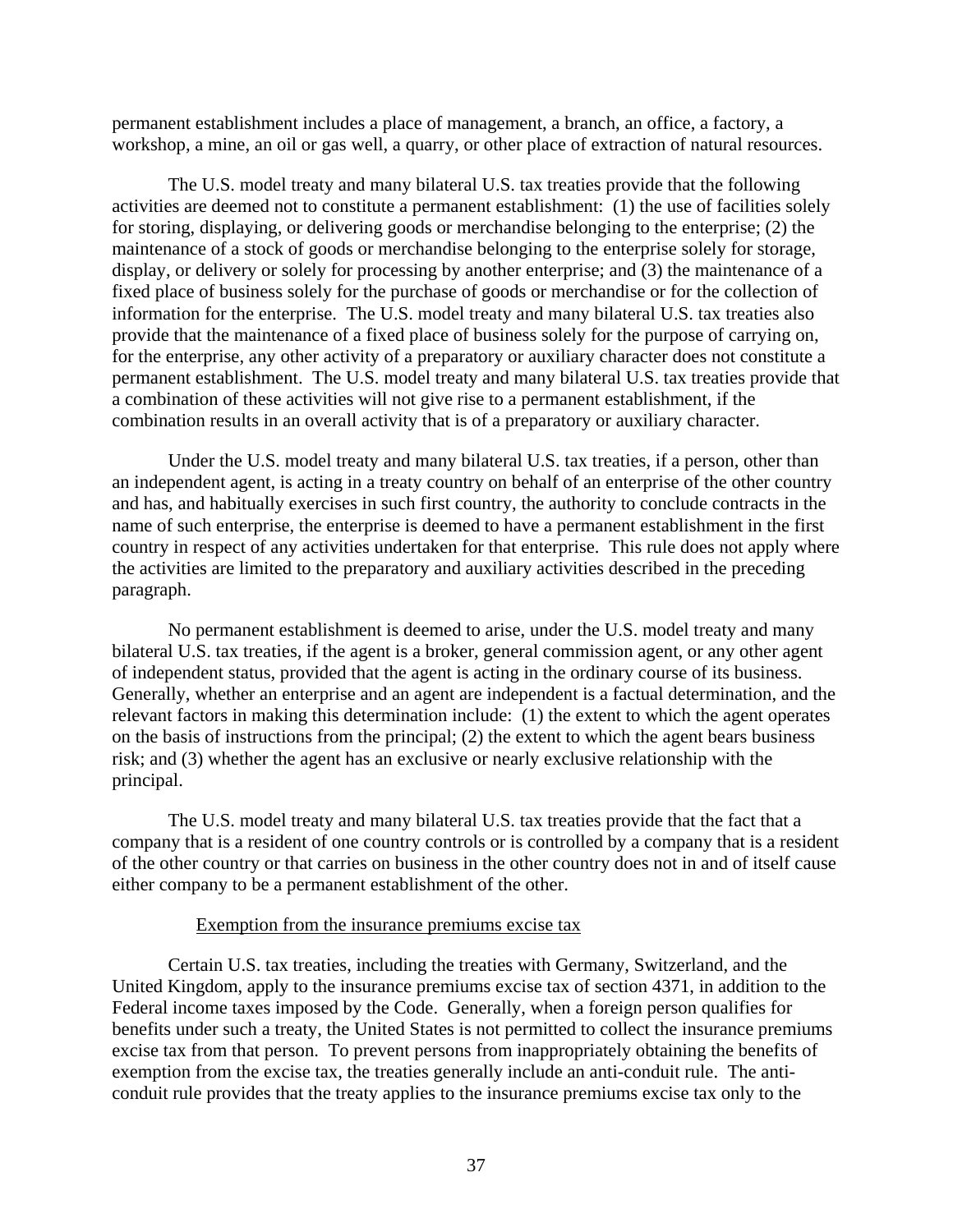extent that the risks covered by the premiums are not reinsured with a person not entitled to the benefits of the treaty (or any other treaty that provides exemption from the excise tax).

The U.S. tax treaties with Barbados and Bermuda also provide that they apply to the insurance premiums excise tax, although the Senate's ratification of the U.S.-Bermuda treaty was subject to a reservation with respect to the treaty's application to the insurance premiums excise tax. Moreover, section 6139 of the Technical and Miscellaneous Revenue Act of 1988 provides that neither the U.S.-Barbados nor the U.S.-Bermuda treaty will prevent imposition of the insurance premiums excise tax on premiums, regardless of when paid or accrued, allocable to insurance coverage for periods after December 31, 1989.<sup>94</sup> Accordingly, no exemption from the insurance premiums excise tax is available under those two treaties with respect to premiums allocable to insurance coverage beginning on or after January 1, 1990.

<sup>&</sup>lt;sup>94</sup> Pub. L. No. 100-647.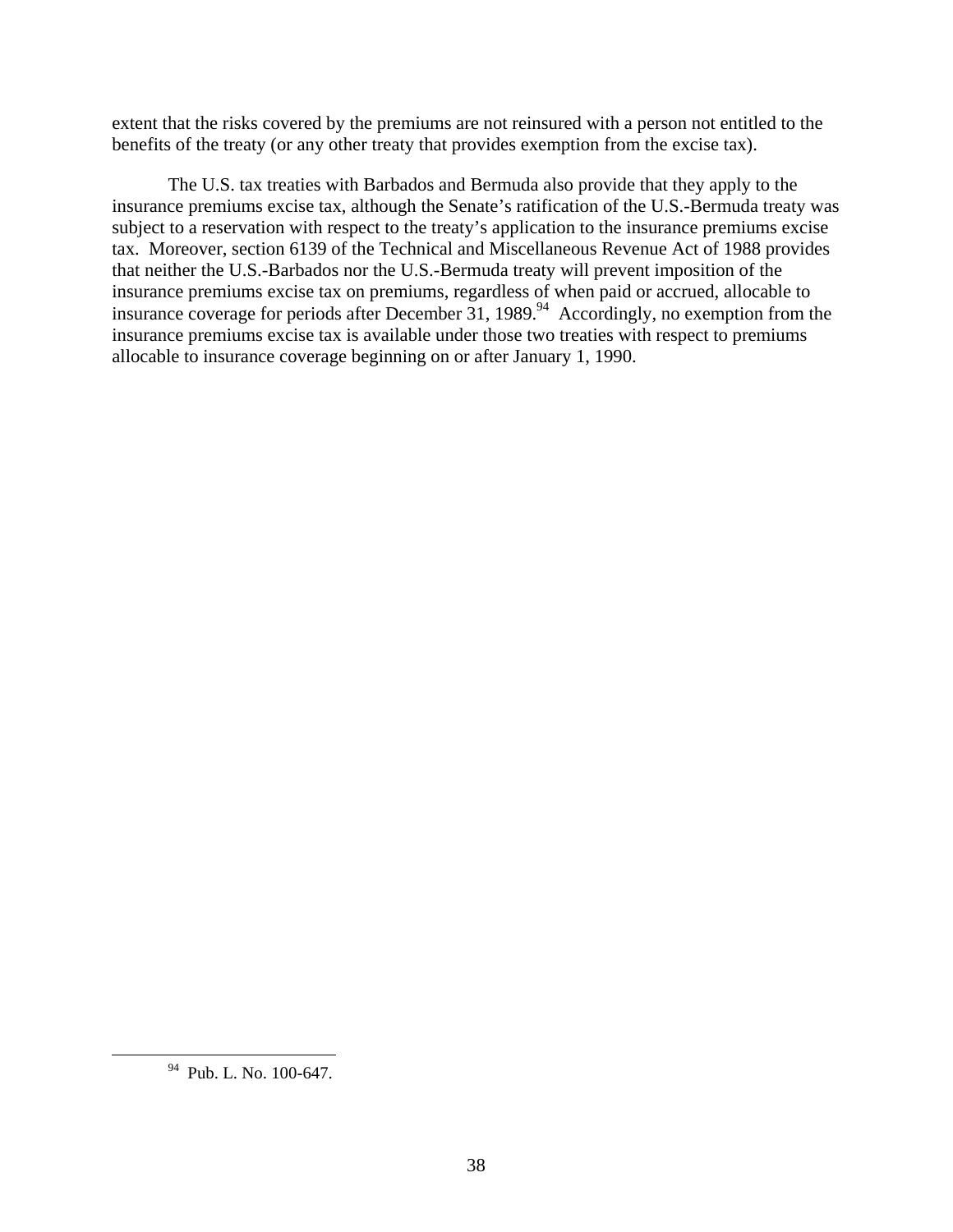# **D. Present Law and Background of the Unrelated Business Income Tax and Debt-Financed Income**

## **Present law of the unrelated business income tax and debt-financed property rules**

## Overview of the unrelated business income tax

The Code imposes a tax, at ordinary corporate rates, on the income that a tax-exempt organization obtains from an "unrelated trade or business ... regularly carried on by it."95 Most exempt organizations are subject to the tax.<sup>96</sup> Generally, "unrelated trade or business" is "any trade or business the conduct of which is not substantially related . . . to the exercise or performance by such organization of its charitable, educational, or other purpose."<sup>97</sup> The Code thus sets up a three-part test for determining whether income from an activity is subject to the unrelated business income tax: (1) the activity constitutes a trade or business; (2) the activity is regularly carried on; and (3) the activity is not substantially related to the organization's taxexempt purposes. An organization that is subject to the unrelated business income tax and that has \$1,000 or more of gross unrelated business taxable income must report that income on Form 990-T (Exempt Organization Business Income Tax Return).

Passive income, such as dividends, interest, royalties, certain rents, and certain gains and losses from the sale or exchange of property, is exempt from the unrelated business income tax.<sup>98</sup> In general, the exemption for such passive income applies unless the income is derived from debt-financed property<sup>99</sup> or is in the form of certain payments from certain 50-percent controlled subsidiaries.<sup>100</sup> Other exemptions from the unrelated business income tax are provided for activities in which substantially all the work is performed by volunteers, for income from the sale of donated goods, and for certain activities carried on for the convenience of members, students, patients, officers, or employees of a charitable organization. In addition, special unrelated business income tax provisions exempt from tax certain activities of trade shows and State fairs, income from bingo games, and income from the distribution of certain low-cost items incidental to the solicitation of charitable contributions. Organizations liable for tax on unrelated business taxable income may be liable for alternative minimum tax determined after taking into account adjustments and tax preference items.

<sup>96</sup> Organizations subject to the unrelated business income tax include all organizations described in section  $501(c)$  (except for U.S. instrumentalities and certain charitable trusts), qualified pension, profitsharing, and stock bonus plans described in section 401(a), and certain State colleges and universities. Sec. 511(a)(2).

 $97$  Sec. 513(a).

 $98$  Sec. 512(b)(1)-(3), (5).

 $99$  Sec. 512(b)(4).

 $100$  Sec. 512(b)(13).

<sup>&</sup>lt;sup>95</sup> Secs. 512(a)(1), 511(a)(1).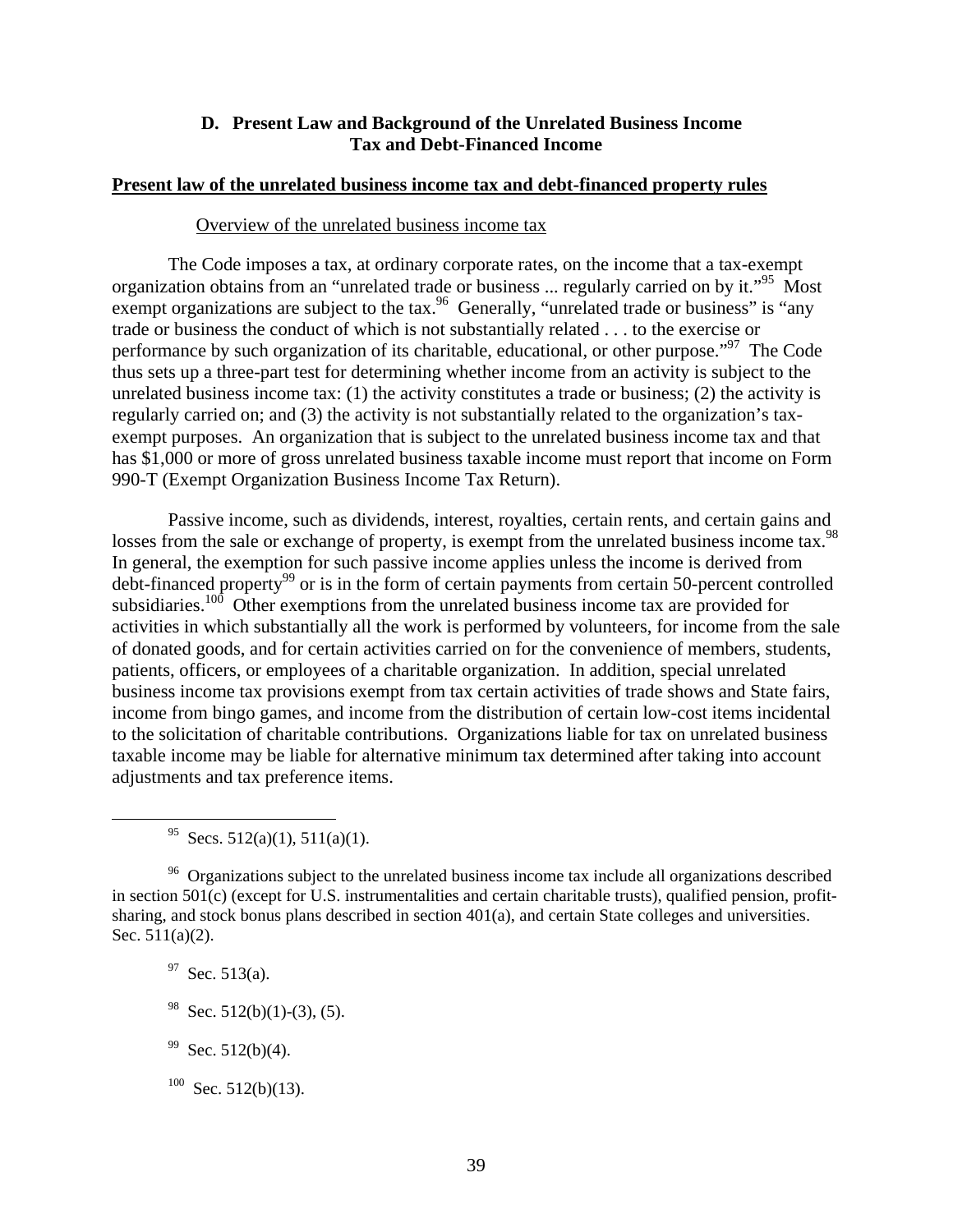## Overview of the debt-financed property rules

In general, income of a tax-exempt organization that is produced by debt-financed property is treated as unrelated business income in proportion to the acquisition indebtedness on the income-producing property. Special rules apply in the case of an exempt organization that owns an interest in a partnership (or a pass-through entity taxed as a partnership) that holds debtfinanced property.<sup>101</sup> In general, in such cases, if the partnership incurs acquisition indebtedness with respect to property that, if held directly by the exempt organization, would not qualify for an exception from the debt-financed property rules, the receipt of income by the exempt organization with respect to such property may result in recognition of unrelated debt-finance income.

Acquisition indebtedness generally means the amount of unpaid indebtedness incurred by an organization to acquire or improve the property and indebtedness that would not have been incurred but for the acquisition or improvement of the property.<sup>102</sup> Acquisition indebtedness does not include, however, (1) certain indebtedness incurred in the performance or exercise of a purpose or function constituting the basis of the organization's exemption, (2) obligations to pay certain types of annuities, (3) an obligation, to the extent it is insured by the Federal Housing Administration, to finance the purchase, rehabilitation, or construction of housing for low and moderate income persons, or (4) indebtedness incurred by a qualified organization to acquire or improve real property (the "real property exception"). $^{103}$ 

### Exception for debt-financed real property investments by qualified organizations

For purposes of the real property exception, a qualified organization is: (1) an educational organization described in section  $170(b)(1)(A)(ii)^{104}$  and its affiliated supporting organizations; (2) a qualified trust described in section 401(a) (hereinafter "pension funds"); (3) a title holding company described in section 501(c)(25) (insofar as it holds shares of organizations described in (1) or (2)<sup>105</sup>); or (4) a retirement income account described in section  $403(b)(9)$ .<sup>106</sup> To qualify for the real property exception, an acquisition or improvement by the qualified organization must meet several requirements. These include: (1) a requirement generally that the price of the property is a fixed amount determined as of the date of the

- $101$  Sec. 512(c).
- $102$  Sec. 514(c)(1).
- $103$  Sec. 514(c).

 $104$  This Code section generally describes an educational organization that operates as a school (i.e., "an educational organization which normally maintains a regular faculty and curriculum and normally has a regularly enrolled body of pupils or students in attendance at the place where its educational activities are regularly carried on").

- <sup>105</sup> Sec. 514(c)(9)(C) & (F).
- $106$  Sec. 514(c)(9)(C).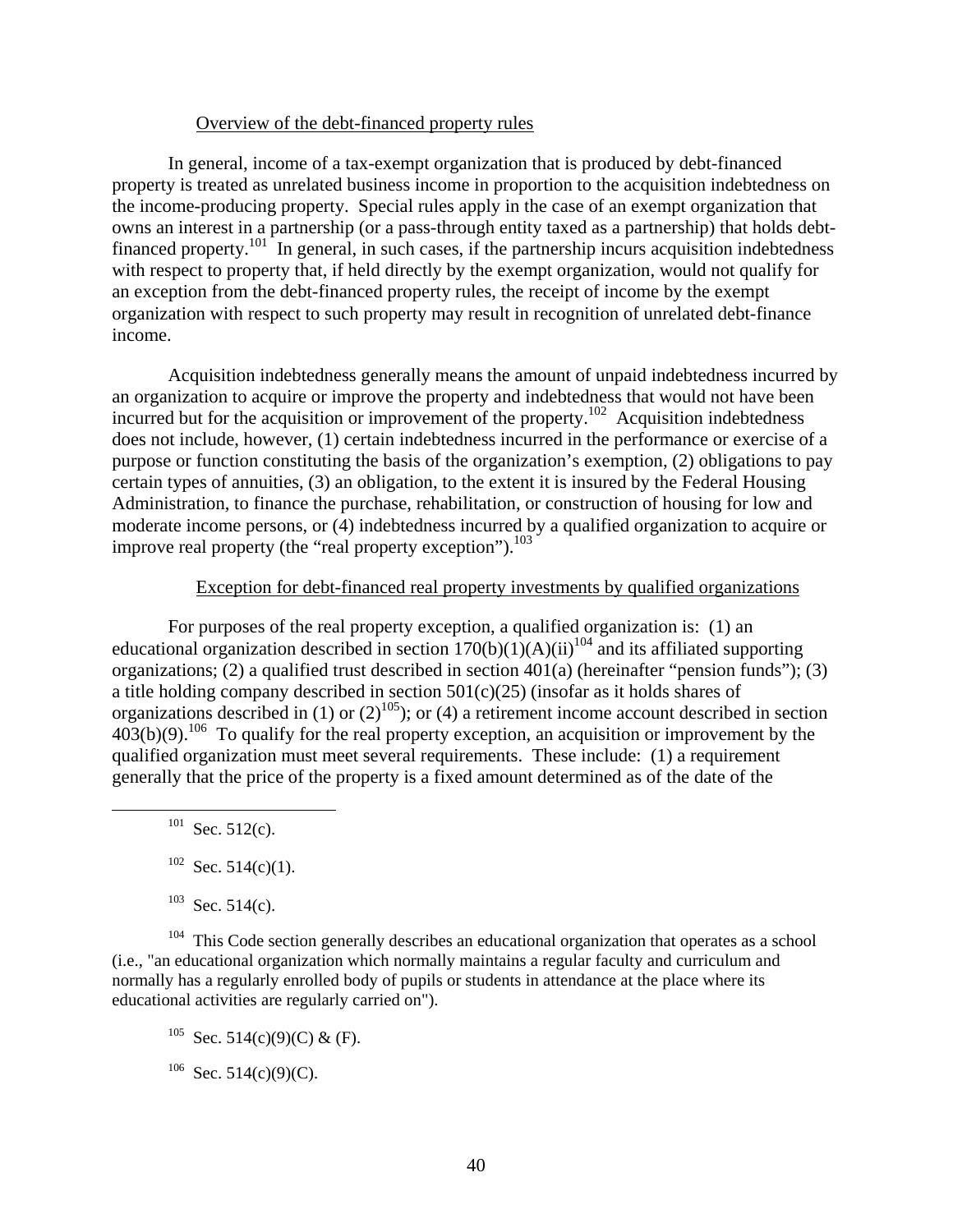acquisition or completion of the improvement; (2) restrictions against payment of the indebtedness of the arrangement being dependent upon the revenue, income, or profits derived from the property; (3) restrictions concerning sale-leaseback arrangements; and (4) in general, a prohibition against seller financing.<sup>107</sup>

Additional requirements must be met for the real property exception to apply where the real property is held by a partnership in which a qualified organization is a partner. To qualify for the real property exception, the partnership must meet all of the above-described general requirements and must meet one of the following three requirements: (1) all of the partners of the partnership are qualified organizations; (2) each allocation to a partner of the partnership which is a qualified organization is a qualified allocation (within the meaning of section  $168(h)(6)$ ; or (3) the partnership satisfies a rule prohibiting disproportionate allocations.<sup>108</sup>

The disproportionate allocation rule requires two things: first, that the organization satisfy what commonly is referred to as the "fractions rule," and second, that each allocation with respect to the partnership have substantial economic effect within the meaning of section  $704(b)(2)$ .<sup>109</sup> Under the fractions rule, the allocation of items to any partner that is a qualified organization cannot result in such partner having a share of the overall partnership income for any taxable year greater than such partner's share of overall partnership loss for the taxable year for which such partner's loss share will be the smallest.<sup>110</sup> A partnership generally must satisfy the fractions rule on an actual basis and on a prospective basis for each taxable year of the partnership in which it holds debt-financed property and has at least one partner that is a qualified organization.<sup>111</sup> The fractions rule generally is intended to prevent the shifting of disproportionate income or gains to tax-exempt partners of the partnership or the shifting of disproportionate deductions, losses, or credits to taxable partners.

### **Legislative history of the unrelated business income tax and debt-financed property rules**

## Business and debt-financed income prior to 1950

Until the introduction of the unrelated business income tax in 1950, exempt organizations enjoyed a full exemption from Federal income tax. There was no statutory limitation on the amount of business activity an exempt organization could conduct so long as the earnings from the business were used for exempt purposes. In court decisions, tax-exemption was extended to organizations that did not conduct any charitable programs, but rather operated commercial businesses for the benefit of a charitable organization. Tax exemption for such so called

<sup>107</sup> Sec. 514(c)(9)(B)(i)-(v).

- <sup>108</sup> Sec. 514(c)(9)(B)(vi) & (E).
- <sup>109</sup> Sec. 514(c)(9)(B)(E)(i).
- <sup>110</sup> Sec. 514(c)(9)(B)(E)(i)(I).
- <sup>111</sup> Treas. Reg. sec. 1.514(c)-2(b)(2)(i).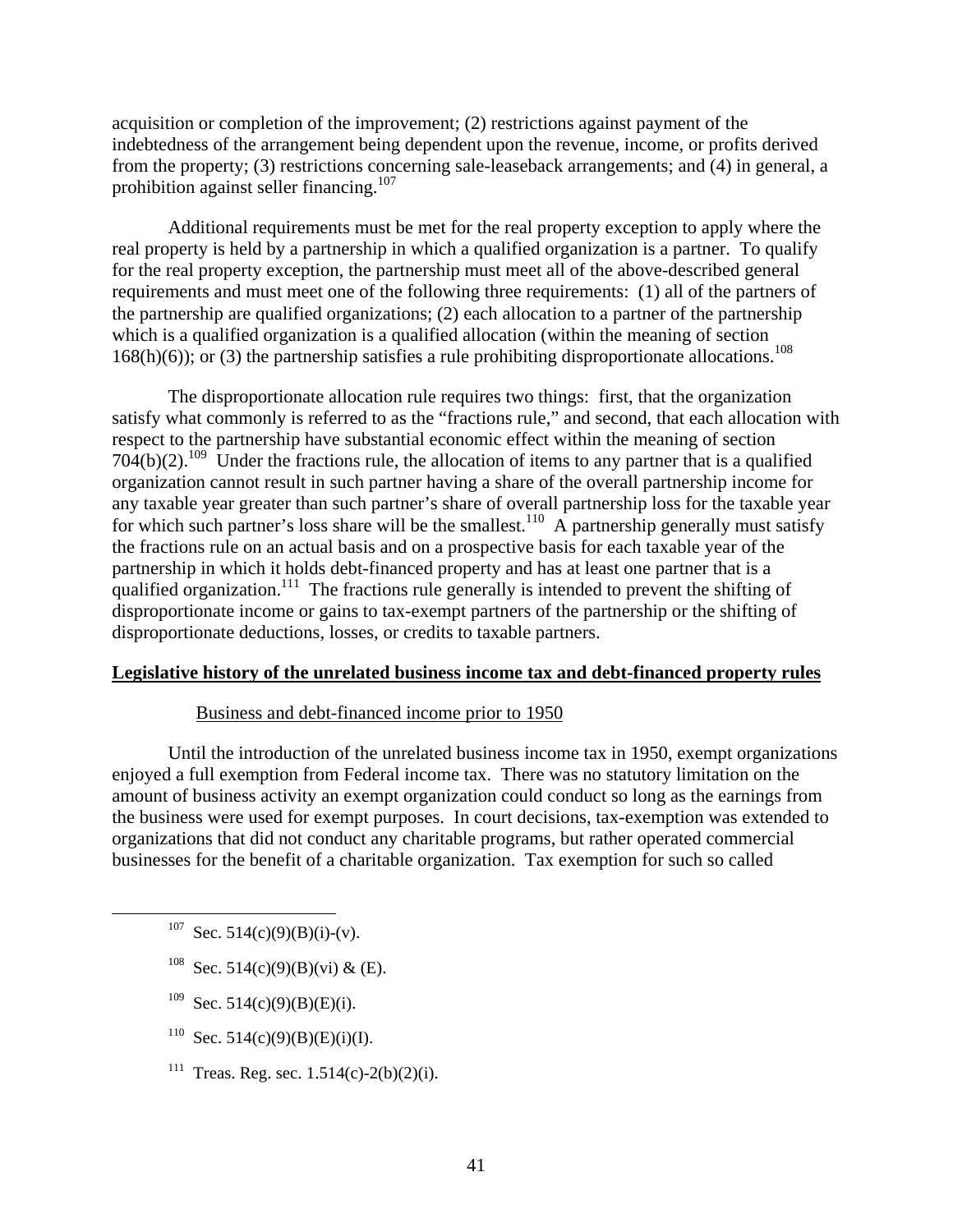"feeder" organizations was recognized, for example in *Roche's Beach, Inc. v. Commissioner*, 112 and *C.F. Mueller Co. v. Commissioner*. 113

In addition to the use of feeder corporations as a source of revenue, another common practice of exempt organizations in the years before 1950 was the acquisition of real estate with borrowed funds. In a typical transaction, a tax-exempt organization would borrow the entire purchase price of real property, lease the property back to the seller under a long-term lease, and service the loan with tax-free rental income from the lease.<sup>114</sup>

## Revenue Act of 1950

As a response to these practices, in the Revenue Act of 1950 Congress subjected charitable organizations (not including churches), and certain other exempt organizations to tax on their unrelated business income.<sup>115</sup> The legislative history of the 1950 Act provides that "the problem at which the tax on unrelated business income is directed here is primarily that of unfair competition."<sup>116</sup> Congress decided not to deny or revoke tax-exempt status solely because the organization carried on unrelated active business enterprises, but instead "merely [imposed] the same tax on income derived therefrom as is borne by their competitors."<sup>117</sup> The Congress excluded from the tax certain passive forms of income, concluding that such passive income was "not likely to result in serious competition for taxable businesses having similar income"<sup>118</sup> and "should not be taxed where it is used for exempt purposes because investments producing

114 H.R. Rep. No. 2319, 81st Cong., 2d Sess. 38-39 (1950); S. Rep. No. 2375, 81st Cong., 2d Sess. 31-32 (1950).

115 Revenue Act of 1950, Pub. L. No. 81-814, sec. 301. In 1951, Congress extended the unrelated business income tax to the income of State colleges and universities. Sec.  $511(a)(2)(B)$ .

116 H.R. Rep. No. 2319, 81st Cong., 2d Sess. 36 (1950); S. Rep. No. 2375, 81st Cong., 2d Sess. 28 (1950). The Supreme Court has stated that the "undisputed purpose" of the unrelated business income tax is "to prevent tax-exempt organizations from competing unfairly with businesses whose earnings were taxed." *United States v. American Bar Endowment*, 477 U.S. 105, 114 (1986); *United States v. American College of Physicians*, 475 U.S. 834, 838 (1986) ("Congress perceived a need to restrain the unfair competition fostered by the tax laws.").

117 H.R. Rep. No. 2319, 81st Cong., 2d Sess. 37 (1950); S. Rep. No. 2375, 81st Cong., 2d Sess. 39 (1950).

118 S. Rep. No. 2375, 81st Cong., 2d Sess. 30-31 (1950).

<sup>&</sup>lt;sup>112</sup> 96 F.2d 776 (2d Cir. 1938) (holding that a bathing beach business that turned its profits over to a charitable organization was exempt).

<sup>&</sup>lt;sup>113</sup> 190 F.2d 120 (3d Cir. 1951) (upholding the exempt status of a corporation that acquired the C.F. Mueller pasta company, on the ground that the pasta company's profits were destined for the New York University School of Law's exempt programs).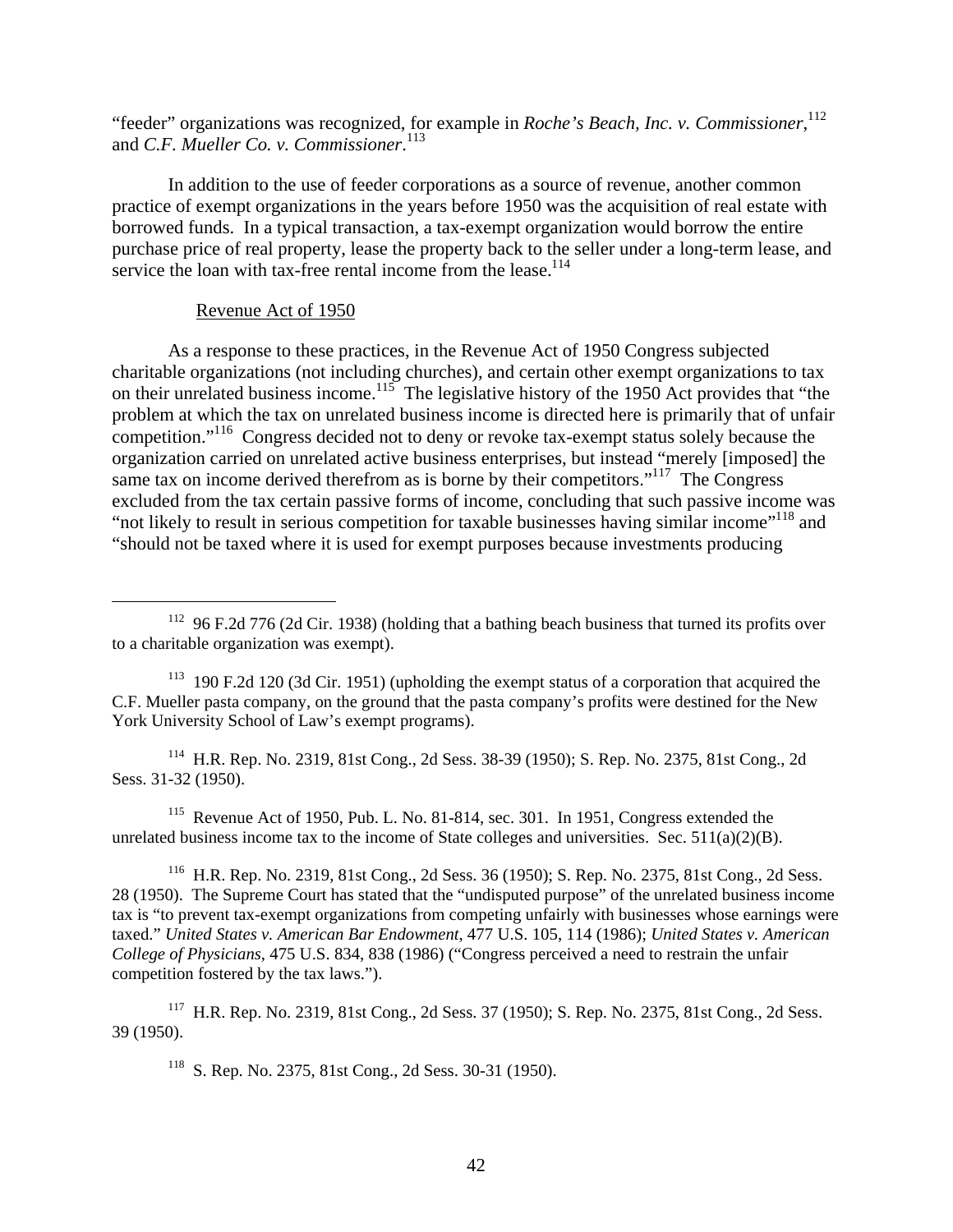incomes of these types have long been recognized as proper for educational and charitable organizations."<sup>119</sup>

The 1950 Act also taxed as unrelated business income certain rents received in connection with the leveraged sale and leaseback of real estate.<sup>120</sup> Here, Congress cited three objections to such transactions: (1) "the tax-exempt organization is not merely trying to find a means of investing its own funds at an adequate rate of return but is obviously trading on its exemption since the only contribution it makes to the sale and lease is its tax exemption"; (2) unchecked, such transactions could result in exempt organizations owning "the great bulk of the commercial and industrial real estate in the country . . . lower[ing] drastically the rental income included in the corporate and individual income tax bases"; and (3) the "possibility . . . that the exempt organization has in effect sold part of its exemption . . . by . . . paying a higher price for the property or by charging lower rentals than a taxable business could charge."<sup>121</sup> This provision was a precursor to the present-law tax on unrelated debt-financed income.

### Tax Reform Act of 1969

In the Tax Reform Act of 1969, Congress extended the unrelated business income tax to all exempt organizations described in section 501(c) and 401(a) (except United States instrumentalities).<sup>122</sup> In addition, the 1969 Act expanded the tax on debt-financed income. The provision enacted in 1950 to tax income from certain leveraged sale-leaseback transactions involving real estate had proved ineffective, as taxpayers succeeded in structuring transactions that escaped the reach of the statute.<sup>123</sup>

The Supreme Court considered one such transaction in the *Clay Brown* case.<sup>124</sup> In *Clay Brown*, a corporate business was sold to a charitable organization, which made a small or no down payment and agreed to pay the balance of the purchase price to the former shareholders out of profits from the property. The charity liquidated the corporation and leased the business assets back to the sellers, who formed a new corporation to operate the business. The newly formed corporation paid a large portion of its business profits as deductible "rent" to the charity, which then paid most of these receipts back to the original owners as installment payments on

 119 H.R. Rep. No. 2319, 81st Cong., 2d Sess. 38 (1950); S. Rep. No. 2375, 81st Cong., 2d Sess. 31 (1950).

 $120$  There was an exception for rental income from a lease of five years or less.

121 H.R. Rep. No. 2319, 81st Cong., 2d Sess. 38-39 (1950); S. Rep. No. 2375, 81st Cong., 2d Sess. 31-32 (1950).

<sup>122</sup> The tax also applies to certain State colleges and universities and their wholly owned subsidiaries. Sec.  $511(a)(2)(B)$ .

123 Joint Committee on Taxation, *General Explanation of the Tax Reform Act of 1969* (JCS-16- 70), December 3, 1970, at 62.

124 *Commissioner v. Clay B. Brown*, 380 U.S. 563 (1965).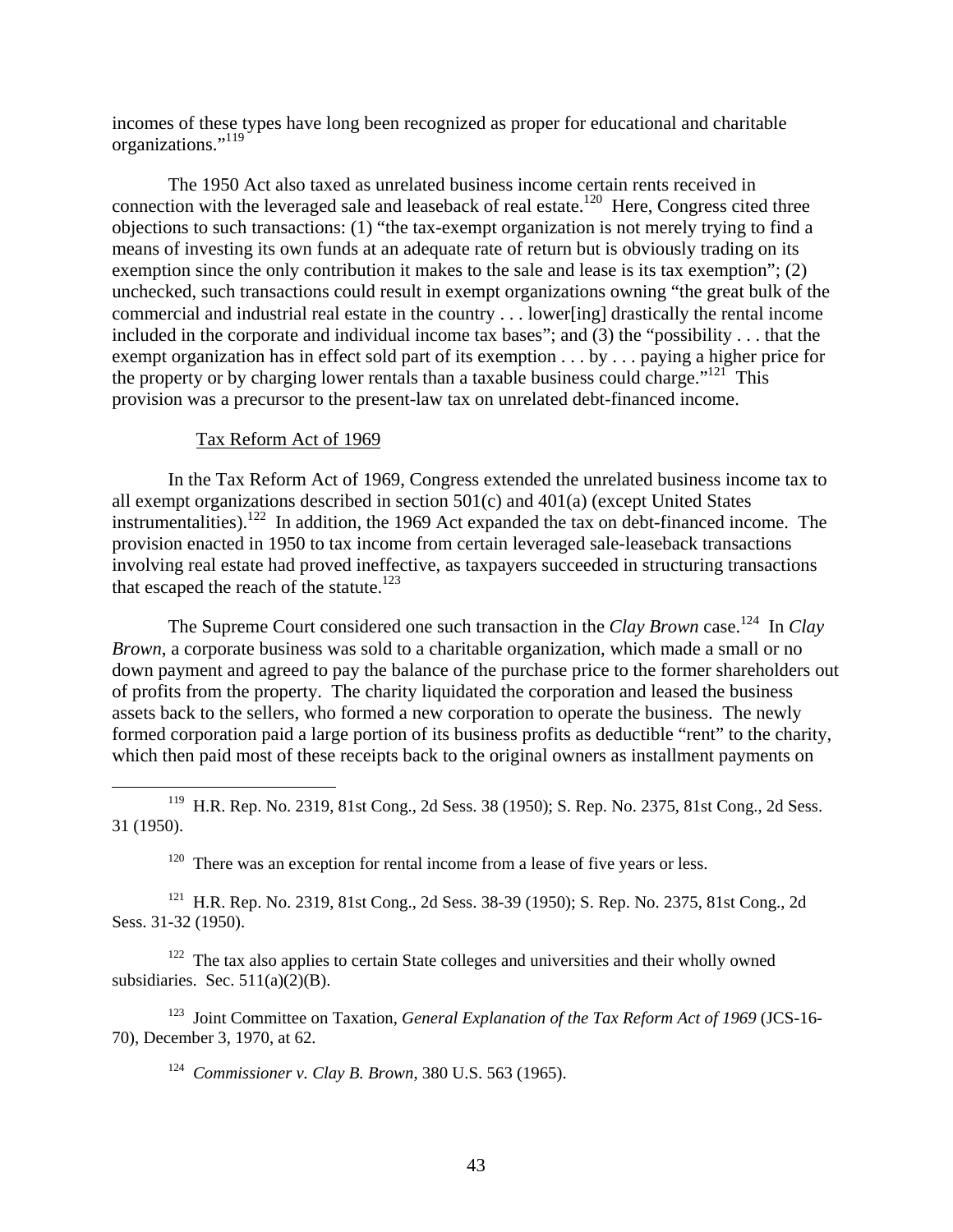the initial purchase price. The Supreme Court agreed with the taxpayer's characterization of the transaction. The original owners thereby succeeded in converting business income that would have been taxable at ordinary income rates to capital gains, while the exempt organization acquired the ownership of a business largely or wholly without the investment of its own funds. Thus, under the 1950 legislation, exempt organizations continued to be able to leverage exempt status to buy businesses and investments on credit, often at more than market price, without contributing much if anything to the transaction other than tax exemption.<sup>125</sup>

Citing principally to cases such as *Clay Brown* and the ability of taxable parties to convert ordinary income into capital gain through leveraged sale-leaseback transactions with taxexempt organizations,<sup>126</sup> the Congress in 1969 expanded the unrelated debt-financed income rules to cover not only certain rents from debt-financed acquisitions of real property, but to tax in addition other debt-financed income such as interest, dividends, other rents, royalties, and certain gains and losses from any type of property. The 1969 Act provided for certain limited exceptions to the tax on debt-financed income, such as where the debt-financed property is related to the organization's exempt functions.

# Enactment of the real property exception

In the Miscellaneous Revenue Act of 1980, Congress enacted an exception to the debtfinanced income rules for certain real property investments by qualified pension trusts (the progenitor of the real property exception, described above). The exception did not apply, however, if any of five situations were present: (1) the acquisition price is not a fixed amount on the acquisition date; (2) the amount of indebtedness is dependent on the revenue, income, or profits derived from the debt-financed property; (3) the property is leased back to the seller (or a related party); (4) the property is acquired from or leased to a related person of the trust; and (5) the seller or person related to the trust provides nonrecourse financing, and the debt is subordinate to any other indebtedness on the property or the debt bore an interest rate significantly lower than that provided by unrelated parties.<sup>127</sup>

Congress believed that such an exception was warranted because "the exemption for investment income of qualified retirement trusts is an essential tax incentive which is provided to tax-qualified plans in order to enable them to accumulate funds to satisfy their exempt purpose – the payment of employee benefits."128 Real estate investments are attractive "for diversification and to offset inflation. Debt financing is common in real estate investments." In addition, the

<sup>&</sup>lt;sup>125</sup> Joint Committee on Taxation, *General Explanation of the Tax Reform Act of 1969* (JCS-16-70), December 3, 1970, at 62.

 $126$  S. Rep. No. 552, 91st Cong., 1st Sess. 62-63; H.R. Rep. No. 413, 91st Cong., 1st Sess. 44-46; Joint Committee on Taxation, *General Explanation of the Tax Reform Act of 1969* (JCS-16-70), December 3, 1970, at 62.

<sup>&</sup>lt;sup>127</sup> Compare sec.  $514(c)(9)(B)(i)-(v)$ .

<sup>128</sup> S. Rep. No. 96-1036, 96st Cong., 2d Sess. 29 (1980).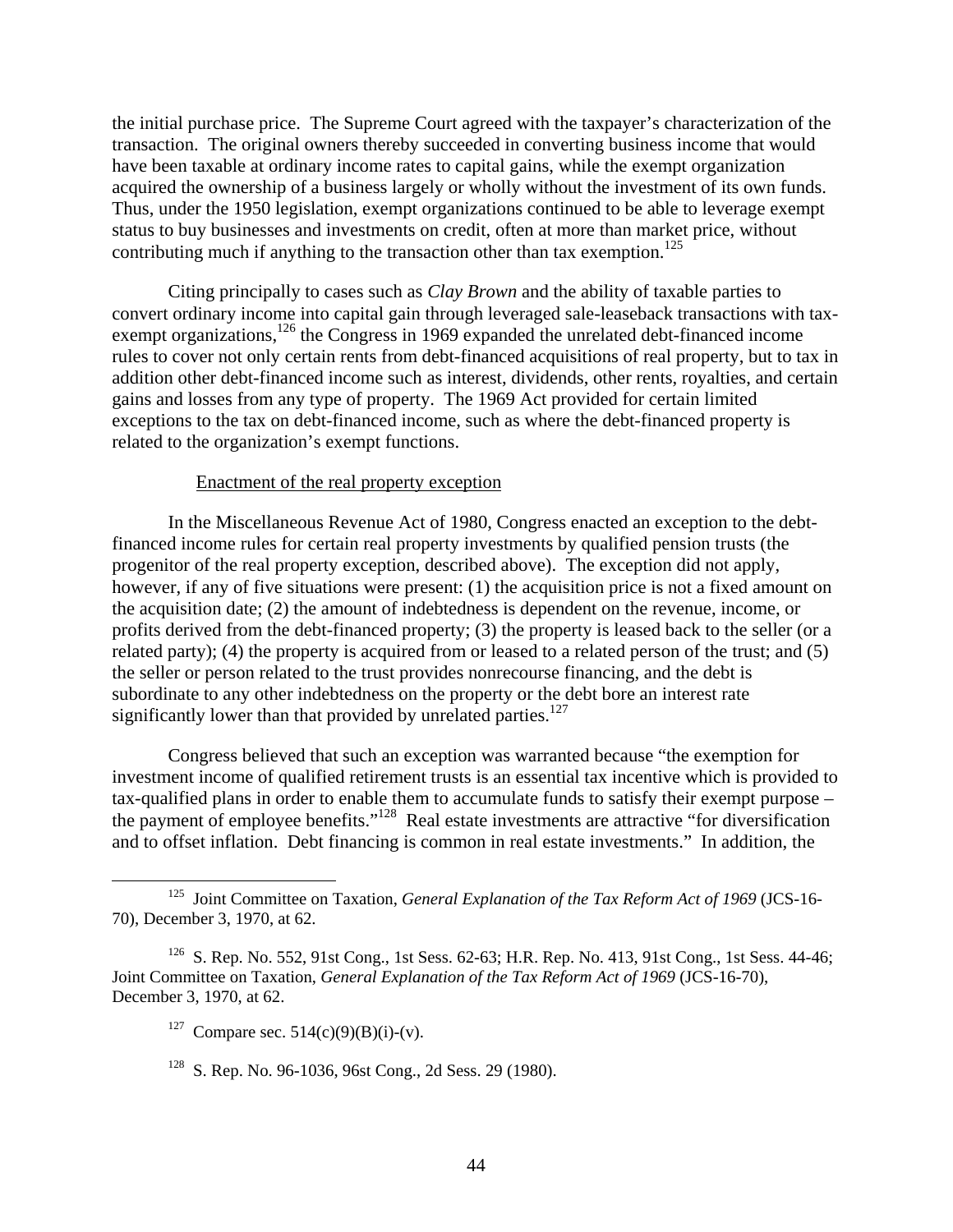exemption provided to pension trusts was appropriate because, unlike other exempt organizations, the assets of such trusts eventually would be "used to pay taxable benefits to individual recipients whereas the investment assets of other [exempt] organizations . . . are not likely to be used for the purpose of providing benefits taxable at individual rates." In other words, the exemption for qualified trusts generally resulted only in deferral of tax; unlike the exemption for other organizations. Congress also believed that the five limitations placed upon use of the exception would "eliminate the most egregious abuses addressed by the 1969 legislation."

In the Deficit Reduction Act of 1984, Congress extended the real property exception to educational organizations, finding that "educational organizations generally were unable to avoid taxation on income from real property acquired for investment purposes because few institutions had sufficient assets to purchase property not subject to debt."<sup>129</sup> At the same time, Congress layered on additional conditions, including an absolute bar on seller financing and an anti-abuse rule in the case of qualified organizations that were partners in partnerships investing in debtfinanced real property. The new restrictions were needed because prior law was "inadequate to prevent the shifting of tax benefits between tax-exempt organizations and taxable entities."<sup>130</sup>

Between 1986 and 1988, Congress introduced and modified rules requiring that investments through a partnership satisfy a prohibition on disproportionate allocations, i.e., the requirements that each partnership allocation have substantive economic effect and that the partnership satisfy the "fractions rule."<sup>131</sup>

In 1993, Congress relaxed some of the conditions required to meet the real property exception. In general, leasebacks to the seller (or a disqualified person) are allowed if no more than 25 percent of the leasable floor space in a building is leased back and the lease is on commercially reasonable terms.<sup>132</sup> Seller financing is permitted if the financing is on commercially reasonable terms.<sup>133</sup> In addition, the fixed price restriction and the requirement that indebtedness not be paid out of revenue, income, or profits of the acquired property are relaxed for certain sales by financial institutions.<sup>134</sup>

- <sup>131</sup> Sec. 514(c)(9)(B)(vi) & (E).
- $132$  Sec. 514(c)(9)(G)(i).
- $^{133}$  Sec. 514(c)(9)(G)(ii).
- $134$  Sec. 514(c)(9)(H).

 <sup>129</sup> Joint Committee on Taxation, *General Explanation of the Revenue Provisions of the Deficit Reduction Act of 1984* (JCS-41-84), December 31, 1984, at 1151.

<sup>&</sup>lt;sup>130</sup> *Id*. In the Tax Reform Act of 1986, Congress provided exempt status for certain title holding companies (section  $501(c)(25)$ ) and at the same time extended the real property exception to such companies.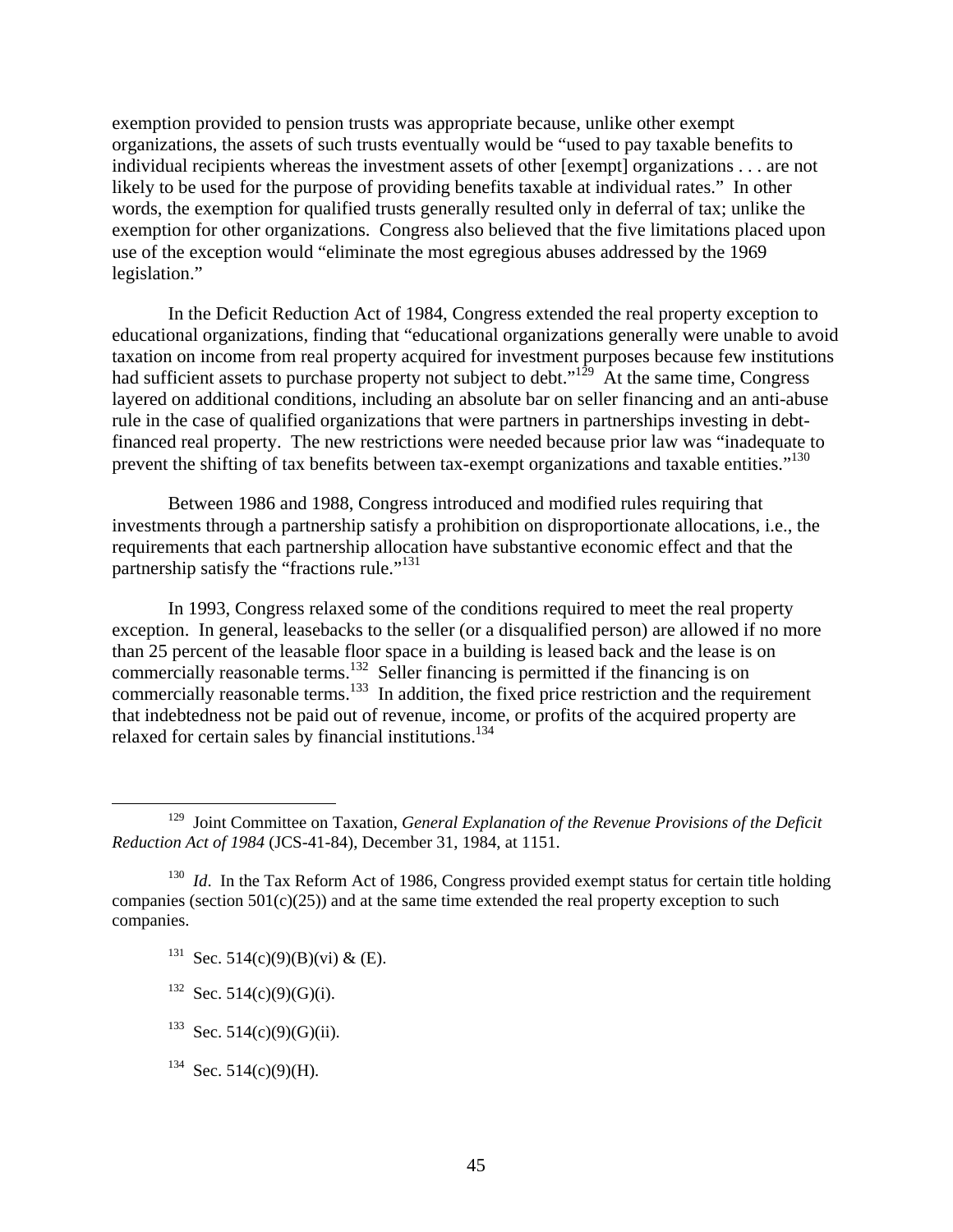## **E. Overview of Ways to Defer Services Income**

# **1. Qualified plans**

#### **In general**

Deferred compensation occurs when the payment of compensation to a service provider is deferred for more than a short period after the compensation is earned (i.e., the time when the services giving rise to the compensation are performed). Payment is generally deferred until some specified event, such as the service provider's death, disability, or other termination of services, or is deferred for a specified period of time, such as five or ten years.

The Code provides tax-favored treatment for certain types of employer-sponsored deferred compensation arrangements that are designed primarily to provide employees with retirement income. These arrangements include qualified defined contribution and defined benefit pension plans (sec.  $401(a)$ ), qualified annuities (sec.  $403(a)$ ), tax-sheltered annuities (sec. 403(b)), savings incentive match plans for employees or "SIMPLE" plans (sec. 408(p)), simplified employee pensions or "SEPs" (sec. 408(k)), and eligible deferred compensation plans of State or local governmental employers (sec. 457(b)). These plans are referred to as qualified retirement plans.

In the case of a qualified retirement plan, employees do not include contributions in gross income until amounts are distributed, even though the arrangement is funded and benefits are nonforfeitable. In the case of a taxable employer, the employer is entitled to a current deduction (within limits) for contributions even though the contributions are not currently included in an employee's income. Contributions to a qualified plan, and earnings thereon, are held in a taxexempt trust.

Present law imposes a number of requirements on qualified retirement plans that must be satisfied in order for the plan to be qualified and for favorable tax treatment to apply. These requirements include nondiscrimination rules that are intended to ensure that a qualified retirement plan covers a broad group of employees. The nondiscrimination requirements are designed to ensure that qualified retirement plans benefit an employer's rank-and-file employees as well as highly compensated employees.<sup>135</sup> Under a general nondiscrimination requirement, the contributions or benefits provided under a qualified retirement plan must not discriminate in favor of highly compensated employees.<sup>136</sup> Treasury regulations provide detailed and exclusive

<sup>&</sup>lt;sup>135</sup> For purposes of the nondiscrimination requirements, an employee is treated as highly compensated if the employee (1) was a five-percent owner of the employer at any time during the year or the preceding year, or (2) either (a) had compensation for the preceding year in excess of \$100,000 (for 2007) or (b) at the election of the employer had compensation for the preceding year in excess of \$100,000 (for 2007) and was in the top 20 percent of employees by compensation for such year (sec. 414(q)). A nonhighly compensated employee is an employee other than a highly compensated employee.

<sup>&</sup>lt;sup>136</sup> Secs. 401(a)(4), 403(b)(12), 404(a)(2), and 408(k)(3). A qualified retirement plan of a governmental employer is not subject to the nondiscrimination requirements. Special rules apply in the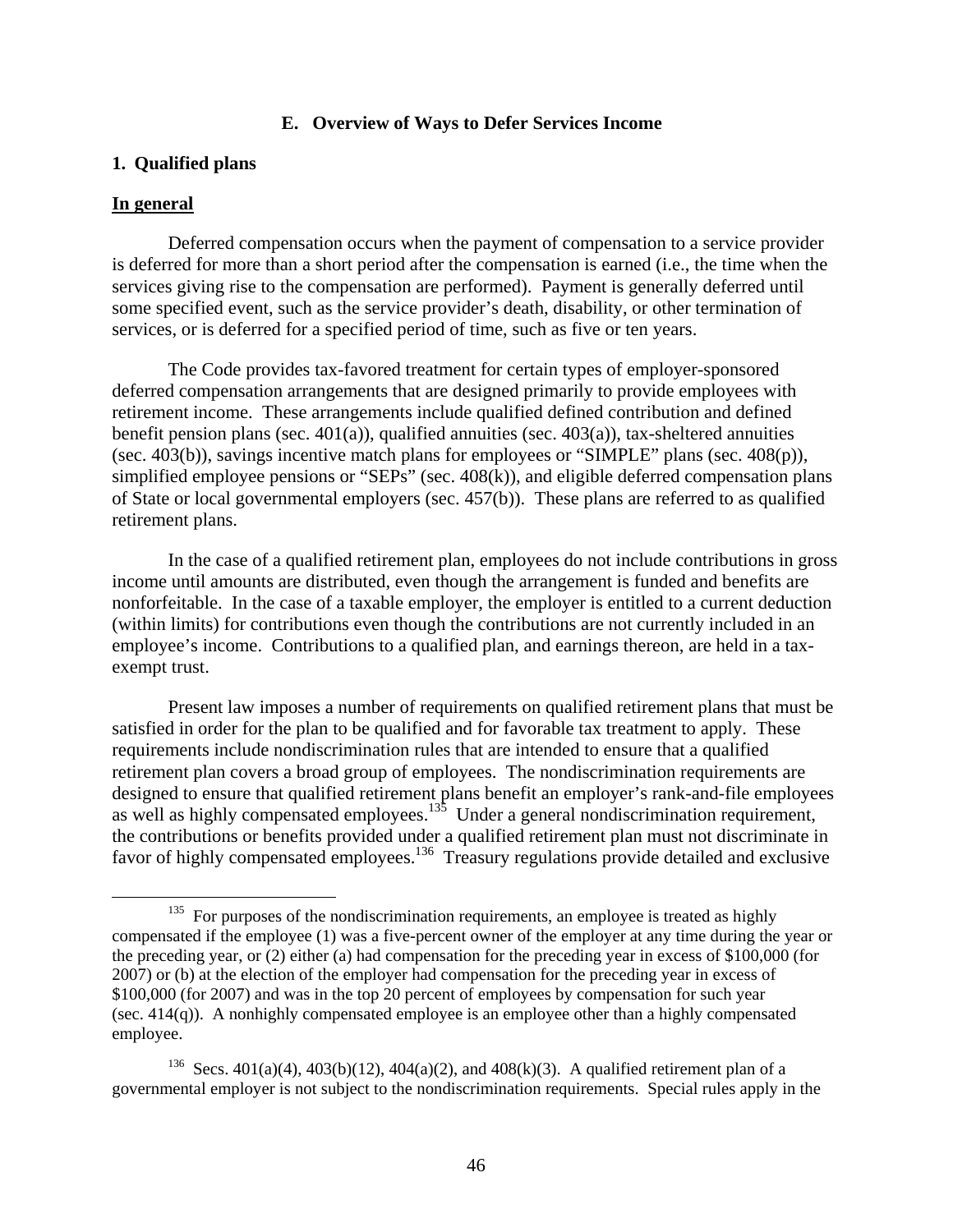rules for determining whether a plan satisfies the general nondiscrimination requirement. For example, under the regulations applicable to qualified defined contribution plans and qualified defined benefit plans, the amount of contributions or benefits provided under the plan and the benefits, rights and features offered under the plan must be tested.<sup>137</sup>

Limits also apply on the amount of contributions that can be made to qualified plans and, in the case of defined benefit plans, on the amount that is payable annually from the plan. Limits also apply to the amount of an employer's deduction for contributions to qualified plans.

Qualified employer plans are also generally subject to the requirements of the Employee Retirement Income Security Act of 1974 (ERISA). For example, ERISA generally requires that the assets of a pension plan be held in a trust established for the exclusive purpose of providing plan benefits.

### **Qualified cash or deferred arrangements (section 401(k) plans)**

Under present law, many defined contribution plans include a qualified cash or deferred arrangement (commonly referred to as a "401(k) plan"), under which employees may elect to receive cash or to have contributions made to the plan by the employer on behalf of the employee in lieu of receiving cash. Contributions made to the plan at the election of the employee are referred to as elective deferrals. The maximum annual amount of elective deferrals that can be made by an individual for any taxable year is \$15,500 (for 2007). In applying this limitation, elective deferrals under 401(k) plans, tax-sheltered annuities, SEPs, and SIMPLE plans are aggregated. An individual who has attained age 50 before the end of the taxable year may also make catch-up contributions to a section 401(k) plan. As a result, the dollar limit on elective deferrals is increased for an individual who has attained age 50 by \$5,000 (for 2007). An employee's elective deferrals must be fully vested. A special nondiscrimination test applies to elective deferrals under a 401(k) plan.

### **Tax-sheltered annuities (section 403(b) annuities)**

A tax-sheltered annuity is also permitted to allow a participant to elect to have the employer make payments as contributions to the plan or to the participant directly in cash. As discussed above, the \$15,500 annual limit on elective deferrals applies to elective deferral contributions to a tax-sheltered annuity. As with a  $401(k)$  plan, special rules permit catch-up contributions to be made to a tax-sheltered annuity in the case of certain individuals, and special rules apply for purposes of nondiscrimination testing.

1

case of a SIMPLE plan to ensure that a broad group of employees are covered by the plan. Sec.  $408(p)(2)$ and (4).

<sup>&</sup>lt;sup>137</sup> See Treas. Reg. sec.  $1.401(a)(4)$ -1.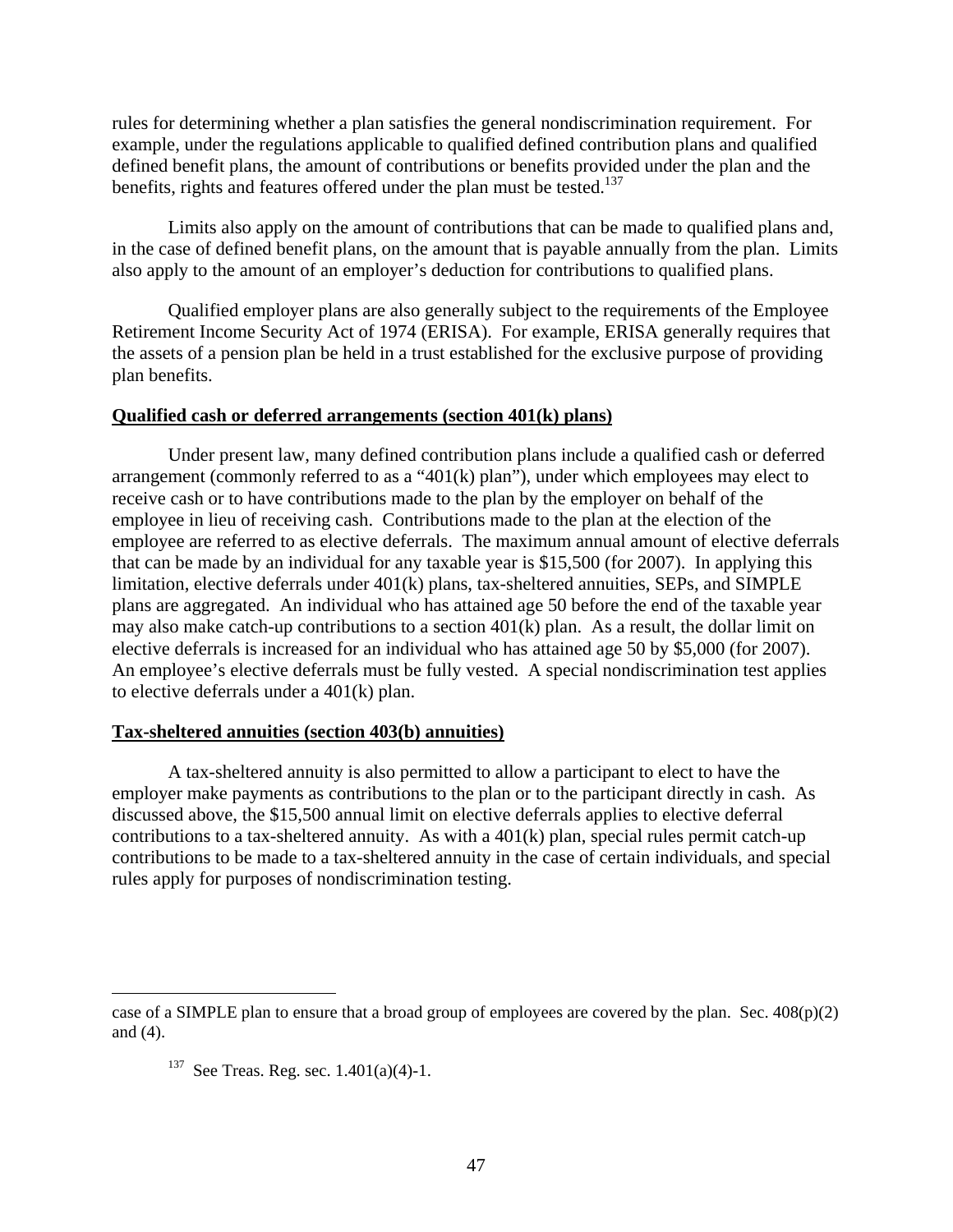## **Eligible deferred compensation plans of State and local governments (section 457 plans)**

Compensation deferred under a section 457 plan of a State or local governmental employer is includible in income when paid. The maximum annual deferral under such a plan generally is the lesser of (1) \$15,500 (for 2007) or (2) 100 percent of compensation. A special, higher limit applies for the last three years before a participant reaches normal retirement age (the "section 457 catch-up limit"). In the case of a section 457 plan of a governmental employer, a participant who has attained age 50 before the end of the taxable year may also make catch-up contributions up to a limit of \$5,000 (for 2007), unless a higher section 457 catch-up limit applies. Only contributions to section 457 plans are taken into account in applying these limits; contributions made to a qualified retirement plan or section 403(b) plan for an employee do not affect the amount that may be contributed to a section 457 plan for that employee. Thus, for example, a State or local government employee covered by both a section 457 plan and a section 401(k) or 403(b) plan can contribute up to \$15,500 (for 2007) to each plan for a total of \$31,000. In the case of a plan that fails to meet the dollar limitations or any other requirement of section 457 (an "ineligible plan"), compensation is includible in income for the first taxable year in which there is no substantial risk of forfeiture.<sup>138</sup>

# **2. Nonqualified deferred compensation**

# **In general**

A nonqualified deferred compensation arrangement is generally any deferred compensation arrangement that is not a qualified retirement plan. Nonqualified deferred compensation arrangements are contractual arrangements between a service recipient (e.g., an employer or a hedge fund) and a service provider (e.g., an employee or an entity that operates as a hedge fund manager) covered by the arrangement. Such arrangements are structured in whatever form achieves the goals of the parties; as a result, they vary greatly in design. Considerations that may affect the structure of the arrangement are the current and future income needs of the service provider, the desired tax treatment of deferred amounts, and the desire for assurance that deferred amounts will in fact be paid.

ERISA contains exemptions from its requirements for certain nonqualified deferred compensation arrangements. Most nonqualified deferred compensation arrangements are designed to fall within these ERISA exemptions. Thus, nonqualified deferred compensation arrangements are generally not subject to the protections of ERISA. For example, there is no requirement that a nonqualified deferred compensation arrangement be funded by a trust established for the exclusive purpose of providing plan benefits.<sup>139</sup>

 $138$  Sec. 457(f).

<sup>&</sup>lt;sup>139</sup> As discussed later in this section, a participant in a nonqualified deferred compensation plan that is "funded" (such as a plan that is funded by a trust that is established for the exclusive purpose of providing plan benefits) must include vested benefits in gross income. Thus, there is no income deferral with respect to vested benefits in a funded nonqualified deferred compensation arrangement.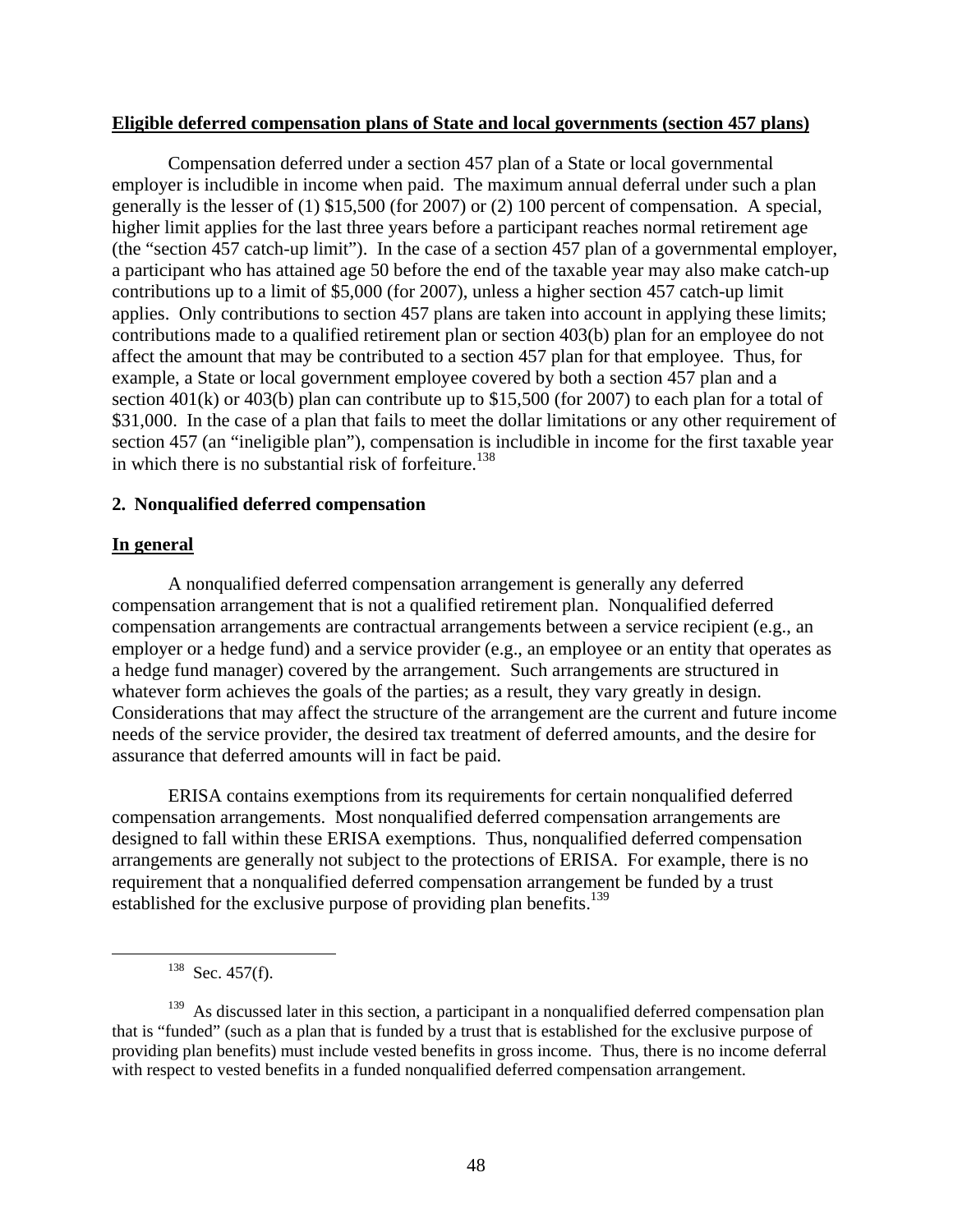The Code and ERISA do not limit the amount that can be deferred by a service provider under a nonqualified deferred compensation arrangement.

# **Tax treatment of service provider**

# In general

The American Jobs Creation Act of 2004<sup>140</sup> added section 409A to the Code which provides specific rules governing the tax treatment of nonqualified deferred compensation.<sup>141</sup> Prior to section 409A, there were no rules that specifically governed the tax treatment of nonqualified deferred compensation. In determining the tax treatment of nonqualified deferred compensation prior to enactment of section 409A, a variety of tax principles and Code provisions were relevant, including the doctrine of constructive receipt, the economic benefit doctrine, the provisions of section 83 relating generally to transfers of property in connection with the performance of services, and provisions relating specifically to nonexempt employee trusts (sec. 402(b)) and nonqualified employee annuities (sec. 403(c)). Section 409A does not override these tax principles and Code provisions. Thus, they are relevant in determining the tax treatment of nonqualified deferred compensation and are discussed below. Section 409A does not prevent the inclusion of amounts in gross income under any provision or rule of law earlier than the time provided under its rules.

Under section 409A, unless certain requirements are satisfied, amounts deferred under a nonqualified deferred compensation plan are currently includible in income to the extent not subject to a substantial risk of forfeiture. The requirements imposed under section 409A affect the way that nonqualified deferred compensation arrangements are now commonly structured.

# General income inclusion rules

In the case of a cash-basis taxpayer, if the nonqualified deferred compensation arrangement is unfunded, then the compensation is generally includible in income when it is actually or constructively received under section 451 (unless earlier income inclusion applies under section 409A).<sup>142</sup> Income is constructively received when it is credited to an individual's account, set apart, or otherwise made available so that it may be drawn on at any time.<sup>143</sup> Income is not constructively received if the taxpayer's control of its receipt is subject to

140 Pub. L. No. 108-357 (2004).

<sup>141</sup> Section 409A generally applies to amounts deferred after December 31, 2004.

 $142$  In contrast, if the taxpayer uses an accrual method of accounting, compensation is includible in gross income when all events have occurred which fix the right to receive such compensation and the amount thereof can be determined with reasonable accuracy. Treas. Reg. secs. 1.451-1 and 1.451-2.

 $143$  Compensation that is constructively received is includible in income regardless of whether the requirements of section 409A are met.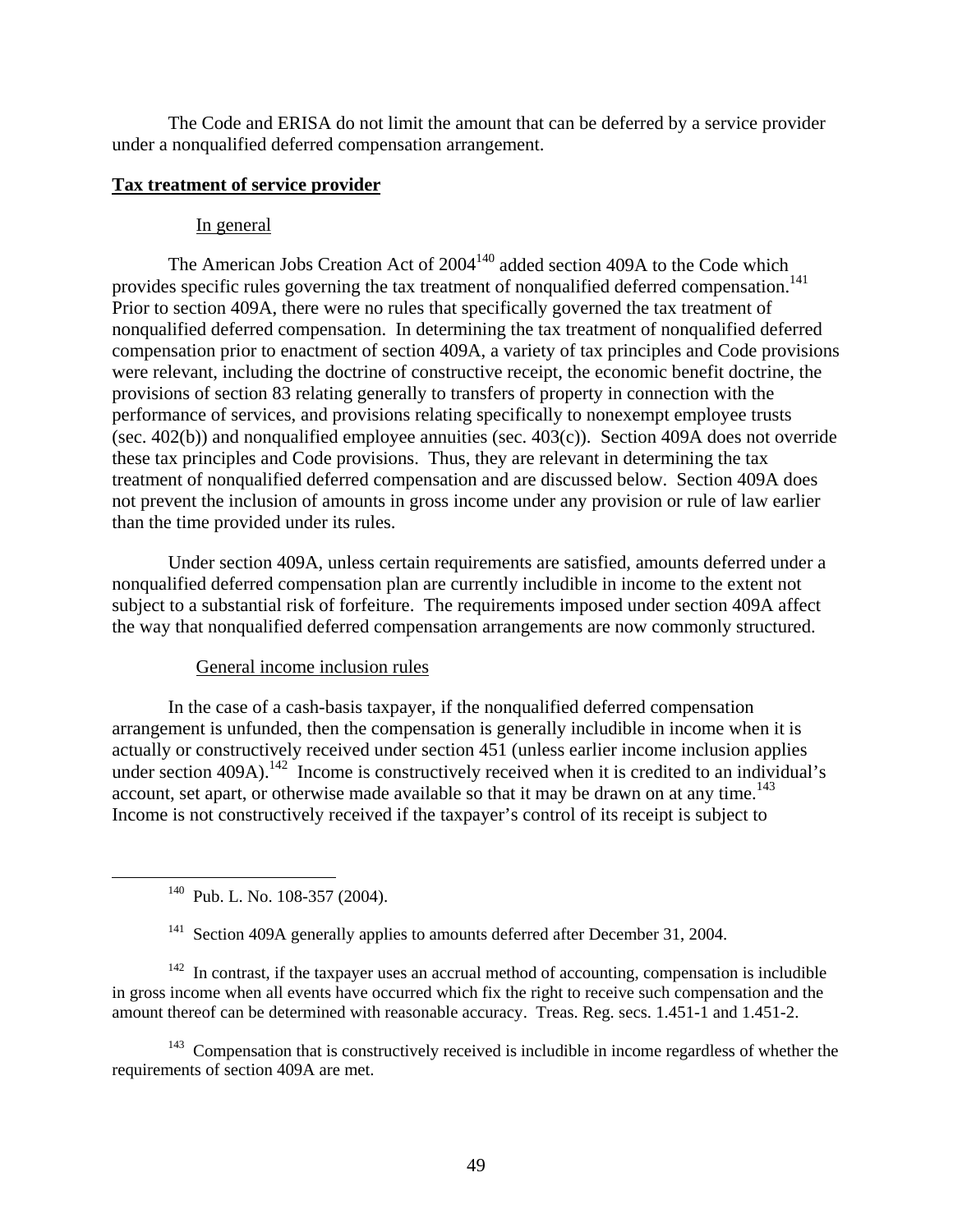substantial limitations or restrictions. A requirement to relinquish a valuable right in order to make withdrawals is generally treated as a substantial limitation or restriction.

In general, an arrangement is considered funded if there has been a transfer of property under section 83. Section 83 provides rules for the tax treatment of property transferred in connection with the performance of services and generally applies to a funded nonqualified deferred compensation arrangement.<sup>144</sup>

The economic benefit doctrine is based on the broad definition of gross income in the Code (sec. 61), which includes income in whatever form paid. Under the economic benefit doctrine, if an individual receives any economic or financial benefit or property as compensation for services, the value of the benefit or property is includible in the individual's gross income. For example, courts have applied the economic benefit doctrine to the receipt of stock options or the receipt of an interest in a trust.<sup>145</sup> A concept related to economic benefit is the cash equivalency doctrine.<sup>146</sup> Under this doctrine, if the right to receive a payment in the future is reduced to writing and is transferable, such as in the case of a note or a bond, the right is considered to be the equivalent of cash and the value of the right is includible in gross income.<sup>147</sup>

#### Section 409A

In general.–Under section 409A, all amounts deferred by a service provider under a nonqualified deferred compensation plan<sup>148</sup> for all taxable years are currently includible in gross income to the extent not subject to a substantial risk of forfeiture<sup>149</sup> and not previously included

145 *Commissioner v. Smith*, 324 U.S. 177 (1945); *E.T. Sproull v. Commissioner*, 16 T.C. 244 (1951), *aff'd per curiam*, 194 F.2d 541 (1952).

 $146$  In the case of nonqualified deferred compensation arrangements, these doctrines have largely been codified in the Code provisions discussed herein. However, because many of the legal precedents related to nonqualified deferred compensation predate these Code provisions, the economic benefit and cash equivalency doctrines are sometimes considered in analyzing the tax treatment of nonqualified deferred compensation.

147 *See, e.g., Cowden v. Commissioner*, 289 F.2d 20 (5th Cir. 1961).

 $148$  A plan includes an agreement or arrangement, including an agreement or arrangement that includes one person. Amounts deferred also include actual or notional earnings.

 $149$  As under section 83, the rights of a person to compensation are subject to a substantial risk of forfeiture if the person's rights to such compensation are conditioned upon the performance of substantial services by any individual.

<sup>&</sup>lt;sup>144</sup> Special rules apply under the Code in the case of nonexempt employee trusts and nonqualified employee annuities (i.e., trusts and annuities not meeting the requirements applicable to qualified retirement plans and annuities). Secs. 402(b) and 403(c). These provisions apply rules similar to those under section 83. Although these Code provisions predate the enactment of section 83 in 1969, they were amended at that time to reflect the enactment of section 83.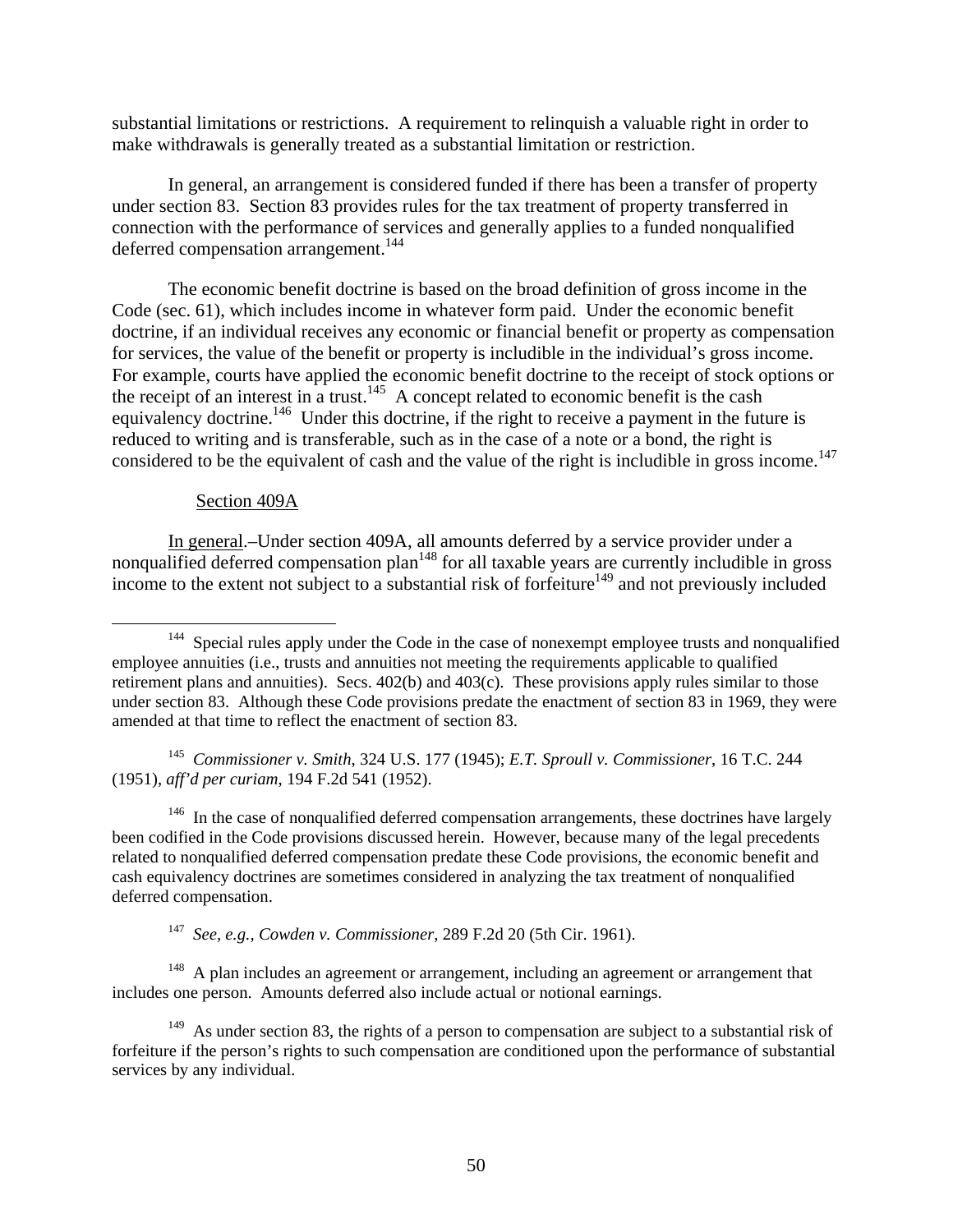in gross income, unless certain requirements are satisfied. If the requirements of section 409A are not satisfied, in addition to current income inclusion, interest at the rate applicable to underpayments of tax plus one percentage point is imposed on the underpayments that would have occurred had the compensation been includible in income when first deferred, or if later, when not subject to a substantial risk of forfeiture. The amount required to be included in income is also subject to a 20-percent additional tax.

Under regulations, the term "service provider" includes an individual, corporation, subchapter S corporation, partnership, personal service corporation (as defined in sec.  $269A(b)(1)$ , noncorporate entity that would be a personal service corporation if it were a corporation, or qualified personal service corporation (as defined in sec.  $448(d)(2)$ ) for any taxable year in which such individual or entity accounts for gross income from the performance of services under the cash receipts and disbursements method of accounting.150 Section 409A does not apply to a service provider that provides significant services to at least two service recipients that are not related to each other or the service provider. This exclusion does not apply to a service provider who is an employee or a director of a corporation (or similar position in the case of an entity that is not a corporation).<sup>151</sup> In addition, the exclusion does not apply to an entity that operates as the manager of a hedge fund or private equity fund. This is because the exclusion does not apply to the extent that a service provider provides management services to a service recipient. Management services for this purpose means services that involve the actual or de facto direction or control of the financial or operational aspects of a trade or business of the service recipient or investment management or advisory services provided to a service recipient whose primary trade or business includes the investment of financial assets, such as a hedge fund. $15\overline{2}$ 

For purposes of section 409A, a nonqualified deferred compensation plan is any plan that provides for the deferral of compensation other than a qualified employer plan<sup>153</sup> or any bona fide vacation leave, sick leave, compensatory time, disability pay, or death benefit plan.

The regulations also provide that certain other types of plans are not considered deferred compensation, and thus are not subject to section 409A. For example, if a service recipient transfers property to a service provider, there is no deferral of compensation merely because the value of the property is either not includible in income under section 83 by reason of the property being substantially nonvested or is includible in income because of a valid section 83(b)

- <sup>150</sup> Treas. Reg. Sec. 1.409A-1(f)(1).
- <sup>151</sup> Treas. Reg. Sec. 1.409A-1(f)(2).
- <sup>152</sup> Treas. Reg. Sec. 1.409A-1(f)(2)(iv).

<sup>153</sup> A qualified employer plan means a qualified retirement plan, tax-deferred annuity, simplified employee pension, and SIMPLE. A qualified governmental excess benefit arrangement (sec. 415(m)) is a qualified employer plan. An eligible deferred compensation plan (sec. 457(b)) is also a qualified employer plan. A tax-exempt or governmental deferred compensation plan that is not an eligible deferred compensation plan is not a qualified employer plan.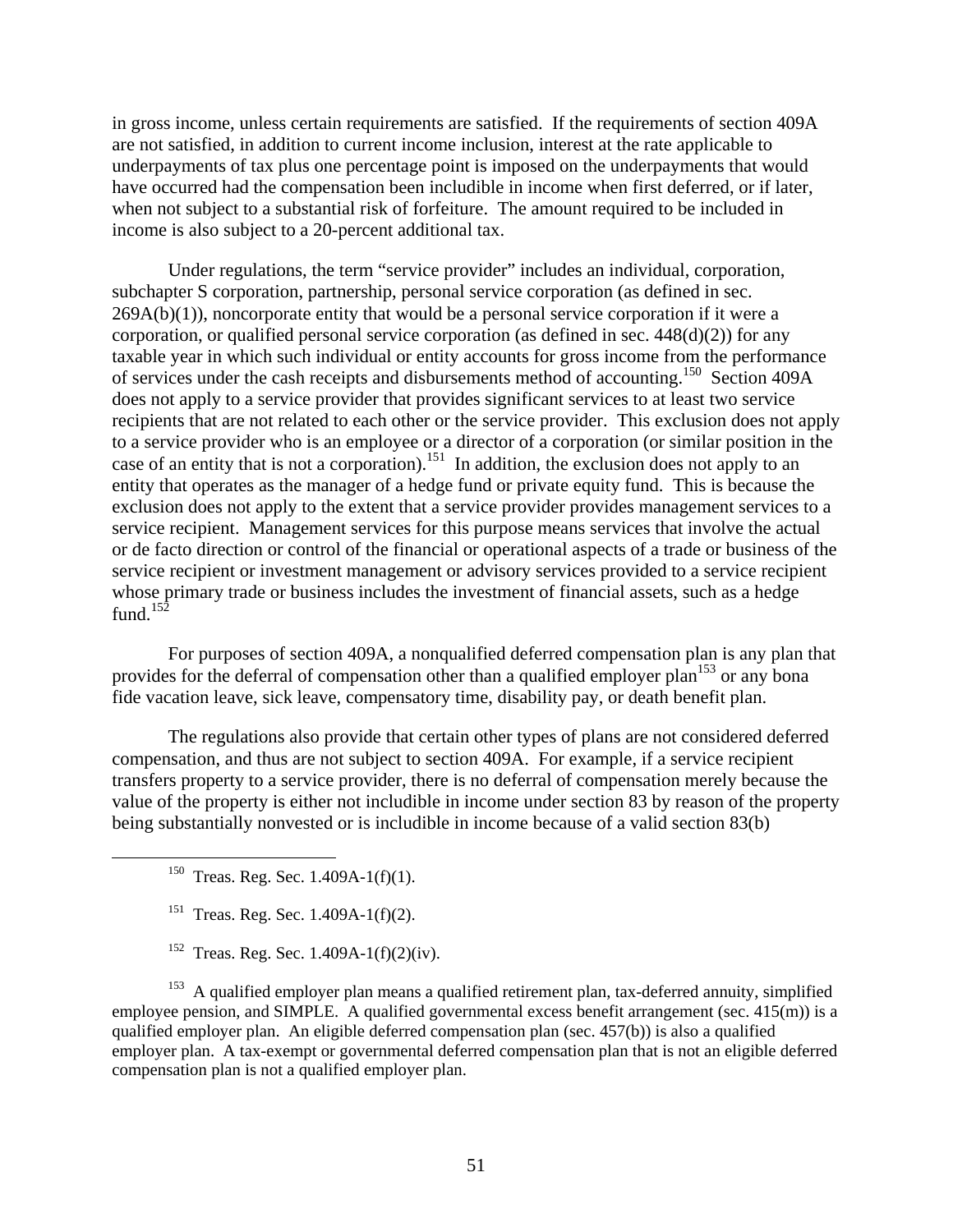election.154 Another exception applies to amounts that are not deferred beyond a short period of time after the amount is no longer subject to a substantial risk of forfeiture.<sup>155</sup> Under this exception, there generally is no deferral for purposes of section 409A if the service provider actually or constructively receives the amount on or before the last day of the applicable 2½ month period. The applicable  $2\frac{1}{2}$  month period is the period ending on the later of the 15th day of the third month following the end of: (1) the service provider's first taxable year in which the right to the payment is no longer subject to a substantial risk of forfeiture; or (2) the service recipient's first taxable year in which the right to the payment is no longer subject to a substantial risk of forfeiture. Special rules apply in the case of stock options.<sup>156</sup>

The regulations provide exclusions from the definition of nonqualified deferred compensation for individuals who participate in certain foreign plans, including plans covered by an applicable treaty and broad-based foreign retirement plans.<sup>157</sup> In the case of a U.S. citizen or lawful permanent alien, nonqualified deferred compensation does not include a broad-based foreign retirement plan, but only with respect to the portion of the plan that provides for nonelective deferral of foreign earned income and subject to limitations on the annual amount deferred under the plan or the annual amount payable under the plan. In general, foreign earned income refers to amounts received by an individual from sources within a foreign country that constitutes earned income attributable to services.

Permissible distribution events.–Under section 409A, distributions from a nonqualified deferred compensation plan may be allowed only upon separation from service (as determined by the Secretary), death, a specified time (or pursuant to a fixed schedule), change in control of a corporation (to the extent provided by the Secretary), occurrence of an unforeseeable emergency, or if the participant becomes disabled. A nonqualified deferred compensation plan may not allow distributions other than upon the permissible distribution events and, except as provided in regulations by the Secretary, may not permit acceleration of a distribution. In the case of a specified employee who separates from service, distributions may not be made earlier than six months after the date of the separation from service or upon death. Specified employees are key employees<sup>158</sup> of publicly-traded corporations.

Deferral elections.–Section 409A requires that a plan must provide that compensation for services performed during a taxable year may be deferred at the participant's election only if the election to defer is made no later than the close of the preceding taxable year, or at such other

- <sup>154</sup> Treas. Reg. Sec. 1.409A-1(b)(6).
- <sup>155</sup> Treas. Reg. Sec. 1.409A-1(b)(4).
- <sup>156</sup> Treas. Reg. Sec. 1.409A-1(b)(5).
- <sup>157</sup> Treas. Reg. Sec. 1.409A-1(a)(3).

<sup>158</sup> Key employees are defined in section  $416(i)$  and generally include officers (limited to 50 employees) having annual compensation greater than \$145,000 (in 2007), five percent owners, and one percent owners having annual compensation from the employer greater than \$150,000.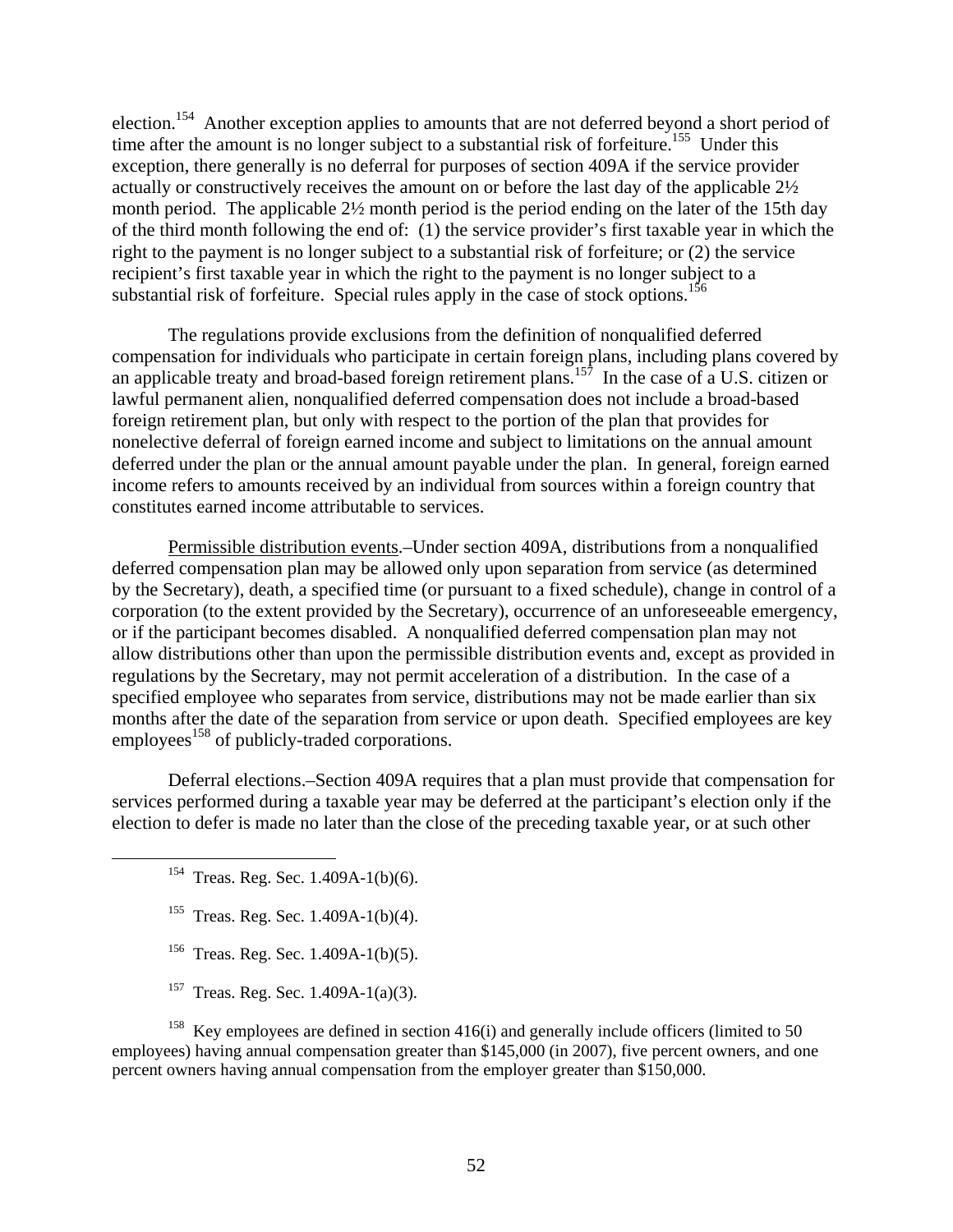time as provided in Treasury regulations. In the case of any performance-based compensation based on services performed over a period of at least 12 months, such election may be made no later than six months before the end of the service period. The time and form of distributions must be specified at the time of initial deferral. A plan may allow changes in the time and form of distributions subject to certain requirements.

Back-to-back arrangements.–Back-to-back service recipients (i.e., situations under which an entity receives services from a service provider such as an employee, and the entity in turn provides services to a client) that involve back-to-back nonqualified deferred compensation arrangements (i.e., the fees payable by the client are deferred at both the entity level and the employee level) are subject to special rules under section 409A. For example, the final regulations generally permit the deferral agreement between the entity and its client to treat as a permissible distribution event those events that are specified as distribution events in the deferral agreement between the entity and its employee. Thus, if separation from employment is a specified distribution event between the entity and the employee, the employee's separation is a permissible distribution event for the deferral agreement between the entity and its client.<sup>159</sup>

### **Timing of the service recipient's deduction**

Special statutory provisions govern the timing of the deduction for nonqualified deferred compensation, regardless of whether the arrangement covers employees or nonemployees and regardless of whether the arrangement is funded or unfunded.<sup>160</sup> Under these provisions, the amount of nonqualified deferred compensation that is includible in the income of the service provider is deductible by the service recipient for the taxable year in which the amount is includible in the service provider's income.<sup>161</sup>

<sup>160</sup> Secs. 404(a)(5), (b) and (d) and sec. 83(h).

<sup>161</sup> In the case of a publicly held corporation, no deduction is allowed for a taxable year for remuneration with respect to a covered employee to the extent that the remuneration exceeds \$1 million. Code sec. 162(m). The Code defines the term "covered employee" in part by reference to Federal securities law. In light of changes to Federal securities law, the Internal Revenue Service interprets the term covered employee as the principal executive officer of the taxpayer as of the close of the taxable year or the 3 most highly compensated employees of the taxpayer for the taxable year whose compensation must be disclosed to the taxpayer's shareholders (other than the principal executive officer or the principal financial officer). Notice 2007-49, 2007-25 I.R.B. 1429. For purposes of the deduction limit, remuneration generally includes all remuneration for which a deduction is otherwise allowable, although commission-based compensation and certain performance-based compensation are not subject to the limit. Remuneration does not include compensation for which a deduction is allowable after a covered employee ceases to be a covered employee. Thus, the deduction limitation often does not apply to deferred compensation that is otherwise subject to the deduction limitation (e.g., is not performancebased compensation) because the payment of the compensation is deferred until after termination of employment.

<sup>&</sup>lt;sup>159</sup> Treas. Reg. Sec. 1.409A-3(i)(6).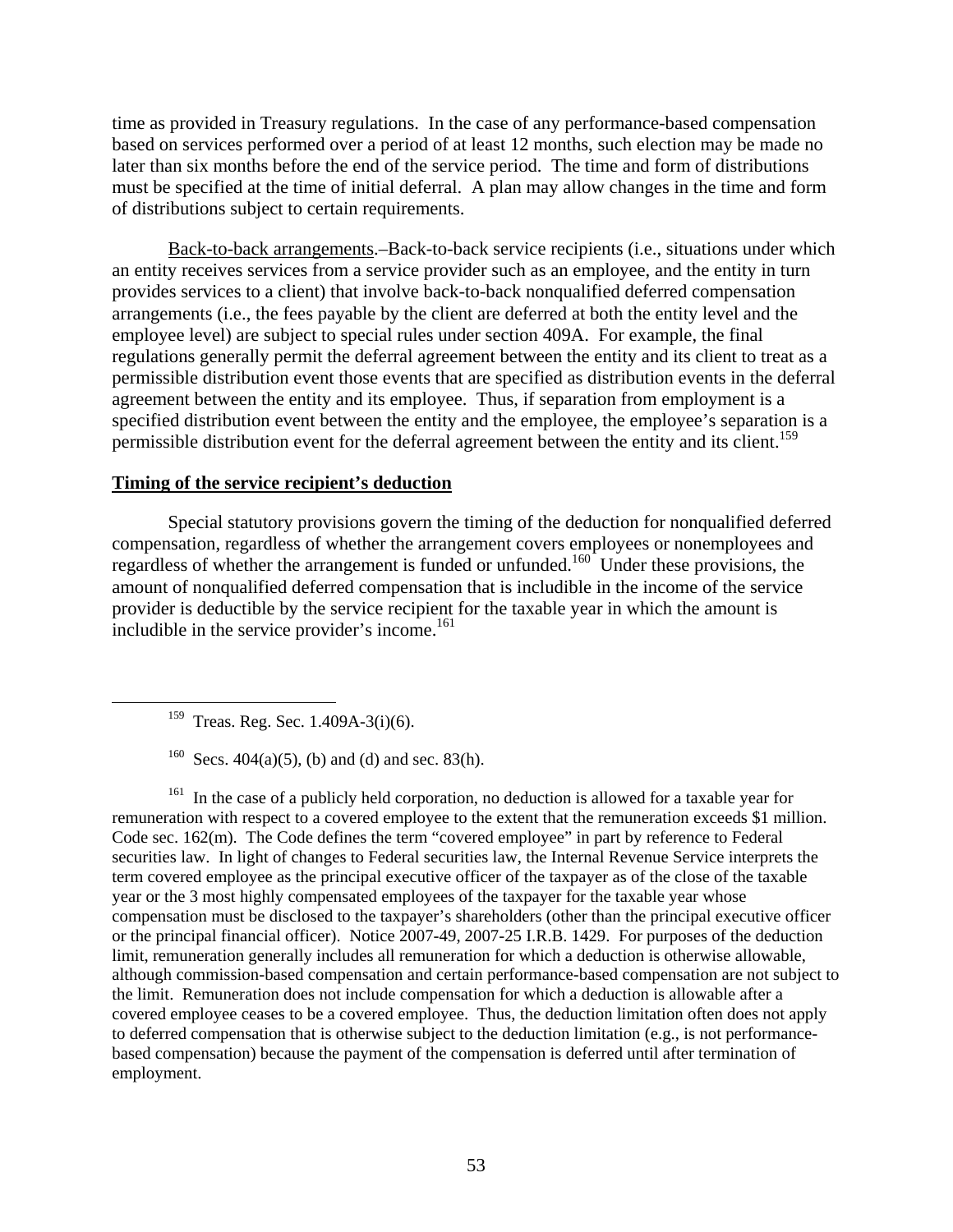### **Employment taxes and reporting**

In the case of an employee, nonqualified deferred compensation is generally considered wages both for purposes of income tax withholding and for purposes of taxes under the Federal Insurance Contributions Act ("FICA"), consisting of social security tax and Medicare tax. However, the income tax withholding rules and social security and Medicare tax rules that apply to nonqualified deferred compensation are not the same.

In the case of an employee, nonqualified deferred compensation is generally subject to income tax withholding at the time it is includible in the employee's income as discussed above. In addition, amounts includible in income are required to be reported on the employee's Form W-2 for the year includible in income. Income tax withholding and Form W-2 reporting are required even if the employee has already terminated employment. Income tax withholding and Form W-2 reporting are required when amounts are includible in income even if no actual payments are made to the employee.<sup>162</sup>

In the case of a service provider who is not an employee, nonqualified deferred compensation amounts includible in income generally are required to be reported on a Form 1099 for the year includible in income. Income tax withholding generally does not apply to such amounts.

The Code provides special rules for applying social security and Medicare taxes to nonqualified deferred compensation of employees.<sup>163</sup> In general, nonqualified deferred compensation is subject to social security and Medicare tax when it is earned (i.e., when services are performed), unless the nonqualified deferred compensation is subject to a substantial risk of forfeiture. If nonqualified deferred compensation is subject to a substantial risk of forfeiture, it is subject to social security and Medicare tax when the risk of forfeiture is removed (i.e., when the right to the nonqualified deferred compensation vests). This treatment is not affected by the timing of income inclusion.

In the case of a self-employed individual, nonqualified deferred compensation amounts that are includible in income are also taken into account in determining net earnings from selfemployment for social security and Medicare tax purposes unless an exception applies.

The Code requires annual reporting to the IRS of amounts deferred even if such amounts are not currently includible in income for that taxable year.164The IRS has postponed the

# $164$  Sec. 6051(a)(13).

<sup>&</sup>lt;sup>162</sup> The required income tax withholding is accomplished by withholding income taxes from other wages paid to the employee in the same year.

<sup>&</sup>lt;sup>163</sup> Because nonqualified deferred compensation arrangements generally cover only highly paid employees, the other compensation paid to the employee during the year generally exceeds the social security wage base. In that case, nonqualified deferred compensation amounts are subject only to Medicare tax.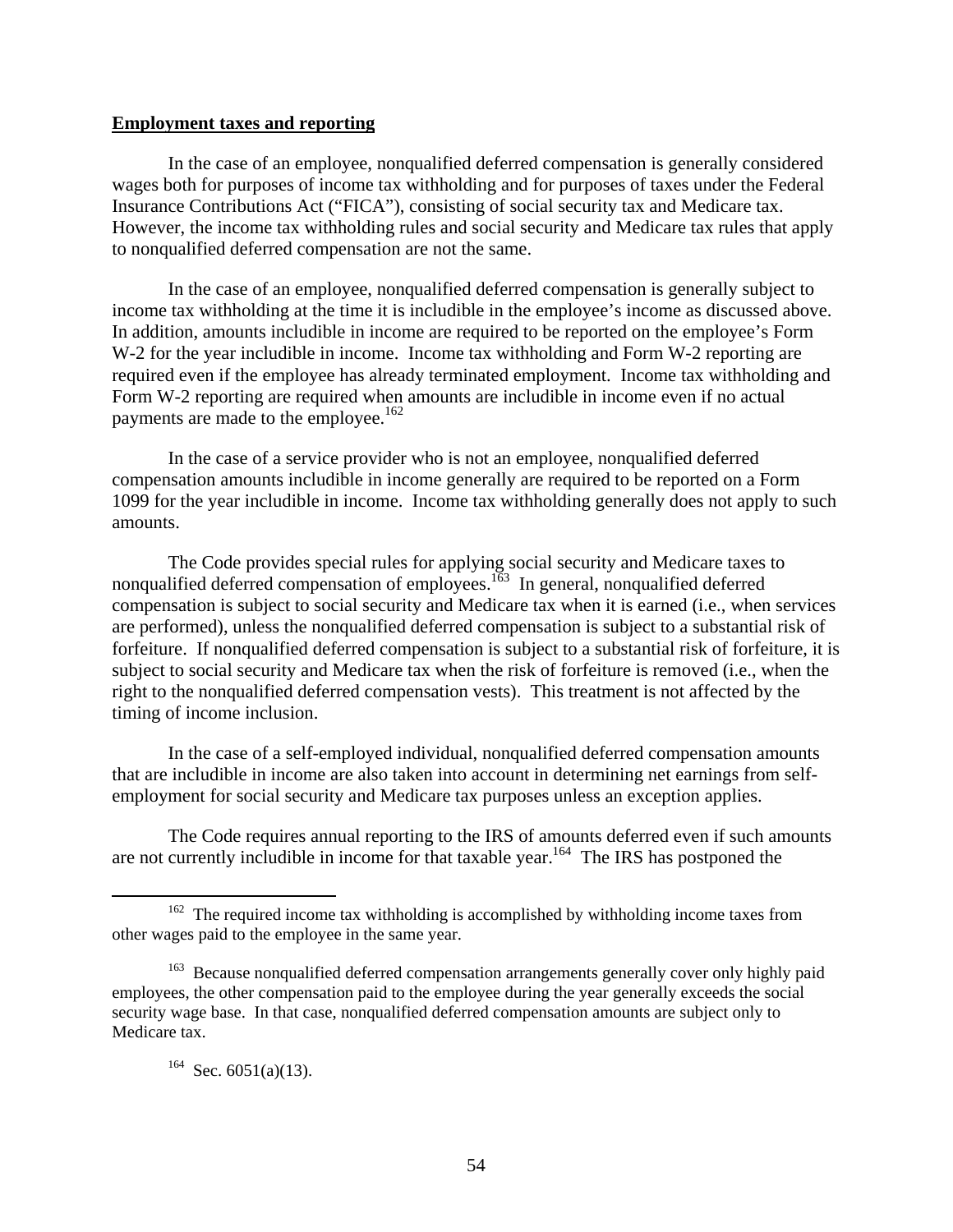effective date of the statutory requirement and announced that an employer (or other payor) is not required for 2005 and 2006 to report amounts deferred during the year under a nonqualified deferred compensation plan subject to section 409A.<sup>165</sup>

# **Offshore arrangements**

# In general

The requirements under section 409A apply in the case of deferred compensation of a U.S. person participating in offshore operations such as a hedge fund located outside of the U.S. The general requirements of section 409A (i.e., the rules relating to elections, distributions and no acceleration of benefits) apply similarly to U.S. persons whether their activities are conducted in the United States or abroad.<sup>166</sup>

# Foreign trusts

Section 409A requires current income inclusion in the case of certain offshore funding of nonqualified deferred compensation. Under section 409A, in the case of assets set aside (directly or indirectly) in a trust (or other arrangement determined by the Secretary) for purposes of paying nonqualified deferred compensation, such assets are treated as property transferred in connection with the performance of services under section 83 (whether or not such assets are available to satisfy the claims of general creditors) at the time set aside if such assets (or trust or other arrangement) are located outside of the United States or at the time transferred if such assets (or trust or other arrangement) are subsequently transferred outside of the United States. Any subsequent increases in the value of, or any earnings with respect to, such assets are treated as additional transfers of property.

Interest at the underpayment rate plus one percentage point is imposed on the underpayments that would have occurred had the amounts set aside been includible in income for the taxable year in which first deferred or, if later, the first taxable year not subject to a substantial risk of forfeiture. The amount required to be included in income is also subject to an additional 20-percent tax.

The provision does not apply to assets located in a foreign jurisdiction if substantially all of the services to which the nonqualified deferred compensation relates are performed in such foreign jurisdiction. The Secretary has authority to exempt arrangements from the provision if the arrangements do not result in an improper deferral of U.S. tax and will not result in assets being effectively beyond the reach of creditors.

<sup>&</sup>lt;sup>165</sup> Notice 2006-100, 2006-51 I.R.B. 1109.

<sup>&</sup>lt;sup>166</sup> As discussed above, exceptions apply in the case of certain foreign plans.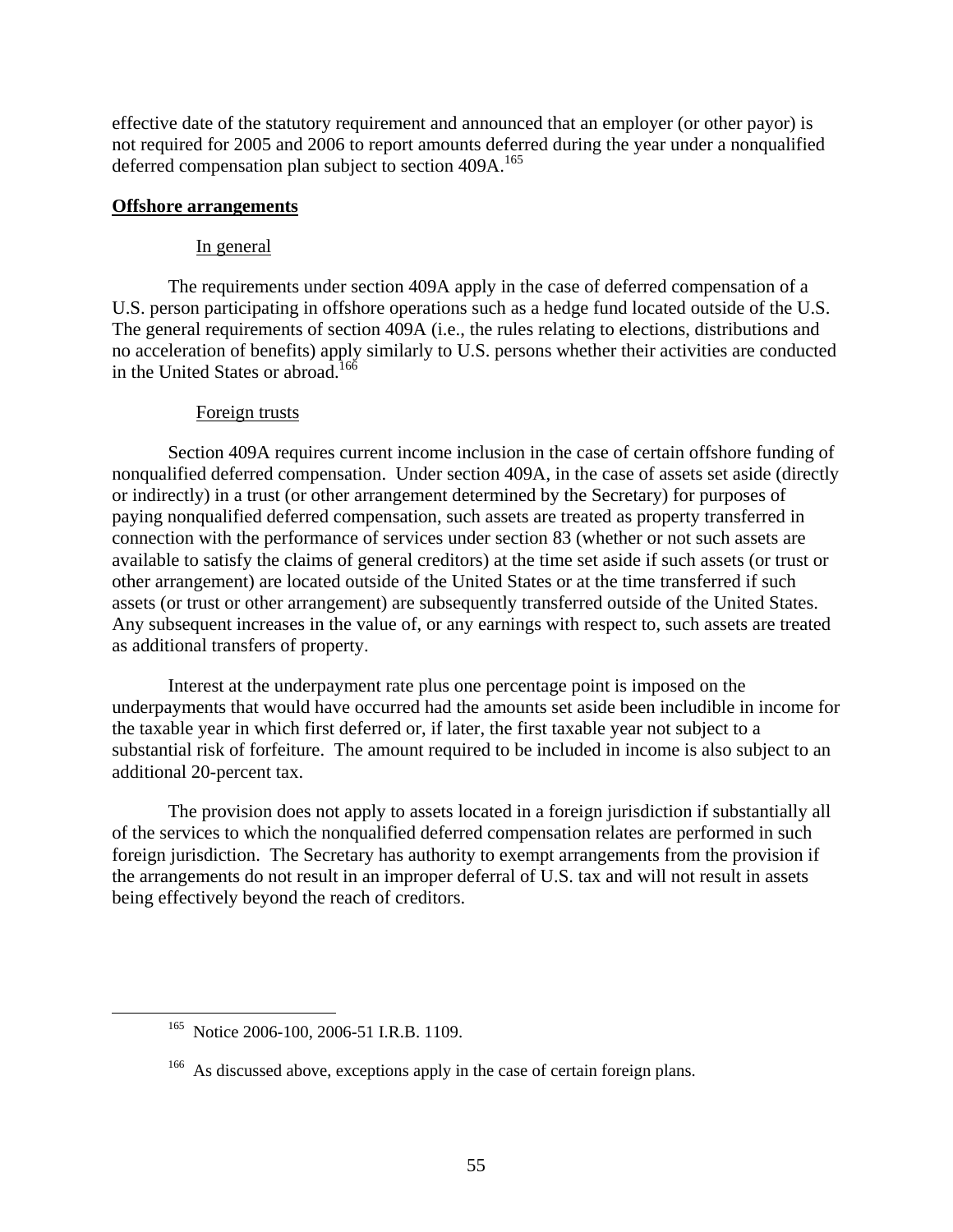## **III. LEGISLATIVE PROPOSALS IN RECENT CONGRESSES**

# **A. Proposals Relating to Offshore Reinsurance**

### **H.R. 1755 (107th Congress)**

H.R. 1755, "Reinsurance Tax Equity Act of 2001," was introduced in the House of Representatives by Nancy Johnson and Richard Neal during the 107th Congress on May 8, 2001. The bill would amend section 832(b)(4) of the Code to deny a deduction for premiums paid for direct or indirect reinsurance of U.S. risks with a "related insurer" in certain circumstances. However, when calculating its taxable income, an insurance company may generally deduct reinsurance recovered from a related insurer to the extent a deduction for the premium paid for the reinsurance was disallowed as a result of the bill. A U.S. risk includes any risk related to property in the United States, or liability arising out of the activity in, or in connection with the lives or health of residents of, the United States. A "related insurer" means a reinsurer owned or controlled directly or indirectly by the same interests (within the meaning of section 482) as the person making the premium payment.

The deduction is not denied if: (1) the income attributable to the reinsurance to which such premium relates is includible in the gross income of such reinsurer or one or more domestic corporations or citizens or residents of the United States; or (2) the related insurer establishes to the satisfaction of the Treasury Secretary that the taxable income (as determined under section 832) attributable to the reinsurance is subject to an effective rate of income tax imposed by a foreign country greater than 20 percent of the maximum rate specified in section 11 of the Code. A related insurer may elect to treat income from the reinsurance of U.S. risks, which is not otherwise includible in gross income, as income that is effectively connected with the conduct of a U.S. trade or business.

### **H.R. 4192 (106th Congress)**

H.R. 4192 was introduced in the House of Representatives by Nancy Johnson and Richard Neal during the 106th Congress on April 5, 2000. This bill would amend section 845 to alter the treatment of related-party reinsurance. Under the bill, if a domestic person directly or indirectly reinsures a United States risk with a related foreign reinsurer, then the investment income of the domestic person shall be increased each year by an amount equal to the product of (1) the average of the applicable federal mid-term rates determined under section 1274(d)(1) and (2) the sum of the reserves and liabilities related to the U.S. risks ceded to the foreign reinsurer as shown on the national statement approved by the National Association of Insurance Commissioners. A U.S. risk includes any risk related to property in the United States, or liability arising out of the activity in, or in connection with the lives or health of residents of, the United States. An insurer is a "related foreign insurer" with respect to any domestic person if such person and foreign insurer are owned or controlled directly or indirectly by the same interest (within the meaning of section 482).

Generally, this rule is not applicable if: (1) the foreign reinsurer retaining the reinsurance includes the income attributable to the reinsurance of the U.S. risks on its U.S. tax return either as a result of having made an election to be taxed as a domestic insurance company under section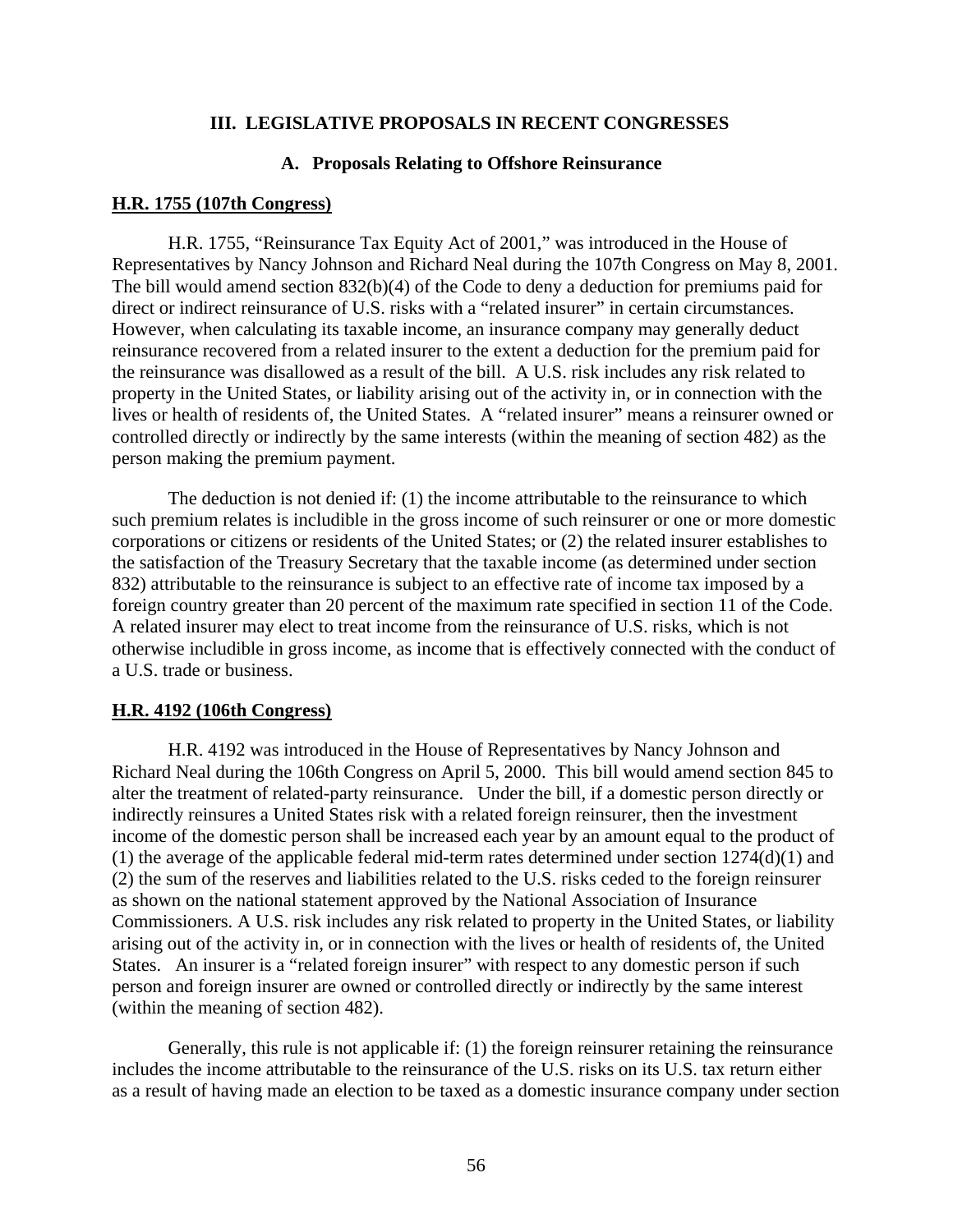953(d) or because such income is effectively connected with the foreign reinsurer's U.S. trade or business; (2) the foreign reinsurer elects to file a tax return and pay tax on income from the reinsurance of U.S. risks ceded to it by related domestic persons as if such income were effectively connected to a U.S. trade or business; (3) one or more domestic corporations or U.S. individuals include the income attributable the reinsurance of the U.S. risks ceded to the related foreign reinsurer on its tax return under subpart F; or (4) the foreign reinsurer establishes to the satisfaction of the Treasury Secretary that the taxable income (as determined under section 832) attributable to the reinsurance is subject to an effective rate of income tax imposed by a foreign country greater than 20 percent of the maximum rate specified in section 11 of the Code.

The 1 percent excise tax on premiums paid to foreign reinsurers does not apply to premiums to which the bill applies.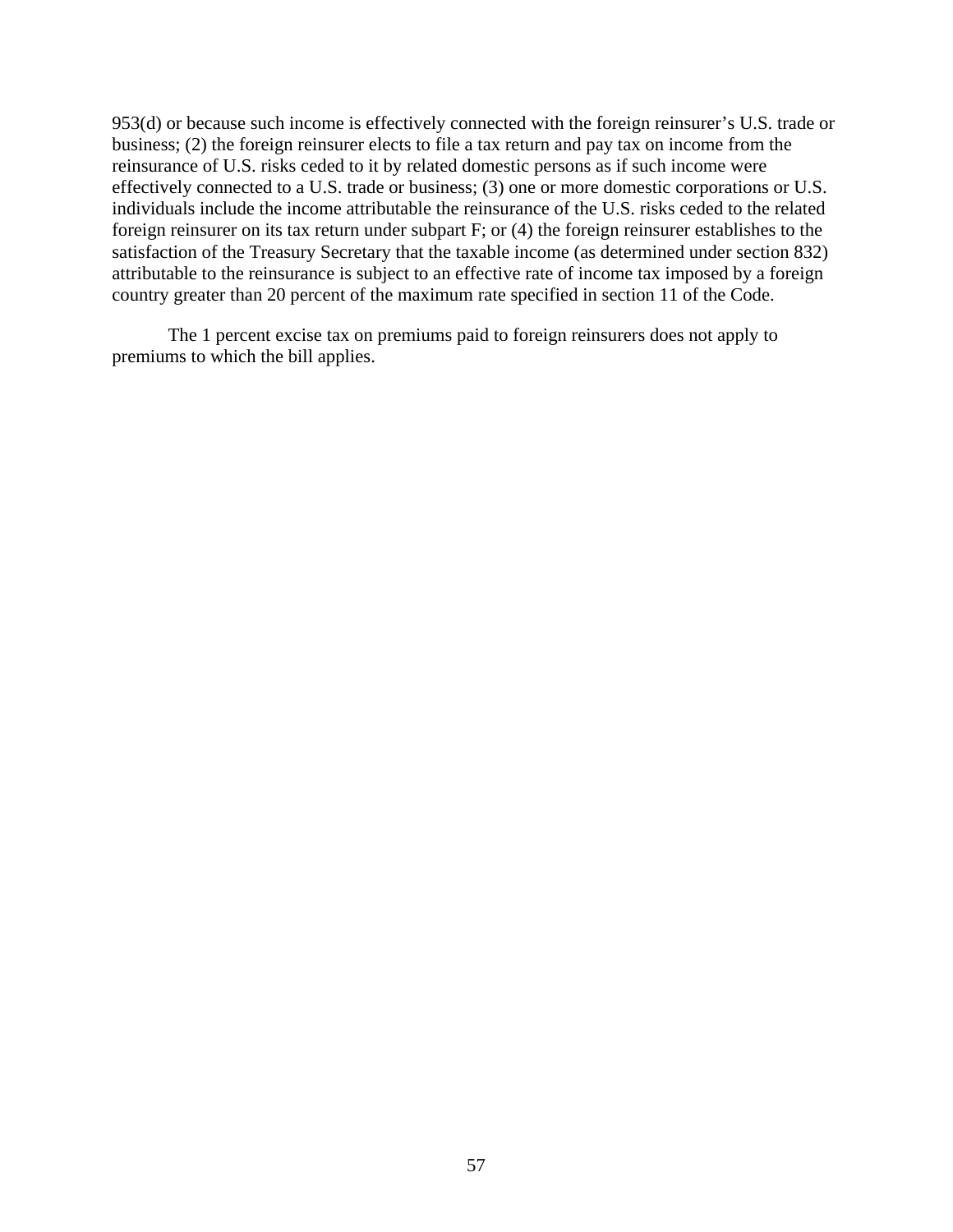### **B. Proposal Relating to Unrelated Debt-Financed Income**

### **H.R. 3501 (110th Congress)**

H.R. 3501 was introduced in the House of Representatives by Sander Levin during the 110th Congress on September 7, 2007. The bill amends section 514(c) of the Code to provide an exception to the unrelated debt-financed income rules for certain investments by tax-exempt organizations in qualified securities or commodities. Specifically, the bill provides that, where a tax-exempt organization is a limited partner in a partnership that holds qualified securities or commodities, indebtedness incurred or continued by the partnership in purchasing or carrying any such asset will not be "acquisition indebtedness" for purposes of the debt-financed income rules. Qualified securities and commodities generally include securities described in section 475(c)(2) of the Code, commodities described in section 475(e)(2) of the Code, and any option or derivative contract with respect to such a security or commodity.

To qualify for the exception for investments in qualified securities or commodities, the partnership must satisfy the special rules that apply to investments in partnerships under the present-law real estate exception to the debt-financed income rules. The Secretary is given the authority to issue regulations providing for certain other anti-abuse rules as necessary or appropriate to carry out the purposes of the bill.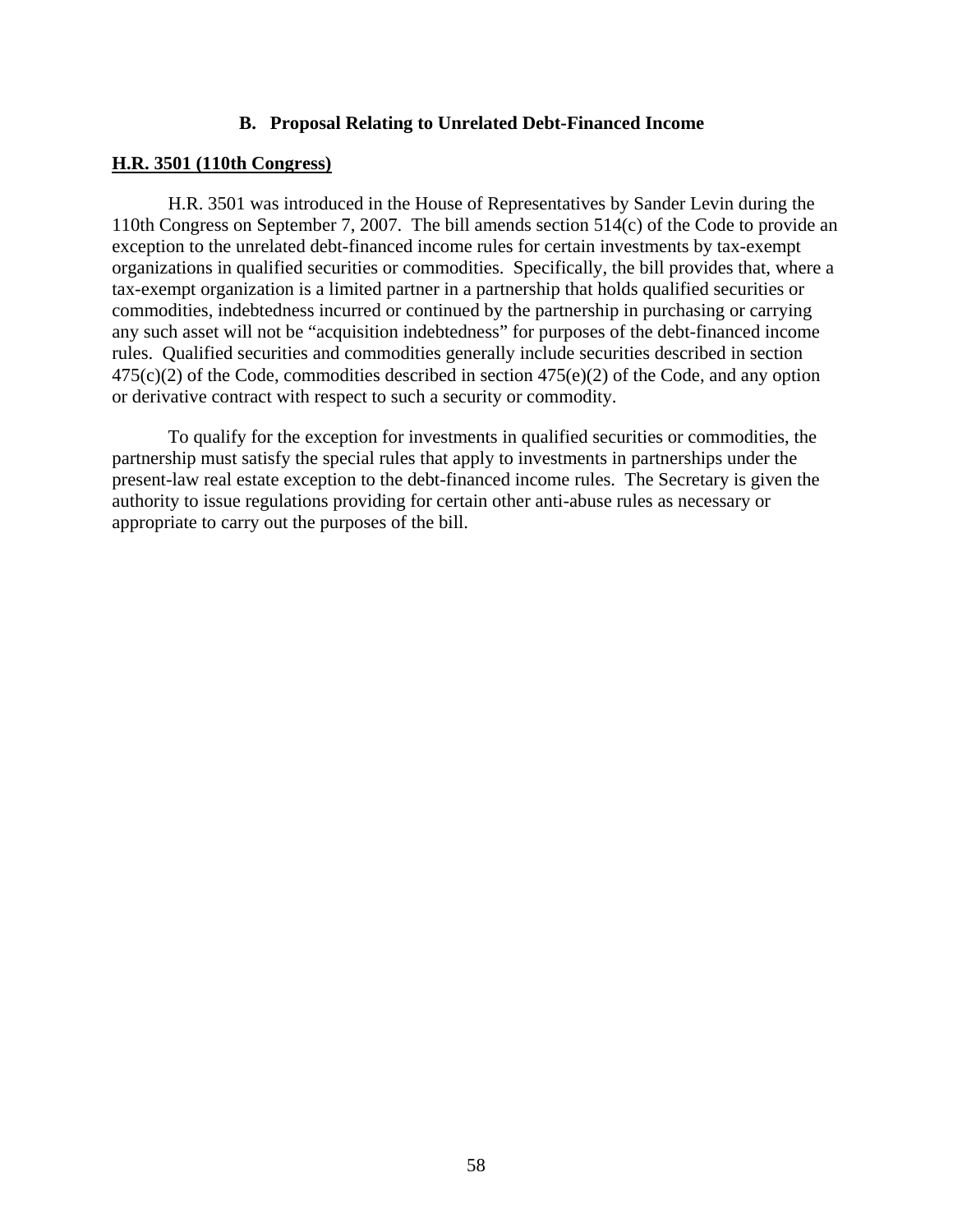### **IV. ISSUES AND ANALYSIS**

### **A. Issues and Analysis Relating to Reinsurance**

### **In general**

Both domestically-controlled and foreign-controlled insurance companies regularly cede a portion of their U.S. risks to affiliated or unaffiliated U.S. or foreign reinsurers. In general, the shifting, distribution, and geographic diversification of risks that may be accomplished by ceding such risks are valid business purposes. Further, ceding U.S. risks to foreign reinsurers generally serves a valid business purpose of minimizing multiple layers of regulation and consolidating regulatory oversight authority in a more business-favorable jurisdiction.

The industry recognizes, however, that some companies may take such reinsurance activities to the limit. A business arrangement under which an insurer cedes most of its risks to one reinsurer is known in the industry as "fronting." Fronting raises issues of whether the insurer is acting as an agent of the reinsurer, and whether a foreign reinsurer is engaged in a trade or business in the United States, and if so, whether the activities result in the reinsurer having a permanent establishment in the United States to which the ceded premiums are attributable.

In the case of foreign-based companies that reinsure policies issued or reinsured by independent or affiliated U.S. insurance companies, a well-advised reinsurer may in most cases avoid being engaged in a trade or business and having a permanent establishment in the United States by not having an office in the United States, by keeping separate the affairs of the foreign and U.S. companies, and by carefully following the formalities of contracts. In that case, the U.S. insurer may deduct its reinsurance premiums; those premiums are subject to neither net income nor withholding tax by the United States, notwithstanding that the reinsurance covers U.S. risks. The tax cost of such an arrangement is the one-percent excise tax on the reinsurance premiums,<sup>167</sup> plus any U.S. income tax imposed on ceding commissions paid by the reinsurer to the ceding insurer. The premiums may or may not be subject to tax in the country in which the foreign reinsurer is resident, depending on the tax law there; generally this income is lightly taxed in the countries most frequently availed of, compared to U.S. tax rates.<sup>168</sup> Further, because the premiums are actually paid to the foreign reinsurer, it may invest these funds, including in the United States. In so doing, it may avail itself of potentially low local tax rates,  $169$  as well as, in the case of U.S. investment, the "securities trading safe harbor" tax exemption of section 864(b)

<sup>&</sup>lt;sup>167</sup> Sec. 4371. The U.S.-Switzerland, U.S.-United Kingdom, and U.S.-Germany tax treaties, but neither the U.S.-Bermuda nor U.S.-Barbados tax treaty, generally provide an exemption from the excise tax for reinsurance premiums paid to residents of Switzerland, the United Kingdom, and Germany, respectively. *See* the Present Law section on International Taxation.

<sup>&</sup>lt;sup>168</sup> In the case of Bermuda, for example, the reinsurance premium is not taxed by Bermuda.

<sup>&</sup>lt;sup>169</sup> In the case of Bermuda, for example, the investment income is not taxed by Bermuda.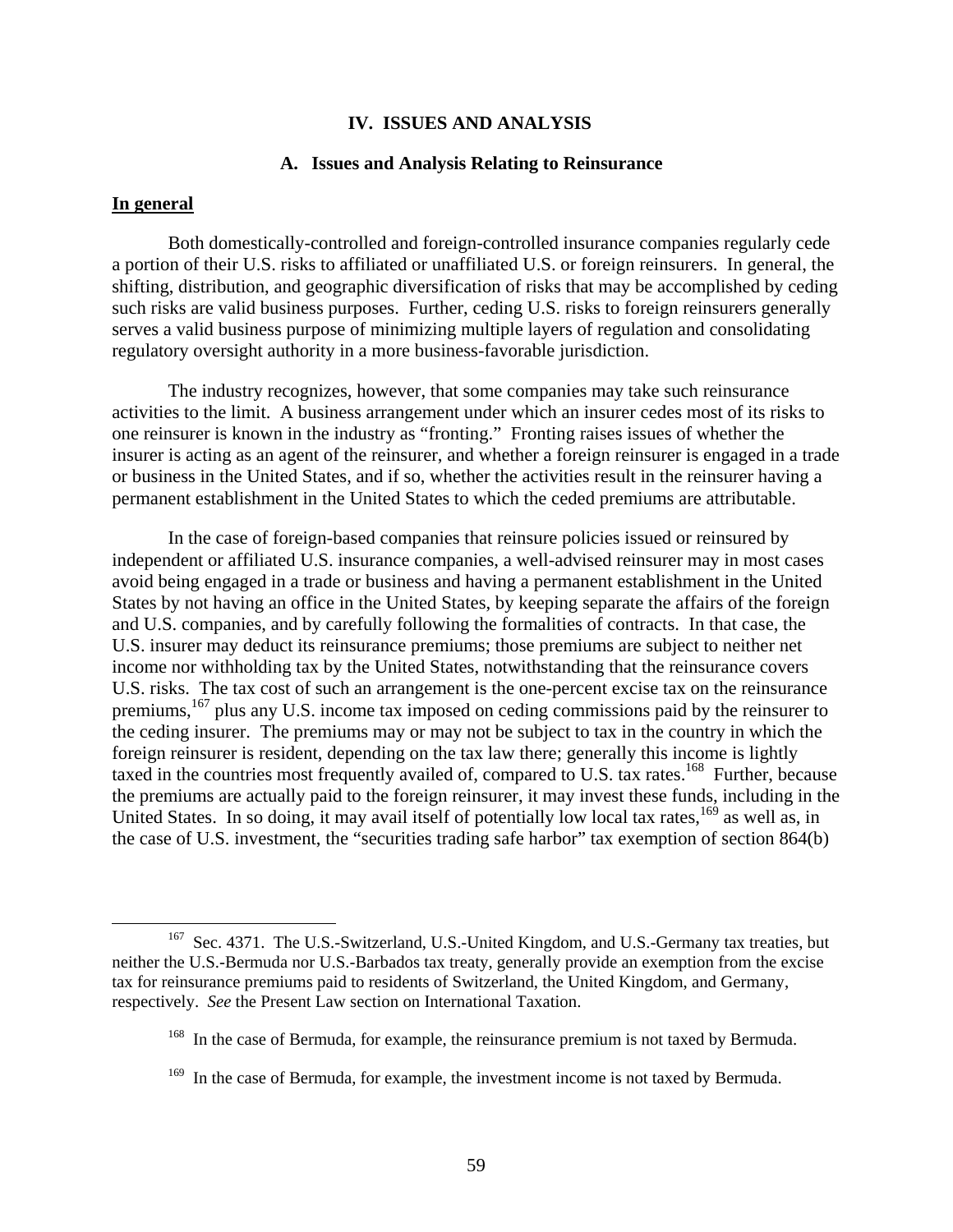and other portfolio investment exemptions.<sup>170</sup> At the same time, a related foreign reinsurer's consolidated financial statements are not affected by such related-party reinsurance transactions.

The above tax profile is in contrast to that of U.S.-based reinsurers, whose U.S. companies' income is subject to taxation in the United States when earned and whose controlled foreign corporations' insurance income is generally subject to U.S. tax under subpart  $F<sup>171</sup>$ . The distribution of share ownership of a foreign corporation may determine, in part, whether it and its foreign subsidiaries are subject to the controlled foreign corporation tax regime or is able to obtain the superior tax treatment accorded other foreign corporations. A foreign corporation that is majority-owned, or even 100-percent-owned, directly or indirectly, by U.S. persons is not a controlled foreign corporation if its ownership is dispersed such that the majority of the voting power or value of the foreign corporation is not owned, directly or indirectly, by U.S. persons owning 10 percent or more of the voting power of the corporation's stock.

# **Earnings stripping**

In the case of the systematic reduction of the U.S. tax base of a U.S. foreign controlled company ("FCC") by its foreign parent by means of interest deductions – known as earnings stripping – Congress has provided a set of rules that disallow deductions for amounts of interest deemed to be excessive.<sup>172</sup> The rules apply regardless of the taxpayer's or related creditor's intent or the existence of a valid business purpose for such debt. Indeed, it may be presumed that the debt qualifies as such under general debt-equity principles and that there is a valid business purpose for such debt. The earnings stripping rules operate in a mostly mechanical fashion to disallow the portion of the FCC's interest deduction over a certain threshold. The disallowed deductions may be carried forward indefinitely for use in future years.

The earnings stripping rules are generally not affected by U.S. income tax treaties because they affect residents of the United States, not residents of treaty countries. When it enacted these rules, Congress did not believe they violated U.S. treaty obligations. The Committee on Ways and Means stated that "[t]he committee does not believe that the impact of this limitation on foreign-owned entities violates any treaty nondiscrimination provision….If the committee should be incorrect in its technical interpretation of the interaction between this

<sup>&</sup>lt;sup>170</sup> The cumulative benefits of such low-taxed or nontaxed investment may be greater in the case of longer-term investments, such as the investment of premiums from long-tail lines.

 $171$  In general, income from related-party reinsurance and reinsurance of U.S. risks are not exempt from subpart F. Secs. 953(e) and 954(i). *See* discussion of these rules in the Present Law section.

<sup>&</sup>lt;sup>172</sup> Sec. 163(j). Those rules are discussed in the Present Law section. The President's budget for the past several years has included a proposal to further restrict certain related-party interest deductions. See Joint Committee on Taxation, *Description of Revenue Provisions Contained in the President's Fiscal Year 2008 Budget Proposal* (JCS-2-07), March 21, 2007, at 209.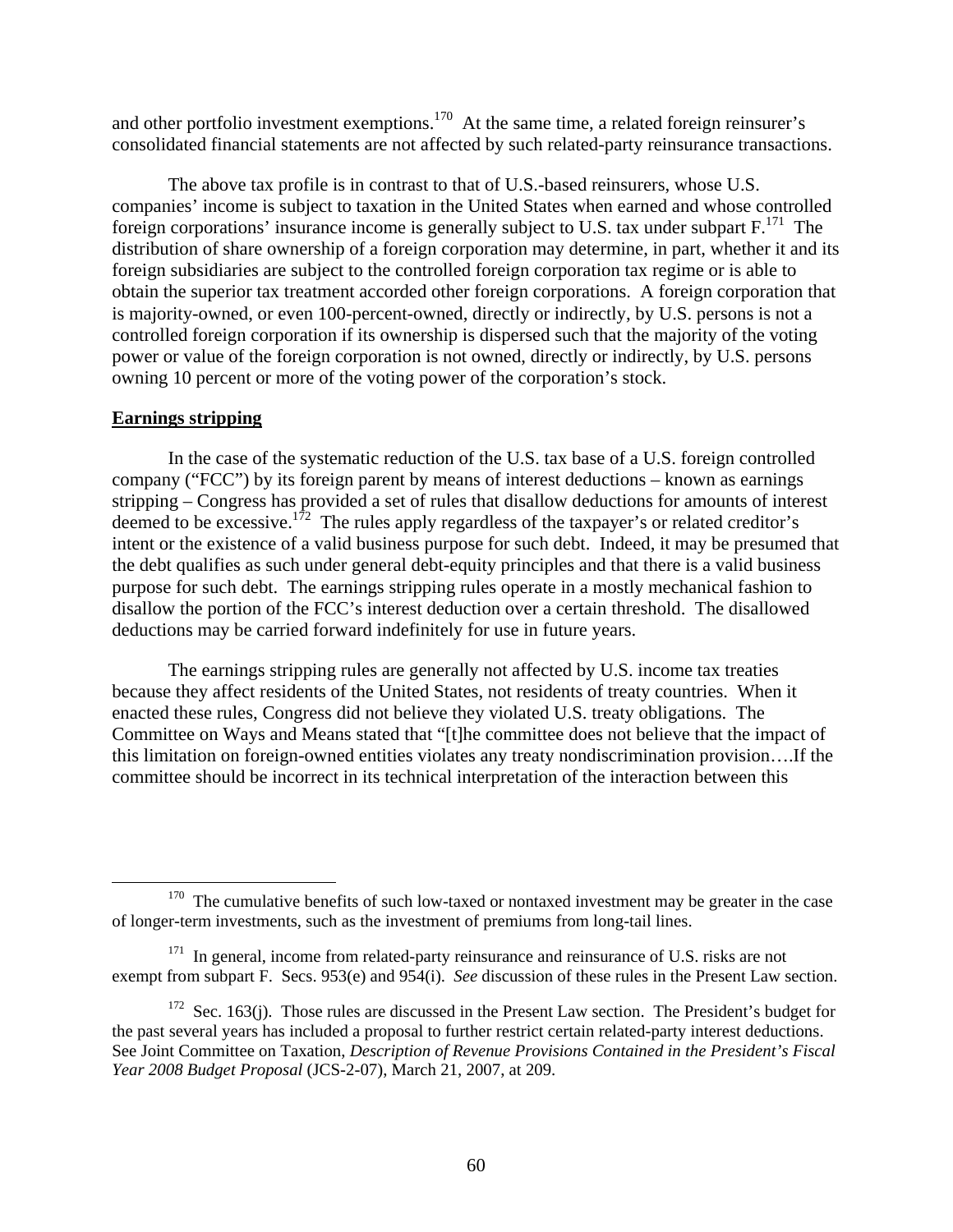provision and U.S. treaties, however, it does not intend that any contrary treaty provision defeat its purpose in enacting this limitation."173

### Foreign related-party reinsurers and earnings stripping

Earnings stripping transactions can involve the payment of deductible amounts other than interest.174 Even though interest earnings stripping is not a perfect analogy to reinsurance in every detail, the effects on the U.S. tax base of an FCC that reinsures U.S. risks with its foreign parent companies or foreign related parties is the same as earnings stripping. The Reasons for Change for the earnings stripping rules in the Ways and Means committee Report sets forth general principles that appear to be equally applicable to foreign related party reinsurance:

> The committee believes, as a general matter, that it is appropriate to limit the deduction for interest that a taxable person pays or accrues to a tax-exempt entity whose economic interests coincide with those of the payor. To allow an unlimited deduction for such interest permits significant erosion of the tax base. Allowance of unlimited deductions permits an economic unit that consists of more than one legal entity to contract with itself at the expense of the government.

> > \*\*\*\*\*

The committee is particularly concerned that this ability to avoid tax tends to give an unfair advantage to business operations owned by foreign and other tax-exempt persons, as compared with business operations owned by taxable U.S. persons. In addition, such an advantage may enhance foreign investors' abilities to take over U.S. businesses, inasmuch as their reduced tax burden permits such investors to pay a higher price for a U.S. business than competing taxable domestic investors can pay. The committee believes that all such potential investors in U.S. businesses should compete on a level basis.<sup>175</sup>

If the rationale for the earnings stripping rules applies to foreign related-party reinsurance transactions, then it should be possible to devise a set of rules analogous to those of section 163(j) that would disallow, and possibly defer, deductions for ceding "excessive" reinsurance

<sup>&</sup>lt;sup>173</sup> H.R. Rep. No. 101-247, 101<sup>st</sup> Cong., 1<sup>st</sup> Sess. 1249 (1989). *See also* Omnibus Budget Reconciliation Act of 1989, Conference Report, H.R. Rep. No. 101-386, 101<sup>st</sup> Cong., 1<sup>st</sup> Sess. 568 ("The conferees believe that the conference agreement does not violate treaties.")

<sup>174</sup> *See* Joint Committee on Taxation, *Description of Revenue Provisions Contained in the President's Fiscal Year 2008 Budget Proposal* (JCS-2-07), March 21, 2007, at 210.

<sup>&</sup>lt;sup>175</sup> H.R. Rep. No. 101-247,  $101<sup>st</sup>$  Cong.,  $1<sup>st</sup>$  Sess. 1241, 1242 (1989).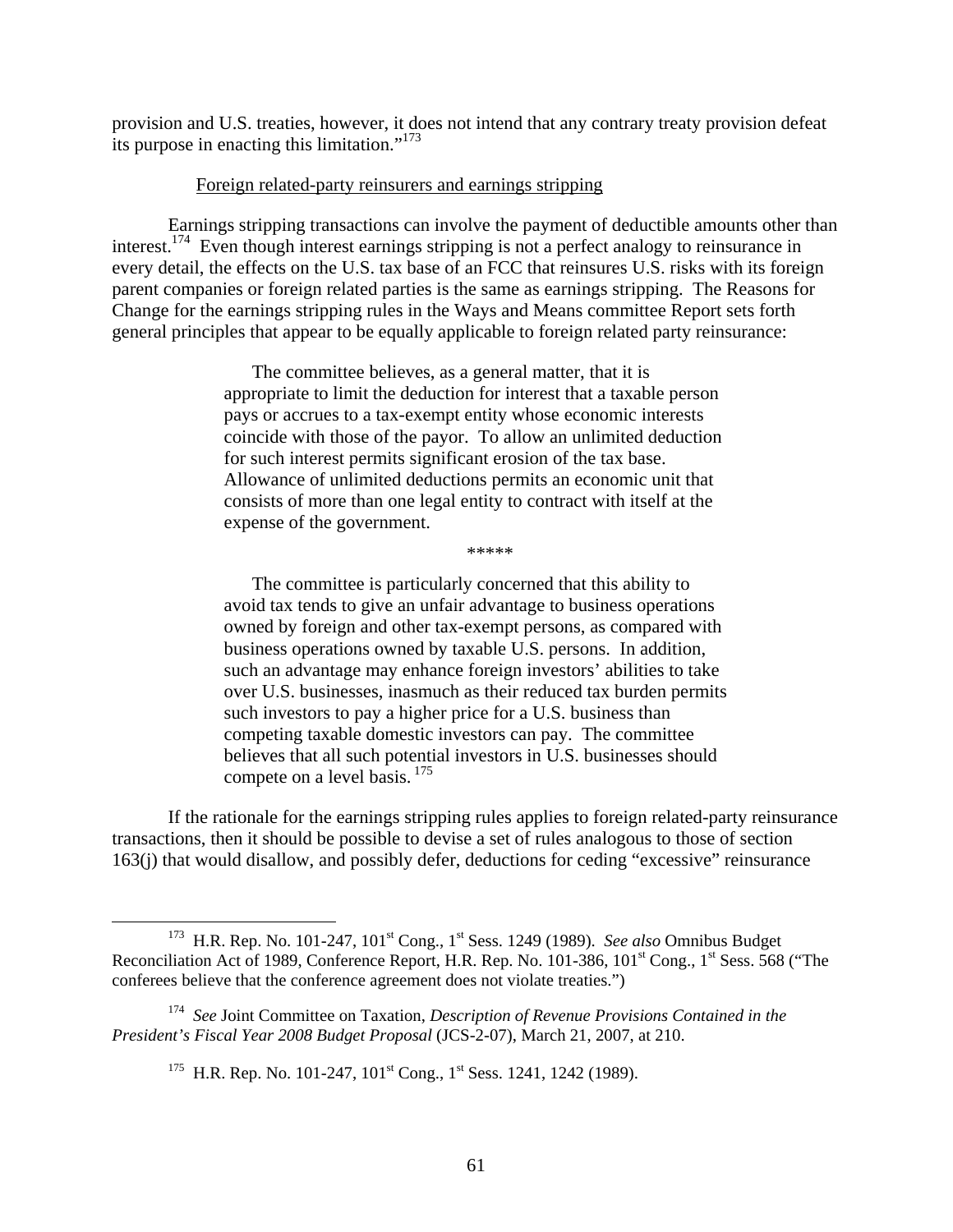premiums covering U.S. risks paid by FCCs to foreign related persons, notwithstanding any current tax treaty provision.<sup>176</sup>

Despite the broad similarity between earnings stripping and foreign related-party reinsurance transactions, such reinsurance rules would not be identical to the earnings stripping rules because the two factual patterns are not identical. For example, by ceding premiums, an insurer generally decreases its financial leverage and debt-equity ratio, unlike the earnings stripping-by-debt scenario, in which these are increased. The ceding of premiums thus increases the ceding company's financial and regulatory capacity to write (or reinsure) more premiums, which may, in turn, be ceded. This creates a business incentive for an FCC and its foreign parent company to engage in or to increase fronting-type activities.

In general, such a reinsurance provision would disallow deductions for premiums for U.S. risk ceded to tax-exempt related persons. A person would be considered tax-exempt to the extent of a treaty or Code reduction in withholding or other tax, including the elimination of withholding tax on premiums under Treasury Regulation section 1.1441-2(a)(7),<sup>177</sup> taking into account the imposition of the one-percent excise tax on reinsurance premiums. One general approach might be to closely follow the rules of section 163(j) to disallow a deduction for the amount of reinsurance premiums paid to foreign related parties to the extent the amount of reinsured premiums exceeds 50% of an amount similar to "adjusted taxable income."178 As in the case of interest earnings stripping, disallowed deductions and an attribute analogous to "excess limitation" could be carried forward from prior years and taken into account.<sup>179</sup>

The earnings stripping rules do not apply unless the FCC's debt-to-equity exceeds a safeharbor ratio of 1.5 to 1.<sup>180</sup> This amount is generally designed to be greater than the median debtto-equity ratio of U.S. corporations.<sup>181</sup> As in the case of earnings stripping rules, providing an overall safe harbor could protect the companies from disallowance of deductions due to year-toyear changes in profitability. Such a safe harbor could be based on concepts analogous to the debt-equity ratio, for example, a median percentage of premiums ceded to unrelated parties on a group basis. This could be determined on the basis of overall industry transactions pertaining to

<sup>&</sup>lt;sup>176</sup> Such rules could also be applied to related party guarantee or conduit arrangements that are similar in effect to back-to-back loans.

<sup>&</sup>lt;sup>177</sup> *See* discussion of withholding taxes in the Present Law section on International Taxation.

<sup>&</sup>lt;sup>178</sup> Sec. 163(j)(6)(A). Adjusted taxable income is the taxpayer's taxable income computed without regard to any deductions for net interest expense, net operating losses, income attributable to domestic production activities, depreciation, amortization, depletion, and adjustments provided in regulations.

<sup>&</sup>lt;sup>179</sup> Sec. 163(j)(1)(B) and (2)(B)(ii)-(iii). Excess limitation is the excess of 50 percent of adjusted taxable income over the amount of net interest expense (which is interest expense less interest income).

<sup>&</sup>lt;sup>180</sup> Sec. 163(j)(2)(A)(ii).

<sup>&</sup>lt;sup>181</sup> H. R. Rep. No. 101-386, 101<sup>st</sup> Cong., 1<sup>st</sup> Sess. 567 (1989).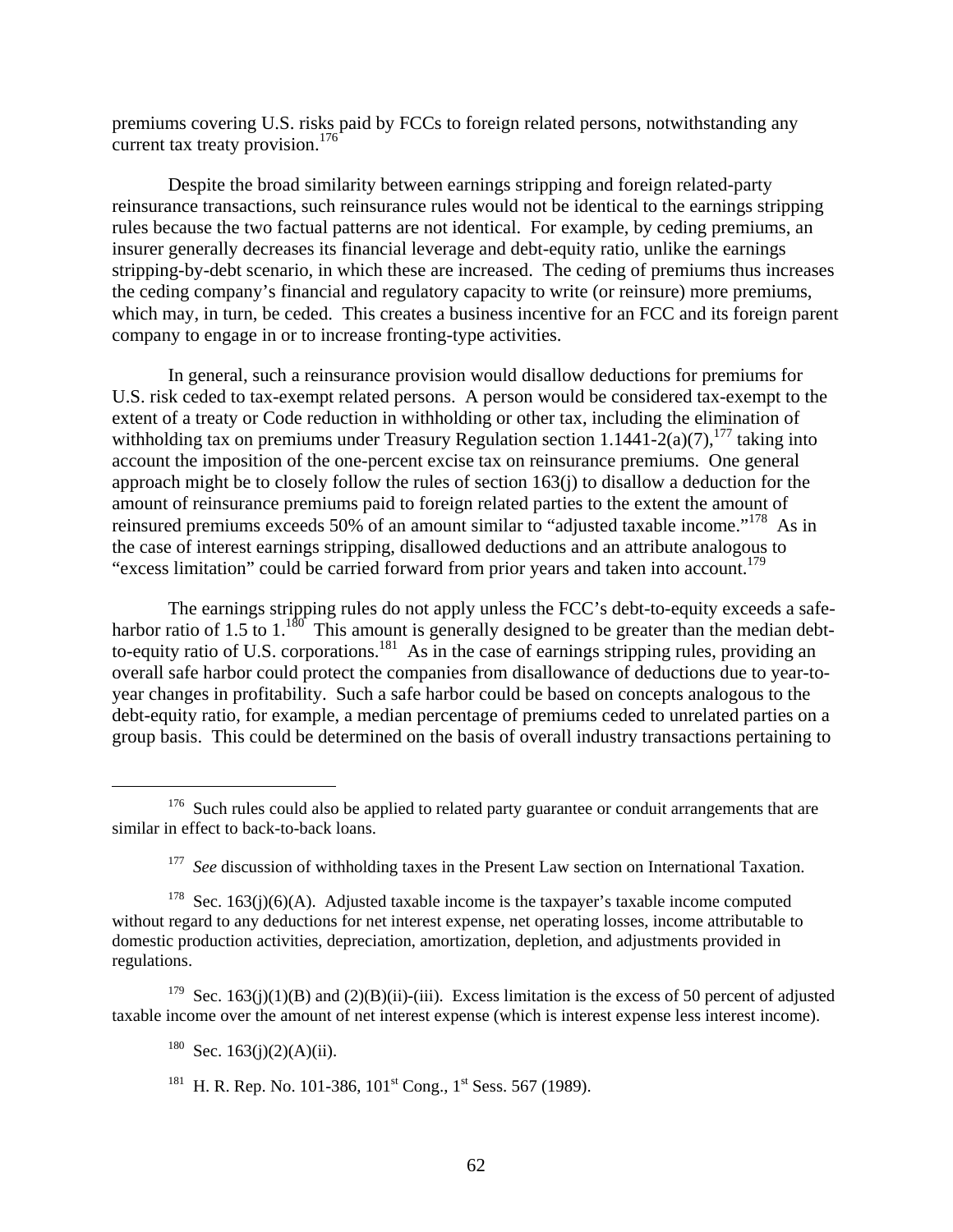unrelated party transactions, by lines of business, or based on some fixed criteria (as in section  $163(j)$ ).

An alternative line-drawing approach might be to attempt to match up the FCC's premium-ceding tax burden with the tax burden that is imposed on U.S.-based insurers ceding premiums to their controlled foreign corporations. Proponents of such an approach might view this type of equalization approach as an opportunity to reform or reduce the current system of subpart F taxation of insurance income.<sup>182</sup>

## Discussion of earnings stripping approach

Some would argue that such a set of reinsurance-stripping rules is necessary to place U.S.-owned and FCC insurance companies on a level playing field, and that it is important to prevent other forms of earnings stripping in addition to interest. Others would argue that since there is a business purpose for such reinsurance, there should not be a formulaic limit imposed on deductions for ceded premiums. Applying a more equal amount of tax with respect to the insurance and reinsurance of U.S. risks does, in fact, level the playing field, but only with respect to tax. Some would argue that such a set of rules would cause property and casualty insurance coverage to become more difficult to obtain or would make such coverage much more expensive. Some proponents of this view might caution that the availability of appropriate insurance coverage at a reasonable cost, particularly catastrophic coverage, is a critical element in today's economy, and that adding any additional tax burden upon such insurers would put such availability at serious risk. Others would argue that the U.S. property and casualty market would not be disrupted thereby and would not become more expensive than the premiums currently charged by U.S. insurers who are unable to cede their premiums to an untaxed or lowtaxed foreign parent. These proponents might point to foreign manufacturers such as Toyota and Honda, which have built several factories in the United States since the earnings stripping rules were imposed in 1989, and which are still manufacturing and selling goods in the U.S. market notwithstanding those rules.

Some would find the imposition of an earnings stripping-type provision to address related party reinsurance attractive because it would provide a degree of built-in flexibility to permit an appropriate level of business-driven reinsurance arrangements. Proponents might also suggest that, because it is possible for FCCs to engage simultaneously in both related party reinsurance transactions and earnings stripping using interest deductions, it would also be necessary to coordinate the two sets of rules, and that it is generally simpler to coordinate similar rules. Such coordination rules might also serve a policy objective of better equalizing the U.S. tax burden for the foreign insurance industry compared to other foreign industries.

Another potential benefit of an earnings stripping-type regime is that it would minimally interfere with the operation of tax treaties and therefore it would be difficult or impossible to avoid such a regime by using a tax treaty. Others might argue that such rules violate the spirit, if not the letter, of tax treaties. In addition, since earnings stripping-type rules are not dependent

 $182$  Secs. 953 and 954(i). These Code sections are described in the Present Law section of this document.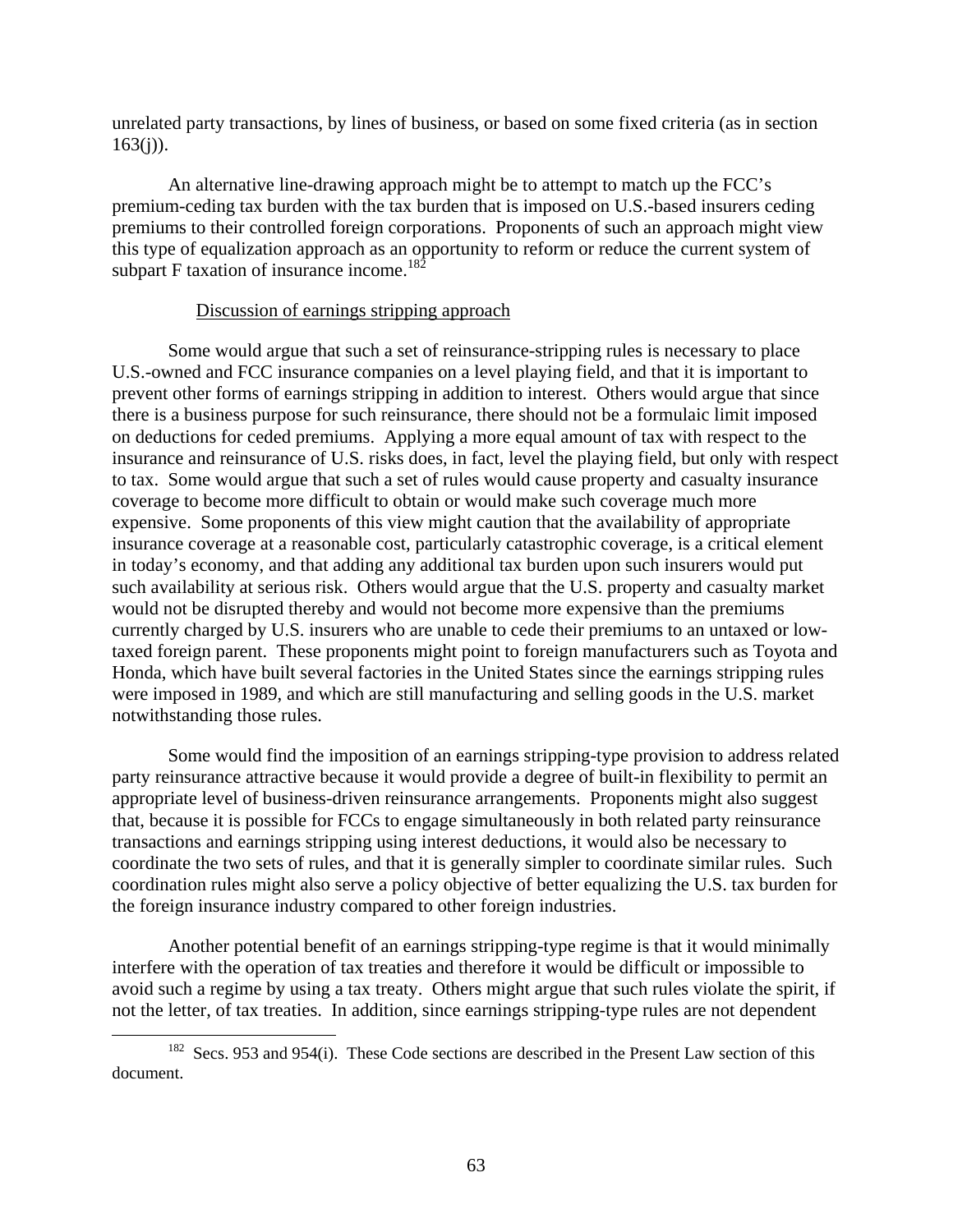upon tax treaties or foreign effective tax rates, the impact of an earnings stripping regime may not be circumvented by moving foreign reinsurance operations to another foreign country.

# Deduction disallowance<sup>183</sup>

A related approach is to disallow deductions to the insurer for premiums paid for the direct or indirect reinsurance of U.S. risks with a related foreign reinsurer. Under this approach, the entire amount of the deduction for reinsurance premiums is disallowed, while neither a safe harbor analogous to the 1.5 to 1 debt-equity ratio safe harbor of section 163(j) nor a carryforward of the disallowed deductions is permitted. However, this approach provides an exception for reinsurance premiums subject to income tax by a foreign country at an effective rate greater than 20 percent of the maximum rate of tax specified in section 11, i.e., greater than seven percent.

Opponents of this approach argue that the effective tax rate test unfairly favors certain countries' reinsurers while disfavoring those in other countries,<sup>184</sup> and that different taxpayers may calculate effective tax rates differently. They further argue that, by not providing a safe harbor, this approach operates harshly against all foreign related party reinsurance, even though there may be an important business purpose for reinsuring at least some risks in this manner. Proponents argue that such measures are necessary in order to terminate the tax planning opportunities available only to FCCs and their foreign affiliates and that it is appropriate to set a minimum effective rate of foreign tax to ensure that such reinsurance is equitably burdened with tax in some jurisdiction.

## **Other alternatives**

Another possible way to address the differential taxation of U.S. and foreign-based reinsurers might be to lower the U.S. corporate income tax rate on domestic reinsurers (or on domestic insurance in general) or to provide other incentives with similar effects. Such benefits could possibly be limited to certain lines of business. However, such actions would have very little effect on the underlying business purposes claimed by such reinsurers.

Alternatively, a combination of decreasing the U.S. tax burden on domestic reinsurance (or on domestic insurance in general) and adding some restrictive rules designed to preserve the U.S. tax base might increase the likelihood of preserving the U.S. insurance and reinsurance industry and inducing the return to the U.S. of some foreign-based reinsurers that may pay little or no U.S. tax but still have a large business presence in the U.S. However, others might view this approach as an unwarranted and unfair preference of one industry or industry segment over others due to the mobility of such income, and, accordingly, not effective tax policy.

<sup>&</sup>lt;sup>183</sup> This approach is similar to H.R. 1755 (107<sup>th</sup> Congress), described in the section of this document entitled Legislative Proposals in Recent Congresses.

<sup>&</sup>lt;sup>184</sup> Reportedly, the effective tax rate test results in an exemption for Swiss reinsurers; clearly it does not exempt Bermuda reinsurers.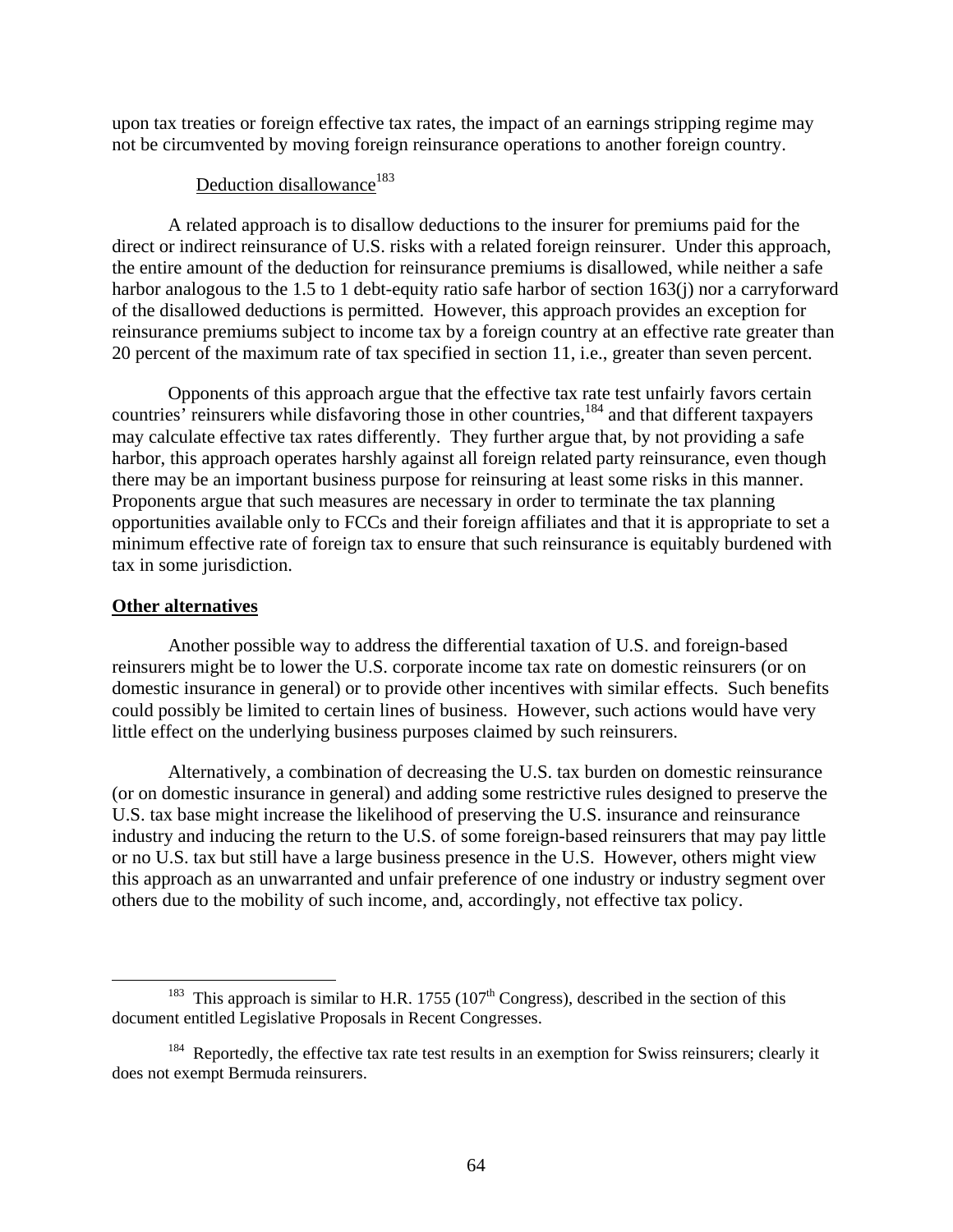### U.S.-Bermuda tax treaty

Another possible option for consideration is to address Bermuda-based reinsurers, in part by terminating the U.S.-Bermuda income tax treaty pertaining to insurance and mutual assistance.<sup>185</sup> That treaty is unique in that it provides no tax benefits for residents of the United States and therefore is a departure from the tax treaty model of reciprocal tax benefits.<sup>186</sup> In addition, the U.S.-Bermuda tax treaty, like most U.S. tax treaties, contains anti-treaty-shopping rules intended to prevent residents of third countries from receiving benefits under the treaty. Unlike most U.S. tax treaties, however, the U.S.-Bermuda treaty's anti-treaty-shopping rules do not disqualify Bermuda companies from benefits on the basis of substantial U.S. ownership. This raises the question whether a U.S. tax treaty should provide an incentive to U.S. persons to locate their businesses outside the United States in order to obtain U.S. tax treaty benefits.<sup>187</sup>

Terminating the U.S.-Bermuda insurance tax treaty, however, might by itself have little or no effect on Bermuda reinsurers, because Bermuda reinsurance companies that do not have a permanent establishment in the United States also might not be engaged in a trade or business in the United States (or might be able to alter their activities to avoid being engaged in a U.S. trade or business).<sup>188</sup> Moreover, Treasury Regulation section 1.1441-2(a)(7) precludes the United States from imposing withholding tax on insurance premiums paid with respect to contracts subject to the section 4371 excise tax (which includes reinsurance premiums ceded to Bermuda companies).

186 *See* Joint Committee on Taxation, *Prepared Statement of H. Patrick Oglesby, Foreign Tax Counsel, Alan L. Fischl, Legislation Attorney, and Stephen M. Parks, Accountant, Staff of the Joint Committee on Taxation Hearing on Proposed Tax Treaty With Bermuda Before the Senate Committee on Foreign Relations, September 25, 1986* (JCX-26-86), September 24, 1986 ("JCT 1986 Statement"). While Article 5 of that treaty provides in summary form for mutual assistance in tax matters and Article 6 for confidentiality relating to such matters, and an exchange of notes provided substantial details in these areas, in 1988 the United States and Bermuda entered into a more complete agreement for the exchange of tax information, titled *Agreement between the Government of the United States of America and the Government of the United Kingdom of Great Britain and Northern Ireland (on behalf of the Government of Bermuda) for the Exchange of Information with Respect to Taxes.* These two treaties with the United States are the only tax treaties that Bermuda currently has in force. Of course, before taking any action with respect to the U.S.-Bermuda tax treaty, it would be important to determine what that treaty provides in the area of mutual assistance now that the exchange of information agreement is in effect.

<sup>187</sup> JCT 1986 Statement at 4. The U.S.-Barbados tax treaty, which the JCT 1986 Statement compared with the U.S.-Bermuda tax treaty, was amended by a protocol in 2004. *See* JCT 1986 Statement at 5; discussion of U.S.-Barbados tax treaty in the Present Law section on International Taxation.

<sup>188</sup> Even if terminating the U.S.-Bermuda tax treaty would have little practical effect, its termination might be viewed as an indication of U.S. tax treaty policy.

<sup>&</sup>lt;sup>185</sup> The treaty is actually between the United States and the United Kingdom and is titled *Convention between the Government of the United States of America and the Government of the United Kingdom of Great Britain and Northern Ireland (on behalf of the Government of Bermuda) relating to the Taxation of Insurance Enterprises and Mutual Assistance in Tax Matters.*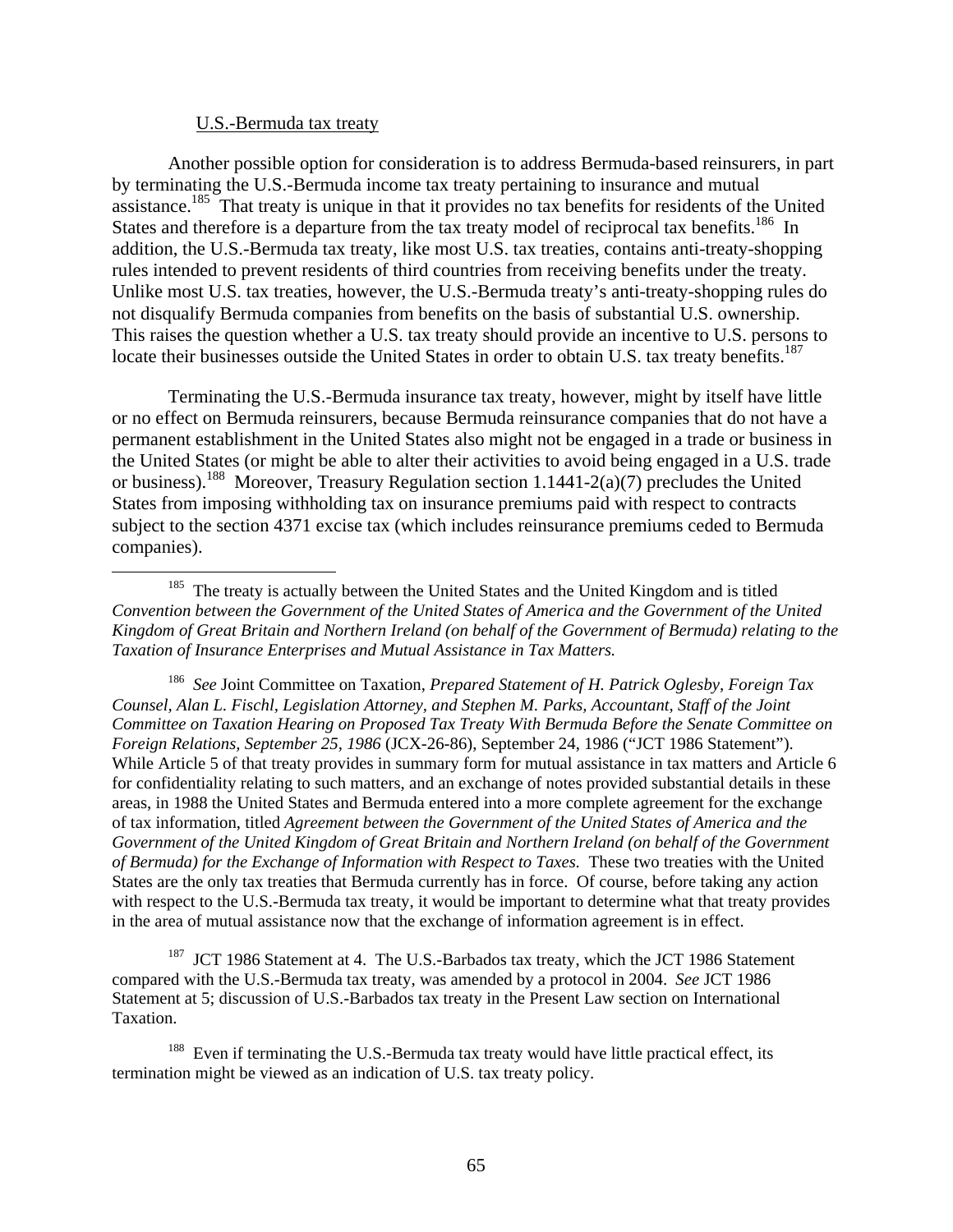In combination with terminating the U.S.-Bermuda insurance tax treaty, the regulation cited above could be overridden by new legislation and withholding could be imposed upon payments of reinsurance premiums to Bermuda reinsurers in lieu of imposing the section 4371 excise tax. A key economic question would be to determine an appropriate rate of withholding (between 1 and 30 percent) that would fairly tax the reinsurers' profits from insuring U.S. risks. In connection with these more significant changes, it would be desirable or necessary to consider the interaction of such withholding rules with other treaties and to equalize the treatment of Bermuda and other foreign reinsurers.<sup>189</sup> Alternatively, different withholding rates could be applied to short-tail versus long-tail coverage. However, this could be quite complex in practice.

### Reinsurance excise tax

Another alternative that might be considered would be to increase the foreign reinsurance excise tax rates generally and coordinate them with the tax treaties, including possibly applying higher rates on certain long-tail coverage.<sup>190</sup> The underlying principle for all these measures is that income from insuring U.S. risks should generally be subject to U.S. tax, regardless of a taxpayer's legal entity and contractual structure.

### Transfer pricing

The growth from 2001 to 2006 in the amount of premiums ceded to unaffiliated offshore reinsurers as compared with affiliated offshore reinsurers  $(4.7 \text{ versus } 104.4 \text{ percent})^{191}$  suggests that related parties may be ceding a greater proportion of their premiums in this manner than unrelated parties. This concern is also raised in statements in the legislative history of the 2004 amendment to section 845(a).<sup>192</sup> If true, the IRS may be able to apply section 482 in a particular case to reallocate income and deductions between such related parties on the basis of the argument that an unrelated party would not have reinsured such a large proportion of its U.S. risks. However, it might be difficult for the IRS to show that the questioned transactions are not at arm's length. Although it is possible to characterize the issue as a transfer pricing issue, applying a set of definitive rules similar to the earnings stripping rules would probably have a more systematic effect on taxpayers than relying on transfer pricing principles.

### Economic family doctrine

Another approach is suggested by a doctrine advanced by the government in several cases involving premium deductibility in captive insurance arrangements, the economic family doctrine. Under this doctrine, the insuring parent corporation and its domestic subsidiaries, and

<sup>&</sup>lt;sup>189</sup> It would also be important to address the effects of any such changes on U.S. trade agreements.

 $190$  As in the case of withholding taxes, it would be important to address the effects of any such changes on U.S. trade agreements.

<sup>&</sup>lt;sup>191</sup> *See* discussion in the Background section of this document.

<sup>&</sup>lt;sup>192</sup> See discussion in the Present law section of this document.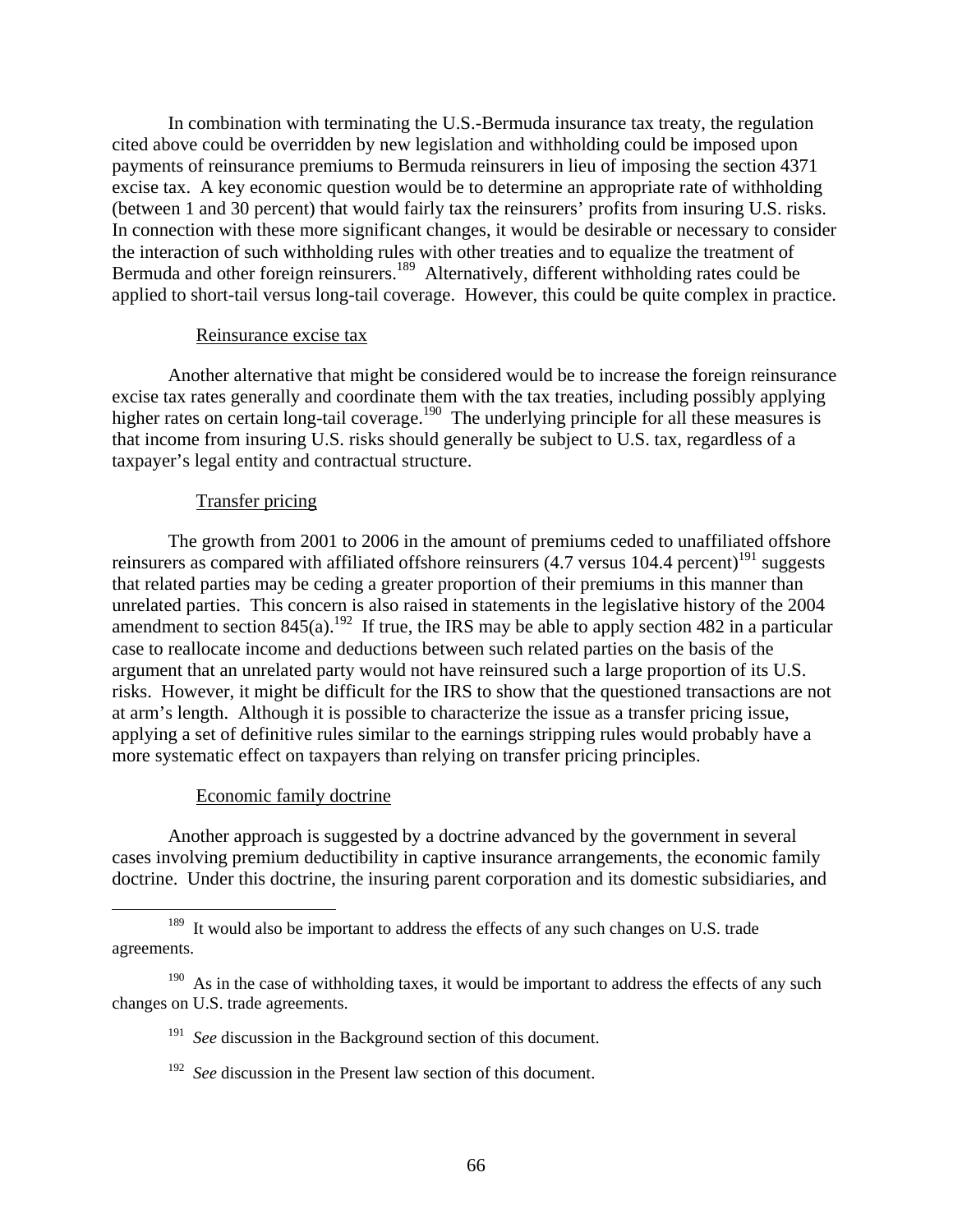the wholly owned insurance subsidiary, though separate corporate entities, represent one economic family with the result that those who bear the ultimate economic burden of loss are the same persons who suffer the  $loss$ <sup>193</sup> Although the economic family doctrine was not adopted by courts in the absence of any legislative rule imposing it, it may nevertheless represent an analysis under which related party reinsurance premiums could be addressed by statute. In taking such an approach, consideration could be given to the percentage of ownership of affiliates, by vote, value, and in terms of practical business control, that should constitute an economic family. Other aspects of the analysis would involve a determination of the percentages of affiliated and third-party reinsurance, respectively, that would cause premiums paid to a member of the economic family not to be deductible, and whether imposition of tax in the affiliate's jurisdiction of incorporation is relevant.

 <sup>193</sup> Rev. Rul. 77-316, 1977-2 C.B. 53, *obsoleted by* Rev. Rul. 2001-31, 2001-1 C.B. 1348. The Internal Revenue Service announced in Rev. Rul. 2001-31 that it would not raise the economic family theory in determining whether payments between related parties are deductible insurance premiums. The deductibility of premiums paid by an insurer for reinsurance of 90 percent of its business with a Bermuda affiliate was successfully challenged by the IRS in *Carnation Co. v. Commissioner*, 71 T.C. 400 (1978), *aff'd*, 640 F. 2d 1010 (9th Cir. 1981), *cert. denied*, 454 U.S. 965 (1981). However, in a number of subsequent cases involving related party insurance or reinsurance in parent-subsidiary or brother-sister corporate structures, courts did not adopt the economic family theory. *See Clougherty Packing Co. v. Commisioner*, 84 T.C. 948 (1985), *aff'd*, 811 F.2d 1297 (9th Cir 1986); *Humana Inc. v. Commissioner*, 88 T.C. 197 (1987), *aff'd, rev'd, and rem'd,* 881 F.2d 247 (6th Cir. 1989); *Malone & Hyde v. Commissioner*, T.C.M. 1989-604, T.C.M. 1993-585, *rev'd*, 62 F.3d 835 (6th Cir. 1995); *Hospital Corp. of America v. Commissioner*, T.C.M. 1997-482 (1997); *Kidde Industries, Inc. v. U.S.*, 40 Fed. Cl. 42 (1997), *dismissed*, 194 F.3d 1330 (Fed. Cir. 1999).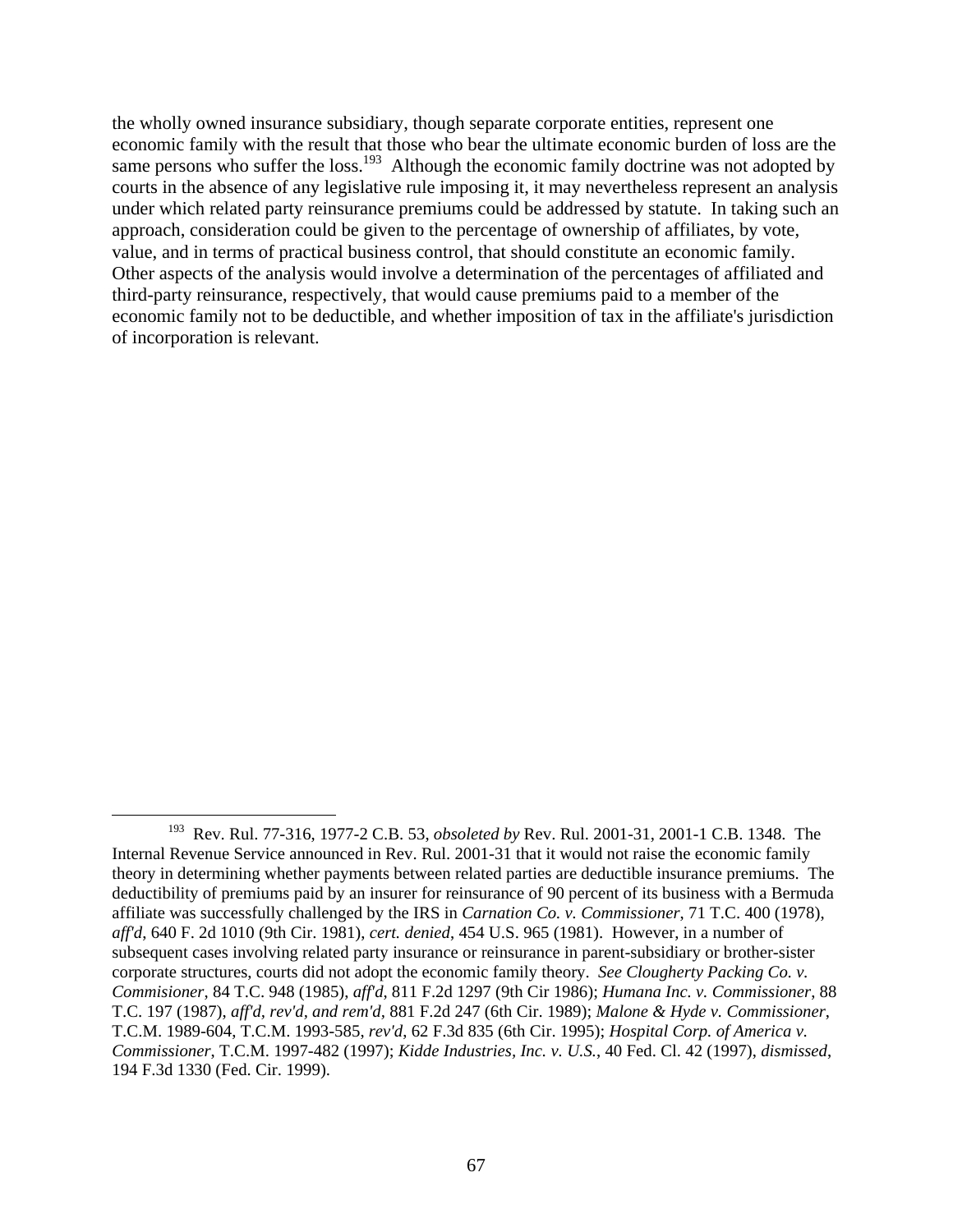# **B. Issues and Analysis Relating to the Unrelated Business Income Tax and Debt-Financed Income**

## **Use of offshore corporations to "block" unrelated business income tax**

As discussed previously, the Code imposes a tax (the unrelated business income tax, or "UBIT"), at ordinary corporate rates, on an exempt organization's unrelated business taxable income ("UBTI"). An organization's UBTI includes the organization's unrelated debt-financed income.

In the absence of planning, exempt organizations that invest in an investment partnership may have adverse tax consequences from the partnership's receipt (directly or through one or more partnerships) of certain items of income related to the partnership's portfolio investments. However, the IRS has concluded in a series of private letter rulings that, where UBTI-producing assets are owned by a corporation, or an entity that elects to be treated as a corporation for Federal tax purposes, and an exempt organization invests directly or indirectly in such corporation or entity, the exempt organization generally will not recognize UBTI as a result of the investment. Under such circumstances, the separate existence of the corporation or entity generally will be respected, and the exempt organization generally will be treated as receiving only passive dividend income that is excluded from the organization's UBTI. When such entities are interposed between an exempt organization investor and assets that would give rise to UBTI if owned by the exempt organization directly (or through a pass-through entity) they commonly are referred to as "UBIT blockers" or "blocker corporations." Because the assets of hedge funds and private equity funds frequently are debt-financed, exempt organizations that invest in such funds often use UBIT blockers to avoid attribution of the funds' acquisition indebtedness to the exempt organization and thereby to avoid recognition of UBTI.

UBIT blockers may be established offshore in tax haven jurisdictions to avoid or minimize tax at the blocker corporation level.<sup>194</sup> Most hedge funds and other alternative investment vehicles organize their affairs to comply with the securities trading "safe harbor" of section 864(b), so that little if any of the income is subject to U.S. net income tax in the hands of an offshore blocker corporation or any other foreign investor. An offshore blocker corporation in turn may be a PFIC for U.S. tax purposes, but income from a PFIC is not UBTI in the hands of a U.S. tax-exempt organization.<sup>195</sup>

<sup>&</sup>lt;sup>194</sup> There may be methods by which an exempt organization can "block" UBIT without investing through an offshore corporation and without incurring an entity-level tax, such as by making certain investments in REITs.

 $195$  If a blocker corporation were subject to U.S. corporate tax on income that would be UBTI if derived directly by a tax-exempt organization, the use of the blocker corporation may not reduce the total U.S. tax liability attributable to an investment. In that case, avoidance of the administrative burdens of complying with the UBTI rules and similar concerns, rather than reduction of total tax liability, may be a principal reason for use of a blocker corporation. See Robert D. Blashek & Scot A. McLean, *Investments in 'Pass-Through' Portfolio Companies by Private Equity Partnerships: Tax Strategies and Structuring*, 704 Practicing Law Institute/Tax 689 (June 2006), p. 789.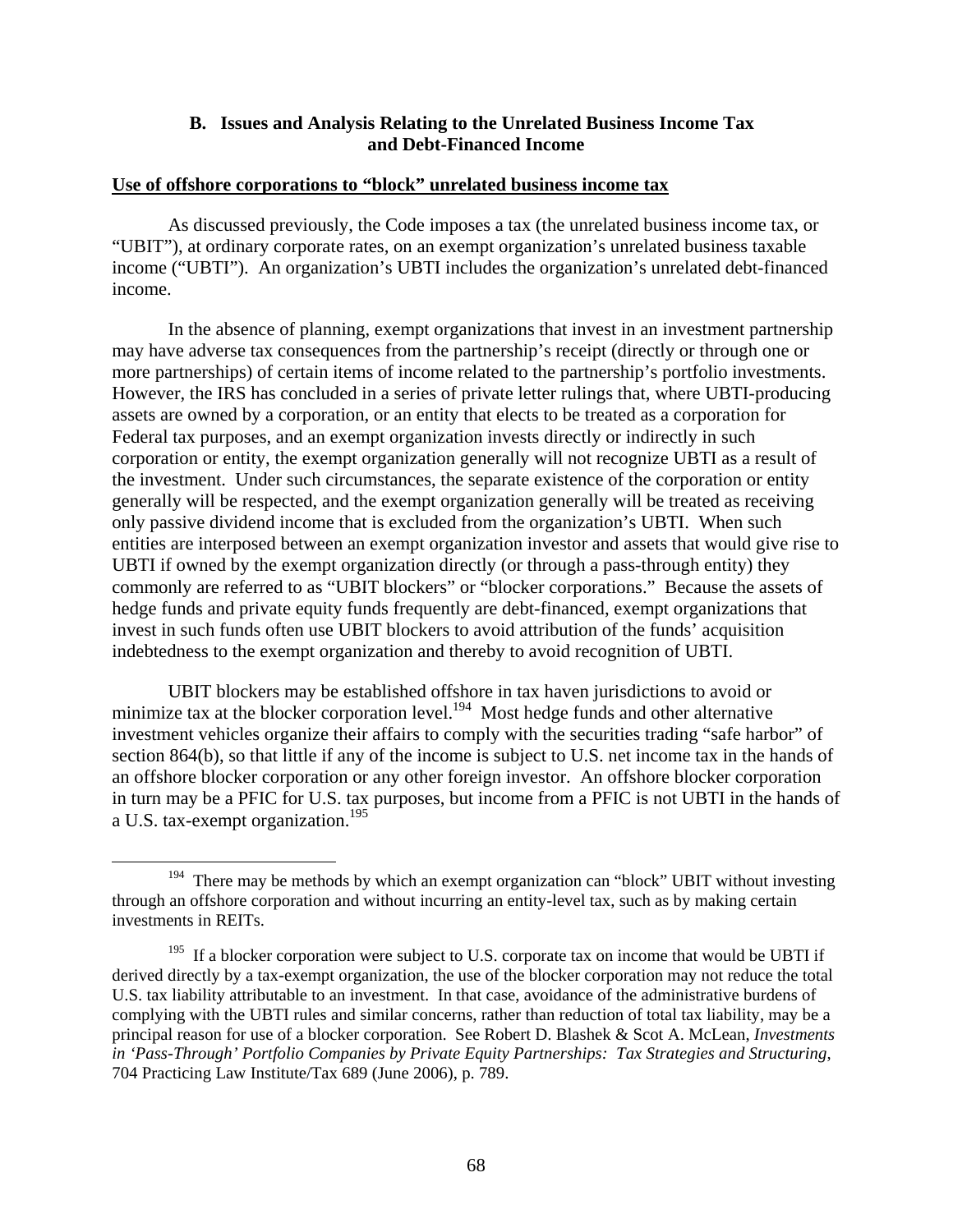Some argue that the use of offshore UBIT blockers creates inequities, because it allows for avoidance of UBIT by sophisticated organizations that can afford complex tax planning, whereas less sophisticated organizations that wish to invest in debt-financed or other UBTIproducing property must pay tax or not make the investment. Others argue that the ability to block UBIT by investing through blocker corporations established in tax haven jurisdictions results in the investment of capital offshore rather than domestically, and that this is undesirable. However, others argue that the use of offshore UBIT blockers does not have this result, because the underlying investment assets frequently are located in the United States.

Some argue that recognition of the separate legal existence of a corporate entity, even if established offshore, is a bedrock principle of U.S. tax law and should not be modified in the UBIT context. In the context of debt-financed assets, some also argue that where an exempt organization investor is not liable for acquisition indebtedness incurred by a blocker corporation (or an entity in which the blocker corporation holds an interest), such indebtedness should not be attributed to the exempt organization and thereby give rise to UBTI.

### **The unrelated debt-financed income rules**

The unrelated debt-financed income rules were expanded in 1969 to tax not only certain rents from debt-financed acquisitions in real property, but to tax in addition other debt-financed income such as interest, dividends, other rents, royalties, and certain gains and losses from any type of property. Some argue that, in enacting the broader debt-financed income rules in 1969, the Congress appeared to have been reacting principally to certain specific sale-leaseback arrangements involving the sale of assets by taxable persons to exempt organizations that were perceived to be abusive. They argue, for example, that the rules were an overbroad reaction to a specific problem, do not have a sound policy basis, and either should be repealed or substantially modified.<sup>196</sup> Others, however, argue that in enacting the debt-financed income rules, the Congress believed that the rules were necessary to prevent exempt organizations from using debt to leverage tax-exempt status.<sup>197</sup> For example, in testimony before the Senate Finance Committee in 1982, the Treasury Department, opposing a proposed exception to the unrelated debt-financed income rules, argued that the rules help prevent unintended tax benefits from taxexempt status, including the shifting of benefits of exempt status to taxable parties.<sup>198</sup>

Another argument sometimes made in opposition to the debt-financed income rules is that the rules may in certain cases treat similar transactions differently, because an exempt organization may be able to replicate the economic consequences of acquisition indebtedness

 <sup>196</sup> See, e.g., Suzanne Ross McDowell, *Taxation of Unrelated Debt-Financed Income*, The Exempt Organization Tax Review (Vol. 34, No. 2), November 2001, at 210.

<sup>&</sup>lt;sup>197</sup> H.R. Rep. No. 2319, 81st Cong., 2d Sess. 38-39 (1950); S. Rep. No. 2375, 81st Cong., 2d Sess. 31-32 (1950).

<sup>198</sup> Statement of William McKee, Tax Legislative Counsel, Department of the Treasury, *1981-92 Miscellaneous Tax Bills, XVI: Hearing on S. 2498 before the Subcommittee on Taxation and Debt Management of the Senate Finance Committee*, 97<sup>th</sup> Cong., 2d Sess. 54 (1982).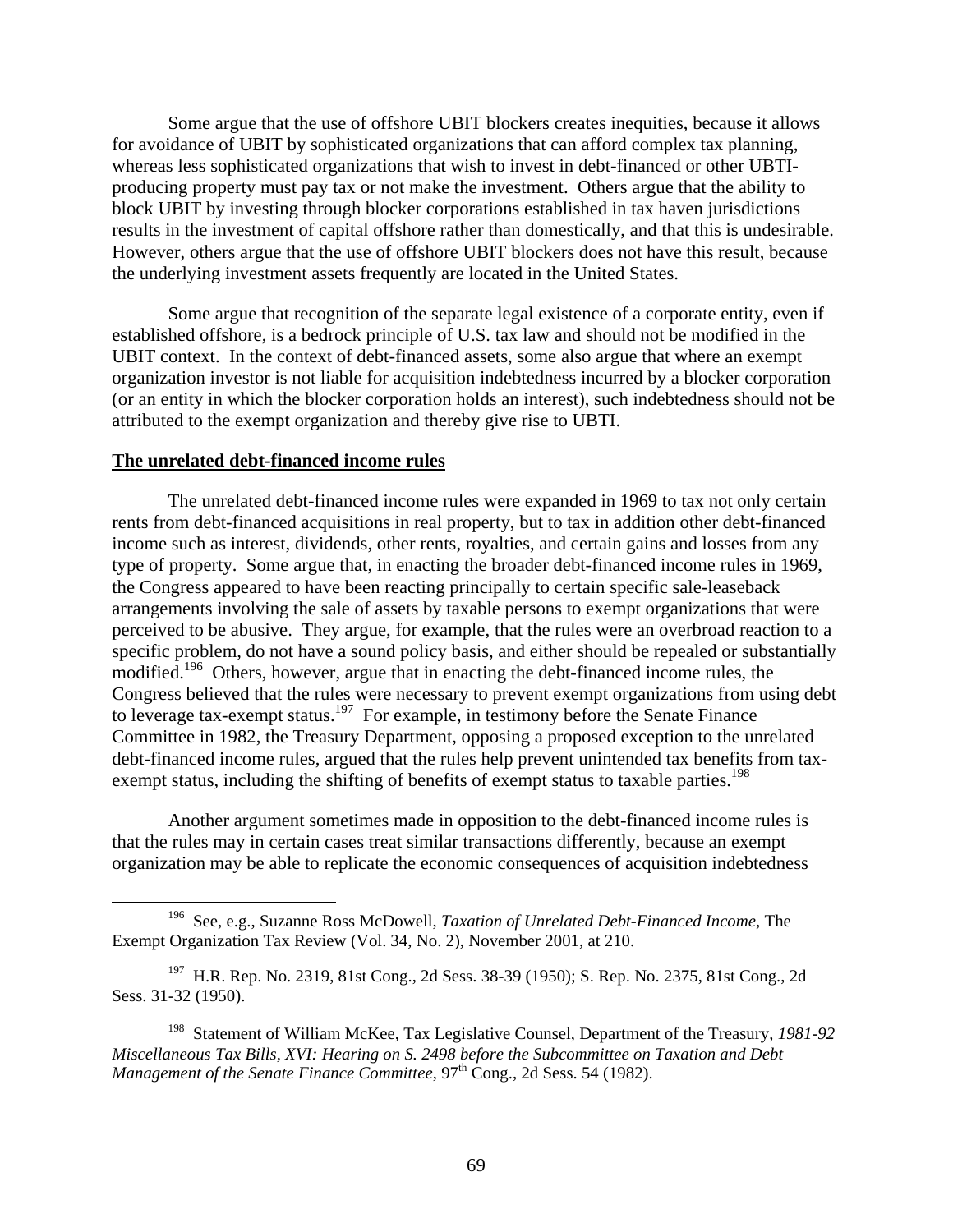through a derivative investment that would not be treated as debt under the debt-financed income rules. As a result, the rules have been described as creating "'traps for the unwary' and opportunities for the well-advised."199

## **The real property exception to the unrelated debt-financed income rules**

The unrelated debt-financed income rules include an exception for certain investments in real property by qualified organizations.

When the real estate exception first was enacted for qualified pension trusts in 1980, the Treasury Department did not oppose its enactment. Consistent with Congress' rationale for limiting the real property exception to pension funds, the Treasury Department testified that an exception limited to pension funds could be justified, because exempting investment income was a primary reason for such funds' exemption from income tax.200 However, the Treasury Department opposed the subsequent extension of the real property exception to schools. The Treasury Department argued, for example, that providing an exception for investments by section  $501(c)(3)$  schools would result in permanent exemption from income, whereas the exception for investments by pension funds results only in deferral of income recognition, because the income generally will be taxed to individuals upon receipt of distributions. In addition, the Treasury Department argued that there is no basis for providing an exception for schools but not for other section  $501(c)(3)$  organizations, and likened such an exception to "piecemeal" repeal of the unrelated debt-financed income rules.<sup>201</sup> Finally, the Treasury Department cautioned that expansion of the real property exception could lead others to seek exceptions for investments in other types of property.<sup>202</sup> Commentators similarly have argued that there is no principled basis for providing an exception for investments in real property by section  $501(c)(3)$  schools, while not providing such an exception for investments by other charitable organizations or for investments in other types of property.

201 Statement of William McKee, Tax Legislative Counsel, Department of the Treasury, *1981-92 Miscellaneous Tax Bills, XVI: Hearing on S. 2498 before the Subcommittee on Taxation and Debt Management of the Senate Finance Committee*, 97<sup>th</sup> Cong., 2d Sess. 54-55 (1982).

<sup>&</sup>lt;sup>199</sup> McDowell, *supra*, at 212 (arguing that well-advised organizations oftentimes can structure leveraged investments that are not treated as debt-financed under the unrelated debt-financed income rules, but which have similar economic consequences to investments that, if made, would be treated as debt-financed).

<sup>200</sup> Statement of Daniel I. Halperin, Deputy Assistant Secretary of the Treasury, *Five Miscellaneous Tax Bills: Hearings on S. 650 before the Subcommittee on Taxation and Debt Management of the Senate Finance Committee*,  $96<sup>th</sup>$  Cong., 2d Sess. 298 (1980).

 $202$  Statement of Robert G. Woodward, Acting Tax Legislative Counsel, Department of the Treasury, *Hearings before the Subcommittee on Taxation and Debt Management of the Senate Finance Committee*, 98<sup>th</sup> Cong., 1st Sess. 88-89 (1983).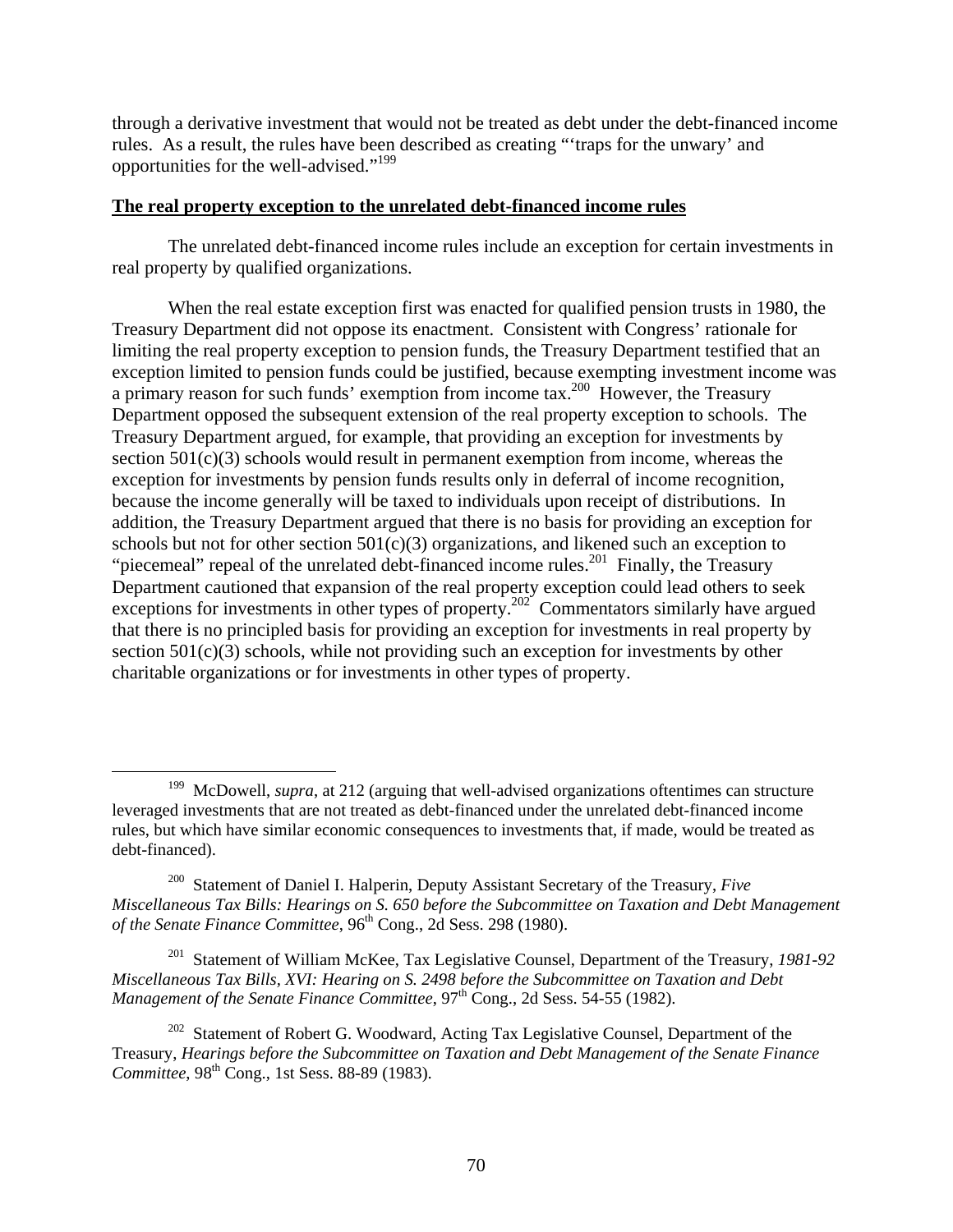Some also argue that the mechanics of the real property exception, in particular the fractions rule, are overly complex and impose unfair burdens on qualified organizations.<sup>203</sup> They argue, for example, that the requirement that the fractions rule be satisfied hypothetically on a prospective basis for future years of a partnership creates hardships in structuring what ordinarily would be routine real-estate investment transactions. Others, however, argue that qualified organizations today regularly structure investments that satisfy the fractions rule, and that the rule is necessary to prevent the inappropriate shifting of benefits from tax-exempt partners to taxable partners.

 <sup>203</sup> See William H. Weigel, *Unrelated Debt-Financed Income: A Retrospective (and a Modest Proposal)*, 50 Tax Lawyer 3 (1996-1997), at 632-635; see generally Arthur A. Feder & Joel Scharfstein, *Leveraged Investment in Real Property through Partnerships by Tax Exempt Organizations after the Revenue Act of 1987 – A Lesson in How the Legislative Process Should Not Work*, 42 Tax Lawyer 55 (Fall 1988).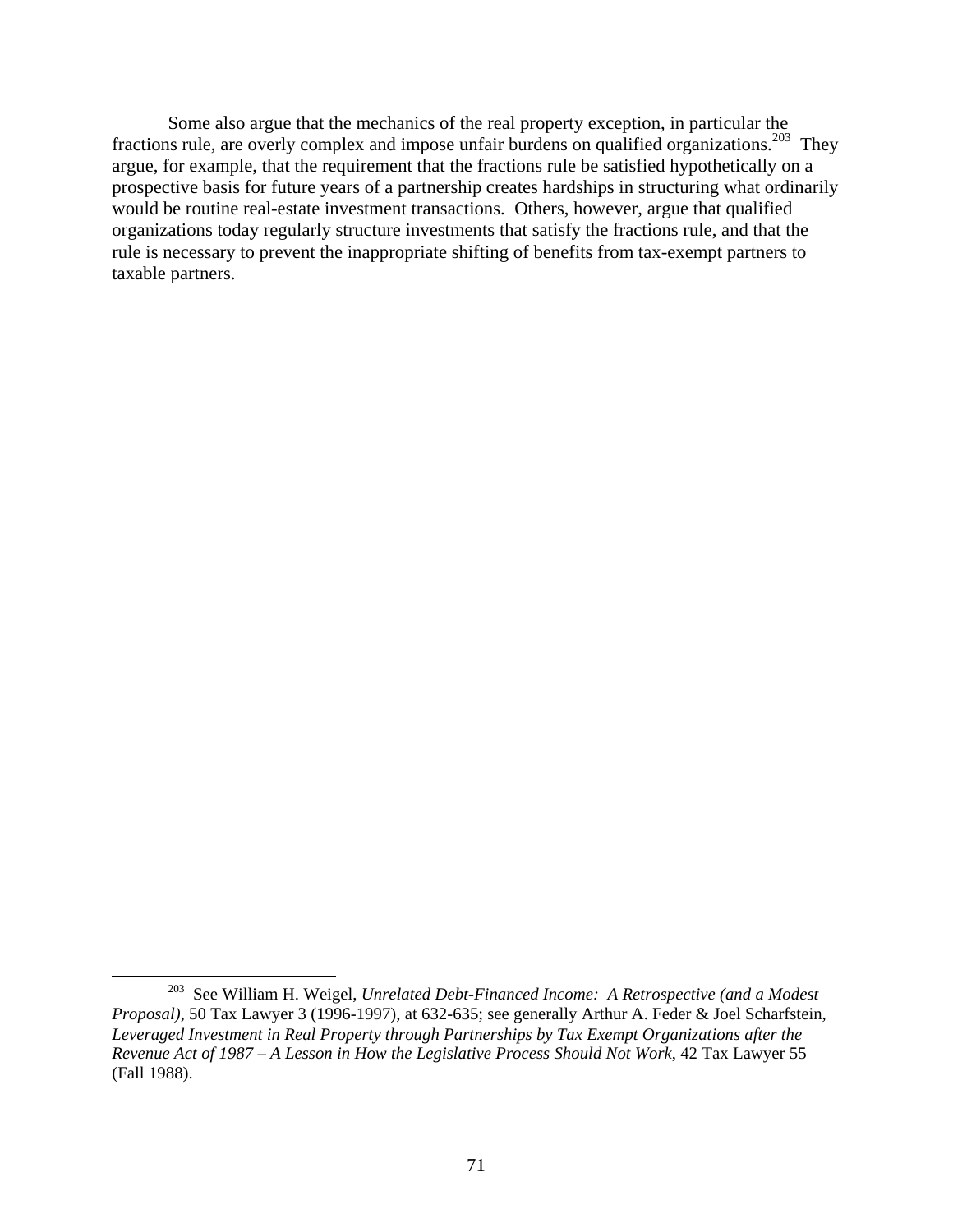#### **C. Issues and Analysis Relating to Nonqualified Deferred Compensation**

### **In general**

Nonqualified deferred compensation is a common form of executive compensation. From the executive's perspective, the desire to defer taxes is generally the key motivating factor behind deferred compensation. Individuals may want to defer compensation to a future date because they believe that their rate of tax will be lower in the future than it is currently, thus resulting in payment of lower taxes than if the compensation had been received currently. To the extent that the deferral is credited with earnings, an additional advantage is the pre-tax compounding of such earnings. Individuals may defer compensation in order to provide a future income stream in retirement. ERISA's exemptions for nonqualified deferred compensation arrangements allow great flexibility in designing plans and individual arrangements.

As discussed, fund managers' interests may be structured as a contractual arrangement to pay compensation based on the profits of the fund (as opposed to an ownership interest in the fund). In such cases, the compensation may be deferred. Questions have been raised as to whether deferral of the compensation for management services is appropriate in the case of an offshore structure.204

## **Magnitude of deferrals**

Some argue that nonqualified deferred compensation is merely an avoidance of current income taxation and that any amount of deferral should be prohibited. Others point to the amount of compensation that is deferred in certain cases as raising tax or social policy concerns. Much attention has been focused on the large amounts of compensation deferred offshore. While many would view this as inappropriate, it may be argued that the deferral opportunities for fund managers offshore are no different than for other individuals or entities providing services, such as key corporate executives. Nonqualified deferred compensation is a common compensation arrangement for executives in all types of industries, regardless of whether the executive's employer is a U.S. or foreign entity.

As discussed above, neither the Code nor ERISA limit the amount of nonqualified deferred compensation. Because the service recipient (e.g., the employer or the investment fund) is denied a deduction for deferred compensation until the service provider (e.g., the employee or the fund manager) includes the compensation in income, in the case of a payor that is a U.S. taxpayer, there is often said to be a tension between the interests of the service provider and the service recipient that will result in an appropriate limit on deferred compensation. It is argued that this tension is not present in the case of offshore deferrals by hedge fund managers because the deferral agreement is between the fund manager and a foreign feeder corporation. The

 <sup>204</sup> See Jenny Anderson, "Managers Use Hedge Funds as Big I.R.A.'s," *New York Times*, April 17, 2007. See also section 536 of H.R. 1591 (An act making emergency supplemental appropriations for the fiscal year ending September 30, 2007, and for other purposes), as passed by the Senate, which contains a provision that would generally impose a \$1 million annual limit on nonqualified deferred compensation.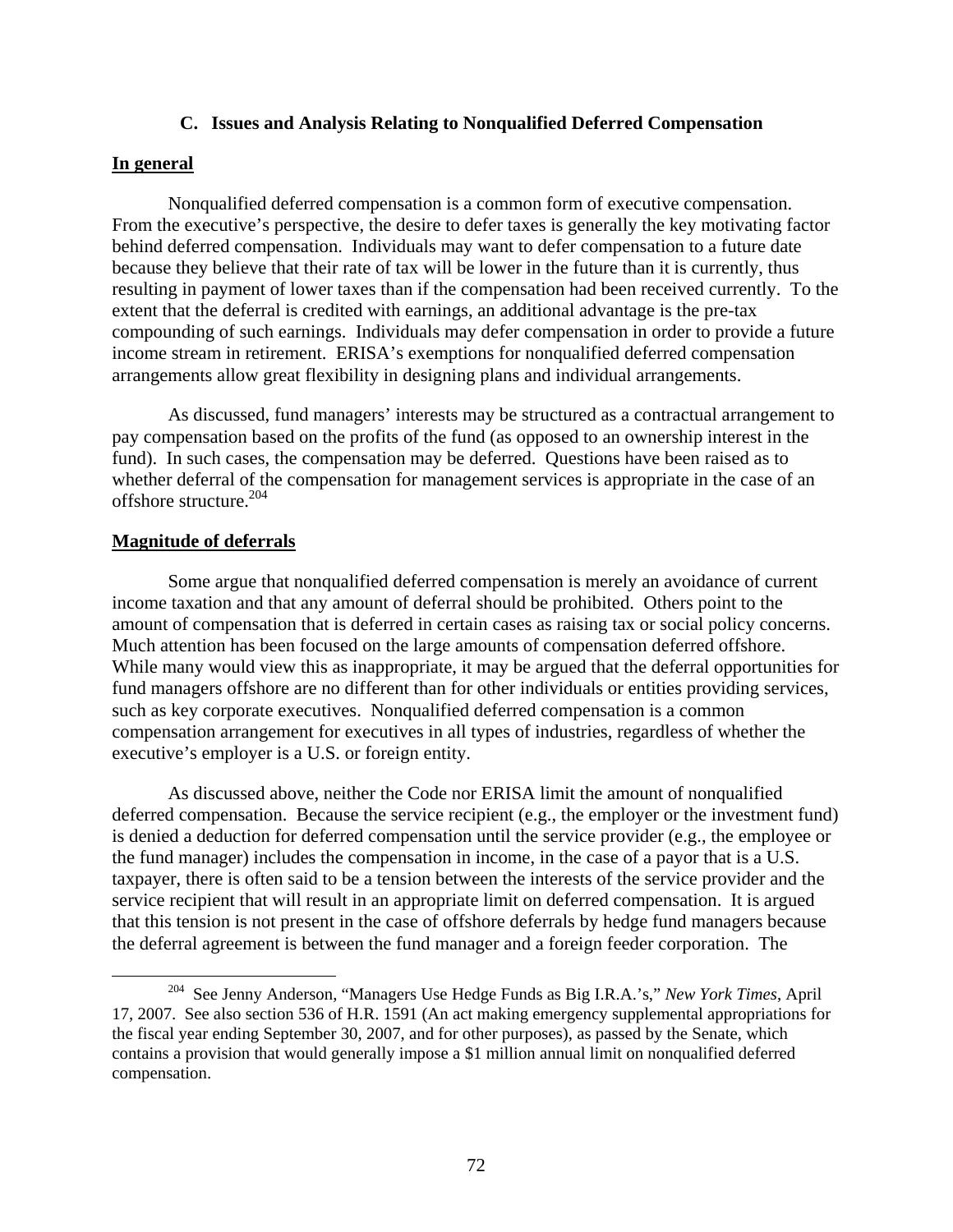foreign feeder corporation is an entity that is not a U.S. taxpayer and the shareholders of which are either U.S. tax-exempt entities or are not U.S. taxpayers. As a result, the foreign feeder corporation and its shareholders are indifferent to the availability of a U.S. tax deduction for compensation. In contrast, deferral agreements are not typically entered into between the fund manager and the domestic feeder fund or the master investment fund. This is because U.S. taxpayers, directly or indirectly, hold interests in these entities, which typically are organized as partnerships, and these U.S. taxpayers are sensitive to the deduction timing issue.

Many believe that it is inappropriate to allow deferral of income in cases in which the deferral of the payor's deduction has no consequence (e.g., in the case of an entity that pays no U.S. tax). Present law recognizes that different rules may be appropriate when the payer is not a taxable entity. For example, the Code provides more restrictive rules for deferred compensation plans of governmental and tax-exempt employers than for taxable entities.<sup>205</sup> Some believe that allowing deferral of income is only appropriate when a corresponding deduction is also deferred. Of course, this issue is not unique to hedge funds or other investment management firms. A U.S. citizen working for a foreign employer may be permitted to defer compensation even though the foreign entity does not forego or postpone a deduction under its applicable tax laws.

Some believe that the theoretical tension between the employer's interest in a current tax deduction and the employee's interest in deferring tax has little, if any, effect on the amount of compensation deferred by executives. It is pointed out that the tension in the corporate context is often more theoretical than real, because many corporations have net operating losses and do not currently pay taxes, there may be a business purpose to allow the deferral (such as the desire to provide a retention incentive), and because the employer may wish to accommodate the desire of the employee for deferral in order to attract and retain qualified executives.<sup>206</sup>

As previously discussed, the rules under section 409A provide requirements as to elections and permissible distribution events. Section 409A was enacted to address concerns relating to inappropriate access of executives to amounts deferred and does not limit the amount of compensation that can be deferred. Some believe that deferrals under an offshore hedge fund arrangement are not inappropriate as long as the deferrals satisfy the requirements of section 409A. Others believe that section 409A generally should be broadened to restrict the amount of compensation that can be deferred. They believe that a limit on the amount that can be deferred is appropriate given the relatively low limits that are imposed on amounts deferred under a qualified retirement plan. For example, rank and file employees who participate in a section 401(k) plan can defer no more than \$15,500 in 2007, while executives in a nonqualified deferred compensation plan can defer an unlimited amount. Some also believe that additional restrictions on nonqualified deferred compensation are appropriate as such plans are free of most of the restrictions that apply to qualified employer plans (e.g., nondiscrimination rules).

 $205$  Sec. 457(f).

<sup>&</sup>lt;sup>206</sup> Additionally, in the case of a publicly traded corporation, the section  $162(m)$  limit on the deductibility of remuneration paid to a covered employee provides an incentive for the corporation and covered employee to structure compensation in excess of the limit as deferred compensation since such compensation is not subject to the deduction limit.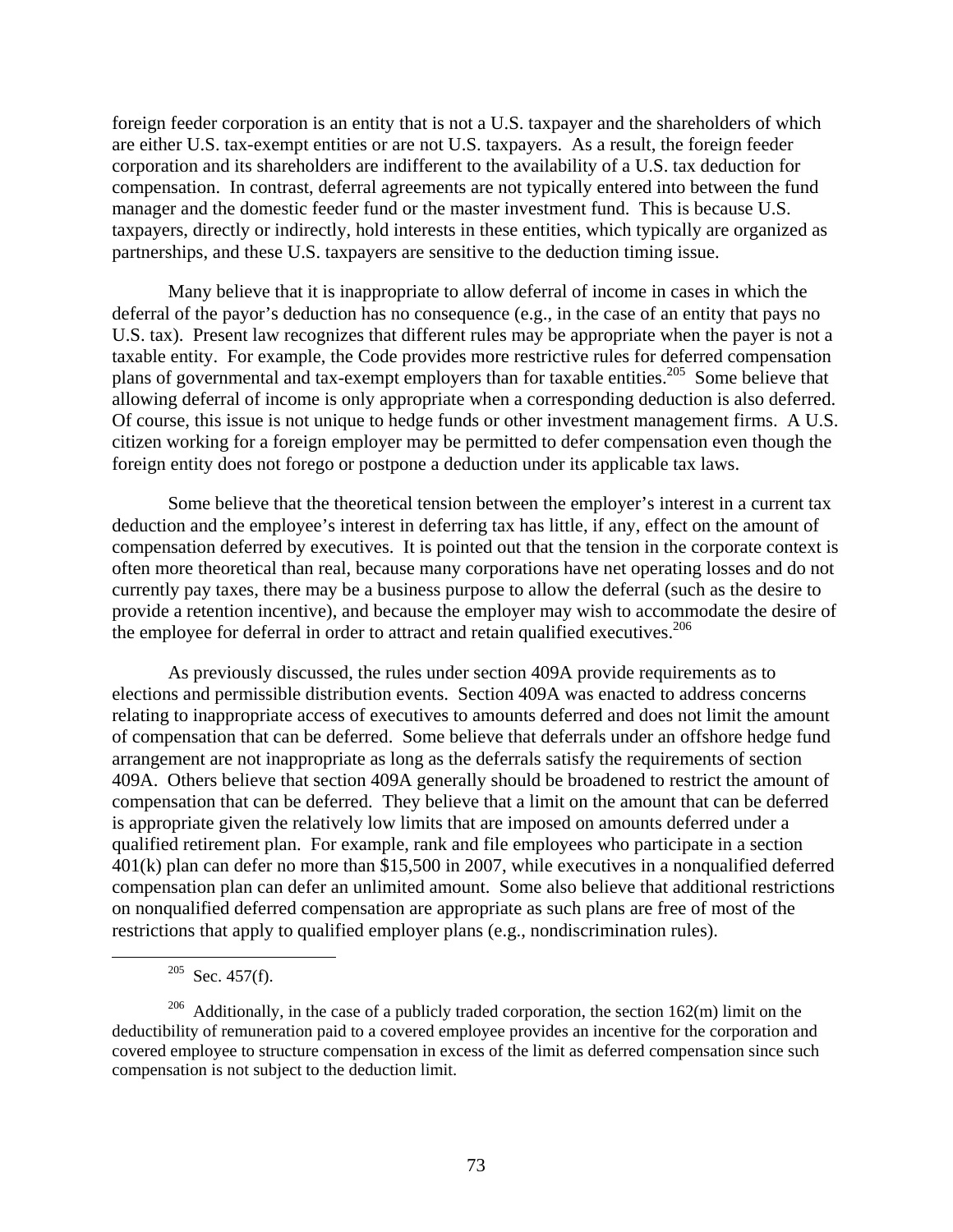While some argue that allowing unlimited amounts of deferral through an offshore entity is inappropriate, it may be possible that the tax benefits that are achieved by deferring compensation paid by an offshore entity can also be achieved through other structures. For example, a foreign corporation could grant the fund managers options in the foreign corporation which could defer recognition of ordinary income until the options are exercised. However, if the corporation is a passive foreign investment company, the tax advantages of deferral may be negated.207

# **Compliance issues/reporting**

Some have raised the issue that there may be compliance issues under section 409A in the fund manager context, especially if there are foreign payors of nonqualified deferred compensation. On the other hand, the significant consequences of failing to comply with section 409A (current income inclusion, plus an additional 20-percent tax, plus interest) may provide sufficient incentive for compliance, at least if there is a belief that detection of noncompliance by the IRS is reasonably likely.

Present law requires annual reporting of amounts deferred under a nonqualified deferred compensation plan even if amounts are not currently includible in income. The implementation of this requirement has been delayed by the Treasury Department. Final regulations issued by the Department of Treasury do not address the reporting requirements applicable to service recipients providing nonqualified deferred compensation covered by section 409A. Under Notice 2006-100, 2006-51 I.R.B. 1109, the IRS announced that an employer (or other payor) is not required for 2005 and 2006 to report amounts deferred during the year under a nonqualified deferred compensation plan subject to section 409A. Many believe that requiring reporting of amounts deferred to the IRS, even if the taxpayer takes the position that such amounts are not currently includible in income, could provide the IRS greater information regarding such arrangements. In most cases, the IRS does not have any information reported to it regarding amounts deferred, and therefore, no indication that a particular arrangement should be examined.<sup>208</sup> This argument is present in the fund manager context as the IRS has little information as to such arrangements. Many believe that the reporting requirement under present law could provide the IRS with information necessary to better examine such arrangements and that the Treasury Department should require compliance with the statutory requirement.

<sup>208</sup> Securities and Exchange Commission regulations require disclosure in public filings of certain information related to nonqualified deferred compensation. *See e.g*., 17 C.F.R. § 229.402(i).

<sup>&</sup>lt;sup>207</sup> Proposed Treasury regulations under section 1291 provide that (1) an option to acquire stock in a passive foreign investment company is treated as stock for purposes of applying the excess distribution rules to the disposition of the option and (2) the holding period of a share of passive foreign investment company stock acquired by the exercise of an option includes the period the option was held. Section 1291(a)(2) provides that gain recognized on the sale of stock of a passive foreign investment company is treated as an excess distribution. Accordingly, under the tax-plus-interest rules of section 1291 and the accompanying proposed regulations, the sale of an option or the exercise of an option followed by the immediate sale of the underlying stock generally would trigger an interest charge computed based on the taxpayer's option and stock holding period.